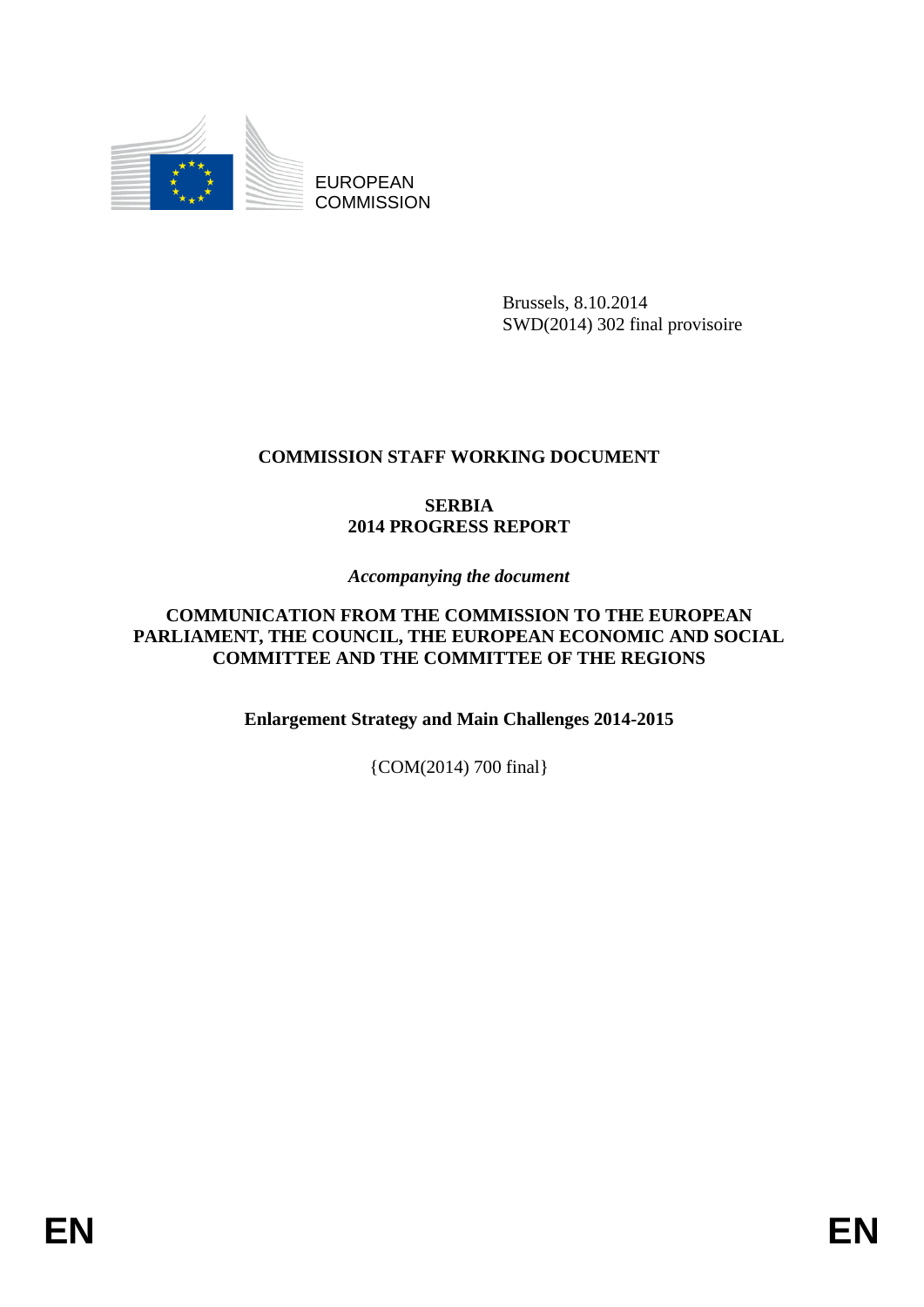# **TABLE OF CONTENTS**

| 1.               |                                                                                   |  |
|------------------|-----------------------------------------------------------------------------------|--|
| 1.1.             |                                                                                   |  |
| 1.2.             |                                                                                   |  |
| 1.3.             |                                                                                   |  |
| 1.4.             |                                                                                   |  |
| 2.               |                                                                                   |  |
| 2.1.             |                                                                                   |  |
| 2.2.             |                                                                                   |  |
| 2.3.             |                                                                                   |  |
| 3.               |                                                                                   |  |
| 3.1.             |                                                                                   |  |
| 3.2.             | The capacity to cope with competitive pressure and market forces within the Union |  |
| $\overline{4}$ . |                                                                                   |  |
| 4.1.             |                                                                                   |  |
| 4.2.             |                                                                                   |  |
| 4.3.             | Chapter 3: Right of establishment and freedom to provide services  24             |  |
| 4.4.             |                                                                                   |  |
| 4.5.             |                                                                                   |  |
| 4.6.             |                                                                                   |  |
| 4.7.             |                                                                                   |  |
| 4.8.             |                                                                                   |  |
| 4.9.             |                                                                                   |  |
| 4.10.            |                                                                                   |  |
| 4.11.            |                                                                                   |  |
| 4.12.            |                                                                                   |  |
| 4.13.            |                                                                                   |  |
| 4.14.            |                                                                                   |  |
| 4.15.            |                                                                                   |  |
| 4.16.            |                                                                                   |  |
| 4.17.            |                                                                                   |  |
| 4.18.            |                                                                                   |  |
| 4.19.            |                                                                                   |  |
| 4.20.            |                                                                                   |  |
| 4.21.            |                                                                                   |  |
| 4.22.            | Chapter 22: Regional policy and coordination of structural instruments  39        |  |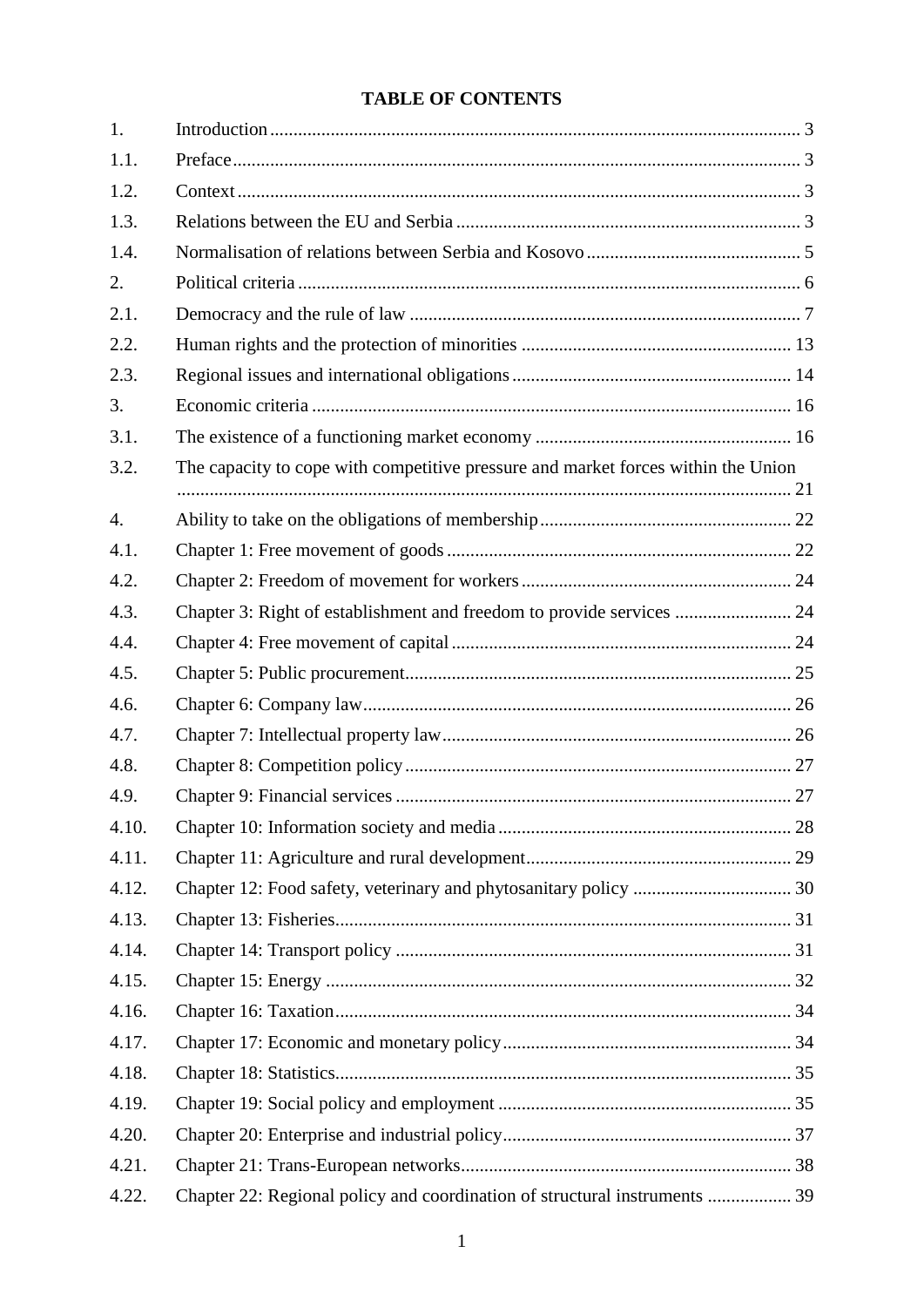| 4.23. |  |
|-------|--|
| 4.24. |  |
| 4.25. |  |
| 4.26. |  |
| 4.27. |  |
| 4.28. |  |
| 4.29. |  |
| 4.30. |  |
| 4.31. |  |
| 4.32. |  |
| 4.33. |  |
|       |  |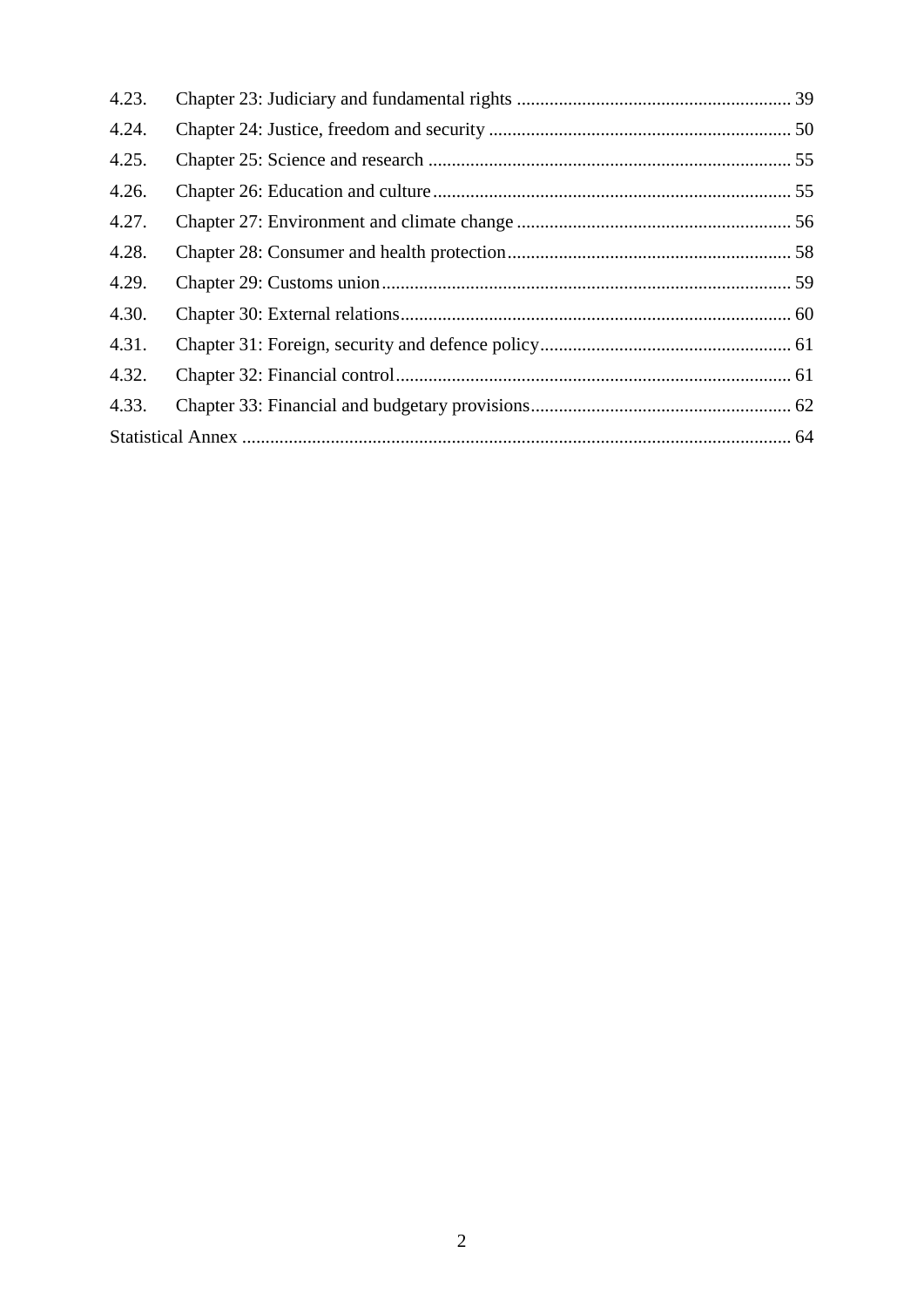### <span id="page-3-0"></span>**1. INTRODUCTION**

## <span id="page-3-1"></span>**1.1. Preface**

The Commission reports regularly to the Council and Parliament on the progress made by the countries of the Western Balkans region towards European integration, assessing their efforts to comply with the Copenhagen criteria and the conditionality of the Stabilisation and Association Process.

This progress report, which largely follows the same structure as in previous years:

- briefly describes the relations between Serbia and the European Union;
- analyses the situation in Serbia in terms of the political criteria for membership;
- analyses the situation in Serbia on the basis of the economic criteria for membership;
- reviews Serbia's capacity to take on the obligations of membership, i.e. the *acquis*  expressed in the Treaties, the secondary legislation, and the policies of the European Union.

This report covers the period from October 2013 to September 2014. Progress is measured on the basis of decisions taken, legislation adopted and measures implemented. As a rule, legislation or measures which are under preparation or awaiting parliamentary approval have not been taken into account. This approach ensures equal treatment across all reports and enables an objective assessment.

The report is based on information gathered and analysed by the Commission. Many sources have been used, including contributions from the government of Serbia, the EU Member States, European Parliament reports<sup>1</sup> and information from various international and nongovernmental organisations.

The Commission draws detailed conclusions regarding Serbia in its separate communication on enlargement, 2 based on the technical analysis contained in this report.

# <span id="page-3-2"></span>**1.2. Context**

The European Council granted the status of candidate country to Serbia in March 2012 and decided to open accession negotiations in June 2013. Accession negotiations were formally launched in January 2014. The Stabilisation and Association Agreement between Serbia and the EU entered into force in September 2013.

# <span id="page-3-3"></span>**1.3. Relations between the EU and Serbia**

Following the adoption of the framework for **accession negotiations** with Serbia by the Council in December 2013, the first Intergovernmental Conference with Serbia was held in January 2014. The analytical examination of the EU *acquis* (screening process) started in September 2013. In line with the new approach for the chapters on judiciary and fundamental rights, together with justice, freedom and security, the screening meetings for these chapters took place from September to December 2013. 15 chapters have been fully screened and screening of 9 more chapters have started. Overall, the screening exercise is expected to be completed in 2015.

Serbia is participating in the **Stabilisation and Association Process**.

Following the entry into force of the **Stabilisation and Association Agreement** (SAA), the inaugural Stabilisation Association (SA) Council met in October 2013. Serbia has continued

 $\overline{1}$ Until 1 July 2014, the rapporteur for Serbia was Mr Jelko Kacin. The current rapporteur is Mr David McAllister.

<sup>2</sup> Enlargement Strategy and Main Challenges 2014-2015, COM(2014) 700.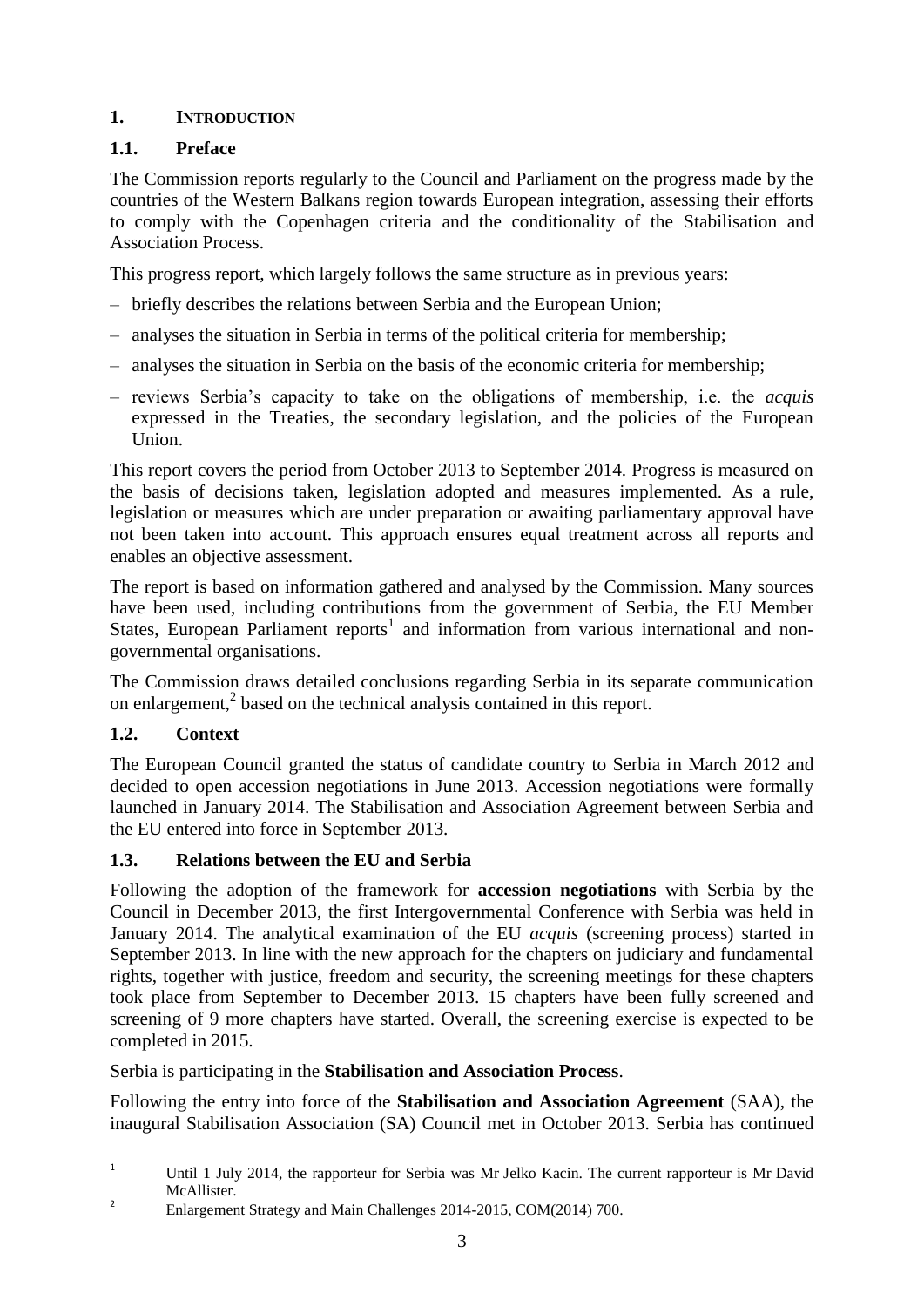to build a satisfactory track record in implementing the obligations of the SAA. The protocol on the adaptation of the SAA, to take account of Croatia's accession to the EU, was signed in June 2014; pending its ratification, the protocol is applied on a provisional basis with effect from 1 August 2014. Further efforts are needed in particular in the area of state aid control, especially to ensure the operational independence of the Serbian Commission for State Aid Control and to repeal the exemption of enterprises under privatisation from state aid rules.

Regular political and economic dialogue between the EU and the country has continued. The SA Committee met in March and seven sub-committee meetings were held. Serbia participates in the multilateral economic dialogue with the Commission and EU Member States to prepare the country for participation in multilateral surveillance and EU economic policy coordination. As part of the new approach to economic governance, this exercise resulted in a number of targeted policy recommendations endorsed by the Economic and Financial Affairs Council in May. Serbia is expected to follow up on these recommendations in the course of the year. A Special Group on Public Administration Reform was established under the SAA.

The SA Parliamentary Committee (SAPC) met for the first time in November 2013 in Belgrade. The composition of the EU-Serbia Inter-Parliamentary Committee was renewed in May. The European Parliament adopted an opinion on the Commission's progress report on Serbia in January. Local and regional representatives from the EU countries and Serbia met in May in the framework of the Committee of the Regions' Working Group on the Western Balkans to discuss EU-Serbia relations, their impact on the role of local authorities and the state of local democracy in the process of EU accession. In December, the Serbian parliament adopted a resolution on its role in the accession negotiations.

**Visa liberalisation** for citizens of Serbia travelling to the Schengen area has been in force since December 2009. As part of the monitoring mechanism in place since visa liberalisation, the Commission has been regularly assessing the progress made by the country in implementing reforms introduced under the visa roadmap. The monitoring mechanism also includes an alert mechanism to prevent abuses, coordinated by Frontex. The Commission has regularly submitted its post-visa liberalisation monitoring reports to the European Parliament and the Council. The next report will be presented by the end of 2014. A visa-waiver suspension mechanism entered into force in January 2014. On this basis, EU Member States can request the Commission, in an emergency situation and as a measure of last resort, to examine the possibility of temporarily suspending the visa waiver for third-country nationals. A **readmission agreement** between the European Union and Serbia has been in force since 2008.

The EU has provided **financial assistance** to Serbia under the Instrument for Pre-accession Assistance (IPA) for the period 2007-2013, with a total allocation to Serbia of  $\epsilon$ 1.4 billion. The IPA National Programme 2013 amounts to  $\epsilon$ 178.8 million overall with most of the funding supporting justice and home affairs, private sector development, and environment, climate change and energy.

In March, the Commission granted conferral of management powers to Serbia. Part of the IPA 2013 national programme will be implemented for the first time under decentralised management by the national authorities.

Under IPA II, Serbia will continue to benefit from pre-accession assistance for the period 2014-2020 with a total indicative allocation of  $\epsilon$ 1.5 billion. An indicative strategy paper for the years 2014-2020, drafted in partnership with Serbia and in consultation with all relevant stakeholders, was adopted by the Commission in August*.* Over this period, IPA will aim at supporting reform efforts in direct line with the negotiation process, in particular in the area of rule of law and governance, as well as competitiveness and growth, including key investments for economic development.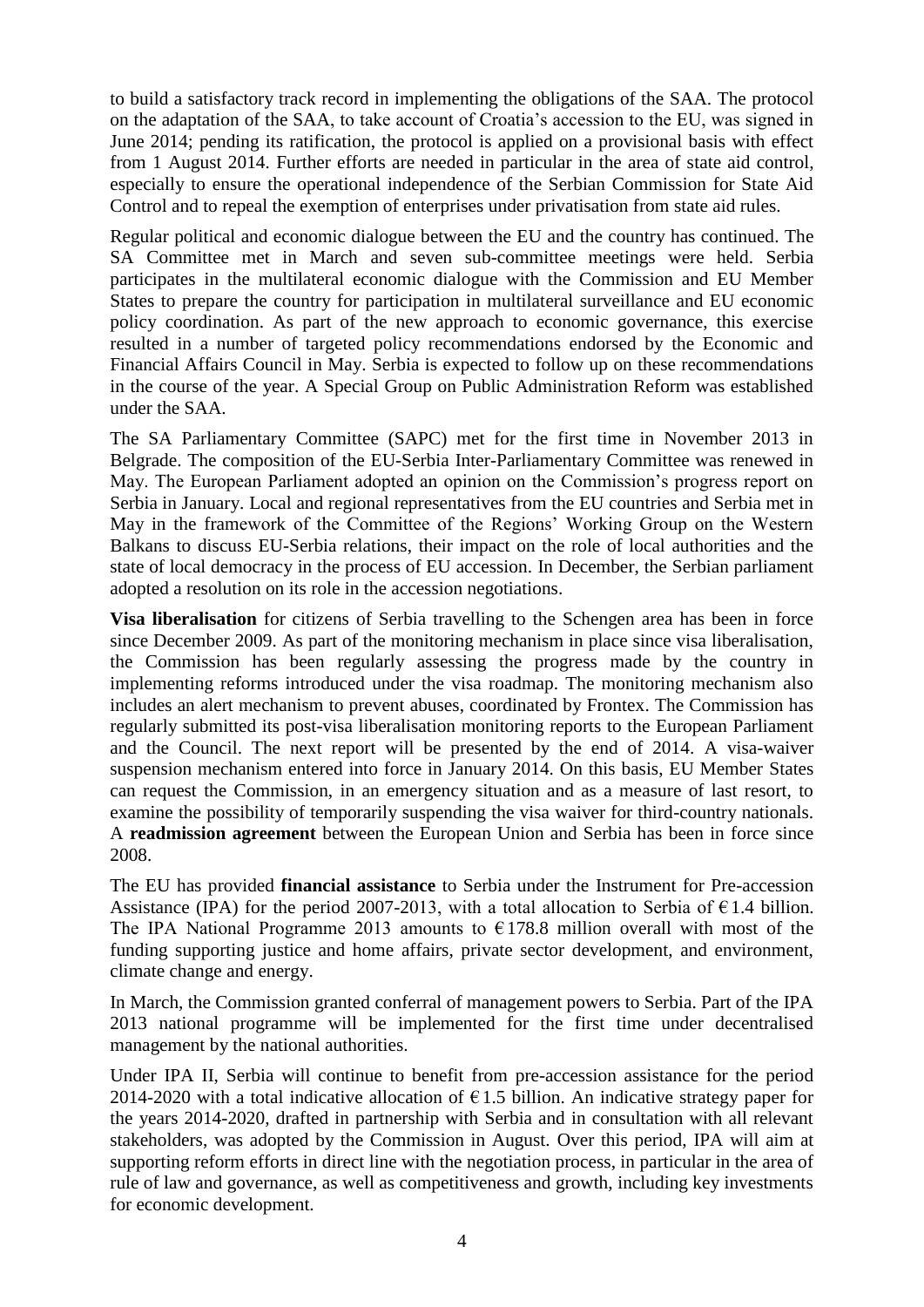In July, the Commission hosted a donors' conference for Bosnia and Herzegovina and Serbia, co-organised with France and Slovenia. Total pledges for Serbia amounted to €986 million of grants and soft loans out of which  $\epsilon$ 80 million grants from the EU budget.

Serbia continues to benefit from support under the IPA multi-country and regional programmes and to participate in cross-border cooperation programmes with neighbouring Western Balkan countries and in trans-national cooperation programmes with Member States under the European Regional Development Fund and the IPA Adriatic cross-border programme.

Serbia participates in the following **EU programmes**: the Seventh Research Framework Programme, Progress, the Competitiveness and Innovation Framework Programme, Culture, Safer Internet, Lifelong Learning, Europe for Citizens, Customs and Fiscalis. Serbia has also recently concluded or is in the process of concluding new agreements for a number of programmes, including: Horizon 2020, Competitiveness of Enterprises and Small and Medium-sized Enterprises, Erasmus+, Creative Europe and Employment and Social Innovation. Serbia has applied for observer status in the EU Fundamental Rights Agency.

### <span id="page-5-0"></span>**1.4. Normalisation of relations between Serbia and Kosovo**

Serbia and Kosovo have remained engaged in the EU-facilitated dialogue, but progress has markedly slowed down since March 2014. Early general elections were held in Serbia in March and in Kosovo in June. Six high-level meetings attended by both Prime Ministers were held between September 2013 and March 2014. Work continued throughout the reporting period at technical level.

As a result of intense work in the first months of the reporting period there has been progress in the implementation of the agreements reached in the dialogue, in particular the April 2013 '*First agreement of principles governing the normalisation of relations*'. For the first time, local elections were held Kosovo wide with the facilitation of the OSCE in November 2013 (and repeated in North Mitrovica in February 2014) and, again for the first time, municipalities in the north of Kosovo were inaugurated in conformity with Kosovo law. Kosovo Serbs from both north and south of the Ibar river took part in the early general elections in June 2014. The establishment of the Association/Community of Serb majority municipalities is still pending. There has been progress in the dismantling of the Serbian structures on police and justice. Serbia took measures to facilitate the integration of the police and judiciary following the adoption of an amnesty law by Kosovo. Integration has been completed as concerns police officers, while integration of other Serbian Ministry of Interior personnel is still pending. An agreement in principle has been reached regarding the judiciary, but its finalisation and implementation are still pending. Integration of civil protection personnel is also pending.

Some progress has been made in other important areas. Serbia played a constructive role in ensuring Kosovo's participation in the South East European Cooperation Process (SEECP) at the Bucharest summit in June 2014. Nevertheless, the implementation of the agreement on representation and participation of Kosovo in regional fora continued to be problematic. Preparation for the implementation of the energy and telecoms agreements reached in September 2013 has continued, leading up, in the energy sector, to the signing of an inter-TSO agreement, together with the approval of an Action Plan, in September 2014.

As concerns the north of Kosovo, a development fund has been set up to collect revenue at the northern crossing points. It has received over  $\epsilon$ 2.9 million to date, but its board has yet to decide on its use. Implementation of the freedom of movement arrangements has allowed the

 $\overline{\phantom{a}}$ 

This designation is without prejudice to positions on status, and is in line with UNSCR 1244/99 and the ICJ Opinion on the Kosovo declaration of independence.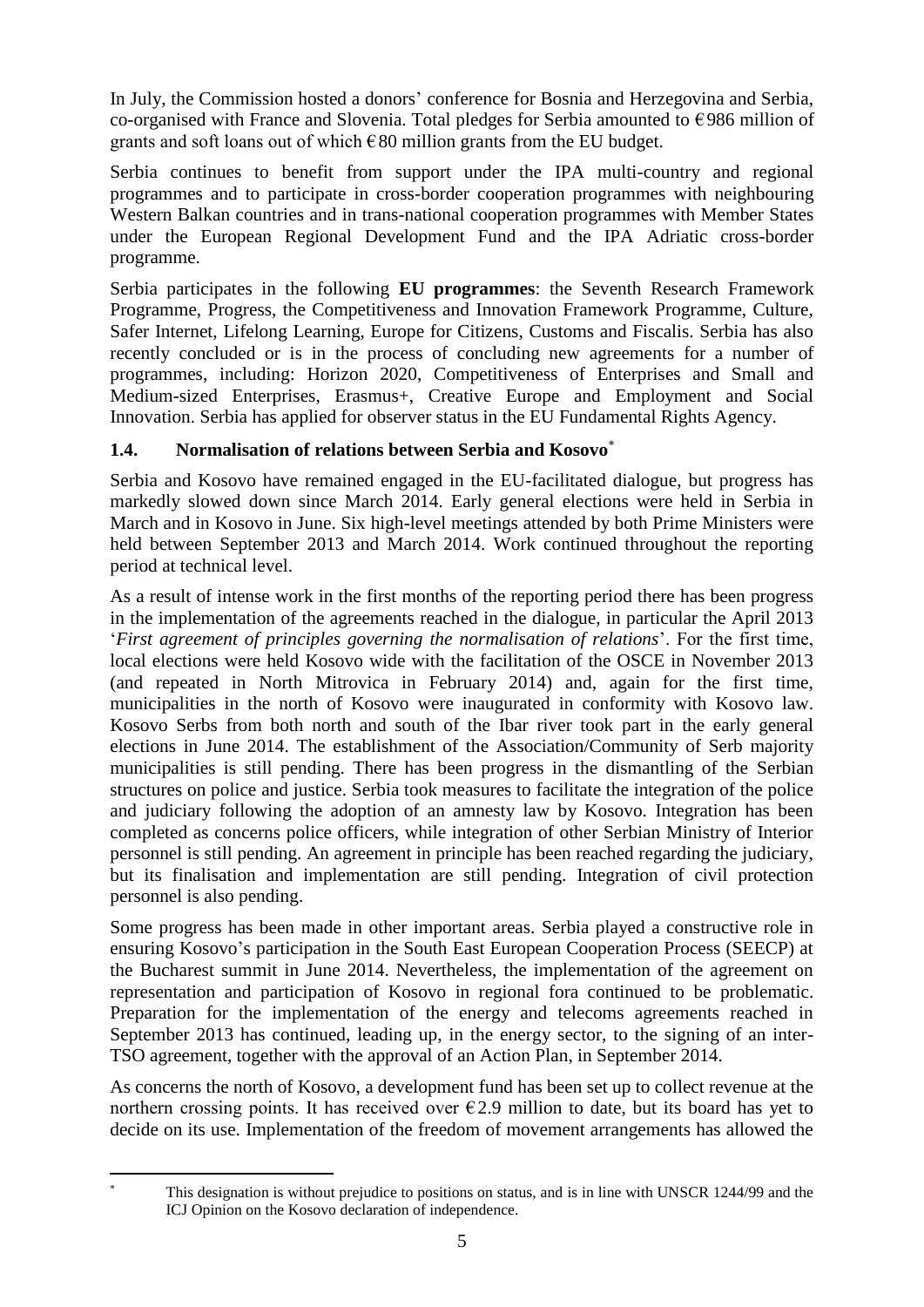use of Serbian and Kosovo ID cards by residents to enter and exit both Serbia and Kosovo. An agreement was reached to allow residents in Kosovo to use their ID cards to travel to third countries through Serbia via six border crossing points. The setting up of new roadblocks on the north side of the main Mitrovica bridge in June 2014 increased tensions. Despite an agreement by both sides on the need for a joint solution, the roadblocks known as the 'Peace Park' are still in place. Kosovo and Serbian insurance bureaus have defined the parameters for a commercial agreement on mutual vehicle insurance cover between Serbia and Kosovo. This progress should now be confirmed by means of a signed agreement.

Implementation of other agreements has continued, albeit at a slower pace. Regarding IBM, the six joint interim crossing points have continued to be operational and technical agreements on the exact locations and on draft layouts of the permanent IBM crossing points were reached. However, illegal crossing roads/ by-passes, in particular in the north of Kosovo, continue to be regularly used to smuggle substantial amounts of goods, as reported by EULEX. Additional measures need to be taken by Serbia to stop illegal crossings.

As concerns cadastre, Serbia continues to implement the pilot project, but legislation necessary to implement the agreement is still pending in Kosovo. The copying of Kosovo civil registry books located in Serbia has been successfully completed. The implementation of the agreement on acceptance of university diplomas has had limited results. The certification of diplomas by the European University Association has progressed well and 387 diplomas have been certified. However, Serbia has accepted only five certified diplomas so far, following an additional nostrification process. The deployment of liaison officers has had limited impact.

Serbia has continued to cooperate with EULEX, especially on war crimes, but legal cooperation on the fight against organised crime needs to improve significantly. Criticism of the handling by EULEX of several criminal cases against Kosovo Serbs is counterproductive. The Serbian authorities should refrain from statements undermining the rule of law. Kosovo needs to continue the good cooperation with EULEX.

The Serbia Constitutional Court judged the form in which some dialogue agreements have been transposed unconstitutional. Serbia needs to find legal solutions for the implementation of agreements that are sustainable over time and not vulnerable to legal challenges.

*Overall*, Serbia and Kosovo have remained engaged in the dialogue and committed to the implementation of the April 2013 First agreement of principles governing the normalisation of relations and other agreements reached in the dialogue, leading to irreversible changes on the ground. However, progress has slowed down. Early general elections were held in both Serbia and Kosovo. New momentum needs to be generated to tackle key outstanding issues and open a new phase in the normalisation of relations. Progress in this area remains essential for advancing the European future of both Serbia and Kosovo.

### <span id="page-6-0"></span>**2. POLITICAL CRITERIA**

This section examines the progress made by Serbia towards meeting the Copenhagen political criteria, which require stability of institutions guaranteeing democracy, the rule of law, human rights and respect for and protection of minorities. It also monitors regional cooperation, good neighbourly relations with enlargement countries and Member States and compliance with international obligations, such as cooperation with the International Criminal Tribunal for the former Yugoslavia.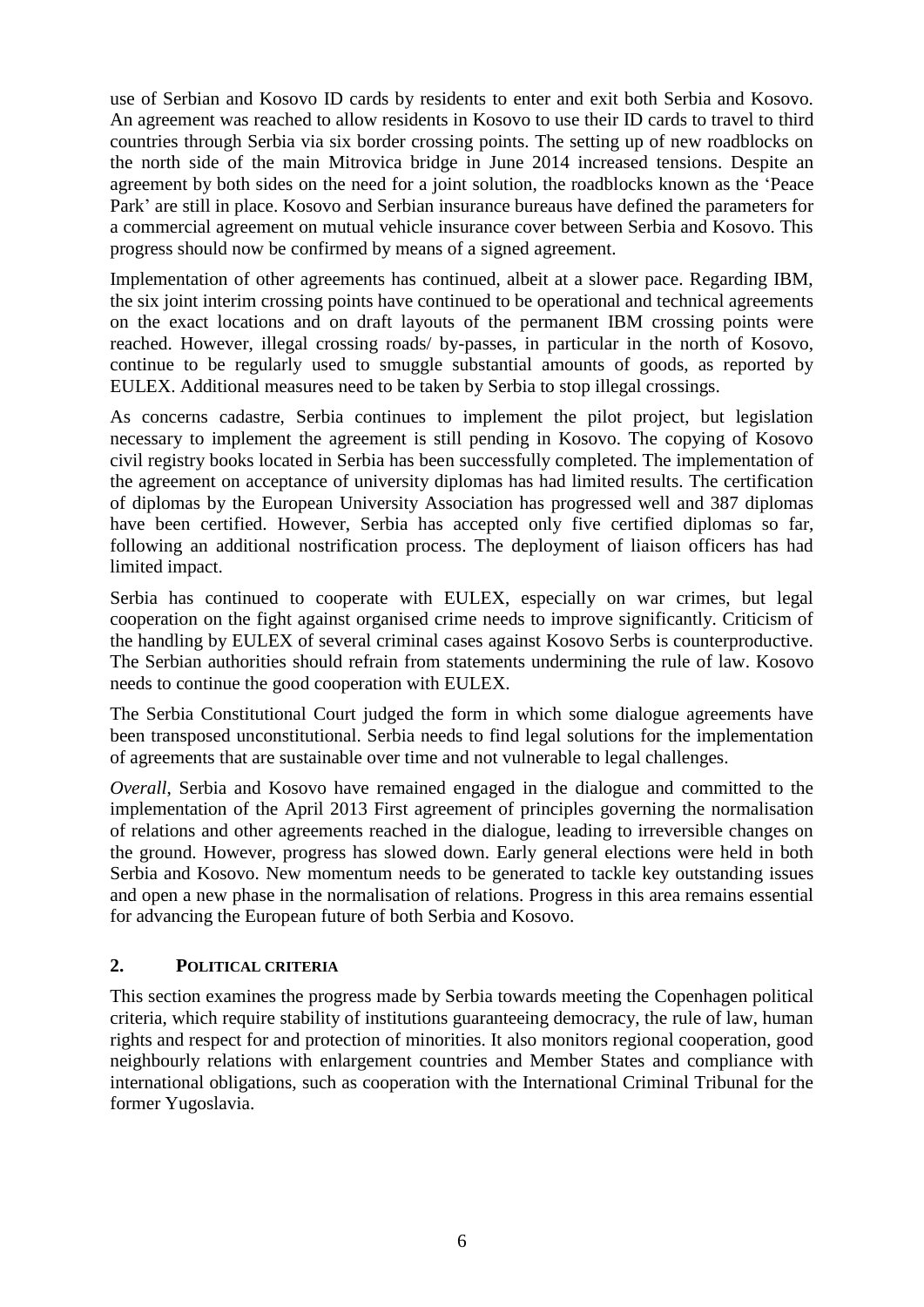### <span id="page-7-0"></span>**2.1. Democracy and the rule of law**

### *Constitution*

The Constitution is largely in line with European standards. Some provisions remain to be put in line with the recommendations of the Venice Commission, in particular concerning the role of parliament in judicial appointments, the political parties' control over parliamentary office, the independence of key institutions and the protection of fundamental rights, including data protection.

Overall, constitutional changes should be considered early on in the new legislature, to address issues of importance for the accession negotiations from the outset.

### *Elections*

The coalition agreed to hold early parliamentary elections in March, together with a byelection in Belgrade. The turnout was 53%. The list of the Serbian Progressive Party (SNS), led by Aleksandar Vučić, obtained a majority, with 158 seats out of 250, and the list of its main coalition partner, the Socialist Party of Serbia (SPS), led by outgoing Prime Minister Ivica Dačić, obtained 44 seats. Of the opposition parties, the Democratic Party (DS) obtained 19 seats, while 18 seats went to the New Democratic Party (NDS), newly founded by former president Boris Tadić. Three parties representing national minorities obtained eleven seats. None of the parties critical of the EU reached the necessary threshold of 5%. Women continue to comprise a third of all MPs. The opposition chairs 4 committees out of 19 standing committees, including the one on European integration.

According to international observation bodies, the elections were inclusive and transparent, with a genuine choice offered to voters and effective procedures. The campaign was peaceful overall, although isolated incidents and cases of voter intimidation were reported. The legal framework is generally in line with international standards. The OSCE/ODIHR noted that some of its previous recommendations remained unaddressed, in particular those pertaining to transparency of campaign financing and of the electoral process. It also found that media reporting was insufficiently analytical and was influenced by the political parties in power, including through public funding, which led to widespread media self-censorship. A review by the Anti-Corruption Agency of electoral campaign financing faced a lack of government cooperation in providing the data necessary to scrutinise possible misuse of public funding for election purposes.

Overall, elections were inclusive and transparent, with a genuine choice offered to voters and effective procedures. Attention should be given early on in the new legislature to the OSCE/ODIHR recommendations with a view to revising the electoral framework and provisions on financing political parties and electoral campaigns before the next elections.

### *Parliament*

Early elections in March meant that institutional activity in parliament was suspended from January until April but it regained momentum as of May and parliament enacted several important laws, including on labour, bankruptcy, privatisation and on media. All were however adopted under urgent procedure with limited possibility for parliamentary debate. Parliament adopted a resolution in December 2013 aiming at its close involvement in the accession negotiations process, together with other stakeholders, including civil society, and a decision in August further regulating the internal consultation procedure on government draft negotiating positions. Regarding its oversight activities, parliament remained engaged in public hearings and oral questions. In April, the *ad hoc* enquiry committee on Serbian budget spending in Kosovo issued its report, which remains to be debated and followed-up in plenary. The already extensive use of urgent procedures, which limit the time for scrutiny of draft legislation, further increased, in part to make up for the time lost because of early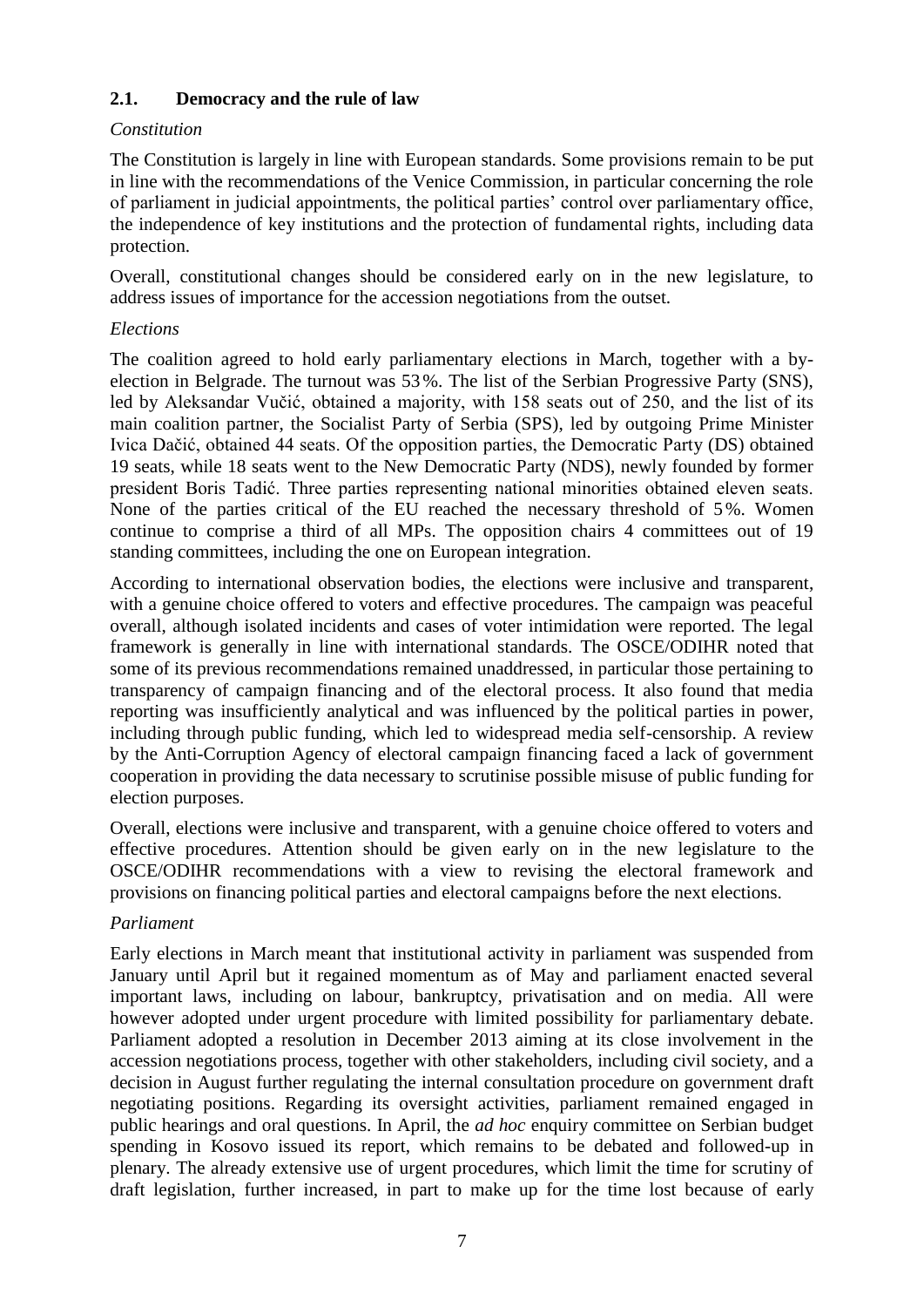elections. A smoother and more trusting relationship has yet to be established with independent regulatory bodies and a more proactive approach taken to examine and promote their findings and recommendations, including by organising an effective debate on their reports. Allocation of resources should not be misused by parliament to exert control over these bodies.

Overall, the legislative activity was partly held up by the early elections but regained momentum afterwards, albeit with a further increase in the use of urgent procedures. Parliament continued to perform oversight activities but still needs to develop a genuine relationship with independent regulatory bodies, supporting their independence and promoting their findings.

#### *Government*

Following the early parliamentary elections, the new government of Prime Minister Aleksandar Vučić (SNS) took office at the end of April, renewing the coalition between the SNS, SPS lists, and extending it to the Alliance of Vojvodina Hungarians and other junior parties. The government is based on an unprecedented wide majority of close to 80 % of seats in parliament. It consists of 19 ministers, including four women. A deputy prime minister now oversees public administration and local self-government, while there is no longer a minister in charge of Kosovo. The new government remains fully committed to EU integration and to continuing the EU-facilitated dialogue with Pristina; it aims as a priority to conduct an ambitious economic reform programme and to further intensify the reforms relating to the rule of law, in particular the reform of the judiciary, fight against corruption and organised crime.

Under the leadership of its Chief Negotiator and with the effective support of the Serbian European Integration Office (SEIO), the Serbian government has so far demonstrated a high level of preparedness and engagement in the screening process of the EU *acquis*. A National Convention on the European Union was set up as a platform for cooperation with civil society in the accession negotiation process in June. It gathers around 200 civil society organisations structured in 21 working groups, covering all 35 negotiating chapters. In February, the government adopted an action plan to address the findings of the 2013 Progress Report and in July revised the National Plan for the Adoption of the *Acquis* (NPAA) for the period 2014- 2018. Further efforts are needed to ensure closer and consistent involvement of parliament and civil society in the accession process. Greater coordination of sectoral policies and anticipation of their financial implications will be key ingredients in a coherent approach to the negotiations.

Although public consultations have been slightly further developed in the legislative process, they remain to be conducted more extensively and under more realistic timelines to enable interested parties to provide qualitative input. This is especially needed for draft legislations of high economic and social impact to improve the social dialogue, which has deteriorated over the reporting period. Effective monitoring of the implementation of enacted legislation and strategic documents needs to be strengthened with a view to anticipating and addressing delays and bottlenecks. The government still needs to develop its understanding of the role of independent regulatory bodies and to guarantee that these bodies have appropriate resources to perform their role effectively. Finally, systematic follow-up of their findings should be ensured.

As regards *local self-government*, a revised Statute for Vojvodina was proclaimed in May as a result of a consensual and collaborative process in the state parliament and the provincial assembly, effectively following up the Constitutional Court ruling of December. The law on Vojvodina's resources has yet to be adopted as prescribed by the Constitution. Administrative and management capacity at local level remains weak and significant disparities between municipalities persist. The National Council for Decentralisation and the inter-ministerial Municipal Finance Commission remained inactive and none of the tools needed to monitor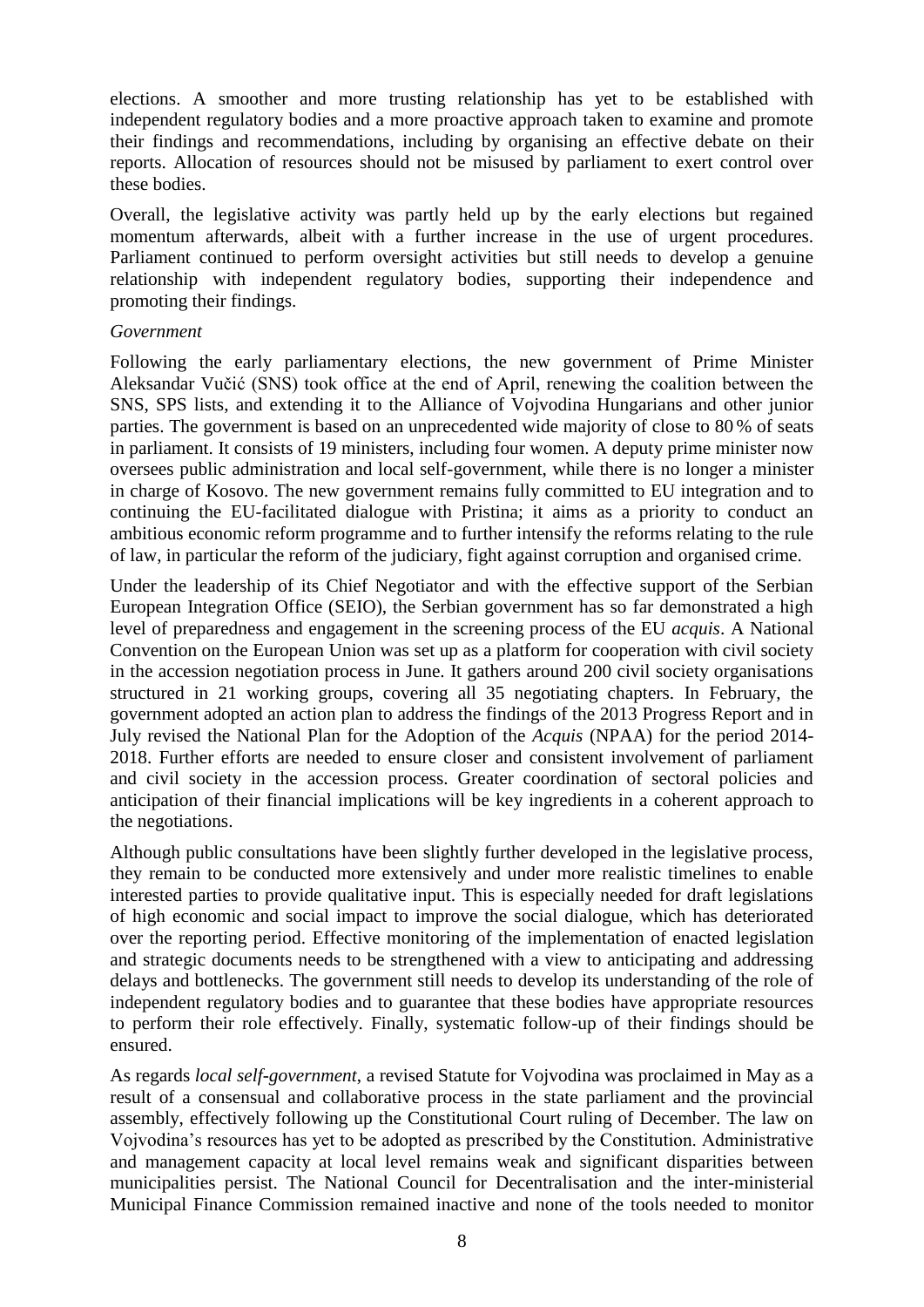functions delegated to municipalities have so far been developed. The legislation on municipal finance needs to be properly implemented with regard to calculation of the transfers earmarked by line ministries. Consultation of local authorities on new legislation that has local implications remains limited.

Overall, the Serbian government remained actively engaged towards the goal of EU accession throughout the last period, irrespective of early elections in March and demonstrated preparedness and engagement in the first phase of the negotiations process. Involvement of the parliament and other stakeholders, including the civil society, needs to be strengthened. Independent regulatory bodies' recommendations need to receive proper follow-up and their independence needs to be fully respected. The government needs to develop its capacity to anticipate the financial implications of policies and new legislation and to effectively monitor the implementation of enacted legislation. The legal framework for local self-government remains to be improved and further implemented.

#### *Public administration*

With the adoption of a new public administration reform strategy in January 2014, Serbia has a more comprehensive **strategic framework for public administration reform** in place. The strategy covers organisational policy at central and local level, including decentralisation; policy planning and coordination; e-government; public service and human resources management; public financial management relating to budgeting, internal control and public procurement; legal certainty and public services, including administrative procedures; transparency and openness of the public administration. The strategy needs to be accompanied by the identification of activities in an Action Plan, which is being finalised under the leadership of the new Ministry of State Administration and Local Government in cooperation with all key stakeholders. As concerns political leadership for the reform, the Public Administration Reform Council met in August 2014 in a renewed composition under the leadership of the Prime Minister. A special group on PAR was established as a forum for policy dialogue between the Commission and Serbia in the framework of the SAA.

The recent establishment of the Secretariat for Public Policies has the potential to substantially improve **policy development and coordination** at the centre of government. This area has presented a considerable challenge to Serbia, not the least in Serbia's EU accession process. There are weak links between the government's programme and its annual work plan, and a lack of consistency among ministries' policies and plans. Serbia has an excessive number of national strategies (91 sector and 14 multi-sector strategies) of varying quality and with frequent overlaps. Neither strategies nor action plans usually contain assessments of their impact on the national budget. Regulatory impact assessments are also underdeveloped. Laws are often passed without a sufficiently comprehensive assessment of the policy and budgetary impact, resulting into inefficiencies in the implementation and enforcement of legislation.

Concerning **public service and human resources management**, recruitment, both for senior and middle management positions, continues to be an issue of serious concern, as, in 2013, a substantial proportion of recruitments (60%) was not based on open competitions. The current legal framework and its uneven application leave room for undue influence in the recruitment process. Administrative and management capacity at local level continues to be weak and significant disparities between municipalities persist. In the absence of specific legislative framework, public employees at local level are governed by general labour legislation. Training needs to be given more importance in professional development. The civil service legal framework is being revised. Amendments to laws regulating the state administration and public services were introduced in September, as an initial step towards further progress in the establishment of an adequate merit based civil service system, as regards selection, appointment, training, evaluation, remuneration and dismissal of civil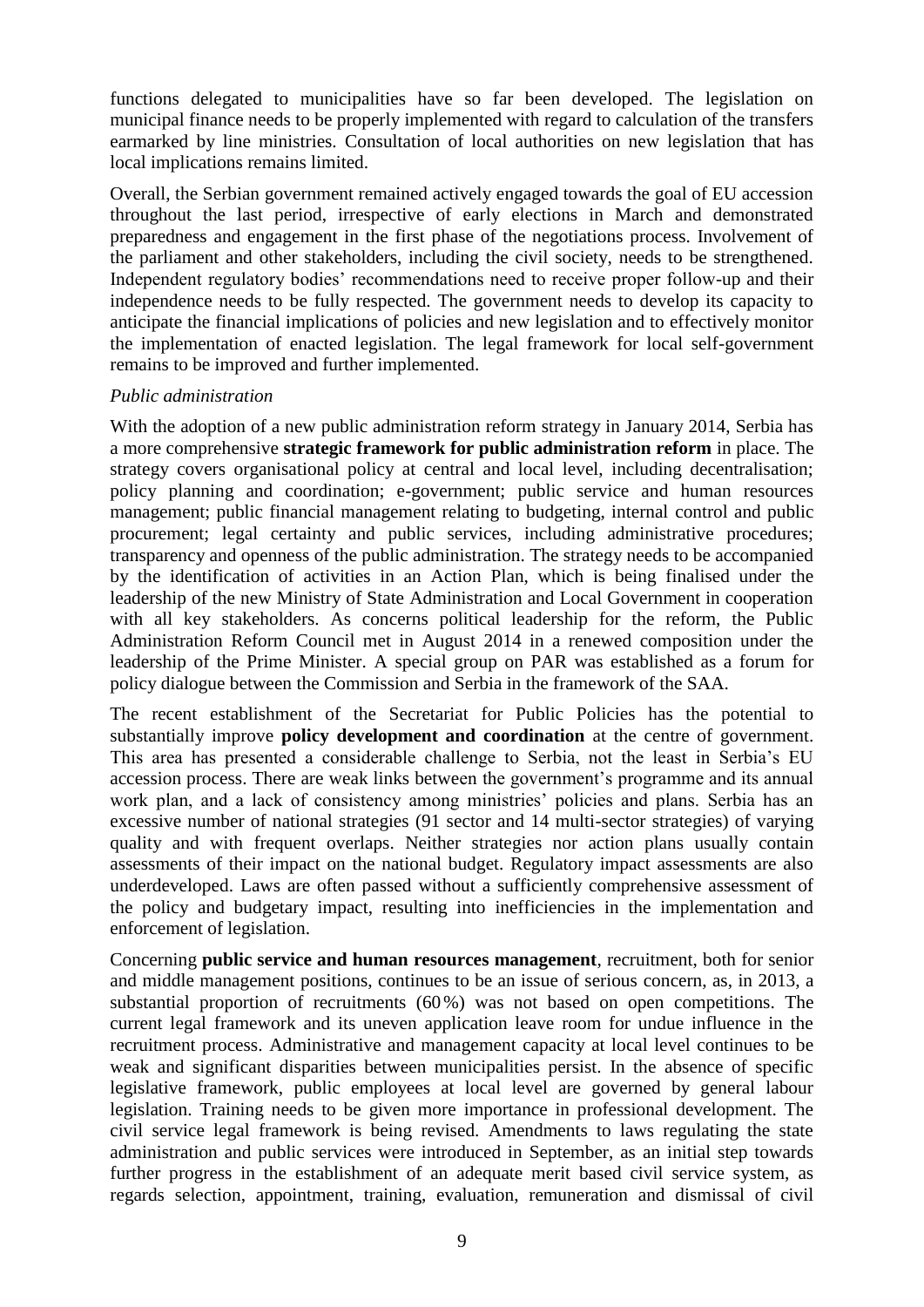servants and other state employees. Substantial changes in recruitment practices are needed to establish a merit-based professional public administration both at central and local level. This should include well defined criteria for appraisal and career development for civil servants. Internal control should be reinforced. Laws regulating the status of local government employees and their salaries, and the training strategy for local government, are still pending. Independent regulatory bodies still lack a consistent regulatory framework for their establishment and functioning in the area of human resources.

There has been no progress with regard to **accountability and service delivery**. A new Law on General Administrative Procedures remains to be adopted. The Law on Administrative Disputes has not yet been fully aligned with European standards for judicial review of administrative acts.

Serbia is committed to engaging in a more comprehensive **public financial management** reform. This area is acknowledged to be an important aspect of public administration reform and is partly covered under the new public administration reform strategy. The Ministry of Finance has engaged in a public expenditure and financial accountability assessment and is in parallel preparing a public financial management reform programme which aims to sequence the reform actions in different parts of the public finance system. The reform programme is expected to address a number of challenges that Serbia faces, including improvement of revenue administration and tax collection, transition to a medium-term expenditure framework and multi-year programme budgeting, more efficiency in debt management policy, in accounting and reporting, in public procurement, in public internal financial control, antifraud measures and external audit.

Overall, the adoption of the new public administration reform strategy, a new dedicated Ministry for Public Administration and Local Government, and the increased focus on policy planning and coordination following the establishment of the Secretariat for Public Policies, represent initial positive steps towards more efficient public administration. Sound implementation of the reform strategy together with strong political impetus and mechanisms are needed to move towards a transparent and merit-based public service system. Lack of transparency in recruitment and politicisation of public administration employees remain an issue of concern. Serbia has started to take steps towards a more comprehensive public financial management reform programme in order to ensure economy, efficiency and effectiveness in the use of public funds.

#### *Ombudsman*

The State Ombudsman continued to be active and recorded an increase in the number of citizens' complaints, related mostly to economic, social and cultural rights and administrative procedures. There was a decline in the follow-up of the Ombudsman's recommendations by the authorities, especially those requiring systematic changes. The constitutional position of the Ombudsman needs strengthening. The Ombudsman should be allocated sufficient resources and, in general, his office's independence needs to be better respected and understood.

### *Civilian oversight of the security forces*

The parliamentary committee for oversight of the security forces extended its regular review of activities to the reports of the Inspector General of the Ministry of Defence, beyond the ones of the Security-Information Agency (the BIA) and military services. In November, the committee held a joint closed session with the committee for defence and internal affairs about the activities of extremist organisations and sport hooligans. The Committee had a field visit to BIA in July 2014. Following a Constitutional Court ruling in December, the Law on the BIA was amended in June to give judges responsibility for making decisions on exceptions to the principle of absolute confidentiality of letters and other means of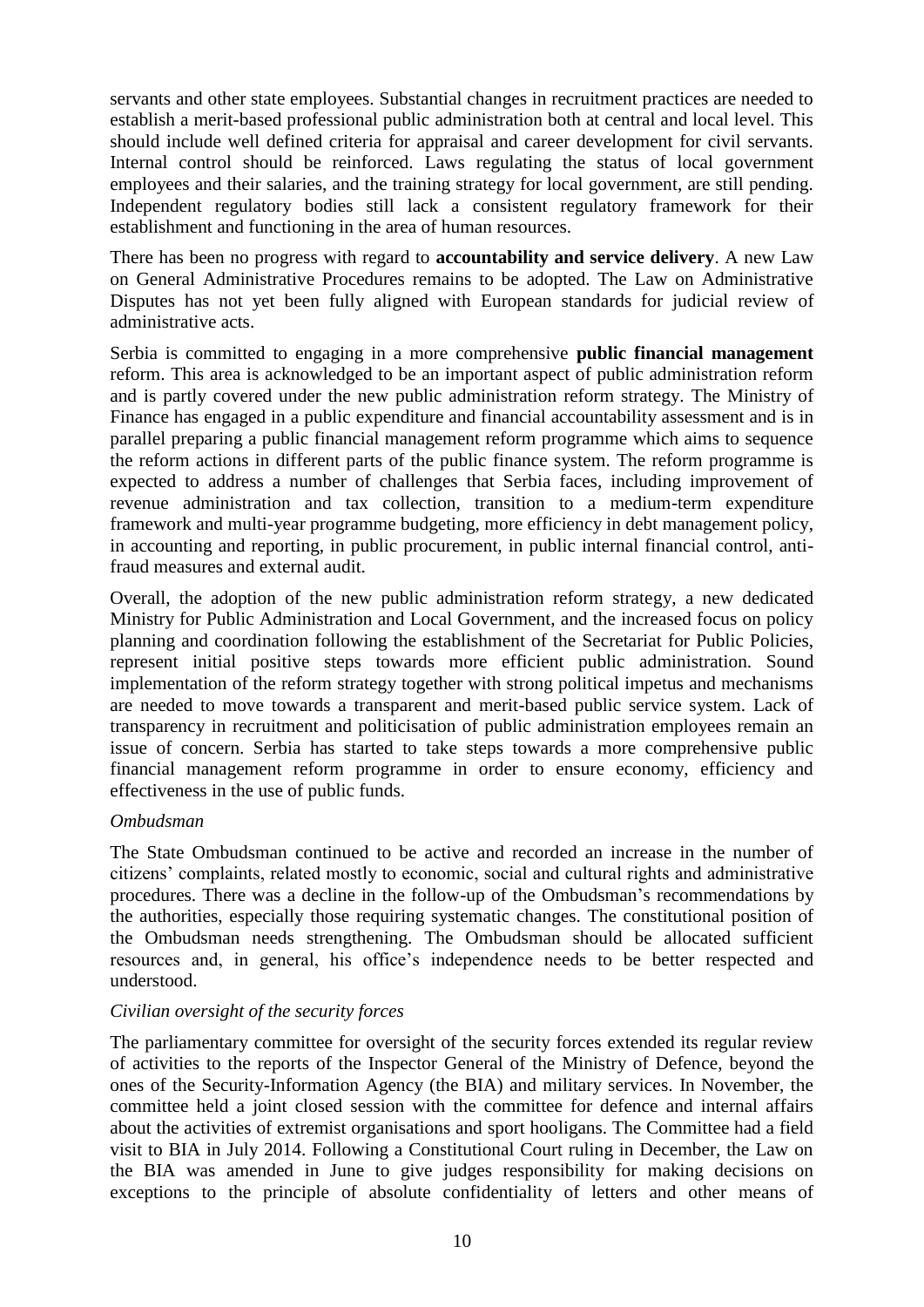communication. The Ombudsman reiterated the need to adopt a new law on the BIA, to review the current regulations giving the security services responsibilities for criminal proceedings and the use of special measures. A law on access to state security files still needs to be adopted.

#### *Civil society*

An empowered civil society is a crucial component of any democratic system and should be recognised and treated as such by the state institutions. The civil society sector in Serbia has continued to grow, especially at local level. Civil society organisations and human rights defenders continued to play a key role in raising awareness about civil and political rights in a climate often hostile to their activities, in particular when they express critical views. Their activities took place against increased campaigns often targeting individuals in tabloid media and threats from extremist organisations. A more visible political commitment to promoting a culture of respect and raising awareness is needed. The authorities have taken steps to involve civil society in the accession process at regular intervals. A National Convention on the European Union was set up as a platform for cooperation with civil society in the accession negotiation process in June. The Office for Cooperation with Civil Society improved its management capacity and played an important role in ensuring civil society participation in the screening process. The government adopted in August guidelines for the participation of civil society in the legislative process. Those instruments and mechanisms need to be consistently implemented throughout, and the transparency over public budget expenditure for civil society increased.

#### *Judicial system*

First steps were taken in the implementation of the 2013-2018 strategy on judicial reform and its related action plan, aiming at ensuring structural and sustainable changes with a view to an impartial, independent and efficient judiciary. Intensive legislative activities took place. Appraisal rules for judges and prosecutors were adopted. An important number of Court Presidents were appointed on a permanent basis. The implementation of the new public notaries system remains to be further assessed. Several important laws (i.e. on free legal aid and on mutual legal assistance) and constitutional amendments remain to be adopted. Delays in adopting key measures under the implementing action plan reveal the urgent need for effective implementation of the reforms backed by strong monitoring and coordination mechanisms. The Strategy Implementation Commission, which should be instrumental in moving forward the judicial reform, needs to play a more proactive role so as to anticipate delays in implementation and to adopt corrective measures in due time.

Considerable challenges remain regarding independence, impartiality, accountability, efficiency and access to justice, including primarily through the revision of the Constitution. Attention should further focus on (i) adopting clear rules for the appointment of Court Presidents, (ii) implementing merit-based recruitment (iii) tackling the significant backlog of cases and adopting a case weighting methodology allowing for equal and fair distribution of cases. Beyond legal steps, significant efforts are required to back these reforms with appropriate financial resources to produce effective results.

Finally, inclusive consultation of major stakeholders and main users of the judiciary system is not systematically ensured. Such consultation would contribute to reinforcing the accountability and independence of the judiciary as a whole and to ensure ownership of the new reforms by main practitioners.

Serbia's ability to deliver on the implementation of the national judicial reform strategy and action plan in good time and to enforce clear measures conducive to a more predictable and sustainable judicial environment will provide a clear indication of its ability to move forward on its path to accession.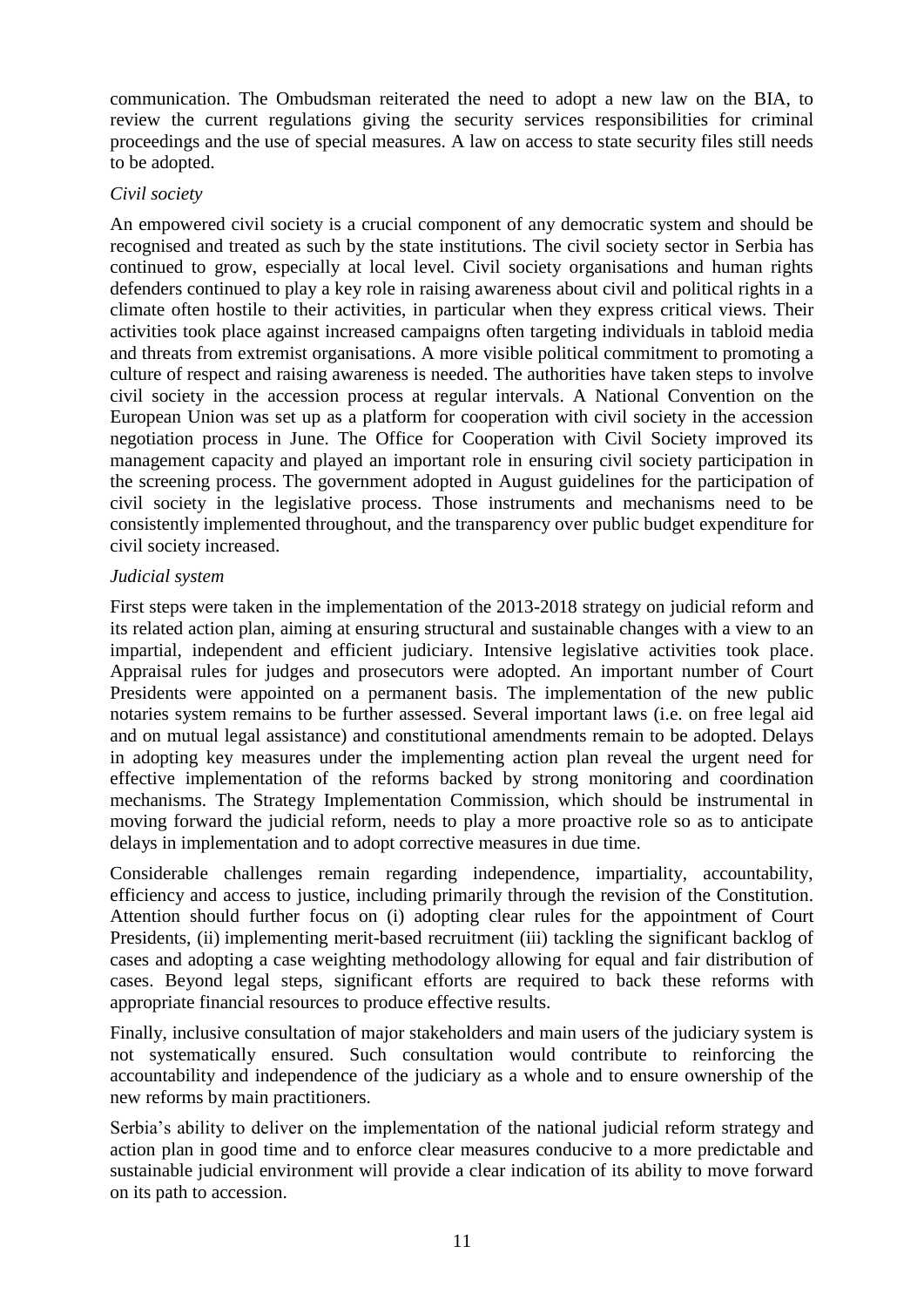For a detailed analysis of the developments in the judicial system, *see Chapter 23 — Judiciary and fundamental rights.*

### *Fight against corruption*

There is a strong political impetus to fight corruption. Serbia further implemented the recommendations of the Group of States against Corruption (GRECO). The implementation of the national strategy on the fight against corruption for the period 2013-2018 and its related action plan have yet to mirror the strong political impetus to fight corruption. Several measures were delayed and key developments are expected in the short to medium term, in particular laws on whistle-blower protection and legislative changes in the field of conflicts of interest. Monitoring and coordination mechanisms for the implementation of the national anticorruption strategy and action plan have yet to yield results. A track record on effective verification of asset declarations and checks on party funding needs to be established. Corruption remains prevalent in many areas. Significant efforts are needed not only to enhance and fully enforce the legal framework for the fight against corruption but also to back these reforms with appropriate resources. Inclusiveness of stakeholders throughout the process should be guaranteed.

The new inter-ministerial coordination mechanism put in place in August is a positive initial step but its impact on the ground remains to be assessed. Attention needs to be paid to providing the Anti-Corruption Agency and Anti-Corruption Council with sufficient resources and to ensuring the follow-up to their proposals and recommendations.

Final convictions, especially for high-level corruption, remain rare. Further efforts are needed to establish a convincing track record of investigation, prosecution and final convictions. A sustainable solution is needed to address the excessive recourse to the provision on abuse of position in the private sector in the criminal code. The review of the economic section of the criminal code needs to be completed without delay.

Finally, repeated leaks to the media about ongoing investigations, in breach of the presumption of innocence, are an issue of serious concern.

For a detailed analysis of developments in the area of anti-corruption policy, *see Chapter 23 — Judiciary and fundamental rights.*

### *Fight against organised crime*

Serbia actively participated in regional law enforcement cooperation, which led to effective results in the fight against organised crime and in particular to a high-profile arrest in connection with organised crime groups. However, there is no overarching strategic threat assessment of organised crime in the country and final convictions remain rare. Additional efforts are needed to systematically carry out financial investigations in parallel with complex criminal investigations. Intelligence-led policing based on crime mapping and systematic use of threat assessments remain to be developed. The dependence of the police on the security and intelligence agencies to carry out certain special investigative measures in criminal investigations remains a matter of serious concern and should be addressed urgently.

The witness protection unit needs adequate staff, equipment and premises to be fully operational and create a confidence-building environment for witnesses and victims. Serbia remains a country of origin, transit and destination for trafficking in human beings, and for sexual and labour exploitation. Both the institutional framework and shelter capacity should be considerably enhanced to ensure that the fight against trafficking in human beings is deterrent and sustainable. Finally, thorough rationalisation of the Ministry of Interior, including reorganisation of its human resources management, is advisable to increase efficiency in fighting crime. The introduction of transparent and merit-based criteria for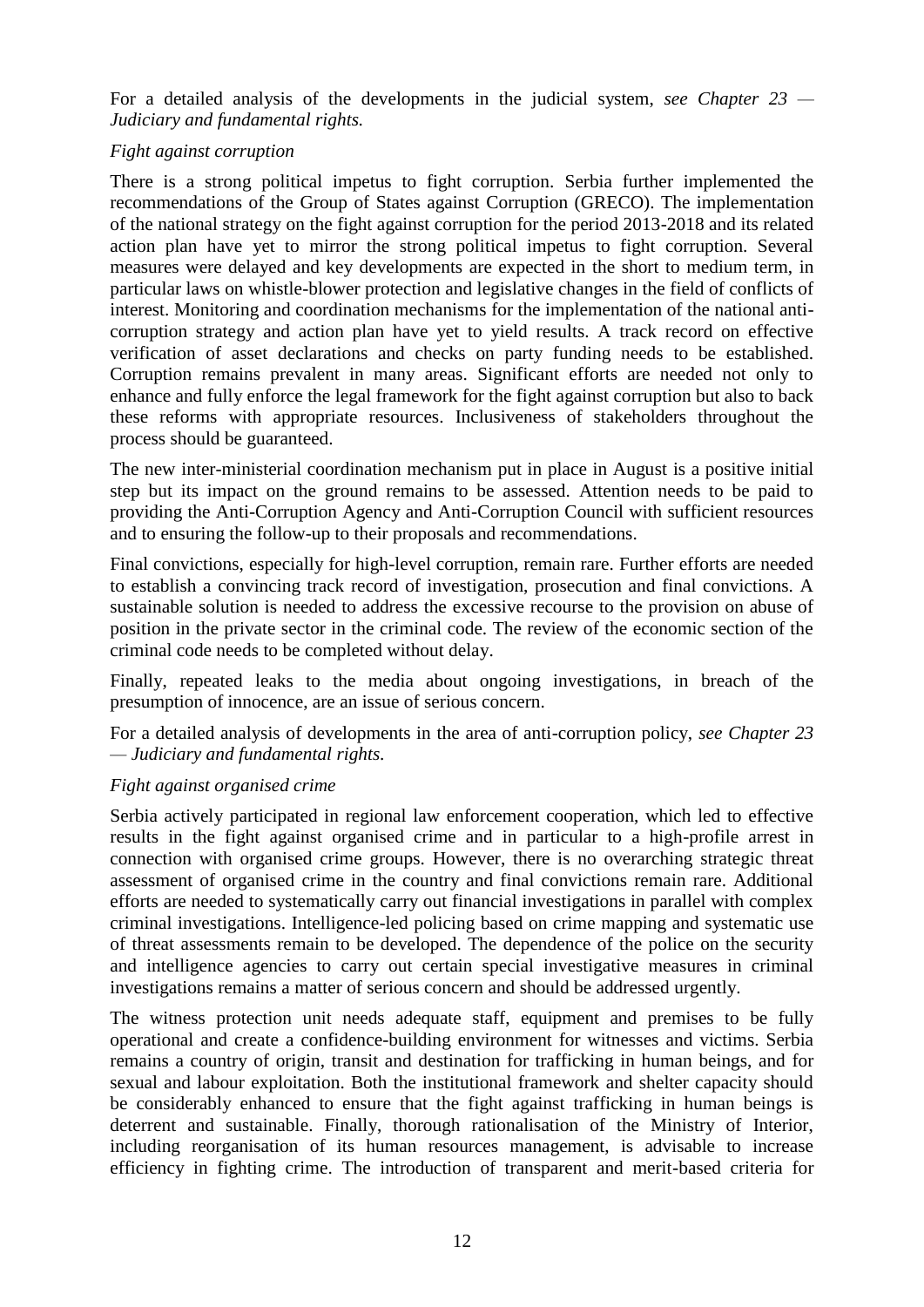recruitment and career advancement is crucial, as is more specialised training. Organised crime remains a serious concern in Serbia.

For a detailed analysis of developments in the fight against organised crime, *see Chapter 24 — Justice, freedom and security.*

### <span id="page-13-0"></span>**2.2. Human rights and the protection of minorities**

The legislative and institutional framework for observance of international human rights law is in place. Sustained efforts are needed from Serbian authorities to ensure its implementation.

Three laws under the media strategy have been adopted with a view to improving the situation in the media sector and clarifying the legal framework, particularly in relation to state financing and control of the media. However, there are concerns about deteriorating conditions for the full exercise of freedom of expression. A continued lack of transparency over media ownership and sources of media advertising and funding was accompanied by a tendency to self-censorship in the media. The authorities have an important responsibility to work to create an enabling environment in which this fundamental freedom can be exercised without hindrance, including by reacting to and publicly condemning threats, physical assaults and cases of incitement to violence and hate speech from extremist groups against civil society organisations (CSOs), human rights defenders, journalists and bloggers.

The holding of the pride parade in Belgrade on 28 September without major incidents marked a substantial step towards the effective exercise in Serbia of human rights in general and LGBTI (lesbian, gay, bisexual, transgender and intersex) rights in particular. Notwithstanding the government's good preparatory work for this event, enhanced political support for the promotion of fundamental freedoms is needed. There is also a need for a consistent and visible political commitment to promoting a culture of respect towards the LGBTI community. Discriminatory statements, intimidation and violence still occur without substantial political reaction nor appropriate follow-up by authorities. An action plan for the implementation of the anti-discrimination strategy has been adopted in October 2014. A national mechanism for monitoring the implementation of the UN human rights bodies' recommendations remains to be adopted.

New strategy and action plan for further development of the correctional system 2013-2020 were adopted. Further efforts remain necessary to improve conditions in the prison system. The legal framework for data protection has yet to be aligned with the EU *acquis*.

The legal and institutional framework to protect women and children's rights was further improved. Measures to tackle domestic violence and gender inequality at the workplace remain to yield effective results. The situation of Roma children and children with disabilities, who remain the most discriminated against, further weakened in the aftermath of the severe floods in May. Social inclusion of people with disabilities needs significant improvement.

The legal framework for the protection of minorities is broadly in place but its consistent implementation across the country needs to be ensured, e.g. in relation to education, use of languages, and access to the media and to religious services in minority languages. The positive steps taken to improve the situation of the Roma need to be stepped up, particularly when it comes to education, housing and employment. Further sustained efforts and additional financial resources are needed to improve the situation of the Roma and of refugees and displaced persons.

For a detailed analysis of developments in the area of human rights and the protection of minorities, *see Chapter 23 — Judiciary and fundamental rights.* For developments in the areas of trade union rights, anti-discrimination and equal opportunities, *see also Chapter 19 — Social policy and employment.*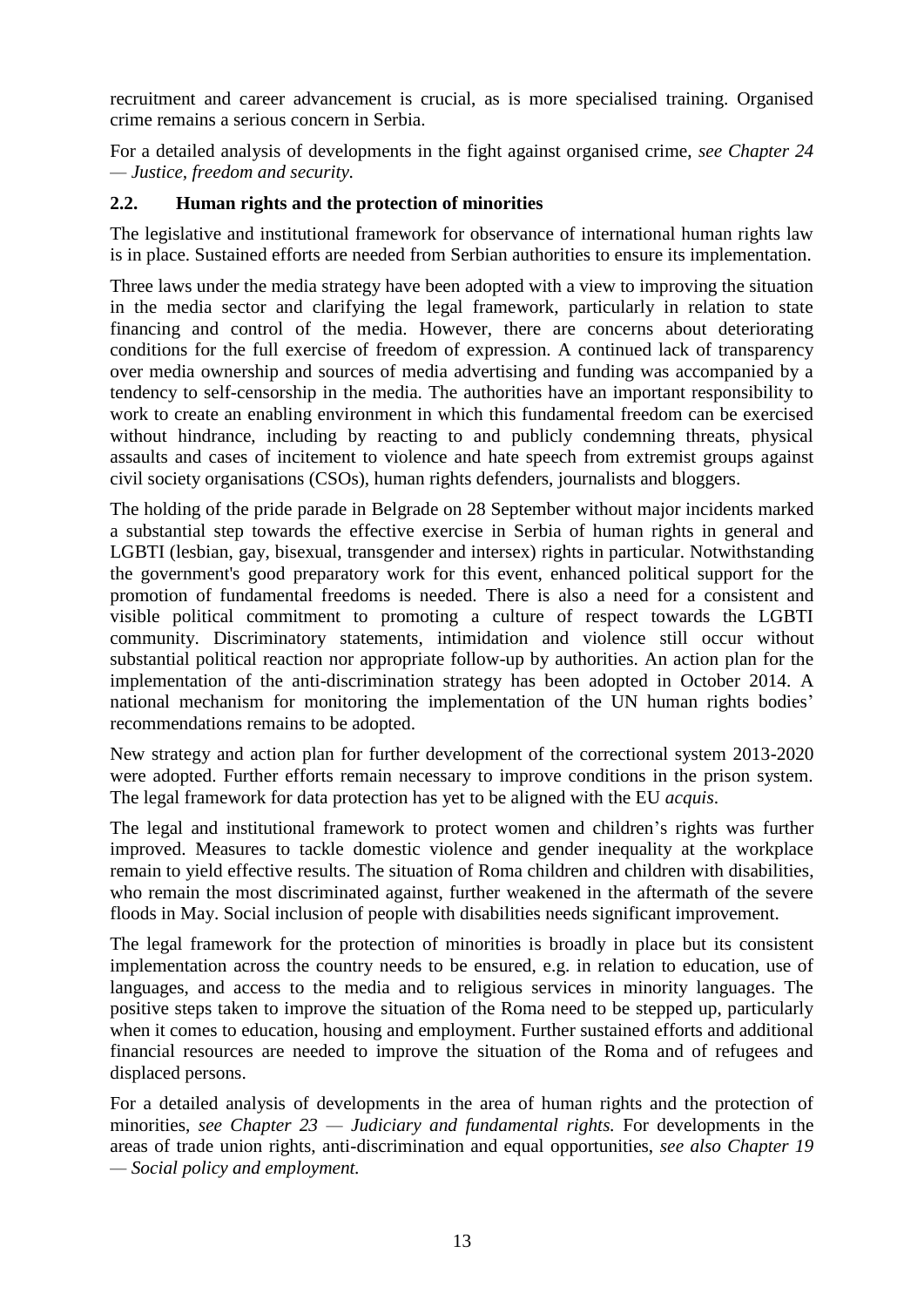### <span id="page-14-0"></span>**2.3. Regional issues and international obligations**

Implementation of the **Dayton/Paris Peace Agreement** continued. In his first visit abroad, to Sarajevo in May, Serbian Prime Minister Aleksandar Vučić reiterated his support for the agreement and for the sovereignty and territorial integrity of Bosnia and Herzegovina. Under the Agreement on Special Parallel Relations between Serbia and the Republika Srpska, joint sessions of the governments were held in December 2013 and September 2014, with the emphasis on joint efforts to fight organised crime and corruption and on economic cooperation.

Serbia has continued to cooperate fully with the **International Criminal Tribunal for the former Yugoslavia (ICTY)** and to answer the ICTY's requests for assistance in good time. The new Law on Ministries of April 2014 abolished the former Office of the National Council for Cooperation with ICTY and transferred its competences to the Ministry of Justice. Serbia maintained its request to the ICTY for Serbian convicts to be allowed to serve sentences in Serbia. For developments related to the domestic processing of war crimes, *see Chapter 23 — Judiciary and fundamental rights.*

Serbia's policy with regard to the **International Criminal Court** is in line with the EU's guiding principles and the EU Common Positions on the integrity of the Rome Statute. Serbia does not have any bilateral immunity agreements.

Serbia, along with Bosnia and Herzegovina, Croatia and Montenegro, have continued to closely cooperate in the framework of the **Sarajevo Declaration Process**, which aims to find sustainable solutions for people who became refugees and displaced persons as a result of the armed conflicts in ex-Yugoslavia during the 1990s. In March, the UN High Commissioner for Refugees (UNHCR) recommended that UN member states terminate refugee status for refugees originating from Croatia, at the latest by the end of 2017.

Implementation of the regional housing programme, expected to provide sustainable housing solutions for some 45000 people in Serbia, has started. The legal framework and the national implementation bodies have been set up. Four waves of projects have been approved for Serbia. However, first housing has yet to be provided. The issue of refugees' pensions between Croatia and Serbia is still unresolved. Good overall cooperation between the partner countries on the process and its housing programme needs to continue.

The unresolved fate of **missing persons** from the conflicts in the 1990s remains a humanitarian concern in the Western Balkans. As of August, a total of 11 155 persons were still missing, according to the International Committee of the Red Cross (ICRC). Of these, 7282 cases relate to the conflict in Bosnia and Herzegovina, 2 163 to the conflict in Croatia and 1710 to the conflict in Kosovo. Ascertaining the fate of missing persons remains vital for reconciliation and stability in the region. Greater political commitment and renewed efforts are needed.

Serbia, Bosnia and Herzegovina, Croatia and Montenegro signed in August a Declaration on the role of the state in addressing the issue of persons missing as a consequence of armed conflict and human rights. The lack of information on new gravesites and the difficulties in identifying the already exhumed human remains continue to be the key obstacles to solving the remaining cases. The ICRC-chaired Working Group on Missing Persons continued to be the frame within which Belgrade and Pristina maintain the related dialogue. Since October 2013, the two delegations have met three times. Significant progress was made by locating the Rudnica-Raska gravesite in south Serbia, where the exhumation of human remains started in April. Still, the pace of solving cases of missing persons has been slow, with only 16 cases closed between October 2013 and August 2014. Following the first session of the reestablished working group between Serbia and Croatia held in Zagreb in July 2013, no formal meeting took place and no progress was reported.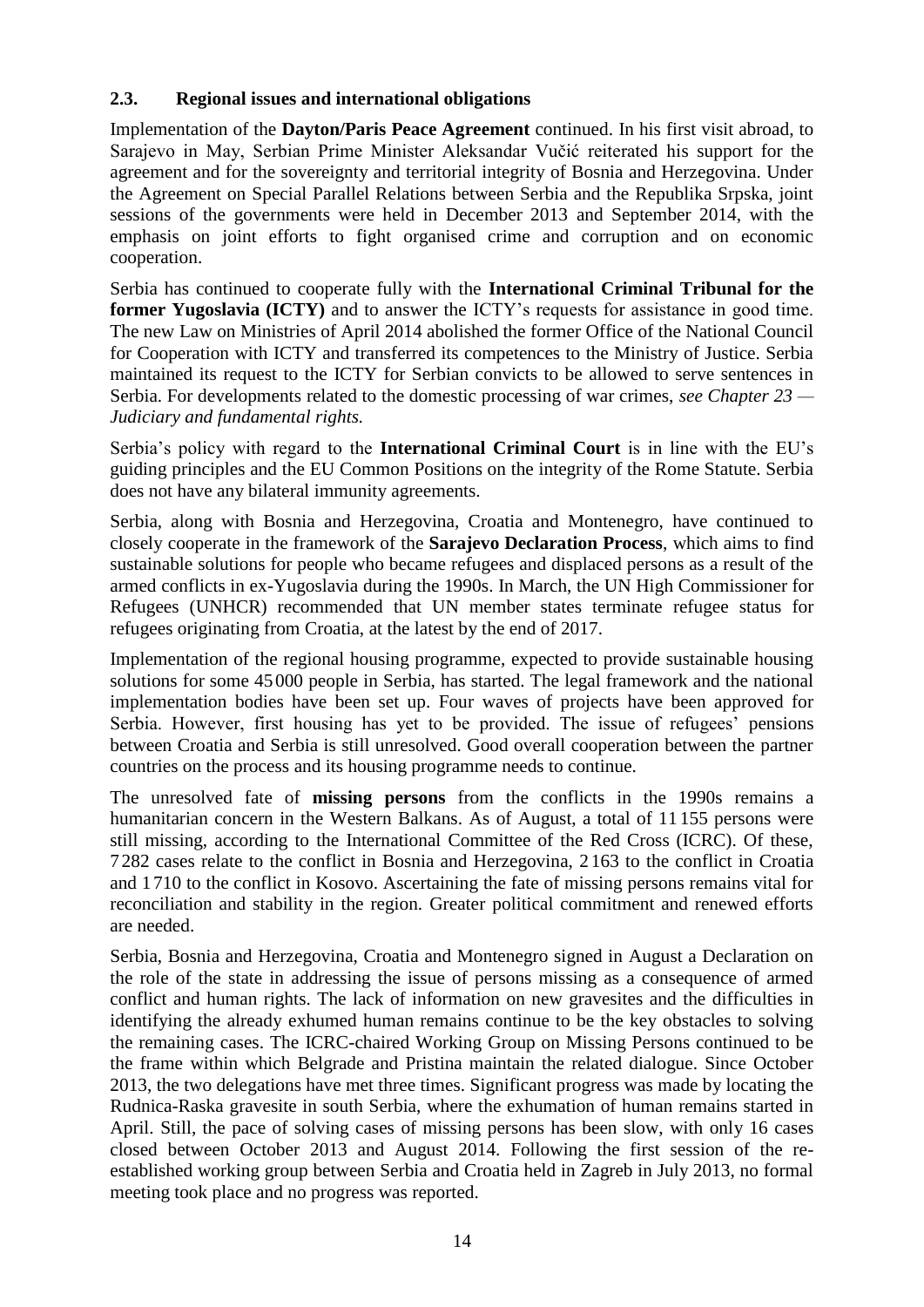**Regional cooperation and good neighbourly relations** form an essential part of Serbia's process of moving towards the EU. Serbia has continued to actively participate in regional initiatives, such as the South-East Europe Cooperation Process, the Regional Cooperation Council and the Central European Free Trade Agreement. As chair of the Energy Community Treaty, Serbia hosted the Ministerial Council in October 2013. Serbia took over in June the chair of the Danube Commission for a period of three years. Serbia played a constructive role in achieving participation of Kosovo in the South-East Europe Cooperation Process. Serbia also continued to support the Coalition for Reconciliation Commission (RECOM) and Igman initiatives on regional reconciliation.

In December, Serbia, Bosnia and Herzegovina and Montenegro signed a protocol to establish a joint centre for police cooperation in Trebinje (Bosnia and Herzegovina), which opened officially in March. On 29 September 2014, Serbia, Bosnia and Herzegovina, the former Yugoslav Republic of Macedonia and Montenegro signed an agreement on reducing the prices of roaming services on public mobile communications networks. A trilateral meeting of the Prime Ministers of Bulgaria, Romania and Serbia took place in Ruse (Bulgaria) in March.

Concerning **bilateral relations with other enlargement countries and neighbouring EU Member States,** Serbia has maintained a constructive approach and significantly improved its relations with some of its neighbours through fruitful high-level visits. However, a range of open issues remain with several neighbours. Serbia has concluded a bilateral convention on regional cooperation, under Article 15 of the SAA, with Montenegro, but not yet with Albania or the former Yugoslav Republic of Macedonia.

Relations with *Albania* are stable overall. In November, the Albanian Minister for Social and Youth Affairs visited the Serbian municipality of Bujanovac where he met with the chair of the government's coordinating body for the municipalities of Presevo, Bujanovac and Medvedja and with the local ethnic Albanian political leaders. A regular air link between Belgrade and Tirana was established in September.

Relations with *Bosnia and Herzegovina* remained good. The new Serbian Prime Minister Vučić made his first official foreign visit to Sarajevo and focused on improving economic and trade cooperation and resolving remaining bilateral issues. There were several other highlevel reciprocal visits. The Serbian leadership took a constructive approach during the social protests in Bosnia and Herzegovina, calling for restraint and moderation by the political representatives of the Republika Srpska. A readmission agreement and its implementing protocol have been ratified. Border demarcation remains to be addressed.

Relations with *the former Yugoslav Republic of Macedonia* remained good. The Serbian Prime Minister visited Skopje in January. A joint centre for police cooperation was opened at the border crossing at Tabanovce and a protocol on cooperation between the Ministries of the Interior was signed. The two countries also signed agreements on the exchange and mutual protection of classified information, on mutual recognition of diplomas, and on mutual sharing of premises for diplomatic and consular offices, as well as a protocol for cooperation in the field of tourism. There were no developments in the dispute related to the Orthodox churches in both countries.

Relations with *Montenegro* were further upgraded. The Montenegrin Prime Minister visited Belgrade in December for the first such visit in a decade. A memorandum on cooperation in the field of tourism was signed in February, and cooperation agreements on diplomatic training and mutual sharing of premises for diplomatic and consular offices were signed in June. A joint operation between Serbia and Montenegro contributed to the arrest of the alleged leader of a prominent organised crime group. There were no developments regarding disputes related to citizenship rights and the Orthodox churches in the two countries.

There were ups and downs in relations with *Turkey.* The Turkish Prime Minister visited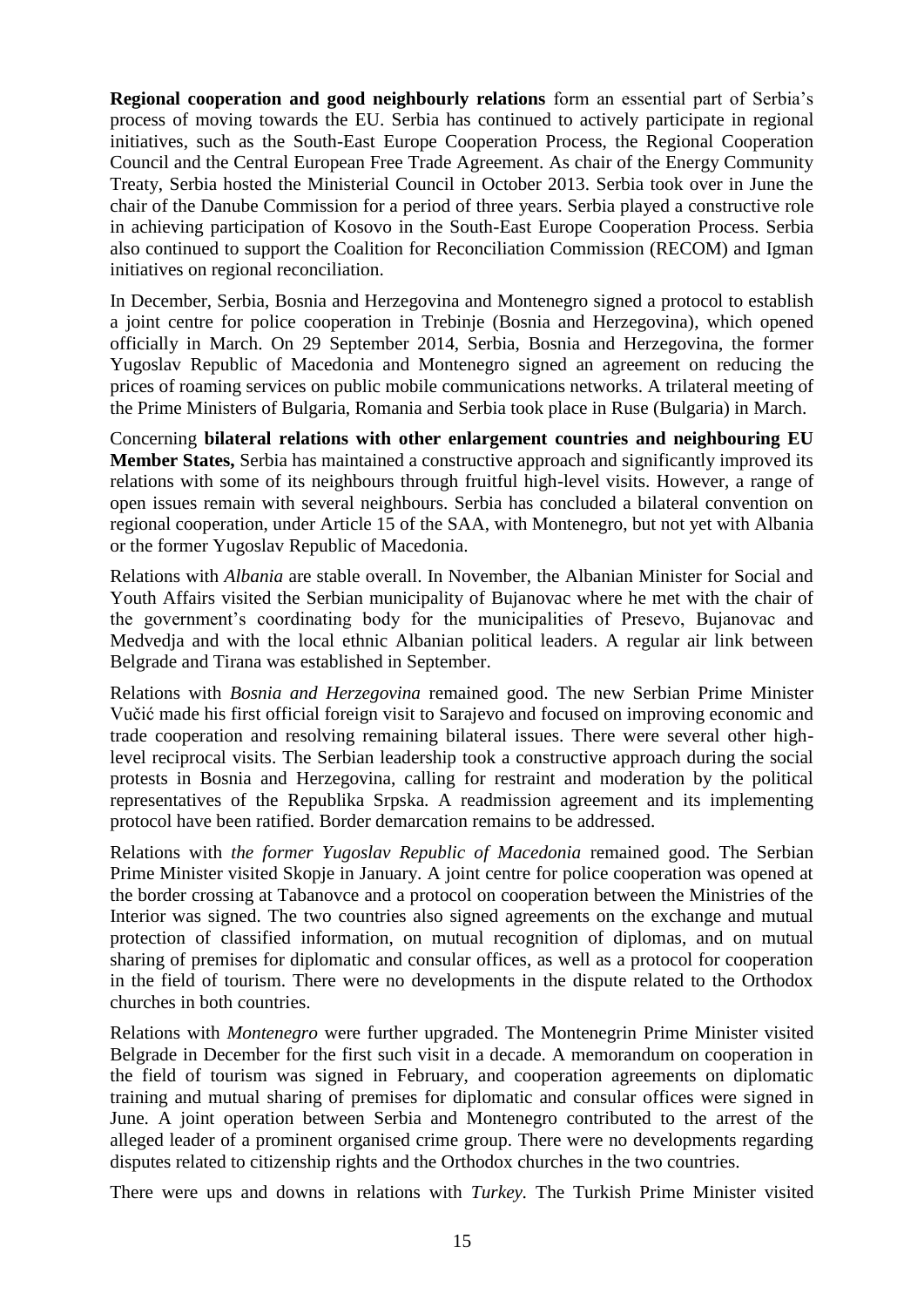Serbia in October 2013. Serbia protested over statements made by the Turkish Prime Minister during his subsequent visit to Kosovo, following which the Serbian President cancelled Belgrade's participation in the trilateral Serbia, Turkey and Bosnia and Herzegovina summit. Political dialogue between the two countries' officials resumed in April and relations further improved with a visit to Belgrade by the Turkish Minister of Foreign Affairs in June. Alleged statements of the Turkish Prime Minister, threatening those in the region acting against Bosniaks, although denied by the Turkish authorities, provoked acute reactions from Serbian authorities in July.

Relations with *Bulgaria, Croatia, Hungary* and *Romania* remained good. The Serbian Prime Minister visited Bulgaria in December and March and attended the unveiling of a memorial to a Bulgarian national hero in Dimitrovgrad (Serbia) in February with his Bulgarian counterpart. A regular air link between Belgrade and Sofia was established in March. Negotiations on a bilateral agreement are still ongoing. A landmark visit by the Croatian President to Serbia took place in October. The Croatian Ministers of Defence and of Foreign Affairs visited Belgrade in February. An annual plan of bilateral military cooperation was signed in April. The hearings on mutual genocide lawsuits were held in March before the International Court of Justice. Missing persons and border demarcation remain open issues between the two countries. The Serbian government held a first joint session with the Hungarian government in Belgrade in July. The Serbian Prime Minister led a delegation to Romania in October 2013, while the Romanian Prime Minister visited Serbia in July.

*Overall*, Serbia generally complies with its international obligations. It continues to fully cooperate with the International Criminal Tribunal for the former Yugoslavia. Serbia is participating actively in regional cooperation and has further developed bilateral relations with its neighbours. Open bilateral issues with neighbours need to be addressed with a pragmatic and constructive spirit.

### <span id="page-16-0"></span>**3. ECONOMIC CRITERIA**

In examining economic developments in Serbia, the Commission's approach was guided by the conclusions of the European Council in Copenhagen in June 1993, which stated that membership of the Union requires the existence of a functioning market economy and the capacity to cope with competitive pressure and market forces within the Union.

Monitoring of the economic criteria needs to be seen in the context of the increased role of economic governance in the enlargement process, as welcomed by the General Affairs Council of 17 December 2013. To this end, targeted policy guidance for Serbia, based on its pre-accession economic programme, was adopted at the Ministerial Dialogue between the Economic and Finance Ministers of the EU and the Candidate Countries in May 2014.

### <span id="page-16-1"></span>**3.1. The existence of a functioning market economy**

State presence in the economy remains significant. The private sector is weak and unprotected as the rule of law is not systematically observed. The new government has a mandate for economic reforms but their implementation has progressed slowly. Although external deficits declined strongly, fiscal imbalances remain very high and structural rigidities and obstacles to growth still need to be addressed. The functioning of market mechanisms remained hampered by significant distortions and legal uncertainty.

### *Economic policy*

In January 2014, the government submitted to the Commission its Pre-Accession Economic Programme for the period 2014-16. The main objectives of the programme are economic recovery and stabilising government debt below 70% of GDP. To this end, the government has proposed a number of fiscal consolidation measures and structural reforms. Key legislation related to improving the business environment has been recently adopted but the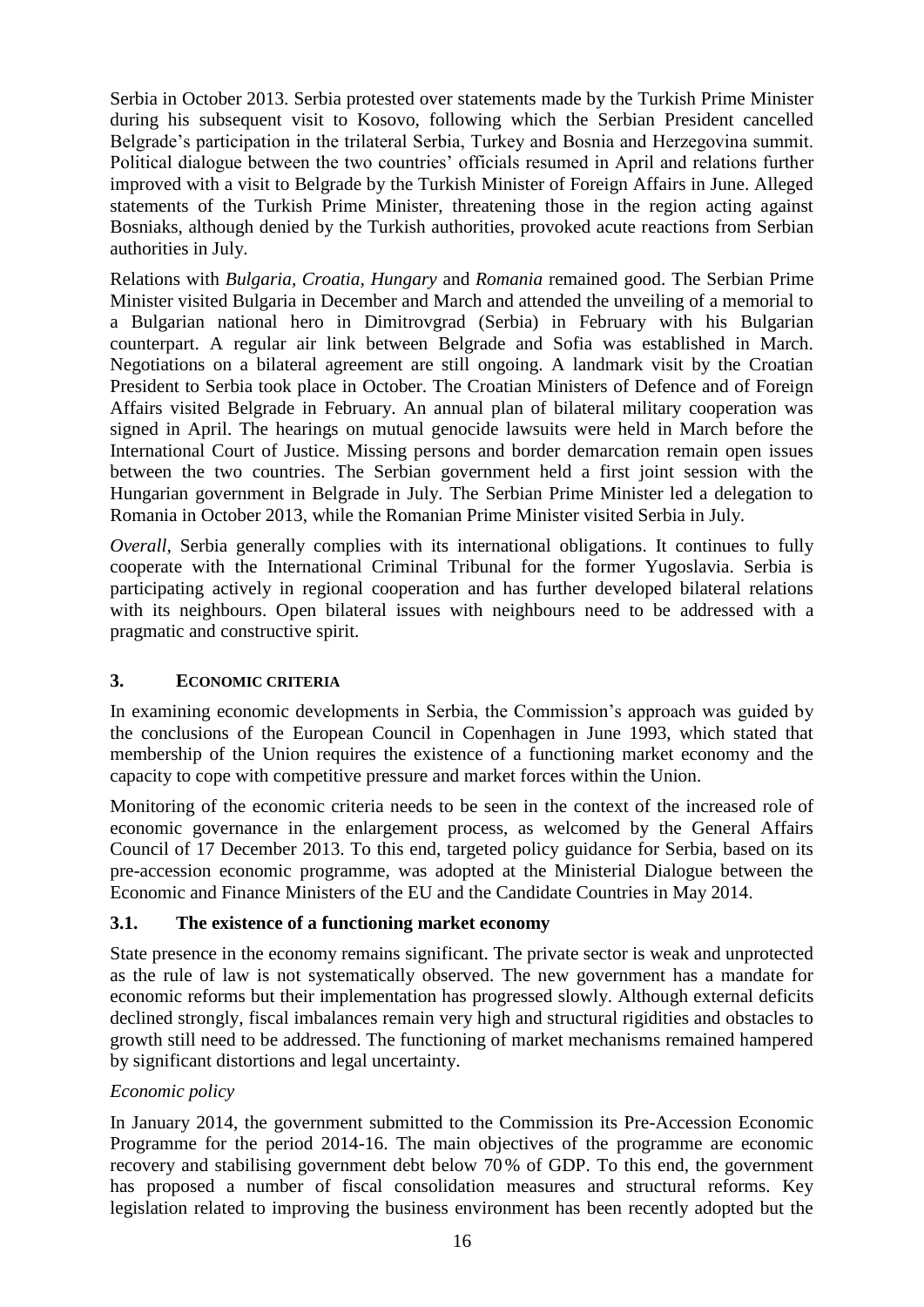authorities would need to step up their efforts to implement the envisaged reforms, in line with the conclusions from the Ministerial Dialogue between the Economic and Finance Ministers of the EU and the Candidate Countries from May 2014. The Ministerial Dialogue provided policy guidance on a number of macroeconomic challenges and structural reforms with particular emphasis on fiscal consolidation, public administration reform and privatisation. Delays in the implementation of reforms led to the resignation of the finance minister in July and discussions with the International Monetary Fund on a new pre-cautionary Stand-By Arrangement have remained inconclusive. Reducing the very high budget deficit and taming government debt would require additional efforts. Fiscal consolidation needs to be further strengthened and frontloaded. *Overall, commitment to economic reforms exists, but significant efforts are needed to strengthen fiscal consolidation and accelerate the implementation of the announced structural reform measures.*

#### *Macroeconomic stability*

Following an export-led recovery last year, the economy contracted in the first half of 2014.



**Figure 1: Real GDP growth and unemployment**

Small pockets of growth remained isolated, suppressed by weak domestic demand. Net exports have been the major driver of economic activity and underpinned a continuing rebalancing of the economy away from consumption. After a slump in 2013, investments remained subdued in the first half of the year, despite increased government capital expenditure. In addition, heavy floods in the spring have hit agriculture and damaged transport and, in particular, energy infrastructure, further undermining short-term growth. Average per capita income, expressed in purchasing power standards, increased to 36% of the

EU average in 2013 from 35% in the previous year. *Overall, impacted by heavy floods the economy contracted in the first half of 2014. Exports remained the only engine of growth.*

External imbalances fell strongly, mainly due to stellar export performance. The current account deficit almost halved in euro terms last year, dropping to around 6.5% of GDP, and



#### **Figure 2: External position**

continued falling in 2014. Exports of goods and services in euro terms kept growing by double-digit rates, while imports remained restrained due to weak domestic demand. Net foreign direct investment rose slightly on the previous year, but is still far below its pre-crisis levels, representing 3.8 % of GDP in 2013. Most foreign direct investment went into trade, construction, real estate and financial services. After falling in the first months of the year, the central bank's international reserves have recovered, covering more than seven months' worth of imports. External debt has been fairly stable in euro terms, but fell in relation to GDP to around 80% by the end of June. *Overall,* 

*strong export growth contributed to a further narrowing of external imbalances.*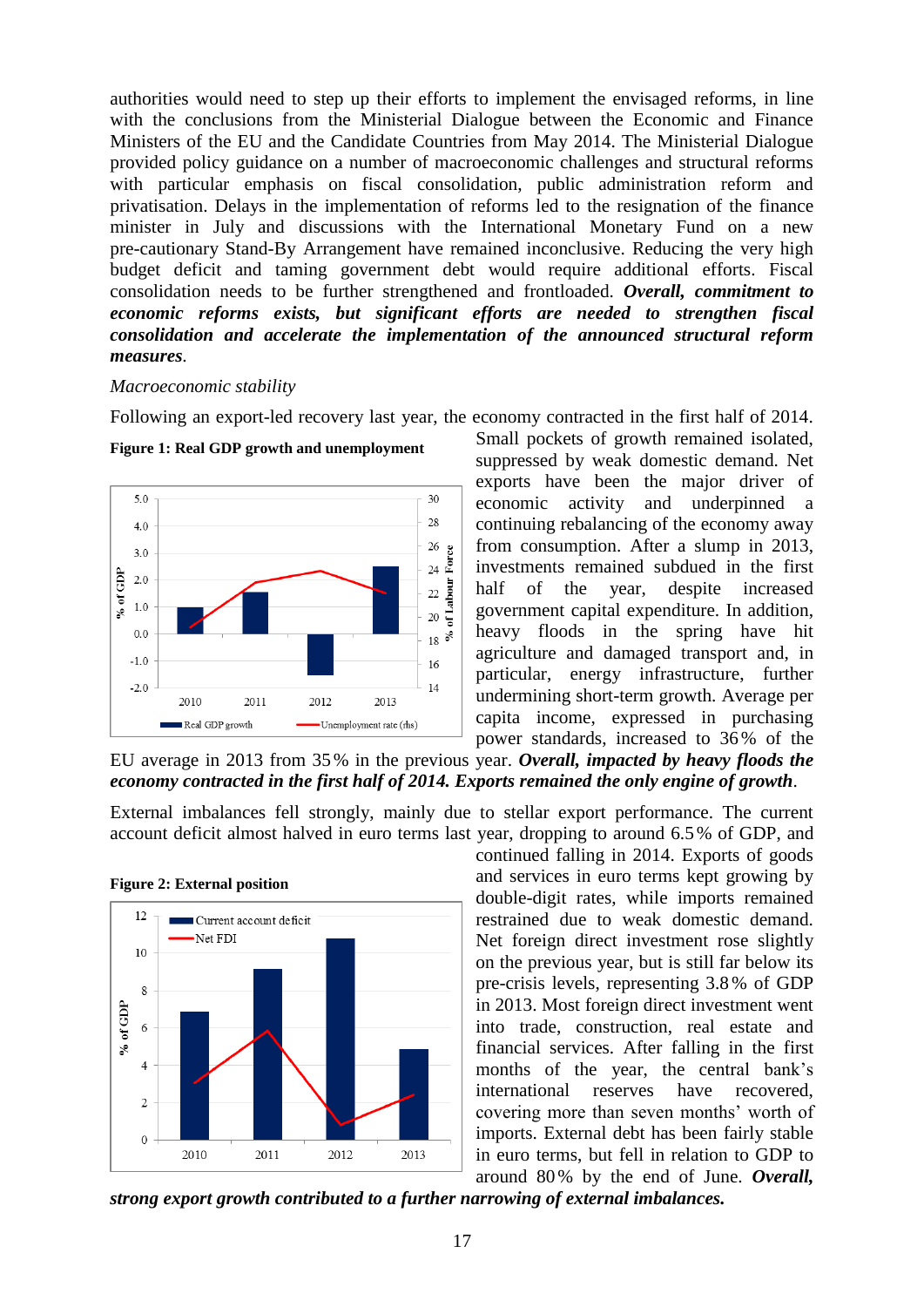Unemployment stood very high at an average of 22.1 % in 2013. According to the Labour Force Survey (LFS), it remained above 20% in the first half of 2014. The number of registered employed has steadily declined and a fifth of total employment is in agriculture and about a third in the public sector, revealing deep-seated structural problems. According to the LFS, informal employment remains substantial and has further increased. The activity rate of the population aged20-64 is comparably low at 66%, as is the employment rate, which stood at 51.2% in 2013. In a step towards reversing growing public employment, the government adopted a partial hiring freeze in January. However, strict implementation of the envisaged public administration reform is needed to streamline the bloated public sector and to tackle the unfounded salary differentials in the public administration. Long-term and youth unemployment are very high and active labour market programmes remain underfunded. Following a few months of real growth in the autumn, gross wages fell throughout most of the period and by an average of 1.0% in the first seven months of 2014. A number of labour market rigidities have been addressed with the recently adopted revision of the Labour law. *Overall, deep-seated structural problems and a weak economy keep unemployment very high. Recent legislative changes have addressed important labour market rigidities.*

The National Bank of Serbia continued pursuing inflation targeting, reaffirming its target of 4%, ±1.5 percentage points. After staying at the average of 7.8% in 2013, inflation decelerated strongly, influenced by weak demand, a relatively stable exchange rate, dampened food prices after a good harvest and further reduction of tariff protection under the Stabilisation and Association Agreement. Since October 2013, monthly inflation rates have averaged 0.1% until August and year-on-year inflation stayed mostly below the target band, the central bank missing its target for six consecutive months. Inflation expectations have declined as well, but in order to anchor them further and reduce inflation volatility, stronger competition on product markets and fiscal consolidation efforts will be crucial. The central bank reduced its key policy rate only gradually, from 11 % in September 2013 to 8.5% by mid-June 2014. The dinar had remained broadly stable against the euro until late July,



#### **Figure 3: Fiscal developments**

supported by central bank interventions mainly in the first months of the year, before coming again under depreciating pressures recently. *Overall, weak demand, dampened food prices and the relatively stable dinar brought a period of very low inflation, even below the target band of the central bank.*

Despite a series of consolidation efforts, the fiscal situation remains precarious. The 2013 general government deficit of 5.0 % of GDP greatly exceeded the initial target, although it came in below the 2012 deficit. Budget execution was marked by significant revenue underperformance and the deficit was contained only by spending cuts, in

particular of public investment, which suffered a serious blow and was reduced by a third from its medium-term average. Interest expenditure reached a new high of 2.6 % of GDP, eating up a quarter of the space generated by consolidation efforts. The 2014 budget envisaged an increase in the deficit to 5.5% of GDP to finance mainly higher investment and interest payments. This does not include expenditure amounting to 1.6 % of GDP, such as servicing activated guarantees, financial system support, and the assumption of obligations from other entities. A new round of consolidation measures was implemented at the beginning of the year, which saw the reduced VAT rate raised from 8 % to 10%, progressive reduction of public sector wages and limitations on public sector employment. Amendments to the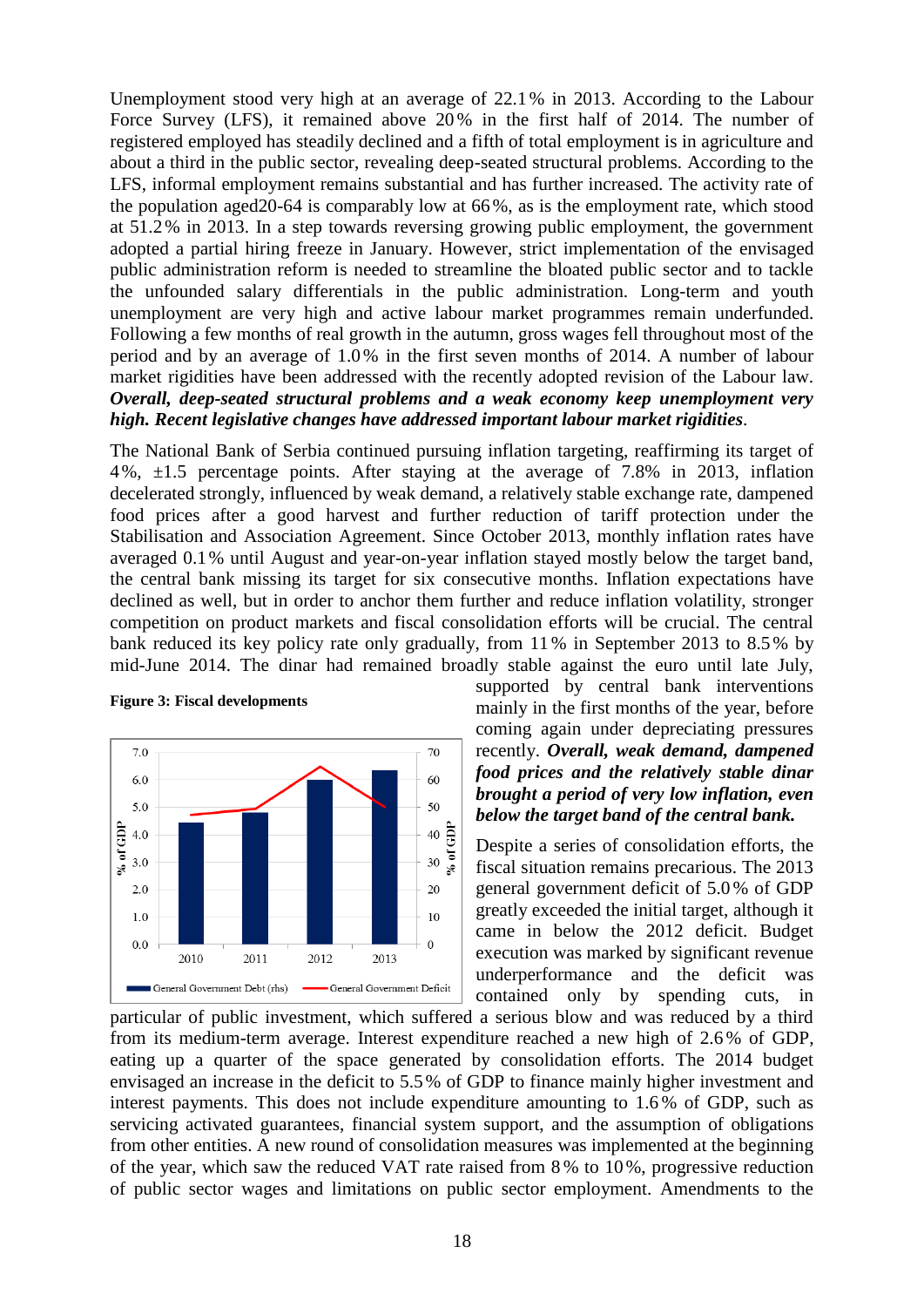pension and disability insurance law were adopted in July — a welcome step towards improving the long-term sustainability of the pension system. Penalties for early retirement were introduced and the retirement age for women is set to gradually increase to 65 years, equalising with that for men in 2032. Other reforms, with a potentially large budgetary impact, like finalising the process of enterprise restructuring or improving the efficiency of big state-owned companies, suffered continuous delays. A process of modernisation of costly public administration was launched with the adoption of a public administration reform strategy in the end of 2013 but more efforts would be needed for its sustained implementation.

Repeating a pattern from previous years revenues underperformed and, by the end of July, the budget deficit expanded by 21 % to 2.7% of the expected GDP. To stimulate the flagging economy and employment, the government introduced a set of new measures ranging from tax breaks for new employment, to lending, construction and investment subsidies. However, some of these subsidies are of questionable efficiency and might further erode competition and weaken the fiscal situation. The weak budget performance and reconstruction needs, following the spring floods, prompted the announcement in September of a budget revision, which is likely to include progressive cuts of public sector wages and pensions. The significant fiscal imbalances have led to a further increase of government debt, which has approached 70% of GDP. *Overall, despite a series of new measures, fiscal imbalances remain very high. Significant further efforts are required to reduce government expenditure and implement the announced structural reforms in order to restore fiscal sustainability and improve the credibility of the consolidation programme.*

Falling external imbalances reduced some of the pressure on the dinar and, coupled with weak domestic demand, have brought a period of very low inflation. However, monetary policy remained relatively restrictive in view of the significant external risks and domestic uncertainty. Therefore, achieving a proper policy mix depends on stepping up reform efforts and implementing a strong and credible medium-term fiscal adjustment programme, which will also allow for a more accommodative monetary policy.

#### *Interplay of market forces*

The state continues to hold dominant positions in major sectors such as energy, transport and telecommunications. The law on public companies, setting criteria and delineating a procedure for management appointments, has not yet brought about visible improvement in public companies′ governance and they continued to be largely overstaffed and inefficient. The envisaged restructuring of Srbijagas, the state-owned gas incumbent, has been delayed and has not started yet. The company has accumulated further losses as other public companies using its service are not paying their bills. The announced reorganisation and corporatisation of Elektroprivreda Srbije, the state-owned power utility company, has been launched in August with changes increasing the control of the company over its subsidiaries. *Overall, the slow process of restructuring of the big state-owned companies is having a negative impact on public finances and the rest of the economy and needs to be urgently addressed.*

With the exception of the establishment of a strategic partnership between the national air carrier and Etihad, privatisation efforts have only been revived in summer 2014. After some 26 companies in restructuring went bankrupt, there was little further progress and around 160 companies, employing more than 50 000 people, continued to be protected from forcible collection of debts and bankruptcy. The companies in restructuring have accumulated significant liabilities through the years, representing a serious contingent risk to public finances and a heavy burden to potential investors. A new privatisation law was enacted in August, setting the end of 2015 as a deadline for completing the privatisation process and outlining the possible models of privatisation — strategic partnership, transfer of capital without compensation, sale of capital and sale of assets. In line with the law, in mid-August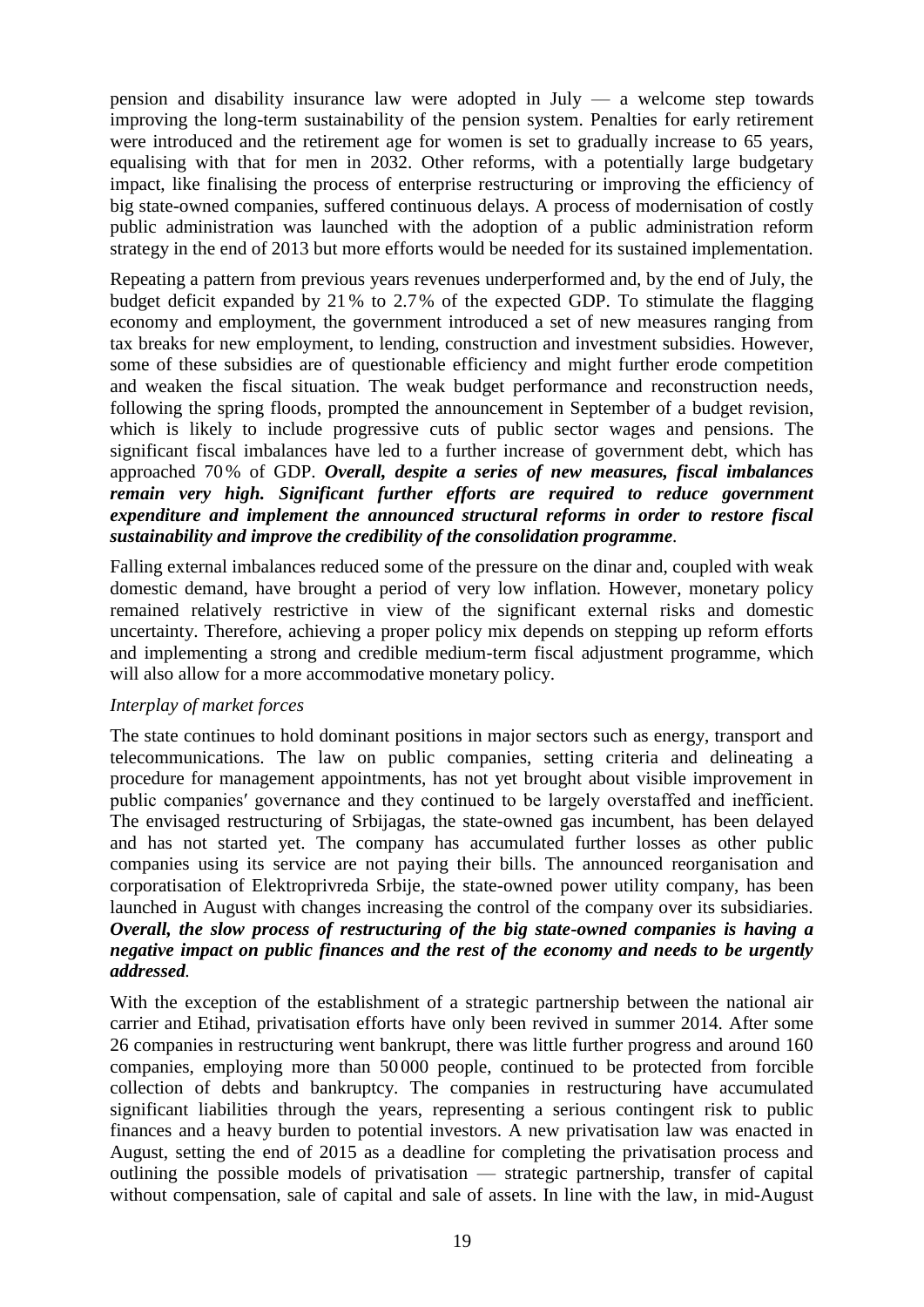the Privatisation Agency invited investors to show their interest in the sale of 502 companies. By mid-September, the agency received 1 732 letters of interest concerning 403 companies. *Overall, the state presence in the economy is significant and the privatisation process was revived only in summer 2014. Companies in restructuring remain a heavy drain on the budget and the economy.*

#### *Market entry and exit*

In 2013, the number of companies newly established (8574) was more than three times the number of companies closed (2 562). However, market entry has continued to be burdened by lengthy and costly procedures for obtaining various specific permits and rising parafiscal charges. This is particularly valid for construction permits. The issue of converting usage rights into ownership rights has not been solved, which further hinders potential investment. Problems with construction permits are meant to be addressed shortly by amendments to the Law on Planning and Construction. In the first half of the year, the number of insolvent companies fell by 5% to 37711. However, those in insolvency for more than 180 days continued to increase, representing more than three quarters of all. In August, amendments to the bankruptcy law were adopted, regulating more in detail the role of the bankruptcy administrator and creditor rights. *Overall, some steps were taken to resolve shortcomings in bankruptcy legislation. Red tape, parafiscal charges and difficulties in obtaining construction permits remained major obstacles to more dynamic business creation and expansion. Further efforts are needed to implement the planned reforms in this area.*

#### *Legal system*

Many laws, important for structural reforms and socioeconomic development, are still adopted without proper consultations with businesses and other social partners thus excluding them from dialogue on a better regulatory environment. Moreover, the implementation of laws remains problematic as there are long delays in the adoption of by-laws. The judicial system is slow in enforcing property rights, which adds to uncertainty and the cost of doing business. The backlog in the courts is still substantial and companies often avoid using the courts as a legal solution to their problems. Enforcement of restitution legislation, which is expected to improve legal clarity over real estate ownership, is ongoing. By August 2014, about 18% of all submitted claims had been resolved. Several high-level cases of corruption have been prosecuted, but the number of final verdicts is low. Corruption remains a major threat to the business environment. *Overall, legal predictability and enforcement of court decisions remain weak. Significant efforts are needed to strengthen the legal system and ensure even implementation of laws, as a crucial part of the business environment.*

#### *Financial sector development*

The banking system continued to face challenges and lending activity deteriorated further, falling by 6.1% by the end of March. Corporate lending fell the most as banks tightened their lending terms and demand for loans weakened. However, the restarting of government subsidised lending boosted credit activity and slowed down the fall in bank claims on the non government sector to 2.7% in July.. The domestic deposit base expanded further and banks remained highly liquid, although this liquidity did not spill over to the real economy. Euroisation continued to be widespread, with about three quarters of deposits and of loans to households and businesses denominated in or linked to foreign currency. Deteriorating economic activity pushed non-performing loans up, mainly in the corporate segment, to a new high of 23.0% in the second quarter of 2014. Bank profitability also suffered and in 2013 the system as a whole registered negative returns on assets and equity. However, most of the losses were concentrated in a few banks and the system turned profitable again in early 2014. The regulatory capital adequacy ratio remained consistently high and stood at around 21 % at the end of June, well above the required minimum of 12%.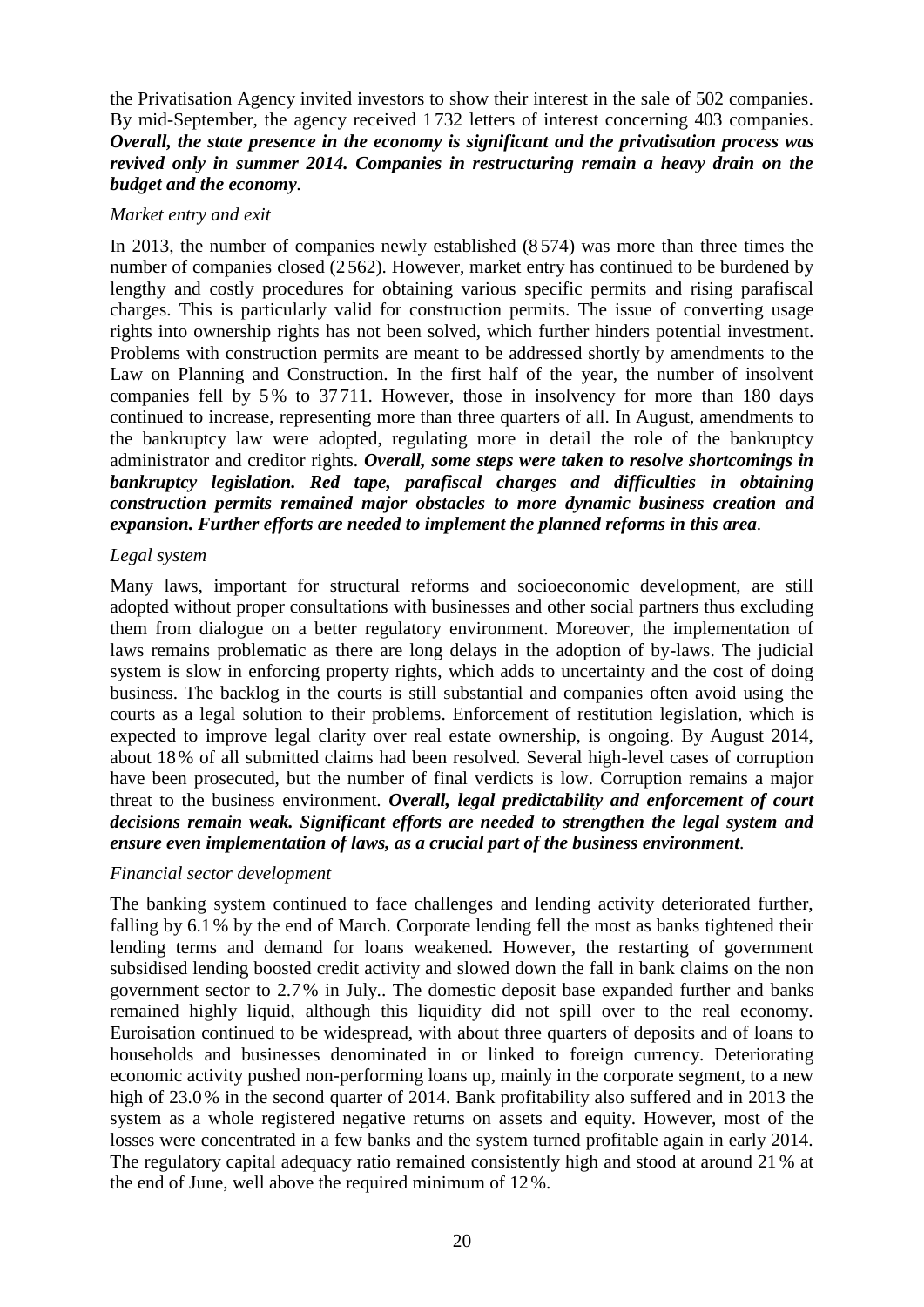Financial intermediation declined and banking sector assets stood at 92.4 % of GDP at the end of 2013. Banks and, in particular, foreign-owned banks, continued to dominate the financial system, accounting for most of the assets and liabilities. Weak governance led to the failure of some of the small banks. In the last two years, four banks had their licences revoked for failing to align their capital and performance ratios with the law on banks, which cost the state a total of about  $\epsilon$ 1 billion. In December, the central bank adopted a strategy for implementing the Basel III standards in Serbia. Limited measures were adopted to address non-performing loans. *Overall, lending activity declined and the banking system, although well capitalised and liquid, continued to face challenges. The issues of improving corporate governance and the high burden of non-performing loans still need to be effectively addressed.*

#### <span id="page-21-0"></span>**3.2. The capacity to cope with competitive pressure and market forces within the Union**

#### *Human and physical capital*

The mismatch between the available human capital and economic needs is significant, leading to low labour market participation and high unemployment. Employment creation is limited, reflecting narrow production base and structural rigidities. Human capital fundamentals are very weak as declining population, emigration and population ageing undermine long-term growth potential. Unemployment among the youth and those with lower and intermediate education remains above the average. Although the number of pupils has declined steadily, employment in the education sector continued to increase. Inefficiencies of the education system are also revealed by the long average length of university studies and the significant number of unemployed with a university degree. A reorganisation of the schools network, the introduction of funding per student as planned from next year, and the implementation of the education strategy adopted in 2012 should improve the quality of education. *Overall, significant efforts are needed to improve the quality and efficiency of the education system.*

The physical infrastructure would require sustained and large investments to improve and upgrade it. Floods in the spring have additionally impaired infrastructure in vast areas of the country and placed an additional burden on the already modest public investment funds. Due to fiscal constraints, government investment fell by more than a third last year but started recovering in 2014, when it grew by 26 % the first seven months. Furthermore, in the short-term, public investment is expected to be boosted by international aid, linked to reconstruction efforts after the floods. The government has continued its efforts to attract foreign financing for strategically important projects. However, its approach to attracting strategic investors has often been non-transparent and with a potentially adverse impact on public finance. Consideration should be given to finding a systemic and transparent approach for attracting private capital to cover at least part of the large investment needs. *Overall, the physical infrastructure is underdeveloped and was further damaged by heavy floods. Reducing the budget deficit and improving the performance of publicly owned companies is needed to create space for infrastructure investment.*

#### *Sectoral and enterprise structure*

The sectoral structure of the economy remained broadly unchanged. Agriculture activity, highly sensitive to weather conditions, recovered strongly last year and increased its share of gross value added to 11.4%, but is set to fall again following the floods in 2014. Industry's share increased slightly to 25.3%, while that of construction and services fell to 3.3% and 62.7% respectively. Nevertheless, intrasectoral changes were noticeable; in particular, manufacture of refined petroleum products and of motor vehicles, linked to foreign direct investment made in previous periods, increased their share of total manufacturing and the information and communication sector continued to gain importance, also recording a marked increase in employment. The economic weight of the small and medium-sized enterprises is significant, representing more than half of the value added in the economy and about two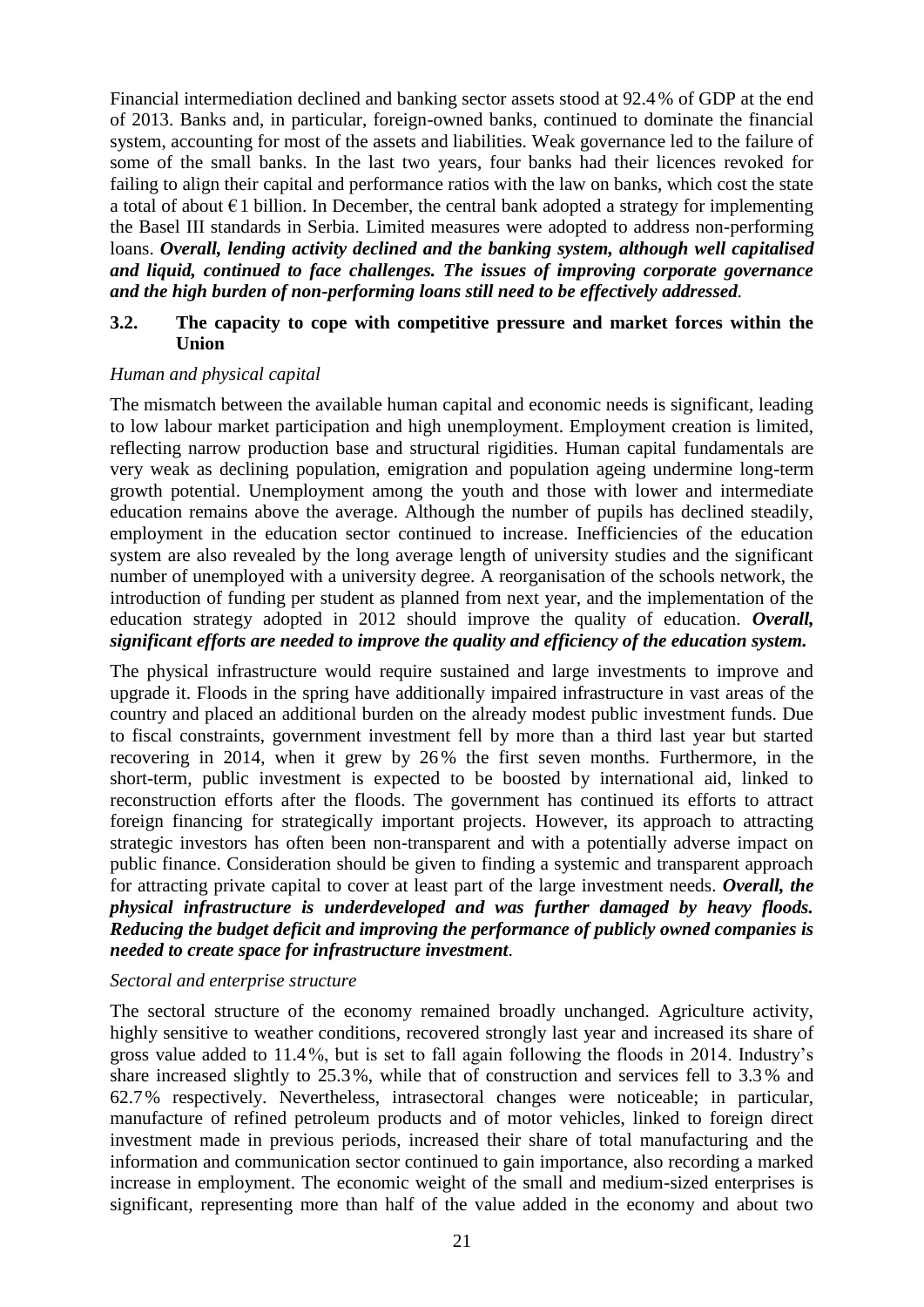thirds of employment. According to various surveys, SMEs suffer mostly from the weak financial and liquidity situation and the unpredictable regulatory environment. The SME sector is also negatively affected by unfair competition of the large informal economy.

As regards network industries, the lack of unbundling of the gas utility continued to hamper competition and market development. The gradual liberalisation of the electricity market progressed slowly with the opening up of the medium-voltage network. However, low prices, compared to the region, suppress actual competition and the state-owned company continued to dominate the market. The telecommunication market was further liberalised with the introduction of fixed number portability in April. *Overall, the economic structure is changing slowly, driven mainly by foreign direct investment, but important sectors of the economy need further restructuring and liberalisation.*

#### *State influence on competitiveness*

State-owned, monopolistic structures dominate many sectors and the state continued to subsidise them heavily. Since the beginning of 2014, until the end of July, government subsidies expenditure increased by a real 7.1%. Contrary to previous years, the annual State aid report for 2013 has been delayed and was not available by the time of writing this report. State aid control needs to be enforced consistently and the exemption from state aid rules given to enterprises that are being privatised still needs to be abolished. New state aid measures need to be systematically notified before being put into force. The Commission for State Aid Control still has to demonstrate its independence. *Overall, the state continues to substantially and negatively influence competitiveness by providing significant and wideranging forms of state aid. The system of state aid needs to be thoroughly reviewed.*

### *Economic integration with the EU*

The openness of the economy increased and total exports of goods and services reached 44.7% of GDP, while imports stood at 56.4% of GDP in 2013. The EU (including Croatia) increased its trade with Serbia and remained by far the country's main trading partner with 62.8% of total exports of goods and 61.8% of total imports of goods. Serbia's exports to the EU have grown faster than its imports, resulting in an increase in the export to import ratio vis-à-vis the EU from 60% in 2012 to 72% in 2013. The share of net FDI from the EU in total FDI stood at 72% in 2013. In real effective terms (deflated by inflation), the dinar has remained broadly stable since mid-2013. *Overall, economic integration with the EU increased further and export performance improved, albeit from a low level.*

### <span id="page-22-0"></span>**4. ABILITY TO TAKE ON THE OBLIGATIONS OF MEMBERSHIP**

This section examines Serbia's ability to take on the obligations of membership — that is, the *acquis* as expressed in the Treaties, the secondary legislation and the policies of the Union. It also analyses the country's administrative capacity to implement the *acquis*. The analysis is structured according to the list of 33 *acquis* chapters. In each sector, the Commission's assessment covers the progress achieved during the reporting period, and summarises the country's overall level of preparation.

### <span id="page-22-1"></span>**4.1. Chapter 1: Free movement of goods**

Concerning **horizontal measures,** implementation of the legislation on metrology continued. The Quality Infrastructure Strategy remains to be adopted. The administrative capacity of the Ministry in charge of horizontal coordination remains to be strengthened.

On *standardisation*, the Institute for Standardisation of Serbia (ISS) has adopted 94.5% of the European standards (ENs), of which 80% are standards required for membership of the European Committee for Standardisation (CEN) and the European Committee for Electrotechnical Standardisation (CENELEC). The total number of EU standards and other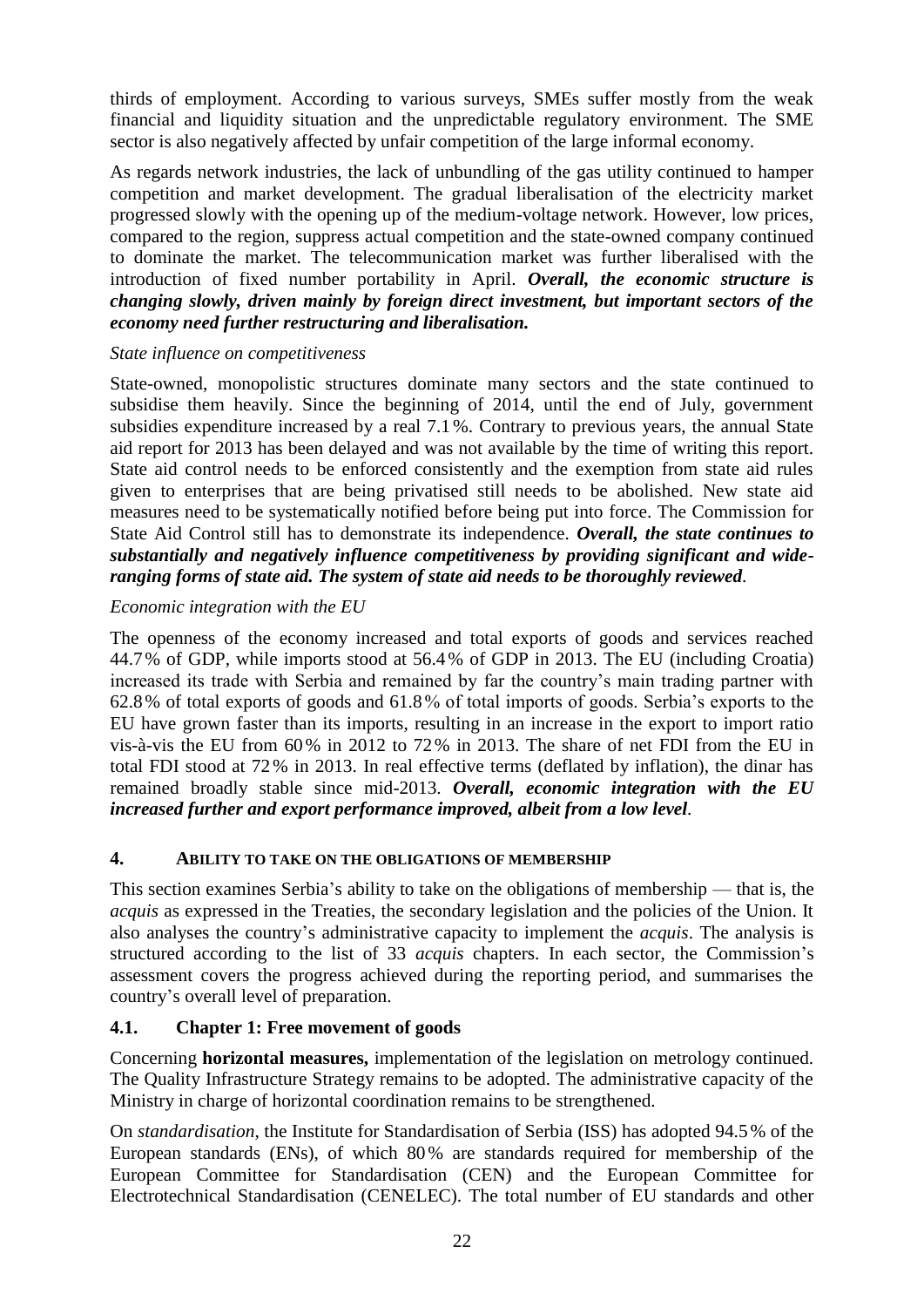deliverables applied nationally stood at 22916, including 16137 CEN standards, 6395 CENELEC standards and 384 European Telecommunications Standards Institute (ETSI) standards. The number of withdrawn conflicting Serbian standards and related documents was 12066. Serbia has not yet applied for membership of CEN and CENELEC. Serbian legislation on standardisation remains to be aligned with EU Regulation 1025/2012. The ISS has downsized its active technical committees from 215 to 193. Institute staff decreased to 61 full-time employees.

In the area of *conformity assessment,* a number of conformity assessment bodies designated in accordance with the relevant EU directives stood at 29: 6 for the Machinery Directive, 2 for the Low Voltage Directive, 4 for the Electromagnetic Compatibility Directive, 6 for the Lift Directive, 8 for the Pressure Equipment Directive, 2 for the Radio and Telecommunications Terminal Equipment Directive and 1 for the Personal Protective Equipment Directive. Serbia has introduced *ex-ante* formal controls of certificates of conformity in areas where EU law only requires self-certification by the manufacturer. Such controls are not in line with the *acquis*.

In the field of *accreditation*, in April 2014 the Accreditation Body of Serbia (ABS) signed a multilateral agreement with the European Accreditation (EA) body. The agreement will expand the scope of the ABS's activities to include certification bodies providing certification of management systems and certification of persons. By the end of August, the ABS had granted accreditation to 527 bodies, including 302 testing laboratories, 52 calibration, and 10 medical laboratories, 128 inspection bodies, and 22 certification bodies for products, 11 for management systems and 2 for persons. ABS staffing levels remain insufficient.

National legislation in the area of *metrology* is in line with the *acquis* and Serbia has already started preparations for adopting new *acquis* in this area. The number of internationally recognised national standards for calibration and measurement is now 142.

A new law on *market surveillance* remains to be adopted. Surveillance of non-food products on the Serbian market has increased. The Product Safety Council continued its regular operations. The administrative capacity of the line ministry remains weak in the area of market surveillance.

In the field of **'Old Approach' product legislation**, Serbia has aligned its legislation with the *acquis* on textiles and footwear. It has yet to align its legislation in a number of other areas, including emissions of pollutants from non-road engines and crystal glass.

As regards **'New and Global Approach' product legislation**, Serbia has adopted legislation transposing the Measurement Instruments Directive. Further alignment is needed in the areas of construction products, cableway installations, recreational craft, cosmetics and toy safety.

As regards **procedural measures**, Serbia has yet to align its legislation with the *acquis* on civil firearms and the return of cultural objects unlawfully removed from the territory of an EU Member State.

### *Conclusion*

Some progress was made in the area of free movement of goods. Serbia continued with the alignment of its horizontal legislation and the adoption of European standards. However, stronger emphasis needs to be put on implementing transposed directives and ensuring adequate equipment and administrative capacity. Better coordination is needed among various quality infrastructure and market surveillance authorities. Overall, preparations in the area of free movement of goods are moderately advanced.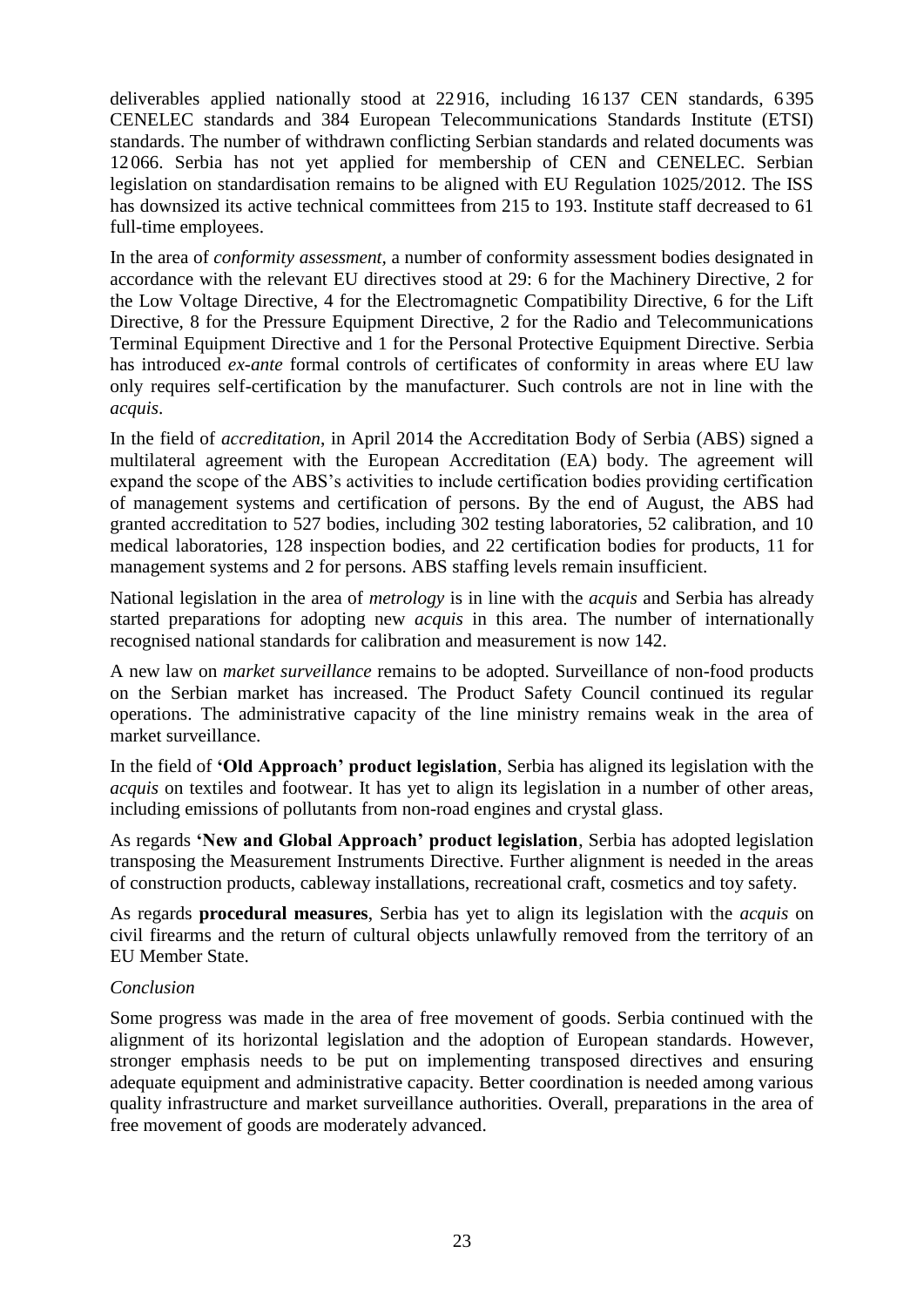### <span id="page-24-0"></span>**4.2. Chapter 2: Freedom of movement for workers**

As regards **access to the labour market,** the Law on Employment of Foreigners has not been adopted yet. The law should allow free access to the labour market for EU citizens upon accession.

The pre-selection of 15 future **EURES** (European Employment Services) counsellors has been carried out. Strengthening of the vacancy database of the National Employment Services (NES) is needed, in particular for what concerns the collection of vacancies at central/national level.

As regards **coordination of social security systems,** a new agreement was signed with Hungary. Agreements with Canada, Luxembourg and Belgium have been ratified and the agreement with Turkey has entered into force. The capacity of social security institutions needs to be strengthened.

Preparations with regard to the **European Health Insurance Card** have not started yet.

### *Conclusion*

Little progress has been made in the area of movement of workers. Overall, preparations in this area are moderately advanced.

### <span id="page-24-1"></span>**4.3. Chapter 3: Right of establishment and freedom to provide services**

There were no developments in the area of **right of establishment**.

As regards **freedom to provide cross-border services**, a general law aligning the Serbian legislation with the Services Directive is still needed. The capacity of the institutions dealing with services needs strengthening.

Amendments to the law on **postal services** aiming at merging the postal service regulator with the electronic communications regulator were adopted in June 2014. In line with the postal strategy for 2013-2016, legislation remains to be brought in line with the third postal Directive. The administrative capacity of the line ministry's inspectorate remains weak, affecting the monitoring of the sector. The public postal operator has not yet been corporatised.

A law on the **mutual recognition of professional qualifications** remains to be adopted.

### *Conclusion*

Limited progress was made in the area of the right of establishment, freedom to provide services and mutual recognition of professional qualifications. A general law on services remains to be adopted. Overall, preparations are moderately advanced in these fields.

### <span id="page-24-2"></span>**4.4. Chapter 4: Free movement of capital**

In the area of **capital movements and payments**, in September 2013, the National Bank of Serbia adopted a decision facilitating loans in dinars granted by international financial institutions to commercial banks or companies. In April and July, it adopted two decisions partially liberalising transactions in foreign currency by Serbian residents. Limitations remain regarding short-term capital transactions and deposit activities by residents, while long-term capital transactions are fully liberalised. Restrictions on the acquisition of real estate, especially agricultural land, still exist.

Serbian legislation on **payment systems** is not fully in line with the *acquis.*

As regards the **fight against money laundering** and financing of terrorism, the Agency for Prevention of Money Laundering signed two memoranda of understanding with Monaco and Liechtenstein. The new draft strategy for fighting money laundering and related action plan remain to be adopted. The administrative and analytical capacity of the agency and the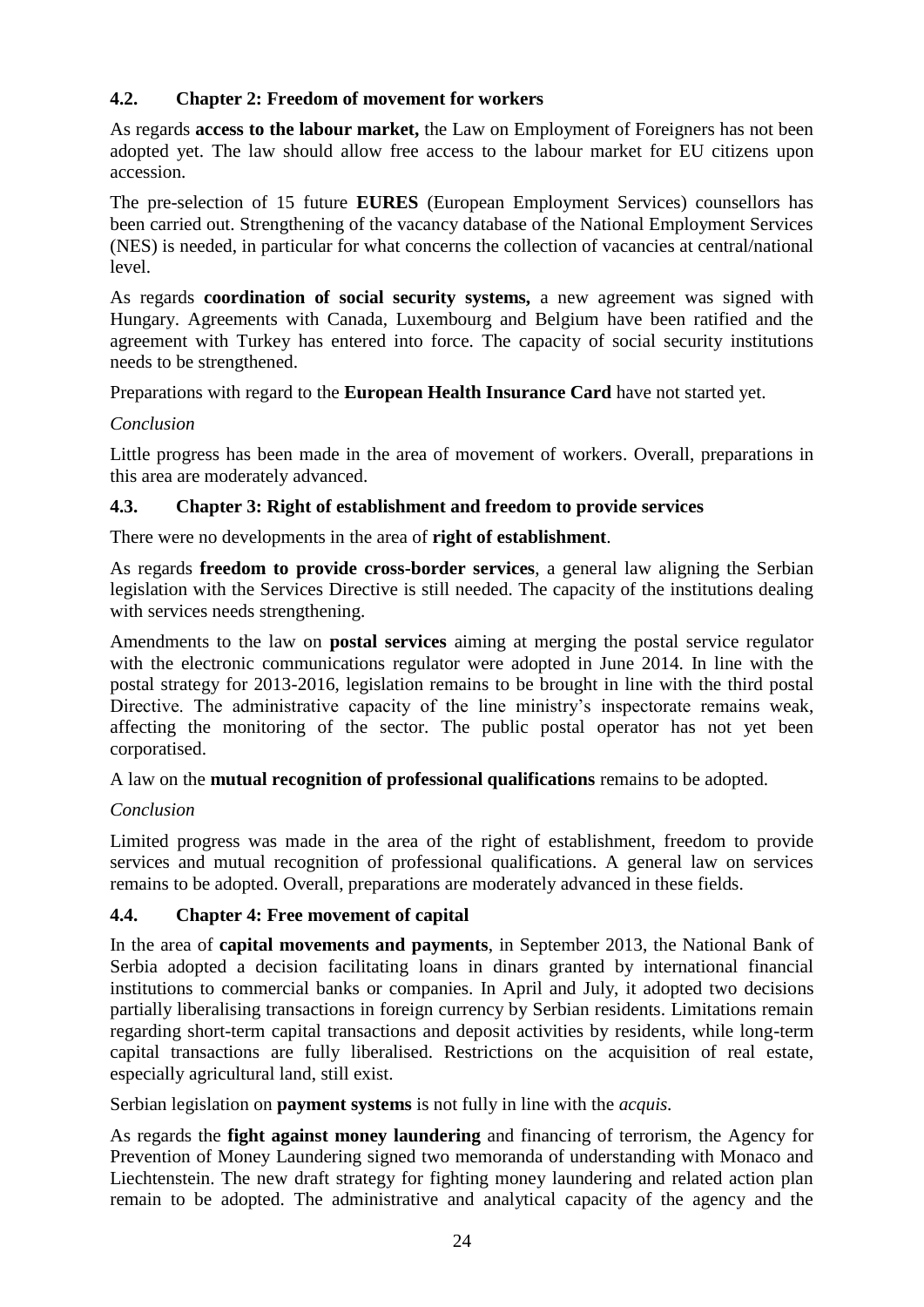Financial Intelligence Unit of the Ministry of Finance needs to be strengthened. In addition, the agency does not yet have adequate premises, preventing recruitment of new staff. Serbia has not yet established a solid and systematic track record of suspicious investigations and final convictions in money laundering cases. Reporting remains low, in particular outside the banking sector and especially in the real estate sector, currency exchange offices and insurance companies. An effective system for monitoring and analysing cash transactions needs to be put in place and made operational.

### *Conclusion*

There was little progress in the area of capital movements. Serbia needs to adopt and implement outstanding legislation on free movement of capital. Overall, Serbia's alignment in the area of the free movement of capital is moderately advanced.

### <span id="page-25-0"></span>**4.5. Chapter 5: Public procurement**

In the field of **general principles**, the Public Procurement Office (PPO) continued to adopt regulations and model documents for the implementation of the new Law on Public Procurement that entered into force last year. The government adopted three decrees and one decision concerning centralised procurement, procurement in the field of defence and security and common procurement vocabulary. The PPO recorded an increase in the use of the upgraded public procurement portal. Most of the measures prescribed by the new law and by the national strategy and action plan for the fight against corruption with a view to increasing transparency and preventing corruption and conflicts of interest in public tenders have been adopted. The national strategy and action plan for upgrading the public procurement system remain to be aligned with the new law.

As regards the **award of public contracts**, the value of negotiated procedures conducted without prior notice decreased to 4% of the total value of public tenders in the first half of 2014, from 24% in 2012. The average number of bids per tender remained stable, at 2.7 in 2013 and in the first half of 2014 against 2.6 in 2012. In the area of public-private partnerships (PPPs) and concessions, five projects were approved by the PPP Commission, the same number as in the previous reporting period. Eight new posts were created in the PPO, but further reinforcement of its administrative capacity is needed in view of its new responsibilities. Since the entry into force of the new Law on Misdemeanours in March, the PPO initiated 26 misdemeanour procedures against contracting authorities. Institutional cooperation on public procurement, including with audit, judicial and police institutions, is improving, but needs to be reinforced.

In the field of **remedies**, the number of requests for protection of rights received by the Republic Commission for the Protection of Bidders' Rights (Republic Commission) increased by 39% from the entry into force of the new legal framework in April 2013 until the end of 2013 compared to the same period in 2012. The Republic Commission reached a total of 1.966 decisions in 2013 compared to 1700 in 2012. In 909 cases, public procurement decisions were partially or fully annulled. In 2013, the Republic Commission further built up its enforcement record by reviewing the implementation of 635 of its decisions and concluded that in 24 cases, they had not been properly enforced by the contracting authorities. It has continued to build up its administrative and enforcement capacity to a total of 54 employees.

### *Conclusion*

There has been good progress in the field of public procurement. The capacity of the PPO needs to be strengthened further. The national strategy and action plan for upgrading the public procurement system remain to be updated. Overall, alignment in the area of public procurement is moderately advanced.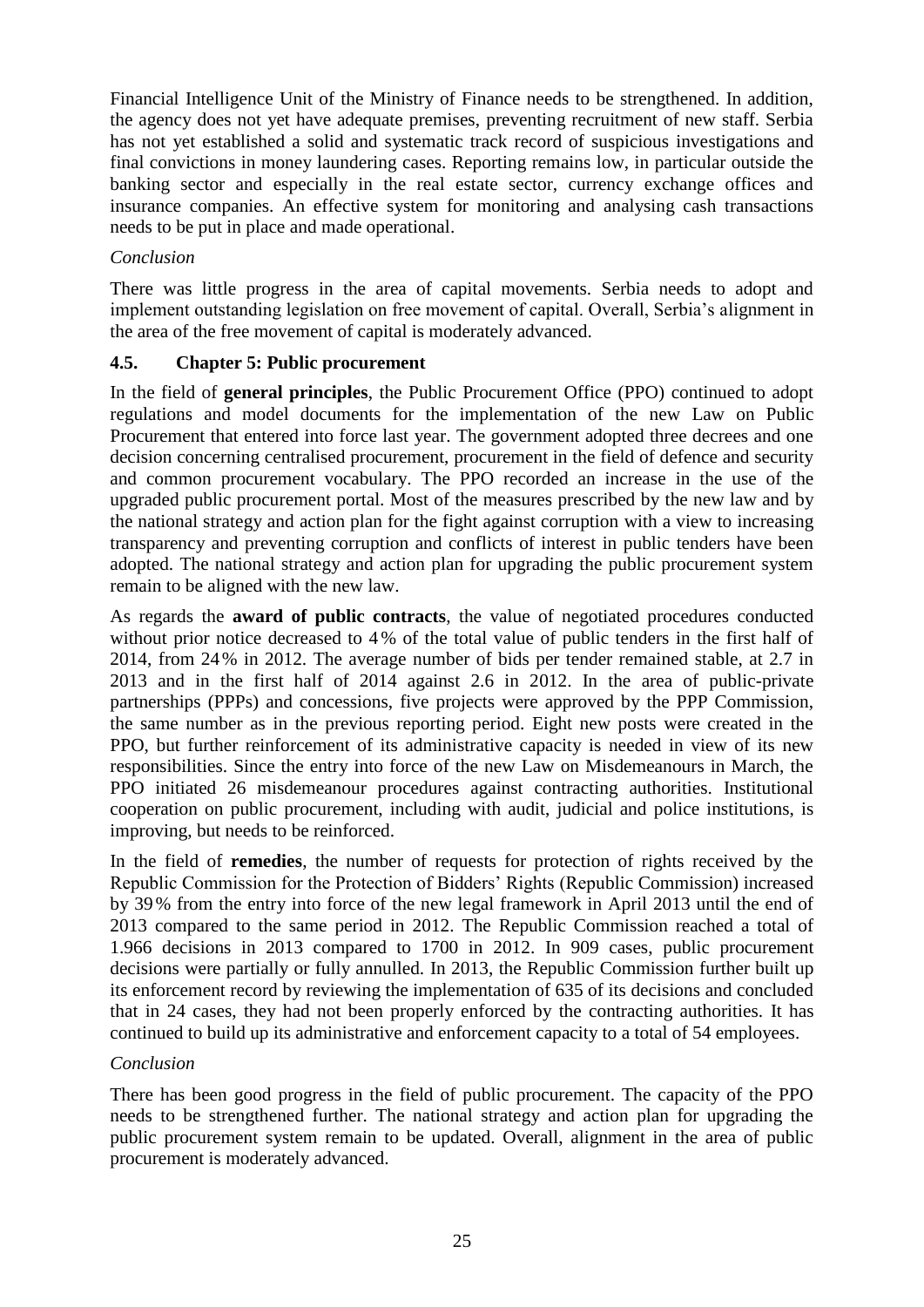### <span id="page-26-0"></span>**4.6. Chapter 6: Company law**

In the field of **company law,** the Business Registers Agency, which centrally manages all registers, increased the number of registers from 15 to 17. The Register of Bidders became operational in September 2013, and the Register of Factoring in October 2013. The electronic company registration process is not yet operational. Reporting obligations regarding domestic mergers and divisions need to be enforced.

In the areas of **corporate accounting** and **auditing**, all implementing acts for the new laws on accounting and auditing were adopted**.** Further efforts are needed to comply with the new EU accounting directive from 2013. In the field of auditing, the Public Oversight Board was established in October 2013 as a government body, which affects its independence. The full version of the International Financial Reporting Standards in Serbian was published in March 2014. These standards are applied in Serbia.

### *Conclusion*

Some progress was made in the field of company law. Implementation of the new laws on accounting and auditing has started. The electronic company registration process should become operational as soon as possible to contribute to a better business environment. Independence of the public audit oversight body needs to be ensured. Overall, Serbia is well advanced in this area.

### <span id="page-26-1"></span>**4.7. Chapter 7: Intellectual property law**

In the area of **copyright and neighbouring rights**, the amendments to the Law on Copyrights and Related Rights introduced in 2012 are not aligned with the *acquis.* The Intellectual Property Office has not yet obtained the administrative capacity corresponding to the responsibilities of the Commission for Copyright that were transferred to it when the latter was abolished in 2013.

The relevant laws in the field of **industrial property rights** remain to be further aligned with the *acquis*.

As concerns **enforcement**, the number of requests received by the customs administration for protection of intellectual property rights increased from 205 in 2012 to 244 in 2013. The Tax Administration slightly increased the number of software legality controls in 2013, from 555 to 573. The Market Inspectorate received 74 applications for protection of intellectual property rights in 2013 compared to 73 in 2012. It confiscated 127 000 counterfeited and pirated products in 2013 compared to 138 000 in 2013. The number of controls and of criminal charges filed by the Ministry of the Interior fell from 414 in 2013 to 350 in 2013. Specific courts were assigned to handling civil intellectual property rights (IPR) cases from January 2014: the Higher Court in Belgrade was entrusted with cases involving natural persons and the Commercial Court in Belgrade with cases concerning legal persons.

Further alignment of legislation with the Directive on Enforcement of Intellectual Property Rights needs to be ensured. A formal coordination mechanism for effective IPR enforcement is still missing. There are still delays in the implementation of the national IPR strategy and action plan 2011-2015. The participation of economic operators and consumers in the prevention of counterfeiting and piracy remains limited.

### *Conclusion*

Little progress was made in the area of intellectual property law. Formal coordination between different stakeholders has yet to begin with a view to ensuring more effective enforcement. Overall, alignment in the area of intellectual property law is advanced.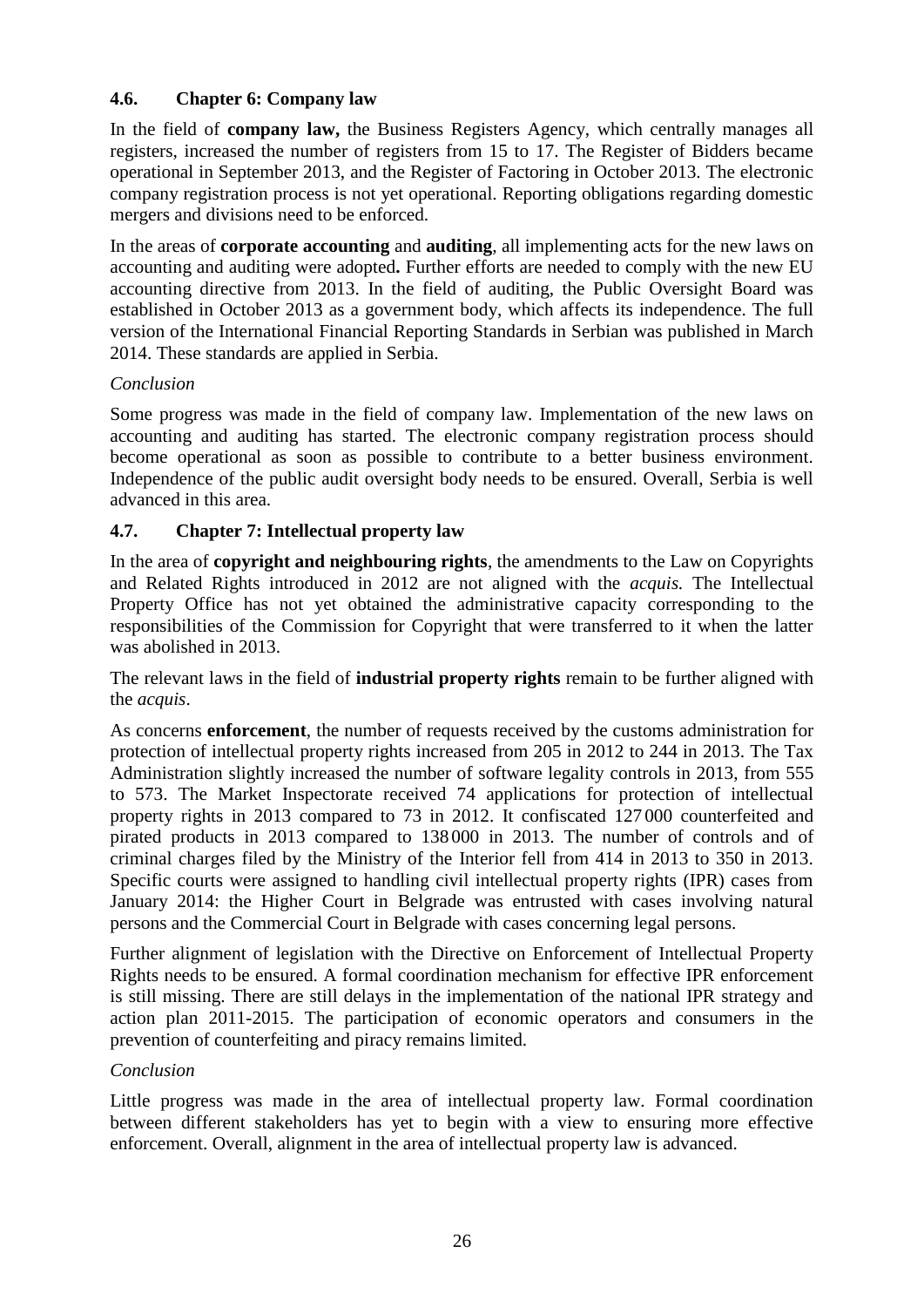### <span id="page-27-0"></span>**4.8. Chapter 8: Competition policy**

In the field of **anti-trust and mergers**, the Law on Competition Protection was further aligned with the *acquis* in October 2013. The amendments reinforce the investigative capacity of the Commission for the Protection of Competition (CPC) and bring the definition of dominant market position closer to the *acquis*. The CPC adopted one decision on restrictive agreements, one decision on abuse of dominance and 82 decisions on mergers in summary procedure and carried out four investigation procedures on mergers, one of which was conditionally approved. The CPC issued 35 opinions related to application of the Law on Competition Protection and other draft legislation. Seven court decisions were in favour of the CPC and four against. The CPC published sector analyses of the milk and oil markets. It signed Memoranda of Understanding with the Croatian and Slovenian competition authorities. The financial plan of the CPC for 2014 was adopted by the government in February.

Public authorities need to ensure more systemic follow-up of the CPC's opinions relating to draft legislation affecting competition. With 30 employees, the CPC's administrative and investigative capacity remains stable but insufficient. The judiciary's capacity to assess complex competition cases and the CPC's competition advocacy need to be strengthened.

In the area of **state aid**, the rules regarding *de minimis* aid were further aligned with the *acquis*. The Commission for State Aid Control (CSAC) adopted 47 decisions and conclusions, including 13 initiating *ex post* control. This is a significant decrease compared with the previous period, which can in part be attributed to the end of the notification of *de minimis* aid cases. The capacity of the CSAC's secretariat was reinforced with two staff members. A mechanism to trace the cumulation of *de minimis* aid was developed but the monitoring of aid granted for the same objective under different legal bases must be strengthened. A number of existing state aid schemes, including fiscal aid schemes, still need to be aligned with the *acquis*. The exemption from state aid rules for companies in the process of restructuring and privatisation needs to be repealed. The independence of the CSAC remains to be ensured. Further efforts are needed to ensure that all aid measures are notified to the CSAC and approved before being granted. State aid advocacy and awareness-raising activities need to be stepped up.

As regards liberalisation of specific sectors, additional efforts need to be made to move towards market liberalisation in line with the *acquis* as a number of Serbian undertakings continue to enjoy special or exclusive rights in specific business areas.

### *Conclusion*

Limited progress was made in the area of competition. The operational independence of the CSAC must be ensured. The legislation on state aid control must be aligned with the *acquis* and applied to all undertakings, including those in the process of restructuring and privatisation. Overall, alignment in the area of competition policy is moderately advanced.

### <span id="page-27-1"></span>**4.9. Chapter 9: Financial services**

In the area of **banks and financial conglomerates**, the National Bank of Serbia (NBS) adopted amendments to the decision on classification of bank balance and off-balance sheet assets in December 2013 and to the decision on assigning receivables to other banks in October, in an attempt to help resolving the still growing issue of non-performing loans. In December, the NBS adopted its strategy for the full implementation of Basel III standards, which are transposed in EU legislation in the new Capital Requirement Directive (CRD IV) and Regulation (CRR), and which are only partially applied in Serbia. Alignment with the latest *acquis* on deposit guarantees remains to be achieved. The Basel II standards have not been fully implemented yet.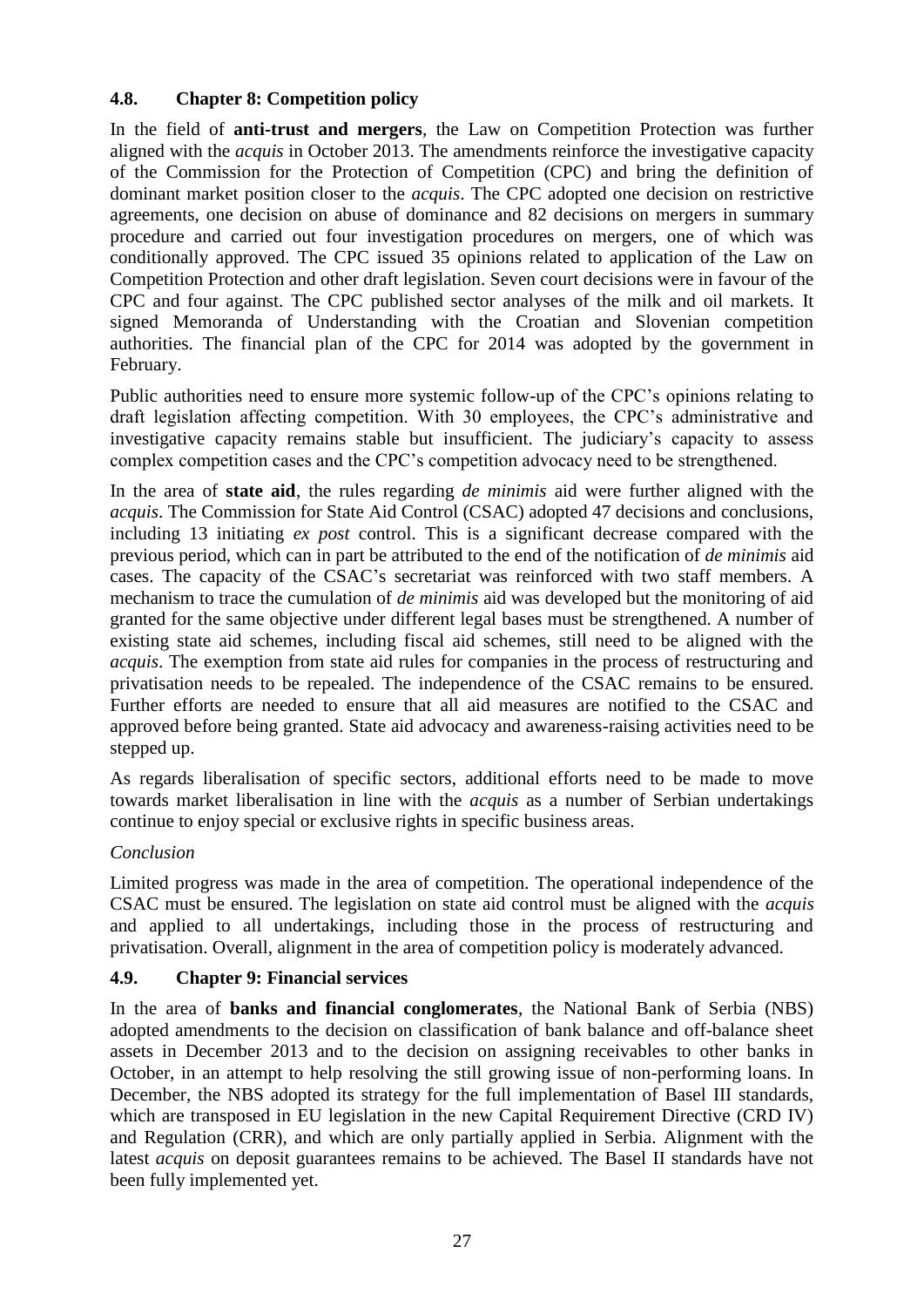In the area of **insurance and occupational pensions**, the NBS carried out eight on-site controls of insurance companies and the operating licence of one insurance company was revoked in July. In December, amendments to the Insurance Law introduced provisions allowing domestic insurance companies to re-insure abroad for natural disasters. They also postponed the deadline for separating life from non-life insurance by one year until the end of 2014, pending the adoption of the new Law on Insurance. Alignment with the Solvency II Directive is part of NBS strategy, but has yet to be achieved. There have been no changes in legislation relating to occupational pension funds.

As regards **financial market infrastructure**, there have been no new developments.

In the area of the **securities market and investment services**, in December, the inaugural meeting of the Financial Stability Committee was held. This advisory body brings together the NBS, the Ministry of Finance, the Deposit Insurance Agency and the Securities Commission to improve cooperation between market regulators. There has been no further alignment with the *acquis* on rating agencies or on undertakings for collective investment in transferable securities (UCITS).

### *Conclusion*

Little progress has been made in the area of financial services. Additional steps are needed to align Serbia's rules with Basel III standards (and the related EU *acquis*), the Solvency II and UCITS directives. Overall, alignment in the area of financial services is moderately advanced.

### <span id="page-28-0"></span>**4.10. Chapter 10: Information society and media**

In the field of **electronic communications and information and communications technology**, amendments to the Law on Electronic Communications to introduce the legal basis for the merger of the telecommunications and postal regulators were adopted in July. Serbia is yet to fully align with the 2009 EU regulatory framework. As of April 2014, fixed number portability was introduced but its implementation needs to be improved. The frequency assignment rules for 900 MHz and 1800 MHz bands, the former of which is still held for military purposes, need to be amended to allow 3G and 4G services in these bands. Competitive safeguards remain to be fully implemented, notably in the fixed telephony market. The Constitutional Court found in April the provision of the Law on Cinematography directing 10% of the revenues of the telecoms regulator to 'national cinematography' to be unconstitutional. The operational independence of the regulator remains to be fully ensured. The emergency number 112 has been introduced and is partially operational.

The fixed broadband penetration exceeded 16%, the EU average being almost 30%. The penetration rate of mobile broadband services, including 3G, was slightly above the EU average at around 56% in 2013.

Consultations have continued between Serbia and Kosovo on the implementation of the telecommunications agreement under the EU-facilitated dialogue.

In the field of **information society services**, the national interoperability framework and additional e-government services were introduced as of January. Further alignment with conditional access and EU legislation on e-commerce remains to be ensured. The administrative and inspectorate capacity of the line ministry and its units responsible for ICT and digital administration remain insufficient. A broadband development strategy was adopted in July.

As regards **audiovisual policy**, a package of three laws – the Law on Public Information and Media, the Law on Electronic Media and the Law on Public Service Broadcasting  $-$  was adopted in August. The adoption of the three laws significantly improves the media legal framework, in line with the 2011 Serbian media strategy, and further aligns Serbian legislation with the EU legal framework in this area. Their implementation and the adoption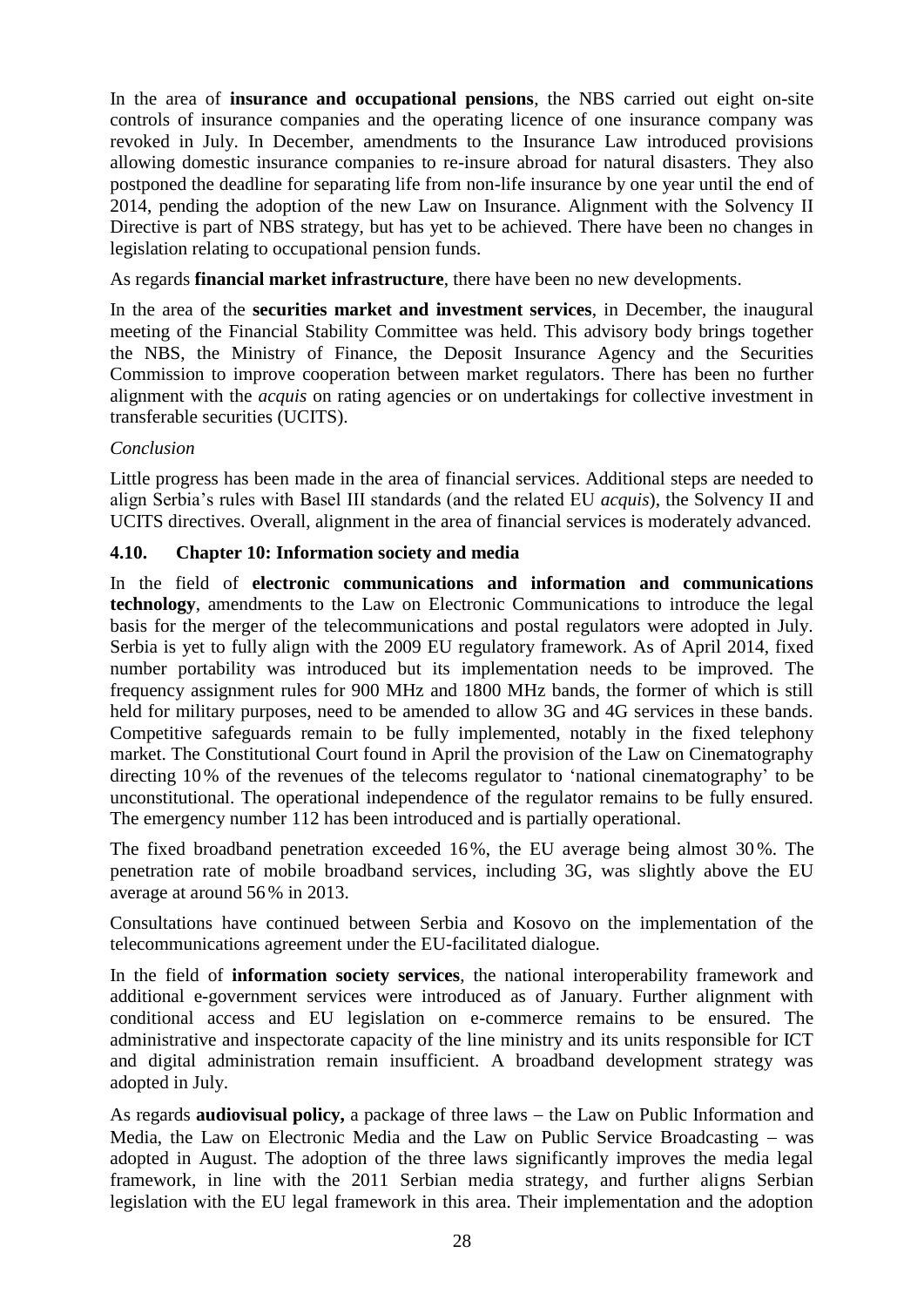of necessary bylaws will be crucial to achieve the goals of the 2011 Serbian media strategy. It has been reported that the media market continues to suffer from non-transparent public funding of selected state-owned media and commercial media through direct budgetary subsidies and contracts with public enterprises and authorities. Pending the full implementation of the newly adopted legislative package, the Serbian media continued to operate in a blurred legal environment which delayed the state's withdrawal from media ownership, one of the cornerstones of the 2011 Serbian media strategy. Media ownership remains non-transparent. The independence as well as the transparency of the work of the Regulatory Body for Electronic Media needs to be ensured. The implementation of the digital switchover remains to be fully ensured to meet the deadline of June 2015 through technical preparations and a communication campaign to citizens. (*See also Chapter 23: Judiciary and fundamental rights —Freedom of expression)*

### *Conclusion*

Good progress was made in the area of information society and media. A package of three laws implementing the 2011 Serbian media strategy and further aligning Serbia's legal framework with the EU *acquis* has been adopted. The digital switchover remains to be implemented. The legislative framework in electronic communications needs to be aligned with the 2009 framework. The independence of the Regulatory Body for Electronic Media remains to be ensured. Overall, alignment with the *acquis* in the area of information society and media is moderately advanced.

### <span id="page-29-0"></span>**4.11. Chapter 11: Agriculture and rural development**

As regards **horizontal issues**, a comprehensive strategy for agricultural and rural development for the period 2014-2024 has been adopted by government in July. It defines the framework for a) the institutional and political reform process, b) for subsidies allocated to agriculture and rural development and c) the EU and WTO integration process. According to the strategy the subsidies for agriculture and rural development will be gradually aligned to the Common Agricultural Policy of the EU.

Establishment of the Farm Accountancy Data Network (FADN) is progressing. The number of participating holdings increased from 173 to 499. Rulebooks fully transposing the FADN regulation have yet to be adopted and the required administrative structures and capacity need strengthening. There has been no progress as regards the development of the integrated administration and control system.

As regards alignment with the **common market organisation** (CMO), progress is ongoing, notably in the wine sector, where registration of vineyards continued smoothly. However, the capacity of the administration in charge of the wine sector still needs further strengthening. A draft law on spirit drinks needs to be further aligned with the *acquis* before adoption. Serbia will need to develop a roadmap for the alignment and implementation of the CMO for other products.

Regarding **rural development,** preparations for the Instrument for Pre-accession Assistance for Rural Development (IPARD) programme 2014-2020 continued. While substantial progress has been achieved as regards the preparation of the programme, the capacity and readiness of the required operating structures for accreditation for IPARD has not progressed at the same pace. A major obstacle to the accreditation preparations is the relocation of the IPARD Agency to Belgrade and the related recruitment and training of sufficient staff to fulfil accreditation requirements. In addition, the functions and responsibilities of the National Authorising Officer (NAO), National IPA Coordinator (NIPAC) and the Audit Authority in relation to IPARD still have to be established. This is a serious concern as regards the early implementation of IPARD. Solid and effective cooperation between all IPARD bodies must be established.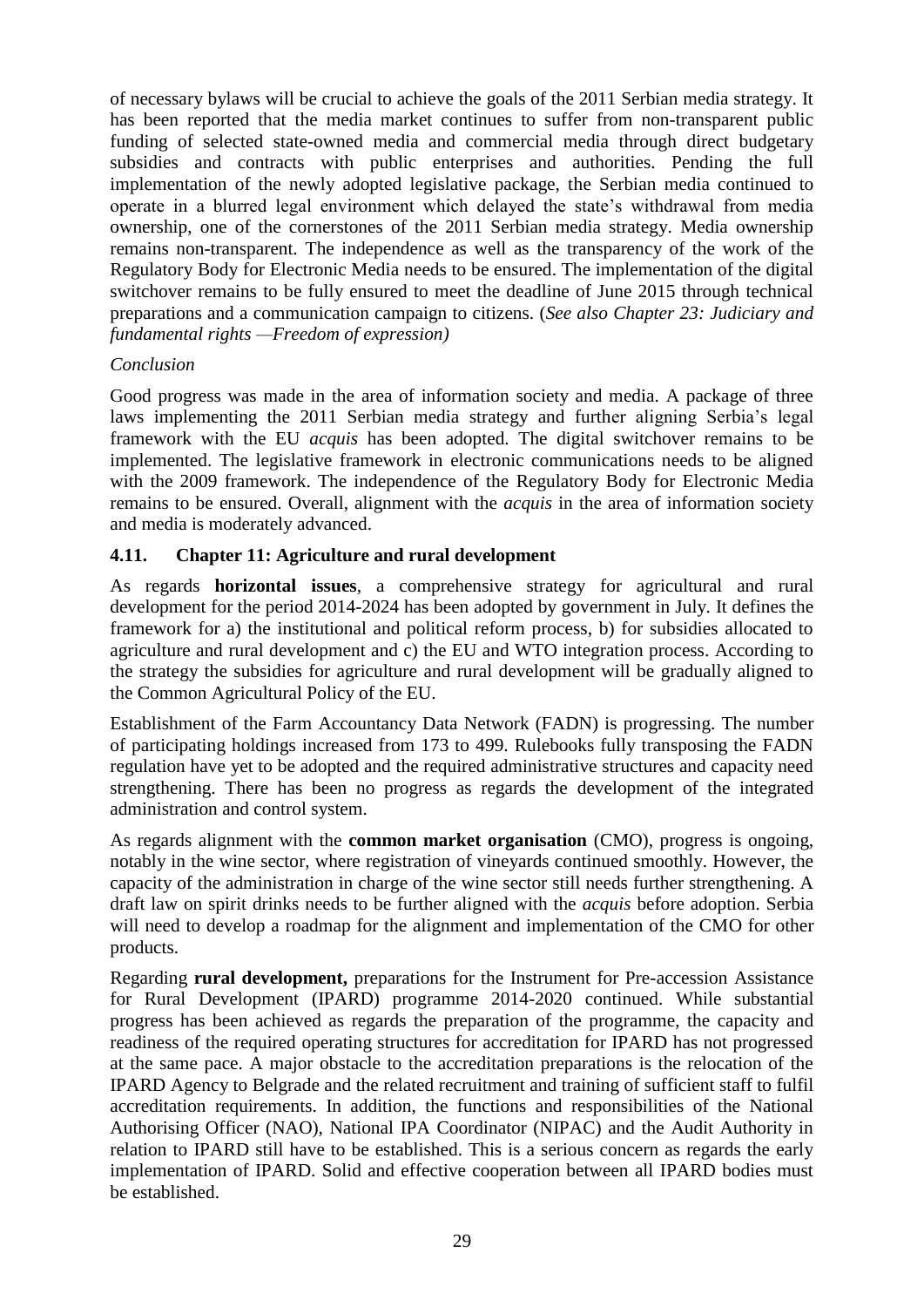In the area of **quality policy** work is underway towards revising the law on geographical indications.

As regards **organic farming** the cultivated area has increased, with considerable potential for further development. A national action plan for the development of the organic sector is still outstanding.

#### *Conclusion*

There has been some progress in the area of agriculture and rural development. The Agricultural and Rural Development Strategy has been adopted. The Farm Accountancy Data Network was expanded. IPARD operating structures need to be considerably resourced and major national obstacles for accreditation related to all IPARD bodies should be solved. Overall, in the area of agriculture and rural development, alignment with the *acquis* remains at an early stage.

### <span id="page-30-0"></span>**4.12. Chapter 12: Food safety, veterinary and phytosanitary policy**

In the field of **general food safety,** despite a small increase in their scientific staff, the national reference laboratories are still understaffed and unable to perform their duties. Serbia still has no operational milk quality testing laboratory and no reliable system for quality control of raw milk.

As for **food safety rules and specific rules for feed,** the Law on Animal Medicine and Medical Devices is not fully in line with the *acquis*. Further efforts are needed in the area of specific food safety rules. A Rulebook on the Quality of Feed was adopted in March 2014. It set, further to the crisis last year, the maximum level of allowed aflatoxin in feed and milk to 0.25 micrograms per kilogram, which is not in line with the *acquis*. Amendments to the Food Safety Law are still pending, notably to address the lack of a well-established national reference laboratory.

In the field of **veterinary policy**, the downward trend in cases of rabies continued, with only one case notified this year until August. No cases of classical swine fever were detected. The annual animal health control programme was published in February 2014. The implementation of animal welfare legislation needs to be improved. A new instruction on the method and procedures regarding the bovine movement control system has been adopted. New rulebooks on the identification and registration of bovine, sheep and goats, swine and equidae have yet to be adopted.

With regard to the **placing on the market of food, feed and animal by-products,** a rulebook on veterinary and sanitary conditions was adopted in March 2014, postponing the Serbia's deadline for meeting EU raw milk quality standards until 2019. Serbia has not yet adopted a programme for upgrading agri-food establishments. The national monitoring and control programme for food and feed safety is still under preparation. The national system for the management of animal by-products remains weak and the management of animal waste needs further strengthening. The hygiene rules for food and feed establishments are not fully in line with the *acquis*.

In the area of **phytosanitary policy,** plant variety rights were granted to 34 new plant varieties. Several rulebooks based on the Law on Plant Health were adopted. Also, a national programme on budget funds for plant health was adopted in January 2014, providing funds for the implementation survey on harmful organisms in line with the *acquis*. In the field of plant protection products, several by-laws were adopted. The laws on plant protection products and plant nutrition products have yet to be amended. The Phytosanitary Laboratory remains the weakest part of the National Reference Laboratories Directorate and its capacity needs to be thoroughly strengthened.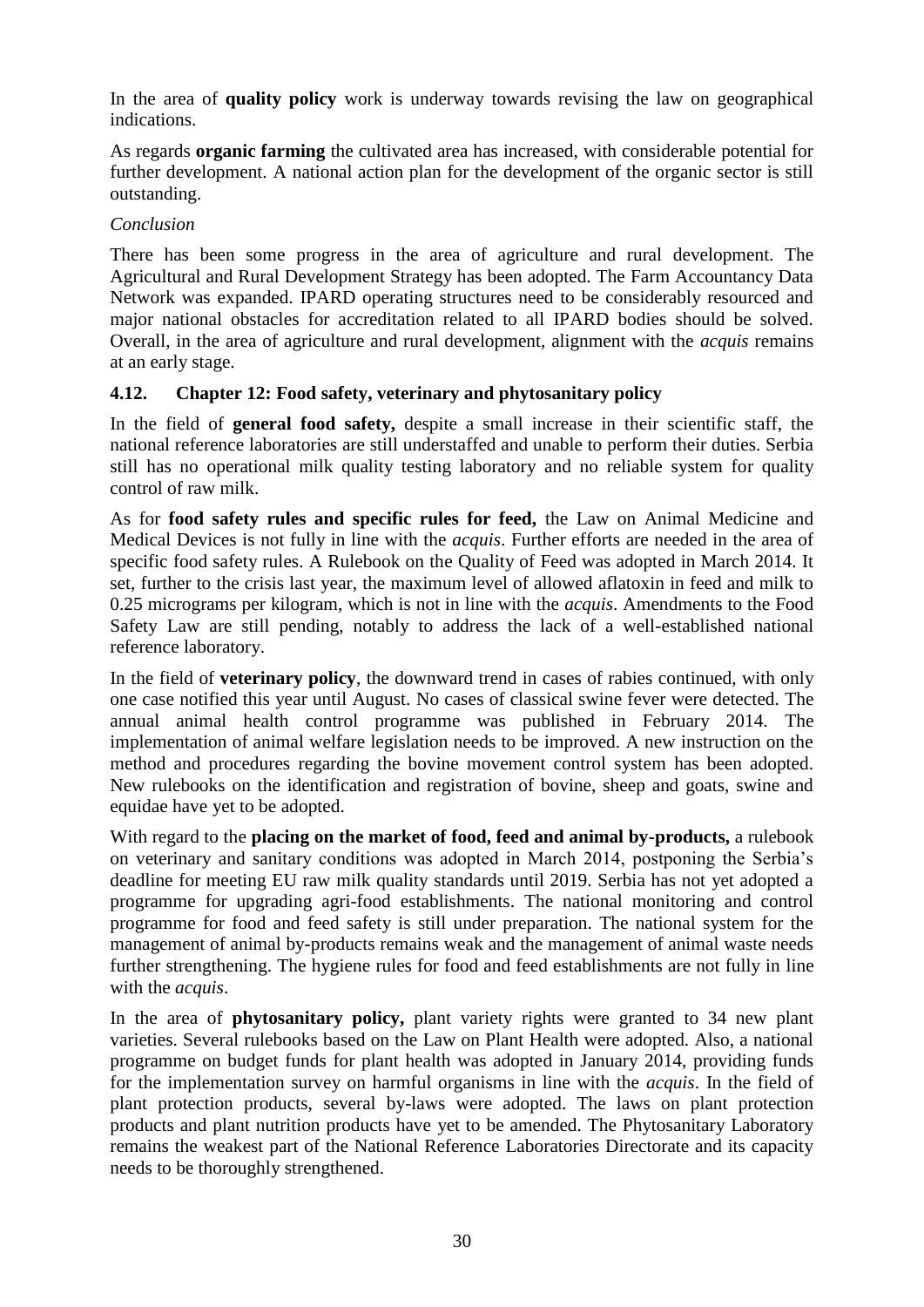The new Serbian law on **genetically modified organisms (GMOs)** remains to be adopted in line with the *acquis*, as a condition for Serbia to become a member of the World Trade Organisation (WTO).

### *Conclusion*

There has been limited progress in the area of food safety, veterinary and phytosanitary policy. The maximum level of aflatoxin in milk was not realigned with EU standards. The administrative capacity of the national reference laboratories needs to be significantly strengthened. A programme for upgrading agri-food establishments remains to be adopted and the GMO legislation to be aligned. Overall, in the areas of food safety, veterinary and phytosanitary policy, Serbia remains moderately advanced.

### <span id="page-31-0"></span>**4.13. Chapter 13: Fisheries**

EU requirements on **resource and fleet management, and inspection and control** do not apply to inland fishing and are therefore not applicable to Serbia, except for control of marketing and traceability of fishery products. There are no new developments in these areas. A national catch certification scheme for imports and exports of fishery products in Serbia remains to be adopted.

Serbia does not have any **structural actions** in place for small-scale fisheries or inland fisheries.

As regards **market policy**, the capacity of the administration managing and controlling imports and exports of fisheries' products needs to be upgraded and brought into line with the *acquis*. A producers' organisation still needs to be established, and market data collected.

No new **international agreements** have been signed.

#### *Conclusion*

No progress was made in the area of fisheries. The relevant Serbian legislation needs to be amended to establish a national catch certification scheme for imports and exports of fishery products and a system for the collection of market data. Overall*,* preparations in the area of fisheries remain moderately advanced.

### <span id="page-31-1"></span>**4.14. Chapter 14: Transport policy**

As regards **road transport**, amendments to the law on public roads, aiming at further alignment with the *acquis* on safety in tunnels, were adopted in November. The Road Traffic Safety Agency has increased its capacity to 52 of the 75 planned posts. Road safety remains a concern with a high, but decreasing, number of fatal road traffic accidents per year. Alignment with the recent road safety and dangerous goods *acquis* is still necessary. Implementing legislation on driving and on rest periods for drivers engaged in domestic transport has not been adopted.

As regards **rail transport**, the new law on railway safety and interoperability was adopted in November 2013, thus completing alignment with the railway *acquis*. Protocols on cooperation were signed between all the relevant border services and railway companies of Serbia and Montenegro. The rulebook on the content and form of the network statement was adopted in October but the network statement remains to be published. The role of the railway regulator still requires further strengthening. The Rail Directorate should be given the jurisdiction to enforce regulatory decisions by fines that do not depend on prior court decisions. Open access to the railway market, with transparent track access charges and capacity allocation, still needs to be achieved. Serbian Railways continue to deny track access to a fully licenced and safety certified domestic freight operator. The freight and public service passenger undertakings of Serbian Railways should be unbundled. Public service obligation contracts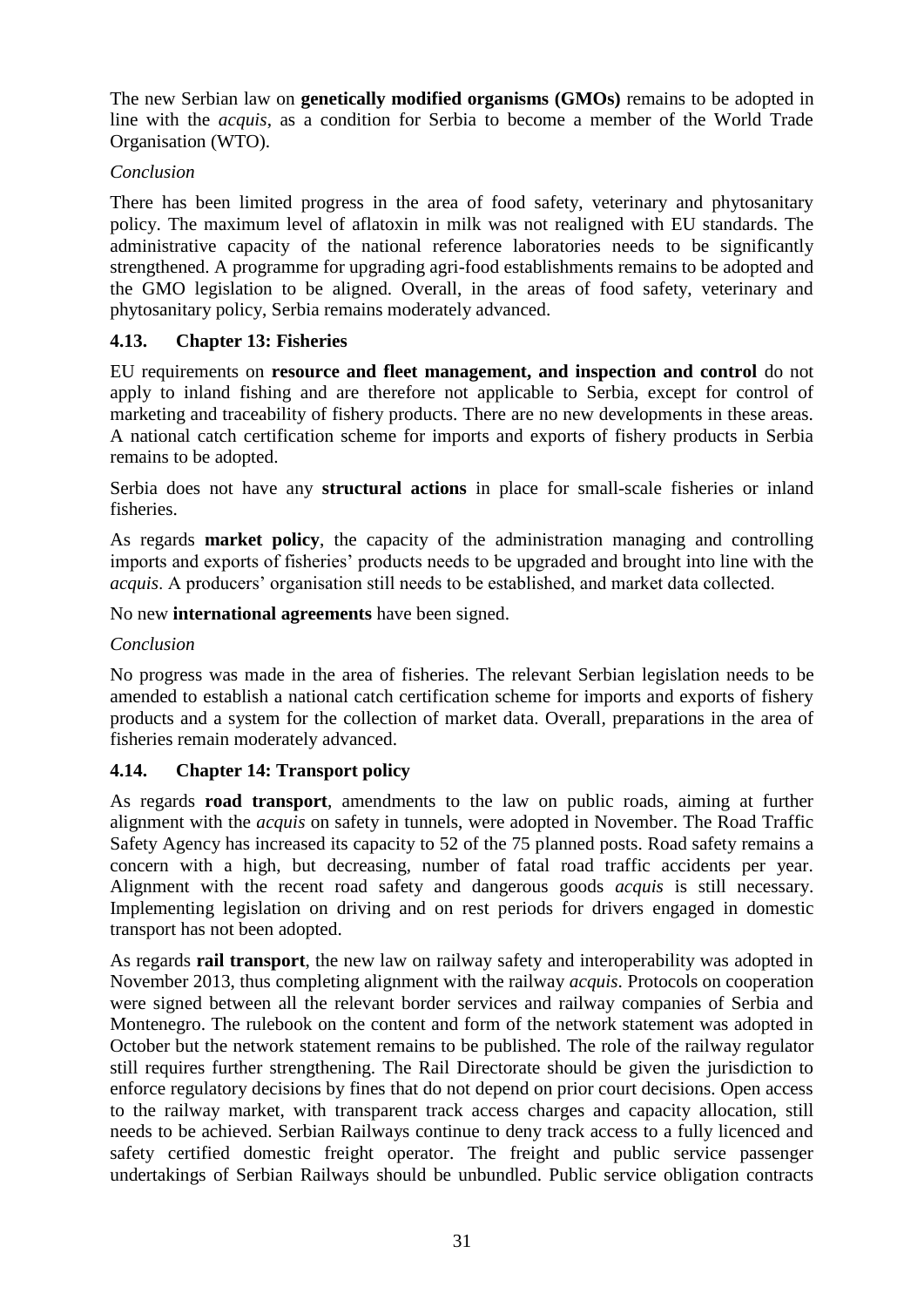have not yet been signed at national or local level, and the establishment of an independent accident investigation body has not been completed.

Implementing legislation on **inland waterway transport** was adopted with regard to the classification of state waterways, testing navigational accident vessels in December 2013 and the medical fitness of seafarers in February 2014. The River Information Services for the Danube and Sava rivers require upgrading with a remote aid to navigation (ATON) monitoring and reaction system. As regards **intermodal transport**, the construction of the first modern intermodal terminal in Belgrade has not yet started. Serbia should develop a balanced intermodal environmentally-friendly and competitive transport and mobility system, based on the further use of inland waterways transport. Implementing legislation on supporting measures for intermodal transport, on incentive measures for road carriers and on loading units on railway have yet to be adopted.

In the area of **air transport**, 18 pieces of implementing legislation were adopted, along with regulations on common rules for the allocation of slots, ground handling and airport charges. There was further progress towards meeting requirements for the first transitional period of the European Common Aviation Area Agreement (ECAA), but there are some gaps as regards requirements in the field of economic regulation and aviation safety. There were no major safety findings identified in the inspections carried out by EASA. Further harmonisation with the *acquis* on accident investigation and working time needs to be achieved. In January 2014, the Civil Aviation Directorate adopted the revised list of air carriers that are subject to an operating ban within the European Union. A decision on a list of experts for the investigation of accidents and serious incidents was adopted in March 2014. The new national airline, Air Serbia, was established in October 2013 as a joint venture owned by the Republic of Serbia and United Arab Emirates' flag carrier Etihad Airways. Inquiries are ongoing regarding the airline's compliance with the 'effective control' requirements stipulated in the ECAA. The administrative capacity of the Civil Aviation Directorate needs to be strengthened in order to fulfil obligations of the ECAA Agreement.

As regards **maritime transport**, amendments to the law on maritime transport were adopted in November, harmonising the law with the 2006 Maritime Labour Convention and other International Labour Organisation (ILO) conventions. Serbia complied with the requirements of the International Convention on Standards of Training, Certification and Watchkeeping for Seafarers.

Serbian participation in the Galileo **satellite navigation** programme has yet to start.

### *Conclusion*

Some progress was made in the area of transport policy, particularly on road, rail, inland waterways and aviation. Further strengthening of administrative capacity is required, in particular for enforcement and inspection. Access to the railway market has yet to be achieved. Overall, Serbia is moderately advanced in its alignment with the *acquis* in the area of transport policy*.*

### <span id="page-32-0"></span>**4.15. Chapter 15: Energy**

In the field of **security of supply**, the Law on Commodity Reserves, regulating the compulsory reserves of oil and oil derivatives, was adopted in December 2013. Serbia did not provide information regarding the current oil stock levels. Delays in the construction of the interconnecting gas pipeline between Serbia and Bulgaria are a cause of concern. The Intergovernmental Agreement (IGA) signed by Serbia and Russia to build the South Stream pipeline is not compatible with the *acquis.* Serbia should not commence work on constructing South Stream until the IGA is aligned with the *acquis*. Legislation on security of supply for natural gas has yet to be aligned with the *acquis*. Serbia has contributed to the energy security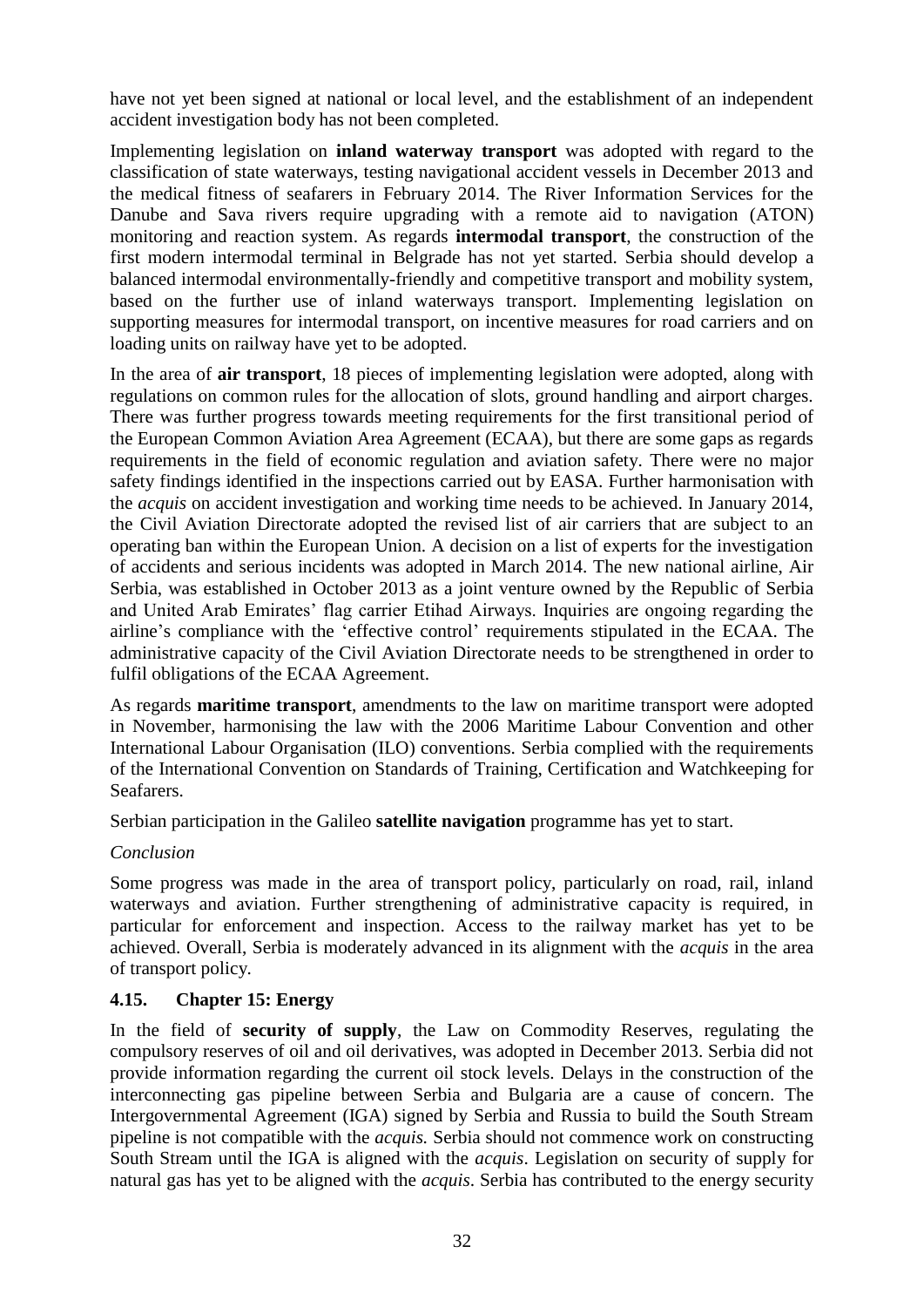stress test carried out by the European Commission in the framework of the European Energy Security Strategy.

On the **internal energy market**, Serbia has yet to transpose the third Energy Package. Regulated tariffs for households and small commercial customers do not reflect costs. Further efforts are needed strengthen the independence of the Energy Regulatory Agency (AERS), as well as to increase its capacity to cover additional responsibilities resulting from the third Energy Package.

The electricity market was liberalised as of January for all consumers connected to the distribution network except households and small commercial customers. About 3 200 new eligible customers, representing around 40 % of total consumption, no longer have the right to be supplied by the public supplier at regulated tariffs. In July, the public supplier was established as a separate legal entity, but the unbundling of distribution and supply functions in the public electricity company EPS has not been finalised. AERS approved bilateral agreements between the transmission system operators of Serbia, Bulgaria, and Croatia. Following September's 2013 agreement on energy between the Serbian and Kosovan Prime Ministers, Kosovo's transmission system operator (TSO) KOSTT, and its Serbian counterpart, Elektromreza Srbije, signed an inter-TSO agreement in September 2014. Serbia and Kosovo also approved the Action Plan to implement the September 2013 Agreement. These represent significant steps in normalising energy relations between Serbia and Kosovo.

In the gas sector, AERS approved rules on quality of service in December 2013. Yugorosgaz-Transport has been legally but not yet operationally unbundled from Yugorosgaz. The stateowned gas company, Srbijagas, has still not been unbundled. The Ministerial Council of The Energy Community condemned Serbia for a failure to comply with obligations under the Treaty as a result of this failure to unbundle the transmission system operators.

As regards **renewable energy**, a power purchase agreement for electricity produced from renewable sources above 50 MW was adopted in February, but has not yet led to major new investment. The administrative procedures for issuing permits and network connections need to be simplified. Under its Energy Community obligations, Serbia has taken on the target of achieving 27% of its gross final energy consumption from renewable sources in 2020.

In the area of **energy efficiency**, the second action plan for energy efficiency, for 2013-2015, was adopted in October 2013. The energy efficiency fund established by the Law on Energy Efficiency became operational in January 2014. Implementing legislation has yet to be adopted. Administrative capacity in this area needs to be strengthened.

In the areas of **nuclear energy**, **nuclear safety and radiation protection**, Serbia started preparing a nuclear safety and security programme. However, the inspection functions are fragmented and have yet to be transferred to the Serbian Radiation Protection and Nuclear Safety Agency. Financial independence, funding and sufficient staffing (only 23 posts out of 35 are filled) are needed to ensure that the agency functions properly. Environmental radioactivity monitoring at national level faces problems due to a lack of financial means and ineffective tendering procedures. A national strategy for radioactive waste management has yet to be adopted. A national programme for spent fuel remains to be adopted, and the *acquis*  in the field of radiation protection, nuclear safety and security transposed. The action plan for decommissioning research Reactor A at Vinča has yet to be drafted. Further efforts are required to improve the radiological situation at the Vinča site and the abandoned Kalna mine and to improve radioactive waste management.

#### *Conclusion*

Progress was made in the area of energy, in particular in the electricity market, renewable energy and energy efficiency. Additional efforts are needed to achieve cost-reflective electricity tariffs. A final decision on the unbundling model of Srbijagas, in line with the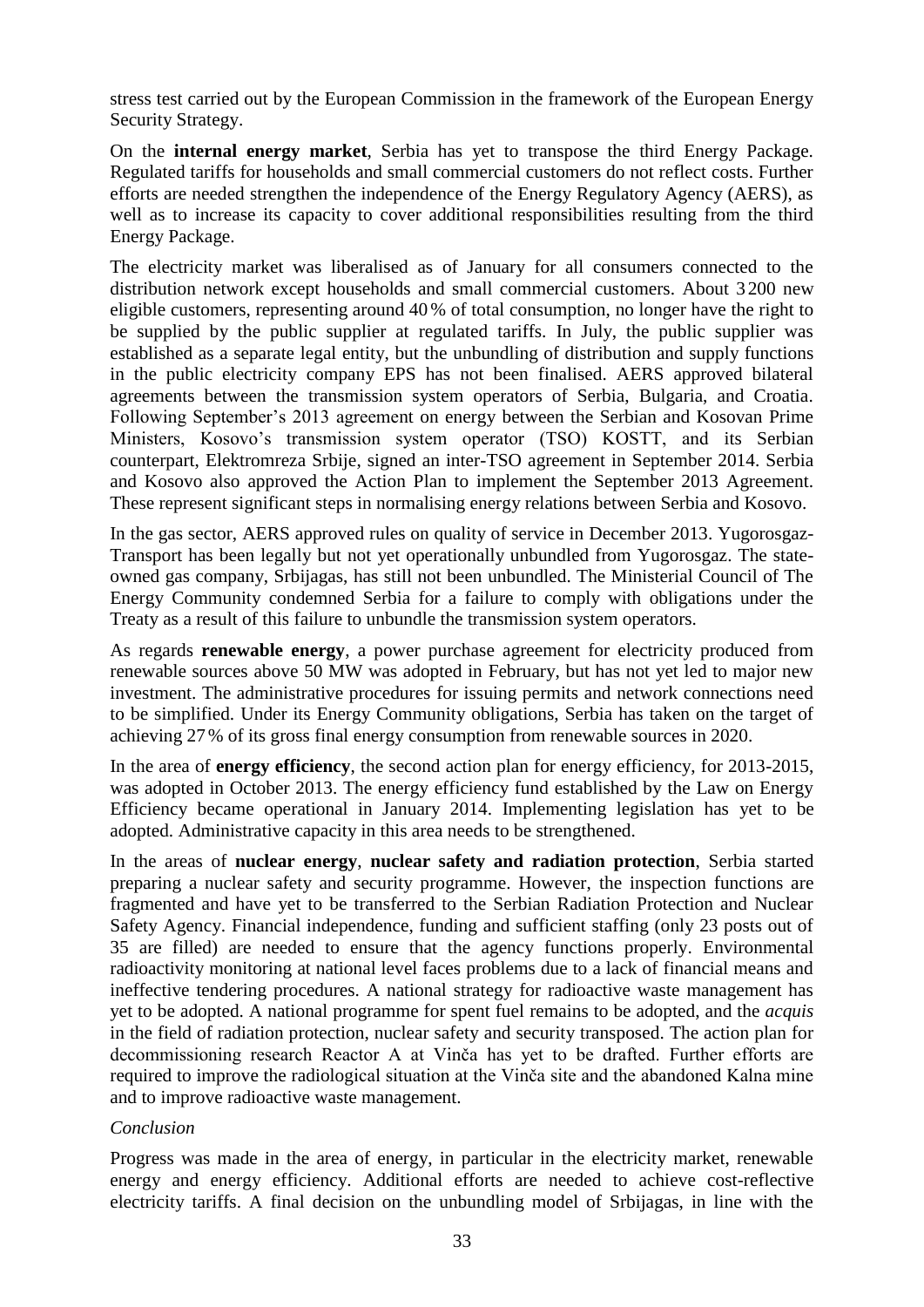*acquis*, needs to be urgently made. Serbia should not commence work on constructing the South Stream pipeline until the IGA is aligned with the *acquis*. The administrative capacity and independence of the energy and nuclear regulators need to be significantly strengthened. Serbia needs to increase its efforts to meet its renewable energy targets. Approval of the Action Plan to implement the September 2013 agreement on energy with Kosovo, and signature of the inter-TSO are positive steps in the process of normalisation of relations with Kosovo. Serbia should continue to engage constructively in this process. Overall, preparations in the area of energy are moderately advanced.

### <span id="page-34-0"></span>**4.16. Chapter 16: Taxation**

In the area of **indirect taxation**, the reduced *value added tax* (VAT) rate was increased in December 2013 from 8 to 10%, while some items (e.g. IT equipment) passed from the reduced to the standard 20% rate. Regarding *excises*, legislation on rates, movement and control, excise warehouses, storage and the concept of taxpayer remains to be aligned. The same applies to current rules and exemptions on specific energy resources. Finally, imported spirits remain taxed at higher level than comparable spirits which are frequently produced in Serbia.

In the area of **direct taxation,** salaries in the public sector above fixed thresholds are additionally taxed by 20 % and 25% since January 2014. Some corporate tax incentives have been abolished as part of fiscal consolidation.

Regarding **administrative cooperation and mutual assistance**, exchange of information with neighbouring countries intensified.

In the area of **operational capacity and computerisation**, in March 2014, electronic declarations for direct and indirect taxes, as well as for social contributions have been allowed and electronic submission of VAT forms was introduced in July 2014. Administrative procedures have been simplified. 205 accounts were transformed into one for the payment of taxes and 35 different tax forms have been reduced to one, thus enabling human resources to be shifted to tax inspections. However, there is still a significant number of staff engaged in non-core duties and audit tools are insufficiently used. Efforts have been made to enhance transparency, tax compliance and communication with the public. The Serbian Tax Administration has introduced standards for performance measurement, but tax procedures need to be further unified and simplified, while the discretionary powers of individual tax inspectors should be reduced and closely monitored. The administration's Computer Data Centre is properly organised and is being modernised. A new taxation strategy, addressing human resources, further development of taxpayer services and the fight against the informal economy remains to be adopted. Frequent changes in the tax administration's management are not conducive to its transformation into a compliance and revenue oriented service.

### *Conclusion*

Some progress has been made in the area of taxation, notably in the fields of e-declarations, organisation and transparency. Serbia should continue to align its rules concerning excise goods, including on imported spirits, with those in the *acquis*. Urgent measures are needed to tackle the informal economy in a consistent, lasting manner. These include further simplifying tax procedures and reducing and effectively monitoring the discretionary powers of individual tax inspectors. Overall, preparations in the area of taxation are moderately advanced.

### <span id="page-34-1"></span>**4.17. Chapter 17: Economic and monetary policy**

On **monetary policy**, the National Bank of Serbia (NBS) continued its policy of inflation targeting in the range of  $4\% \pm 1.5$  percentage points. Inflation reached historically low levels, but stayed mostly below the target band of the NBS.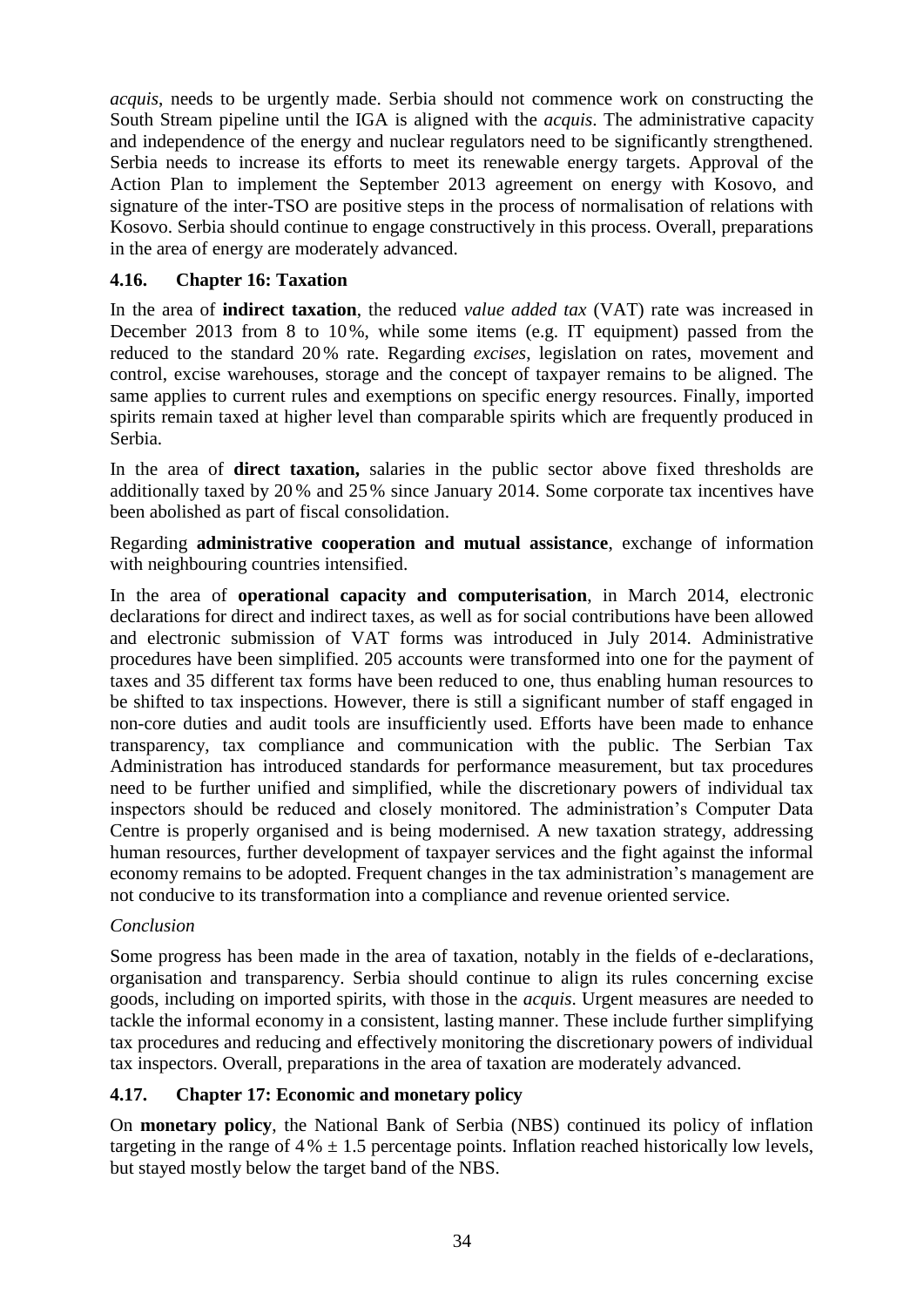As regards **economic policy**, Serbia continues to participate in pre-accession economic surveillance. It submitted its 2014 Pre-accession Economic Programme to the Commission in January. Fiscal consolidation and economic recovery are set as the main objectives of the new government. The macroeconomic scenario underlying the programme was broadly plausible and the presented alternative scenario captured some of the main risks. Although largely appropriate, the fiscal consolidation path envisaged in the programme requires strong additional efforts. The structural reform framework is coherent and sufficiently comprehensive; however, the authorities would still have to follow-up on most of the announced policy intentions. Further efforts are needed to increase the capacity for economic policy planning, coordination and implementation. Public debt continued increasing up to 63% in July 2014, breaching by far the 45 % of GDP ceiling introduced by the fiscal rules. The Fiscal Council has actively expressed its opinion, contributing to debates on budgetary and economic developments and policies.

### *Conclusion*

There has been little progress in the area of economic and monetary policy. Monetary policy credibility was enhanced but further efforts are required to pursue the announced fiscal consolidation. Implementation of the announced reforms needs to be improved. Overall, Serbia is moderately advanced in the area of economic and monetary policy.

#### <span id="page-35-0"></span>**4.18. Chapter 18: Statistics**

Concerning **statistical infrastructure**, the capacity of the Statistical Office of the Republic of Serbia needs to be further strengthened.

Concerning **classification and registers,** the regional statistical classification (NUTS classification) remains to be decided, pending a political decision on its territorial coverage.

With regard to **sectoral statistics**, several additional reports on the results of the 2011 population census have been published. In December 2013, the official results of the agriculture census were released. The Statistical Office published an agricultural statistics development strategy 2013-2018 which presents actions to be taken in order for Serbia to become compliant with EU standards in agricultural statistics. It remains to be adopted by the government. For the censuses additional analytical material has been produced and presented to the public at large. Data from the first wave of the survey on income and living conditions were released in late December 2013, while work on the second wave continued in 2014. These data include the main indicators of poverty and social exclusion and were inserted into a database to be further updated. Work on the preparation of national accounts has continued as a priority. Full compliance with the European System of Accounts (ESA) 2010 standards remains to be ensured.

#### *Conclusion*

Good progress was made in the area of statistics. The release of the results of the population and agriculture censuses continued. Sectoral statistics have been further developed. Work on the preparation of national accounts has continued. The administrative capacity of the Statistical Office needs to be further strengthened. The issue of regional statistical classification should be solved. Overall, Serbia is advanced in the area of statistics.

### <span id="page-35-1"></span>**4.19. Chapter 19: Social policy and employment**

The amended **Labour Law** aiming also at achieving some alignment with the *acquis* was adopted in July. However, as the law was adopted in an urgent procedure consultation with the social partners and public debate could not be fully respected.

In the field of **health and safety at work**, work on amending the Law on Health and Safety at Work is well advanced. The new strategy on health and safety at work for 2013-2017 was adopted in November 2013 and the accompanying action plan for 2014 was adopted in July.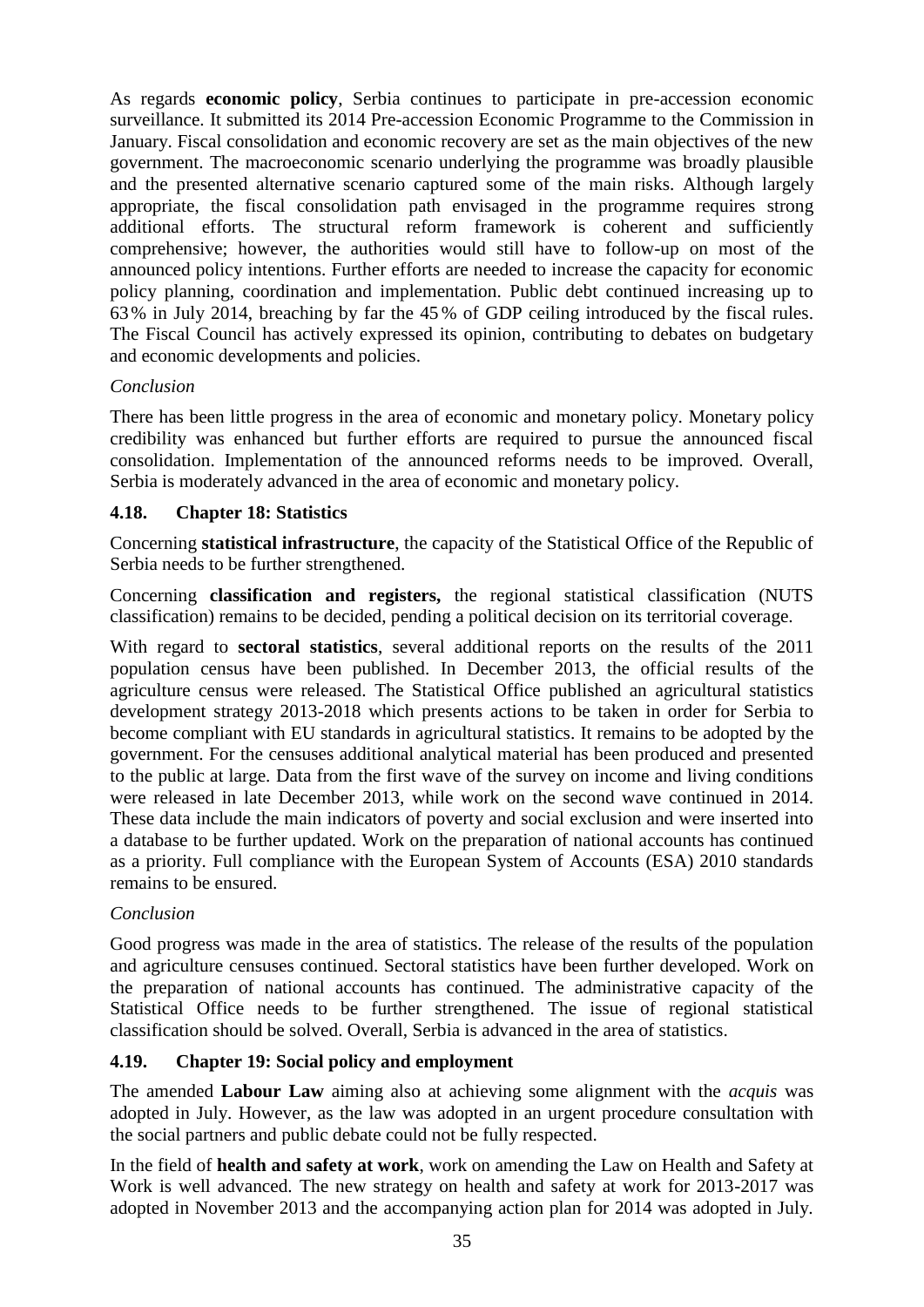A rulebook on display equipment entered into force in December. The register of injuries at work is still under construction and depends on the adoption of the Law on Registers.

The capacity of the Labour Inspectorate needs to be strengthened to allow for efficient inspections in the field (there are currently 250 inspectors or 1 inspector per 1 300 companies) and for better implementation of the Labour Law.

Tri-partite **social dialogue** has been at a stalemate since autumn 2013 with the representative trade unions withdrawing from the Working Group on the Labour Law. The meetings of the Economic and Social Council are not systematic and should be improved according to the relevant rules. No agreement has been reached on the level of the minimum wage. Consultation of the Council on legislative amendments remains limited. The criteria and procedure to establish representativeness of trade unions and employers' organisations need to be agreed in a clear and transparent manner. At local level, tri-partite social dialogue still needs to be developed. The administrative capacity of social partners needs further strengthening to ensure their participation in collective bargaining and legislative consultations. Bi-partite social dialogue remains under-developed. There are only few sectoral collective agreements, while several have expired and need to be renewed. The law on strike remains to be adopted. The agency for peaceful settlement of labour disputes needs further strengthening.

In the area of **employment policy,** administrative capacity to ensure better-targeted and efficient labour market policies is being further developed in the Ministry of Labour, Employment, Veterans and Social Policy, the National Employment Service and at local level. The 2015 national employment action plan was adopted in September. The focus of this year's action plan is on youth, unemployed with low qualifications, and workers made redundant from companies in restructuring. Serbia is preparing its first employment and social reform programme, with a view to identifying and addressing its key challenges in employment policy and social policies. A kick-off meeting took place in November 2013. Recent improvements in labour market participation and employment rate can mainly be attributed to an increase in seasonal and family work and remain fragile. Unemployment remains very high at 20% (June 2014) and long-term unemployed still represent more than three quarters of the unemployed. Youth unemployment (15-25 years old) is growing (53% in June) and the share of young people not in employment, education or training (NEET) is at around 27% (June 2014). The implementation of the 2013 national employment action plan was hampered by a 65% cut in the budget earmarked for active labour market policies. Still, of the targeted 109000 unemployed, 92% were included in active labour market measures and 22% found employment. Some 30% of the unemployed included in active labour market measures in 2013 belong to the most vulnerable groups and to groups with high incidence and persistence of unemployment, including Roma. Roma will continue to benefit from specific programmes in addition to regular active measures. The 2014 budget earmarked for active labour market measures is less than 0.1% of GDP, which is very low but nevertheless an increase from the previous year. This is insufficient to address the high level of unemployment and of long-term unemployment and to face future challenges, notably the forthcoming large redundancies linked to the restructuring of 153 state-owned enterprises. According to Labour Force Survey, informal employment grew significantly, from 17.9 % in October 2012 to 21% in June 2014.

Administrative capacity to prepare for the **European Social Fund** needs strengthening. The department responsible for international cooperation, EU integration and projects is now accountable directly to the Minister of Labour, Employment, Veterans and Social Policy and is structured in three sub-units. Coordination between the priorities identified in the indicative strategy paper for Serbia and in the employment and social reform programme needs to be further enhanced for the programming of IPA funds. *(See also Chapter 22 — Regional policy and coordination of structural instruments)*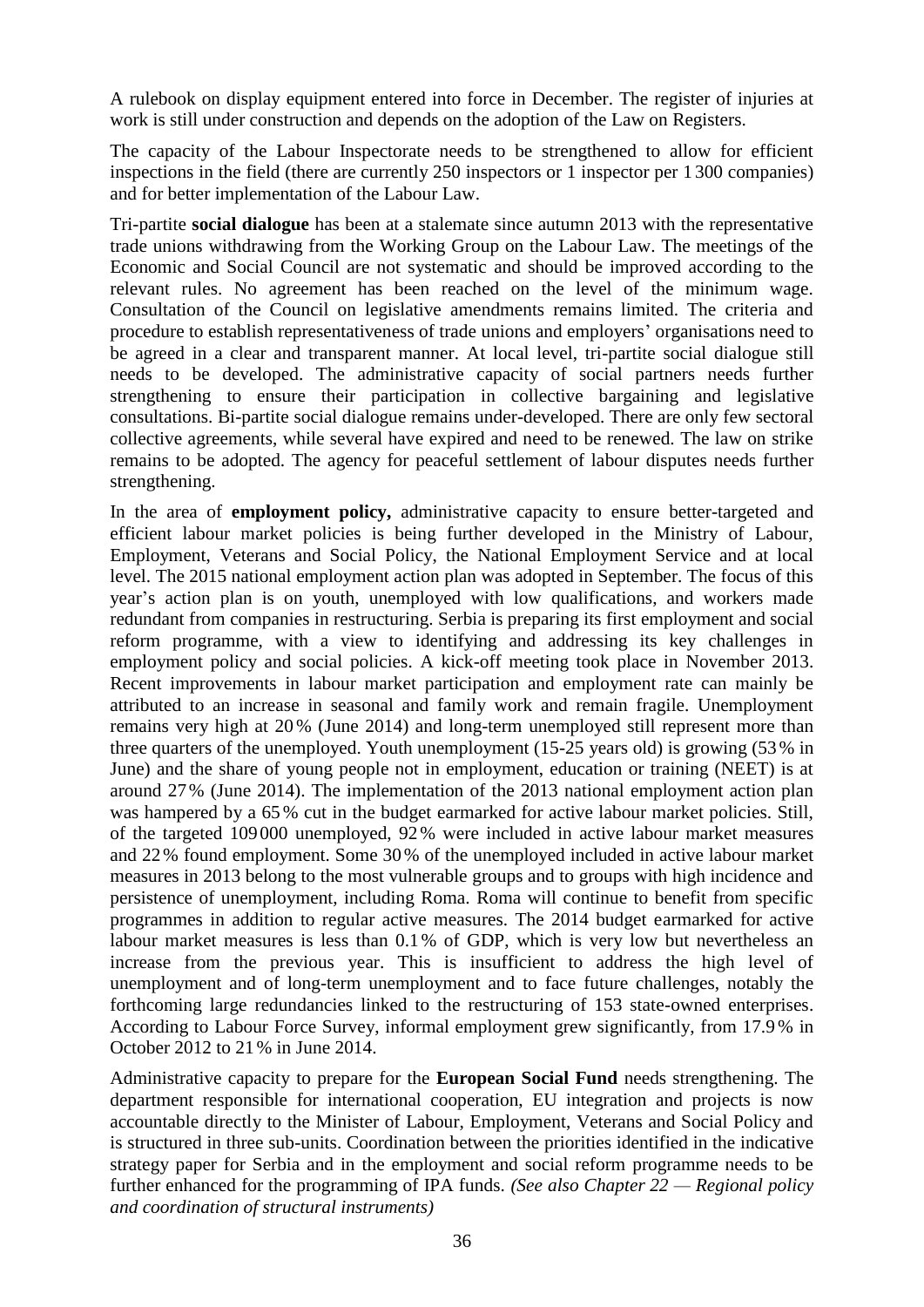In the area of **social inclusion**, according to preliminary data from the first survey on income and living conditions, the at-risk-of-poverty rate in Serbia is 24.6%. Despite some progress in the overall legislative and regulatory framework, the implementation of the action plan to improve the status of Roma needs to be stepped up. Scarce financial resources were mobilised from the budget. The Roma community continues to be disproportionately excluded from a range of social services and initiatives to promote social inclusion and access to employment. A national mechanism ensuring reliable, adequate and timely data on the social situation needs to be developed. The availability of community-based services across the country remains limited. The efficiency of the licensing process for social services providers introduced by the 2011 Social Welfare law is being discussed. As regards people with disabilities.  $E12.8$  million was allocated to the fund for professional rehabilitation and enhancement of employment of persons with disabilities in 2014. In 2013, approximately 5700 people with disabilities benefited from active measures, down from 6 500 in 2012.

In the field of **social protection**, the pension fund deficit remains large. More than 40% of the revenues of the pension fund come from the budget. Budget transfers to pay pensions continue to be the largest single item on the expenditure side. About 14 % of GDP was spent on pensions in 2013. Amendments to the Law on Pension and Disability Insurance were adopted in July. They introduce changes in pension calculation and retirement rules, including extending women's retirement age to 65.

In the field of **anti-discrimination** policy, the Equality Protection Commissioner's office continued its awareness-raising activities on discrimination and mechanisms for protection against discrimination. However, the capacity of the Office still needs to improve. An action plan for the implementation of the strategy for the fight against discrimination was adopted in October 2014. The anti-discrimination law remains to be further aligned with the *acquis*. The groups most discriminated against remain the Roma, sexual minorities, and persons with HIV/AIDS. Notwithstanding the government's good preparatory work for the pride parade, a more visible political commitment to promoting a culture of respect towards the lesbian, gay, bisexual, transgender and intersex (LGBTI) community and raising awareness is needed. Training has been provided for the police on anti-discrimination and equality issues. *(See also Chapter 23 — Judiciary and fundamental rights)*

Regarding **equal opportunities** between women and men, legislation with regard to the dismissal of pregnant women and women on maternity leave, sexual harassment and inequality in promotion and salaries needs to be systematically enforced. Administrative capacity on gender equality issues remains weak. The law on Ministries from April dismantled the previous Directorate for Gender Equality. The new Ministry of Labour, Employment, Veterans and Social Policy includes a Unit for gender equality under the sector for development and planning. *(See also Chapter 23 — Judiciary and fundamental rights)*

### *Conclusion*

Limited progress can be reported in the area of social policy and employment. Developments continued in the area of health and safety at work but have slowed down in the areas of employment policies and social inclusion. Further work is needed to align the Labour Law with the *acquis*. Social dialogue needs to be strengthened at all levels and the stalemate of tripartite social dialogue is of particular concern. Further efforts are needed to address labour market segmentation and to ensure alignment with the *acquis.* An action plan for the implementation of the strategy for the fight against discrimination was adopted in October 2014. Overall, preparations in this area are at an early stage.

### <span id="page-37-0"></span>**4.20. Chapter 20: Enterprise and industrial policy**

Regarding **enterprise and industrial policy principles,** the strategy for the development of entrepreneurship and competitiveness 2014-2020 has been prepared but remains to be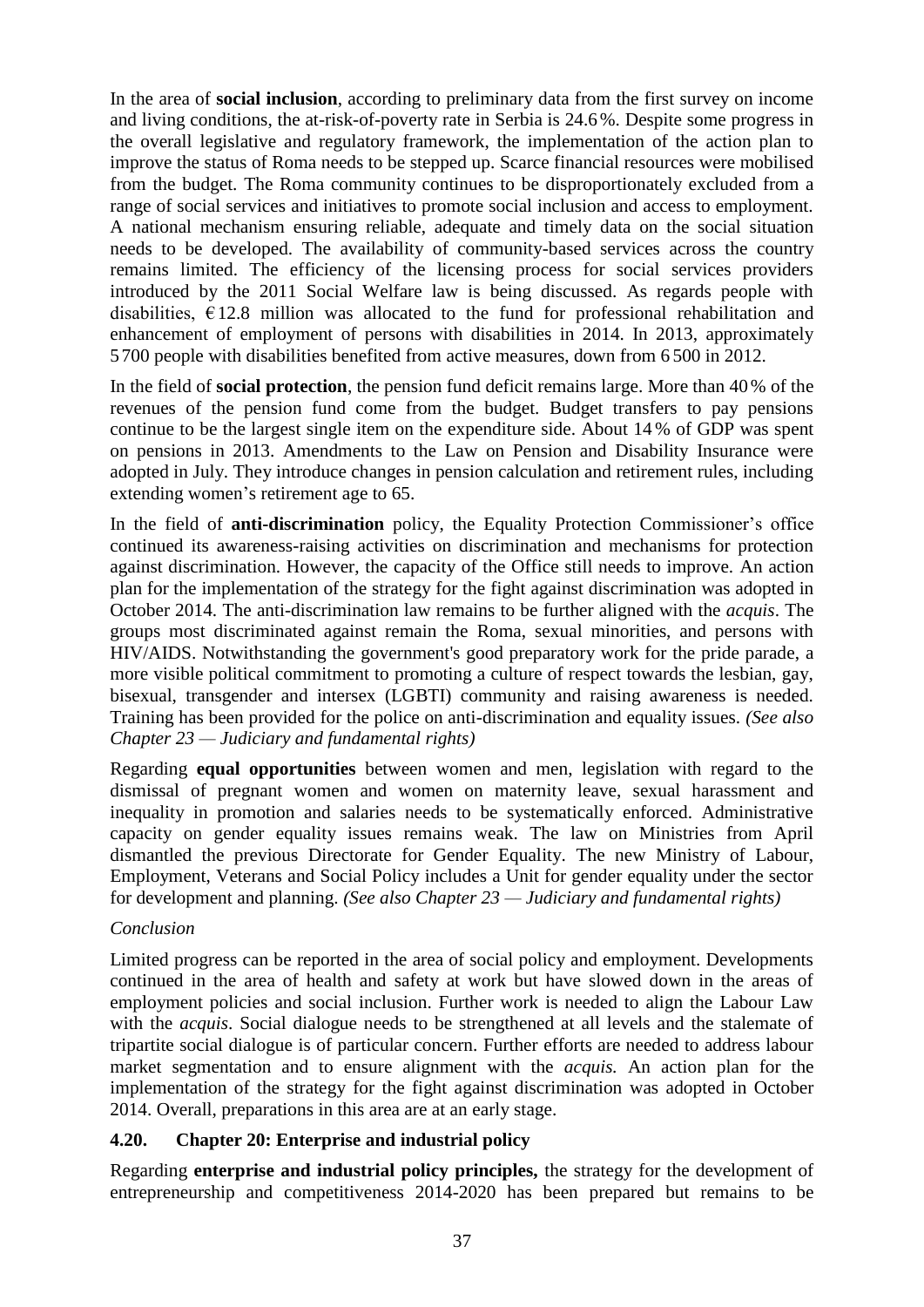adopted. This strategy is wider in scope and does not exclusively cover SMEs like the previous one. It identifies the main activities to support entrepreneurship and competitiveness, in line with Small Business Act principles, but does not include a budget for these activities. The SME Council stopped meeting after years of difficulties — it could not ensure interministerial coordination as it lacked powers to take binding decisions. Plans to establish a new body with more powers have been launched.

The implementation of the law limiting payment deadlines has been relatively successful with regard to public sector payments, for which a control and monitoring system has been set up by the Treasury. The law, however, needs to be further aligned with the EU legislation.

In the field of **enterprise and industrial policy instruments**, Serbia continues to implement the Small Business Act (SBA) and participated in SBA performance Review. Serbia decided to participate in the EU Programme 'Competitiveness of Enterprises and Small and Mediumsized Enterprises' (COSME), but could not yet agree with the Commission on full participation in 2014 due to budgetary problems. Serbia has been invited to consider joining the COPERNICUS programme.

As regards policy instruments, there are a number of financial instruments, such as reimbursement of consulting services, subsidies for innovating activities, subsidies for investment, public promotion of entrepreneurship and women's entrepreneurship and support for clusters and incubators. These instruments remain limited in scope.

As regards the business environment, the regulatory guillotine process has stalled, while regulatory impact assessments continue to be applied to new legislation. Further efforts are needed to improve access to finance for companies, especially in view of the negative credit growth. Company registration has been simplified, but parafiscal charges for company operations have increased.

In **sector policies**, particular efforts are needed to improve procedures for construction permits, so as to contribute to the more dynamic construction sector and improve the business environment in general. A new law facilitating the issuing of construction permits remains to be adopted.

### *Conclusion*

Limited progress has been made in the field of enterprise and industrial policy. A number of strategies and financial instruments are in place, but the business environment remains weak. Overall, Serbia needs to continue efforts to improve the environment for its businesses, particularly SMEs.

### <span id="page-38-0"></span>**4.21. Chapter 21: Trans-European networks**

In the area of trans-European **transport networks**, Serbia continued to participate in the work of the South-East Europe Transport Observatory. Development and prioritisation of projects should take into account the routes defined in the indicative extension of the TEN-T to the Western Balkans region Works on most sections of the road E-75 started. Little progress has been made regarding the implementation of the action plan for the construction of Road Route 4 (Belgrade-Bar), also referred to as Corridor XI, for which several agreements with third countries have been concluded. There has been limited progress regarding the construction of road corridor X and works on four sections of the E-80 were delayed due to a change of contractor. On rail corridor X, project documentation is being prepared for the Novi Sad-Subotica-Hungarian border and for the section of the Nis bypass**.** Work on the Zezelj rail bridge has been further delayed. Different loan agreements for rail projects have been concluded with third countries. Several infrastructure projects to improve navigation conditions on the inland waterways network are in progress.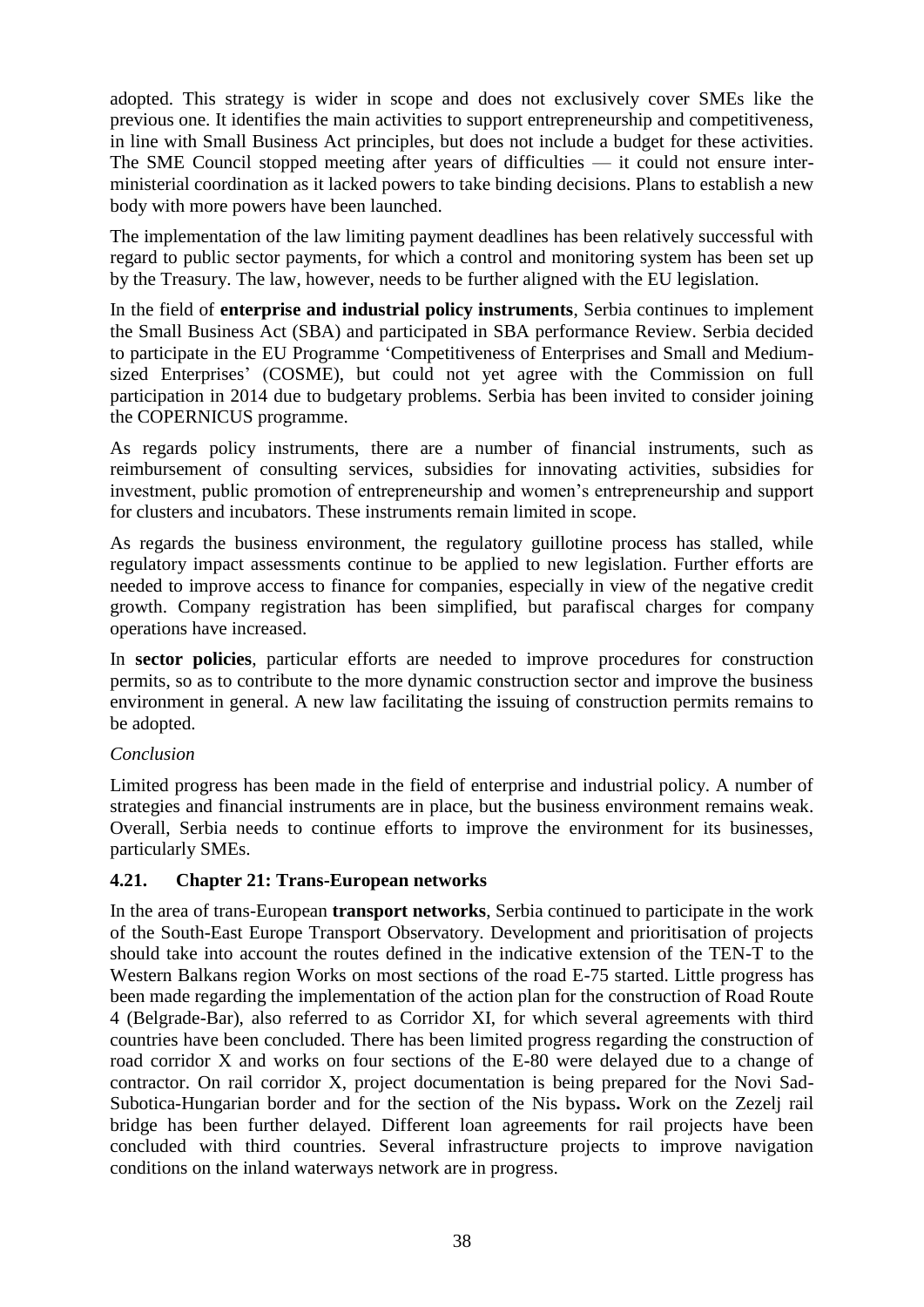In the field of trans-European **energy networks**, Serbia continues to support the implementation of the Gas Ring Project for South-East Europe. The financing of the construction of Nis-Dimitrovgrad interconnector is in jeopardy due to delays on the part of the government to agree on an unbundling model for the restructuring of the public gas company, Srbijagas. An expropriation process was completed for the Resita-Pancevo electricity interconnection between Romania and Serbia. An investment pipeline for priority infrastructure projects in energy and transport was worked out in May 2014, and needs to be adopted by the government.

### *Conclusion*

Serbia has made little progress in the area of trans-European networks. The financing of the new interconnections, and various structural problems leading to delays in construction, both in transport and energy, need to be addressed. Decisive government action is urgently needed by the end of 2014 to ensure the construction of Nis-Dimitrovgrad interconnector. Overall, preparations in the field of trans-European networks remain moderately advanced.

### <span id="page-39-0"></span>**4.22. Chapter 22: Regional policy and coordination of structural instruments**

With regard to the **legislative framework,** legislation in policy areas that support the implementation of regional policy is still not fully in line with the *acquis*.

As regards the **institutional framework,** management of IPA components I and II (IPA 2007-2013 period) was conferred on Serbia in March 2014, under the decentralised implementation system. Work is ongoing to align the programming and implementation structures with EU regional policy and to increase the absorption and co-financing capacity of the EU-funded programmes.

With regard to **administrative capacity**, further efforts are needed to an adequate staff retention and recruitment policy, in line with the anticipated workload stemming from the conferral of management.

In the field of **programming**, Serbia is well prepared for a sectoral approach under IPA II. The capacity of potential final beneficiaries to produce project documentation in line with IPA requirements needs to be improved. Serbia has prepared a project selection methodology and developed a project pipeline for investments in the fields of energy, transport, environment and business infrastructure which needs to be adopted by the government. This project pipeline should serve as the sole basis for investment projects to be financed by the international donors' community, international financial institutions and the national budget over the next programming period. On **monitoring and evaluation**, sectoral monitoring committees for all sectors of IPA components I and II have been set up.

In the field of **financial management, control and audit**, financial management and control systems have been further developed to comply with the indirect management requirements of IPA components I and II. The capacity of the audit authority is still undeveloped.

### *Conclusion*

There has been good progress in the area of regional policy and coordination of structural instruments. Serbia is starting to acquire experience in the management of EU funds under the decentralised implementation system. Adequate implementation capacity needs to be ensured under indirect management to improve results. Overall, preparations in this area are moderately advanced.

### <span id="page-39-1"></span>**4.23. Chapter 23: Judiciary and fundamental rights**

### *Judicial system*

In the area of **judicial reform**, the reinstatement of previously dismissed judges and prosecutors was finalised. Several key acts, such as the law on seats and territorial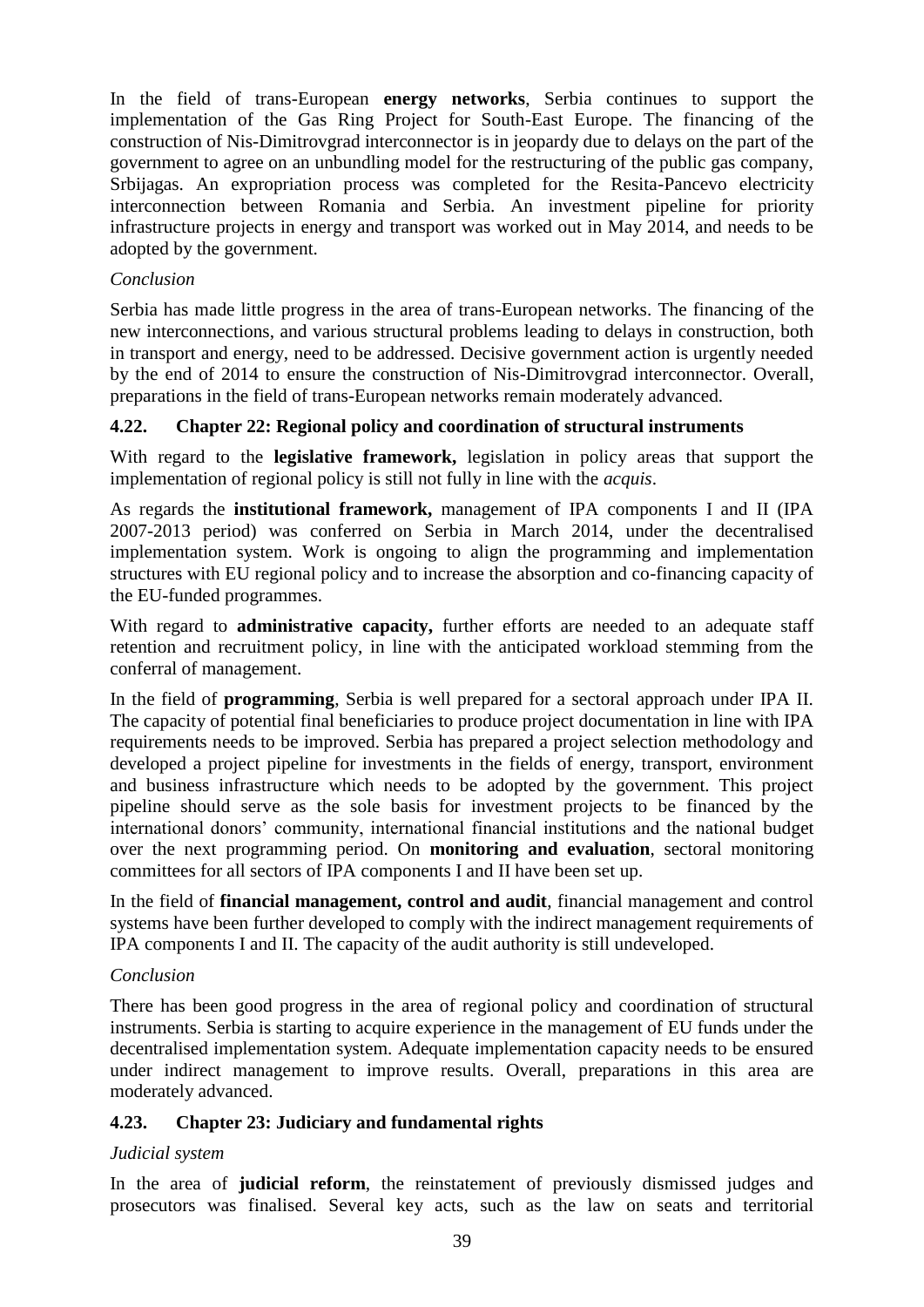jurisdiction, amendments to the law on the organisation of courts, the law on judges and the law on public prosecution offices, were adopted. A new network of courts of general jurisdiction started operating in January 2014. However, special legislation related to the judicial network in Kosovo, the deadline for which was set by the law on seats and territorial jurisdiction as 31 December 2013, has not yet been adopted.

A Strategy Implementation Commission, led by the Ministry of Justice and composed of 15 representatives of major stakeholders, was set up in September 2013 to monitor and measure progress in the implementation of the 2013-2018 national strategy and the related action plan. However, the commission has not yet been instrumental in securing timely and adequate implementation of judicial reform. Various delays in the implementation of the action plan occurred. Work on constitutional amendments to improve the position of the judiciary, on legal changes to address the quality and consistency of judicial practice and judicial education is at an early stage.

Regarding the **independence** of the judiciary, the High Judicial Council and the State Prosecutorial Council adopted respectively in July and May 2014 appraisal rules for judges and prosecutors. The two Councils continued to share responsibility with the Ministry of Justice for budget planning, execution and monitoring. An important number of Court Presidents have been appointed on a permanent basis following several nominations, albeit in the absence of clear criteria. The law on judges and public prosecution was amended in June 2014 and provides that the High Judicial Council and the State Prosecutorial Council will propose only one candidate, rather than three, to parliament for each judicial and prosecutorial post. This is a positive step, but only as a transitional solution: the constitutional and legislative framework still leaves room for undue political influence affecting the independence of the judiciary, particularly in relation to the career of magistrates. Constitutional amendments on the composition and method of election of members of the two Councils and allowing for judicial review of dismissal decisions are needed to strengthen the independence, representativeness and hence legitimacy of these self-governing bodies. Some judges from higher and appellate courts were confronted with direct attempts to exert political influence over their daily activities without the High Judicial Council properly defending their independence. The practice of publicly commenting on trials and announcing arrests and detentions in the media ahead of court decisions risks being detrimental to the independence of the judiciary and raises serious concern.

The **impartiality** of judges is ensured through the constitutional and legal framework. However, practical implementation is hampered by the fact that the system of random allocation of cases is not yet automated in all courts, which provides scope for circumventing the system.

In relation to **accountability**, 24 disciplinary charges against prosecutors were filed in 2014. The number of disciplinary charges against judges increased in 2013 to 540 and 8 new proposals for disciplinary measures were submitted. Four of them have been processed and there has been one case of dismissal based on a criminal conviction. The High Judicial Council nominated new members for its disciplinary bodies in January 2014 as some mandates expired in December 2013. It also adopted measures to facilitate the performing of disciplinary functions by reducing ordinary workload. Nevertheless, Serbia still needs to implement a comprehensive system of regular individual and periodical evaluation of judges and prosecutors. Effective implementation of codes of ethics, disciplinary rules and legislation on conflicts of interest and the lifting of immunity for certain posts are needed to ensure full accountability of judges and prosecutors.

As regards the **efficiency** of the judiciary, the judicial budget (including the prison system) was  $\epsilon$ 269 million in 2014, a 13% increase on 2013. The Constitutional Court declared unconstitutional the provisions of the Law on the Judicial Academy stipulating that the High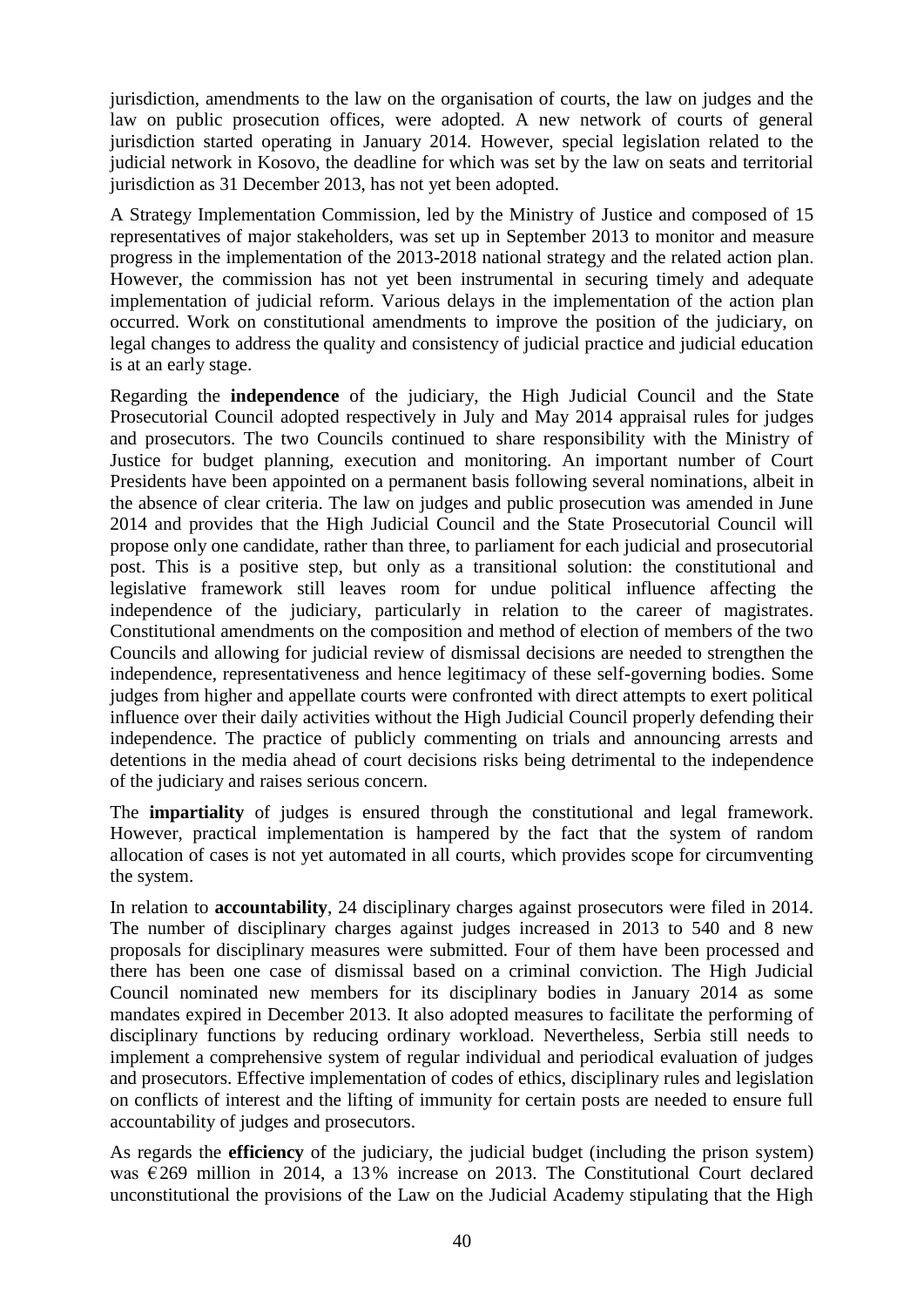Judicial Council and the State Prosecutorial Council could propose only graduates of the Academy's initial training as candidates for first election to judicial office. The Academy's legislative and institutional framework needs to be adapted to allow it to become the compulsory point of entry to the judicial profession while ensuring compliance with the ruling. Training capacity and expertise should be significantly increased.

In December 2013, the Supreme Court of Cassation adopted a national backlog reduction programme with the objective of reducing the number of cases older than two years by 80 % nationwide by the end of 2018. The law on mediation in dispute resolution was adopted in May 2014 but has not yet entered into force. The backlog of court cases remained a concern, with 2.8 million cases pending at the end of 2013. The figure for cases older than two years is particularly worrying (at over 1.7 million out of which 1.2 million are enforcement cases). Migration of case files to mirror the delegation of competences under the new court network has not been finalised. The Administrative Court continued to face an increasing volume of new cases. It resolved 18 277 cases, but received 21 756 new ones in 2013. The backlog of the Constitutional Court also remained significant in 2013, with more than 16 000 pending cases (as compared with 12000 at the end of 2012). The current system of collecting court statistics is not efficient and does not allow making a meaningful analysis of the performances of the Serbian Judicial system. There is also a need to further improve the expertise of judges in certain areas, especially in taxation and financial matters, consumer protection, state subsidies, competition, asylum and human rights protection.

The appointment of the first generation of public notaries took place in July. The Chamber of notaries and its managing and disciplinary bodies were established. The number of notaries will need to increase substantially in order to meet the demand. While the introduction of public notaries is a positive step, concerns were raised as to the selection and appointment procedures, which should be improved. The law should be implemented by taking into consideration the need to ensure quality services and access to justice. The number of bailiffs increased, but remains insufficient to meet the target set by the law for its implementation.

Persistent differences in the workload among judges, lack of adequate premises and equipment still constitute serious obstacles to judicial efficiency. A proper case methodology to measure workload and to ensure a more equal distribution of cases among judges and prosecutors as part of the reform of the court network is required.

Inconsistency in case-law continues to be a concern, especially in appeal courts, and represents a challenge to the principle of equality before the law. Efforts are needed to foster more consistency and coherence through judgments made by the most authoritative courts in the system.

As regards **access to justice**, following the general introduction of the adversarial system in criminal proceedings from October 2013, concerns about procedural safeguards remain, especially in the absence of a free legal aid system. The draft law on free legal aid remains to be adopted. A unified case management system remains to be established. Differences in workload, the high average duration of proceedings, the significant backlog of cases, the absence of a free legal aid system and the lack of enforcement of final judgments and indemnity claims are major obstacles in practice. The system of awarding compensation to victims of crime through criminal or civil proceedings is not functional.

In the area of **domestic processing of war crimes**, implementation of the protocol on cooperation signed in January 2013 substantially improved cooperation between the special prosecutors of Serbia and Bosnia and Herzegovina. Cooperation and exchange of information with Croatia and EULEX continued. It is important that Serbia continues to strengthen its efforts on regional cooperation in this regard. In the reference period, Serbia opened investigations in four cases and brought charges against ten people, and five judgments were rendered in first instance, with thirteen convictions. A first-instance ruling in a complex case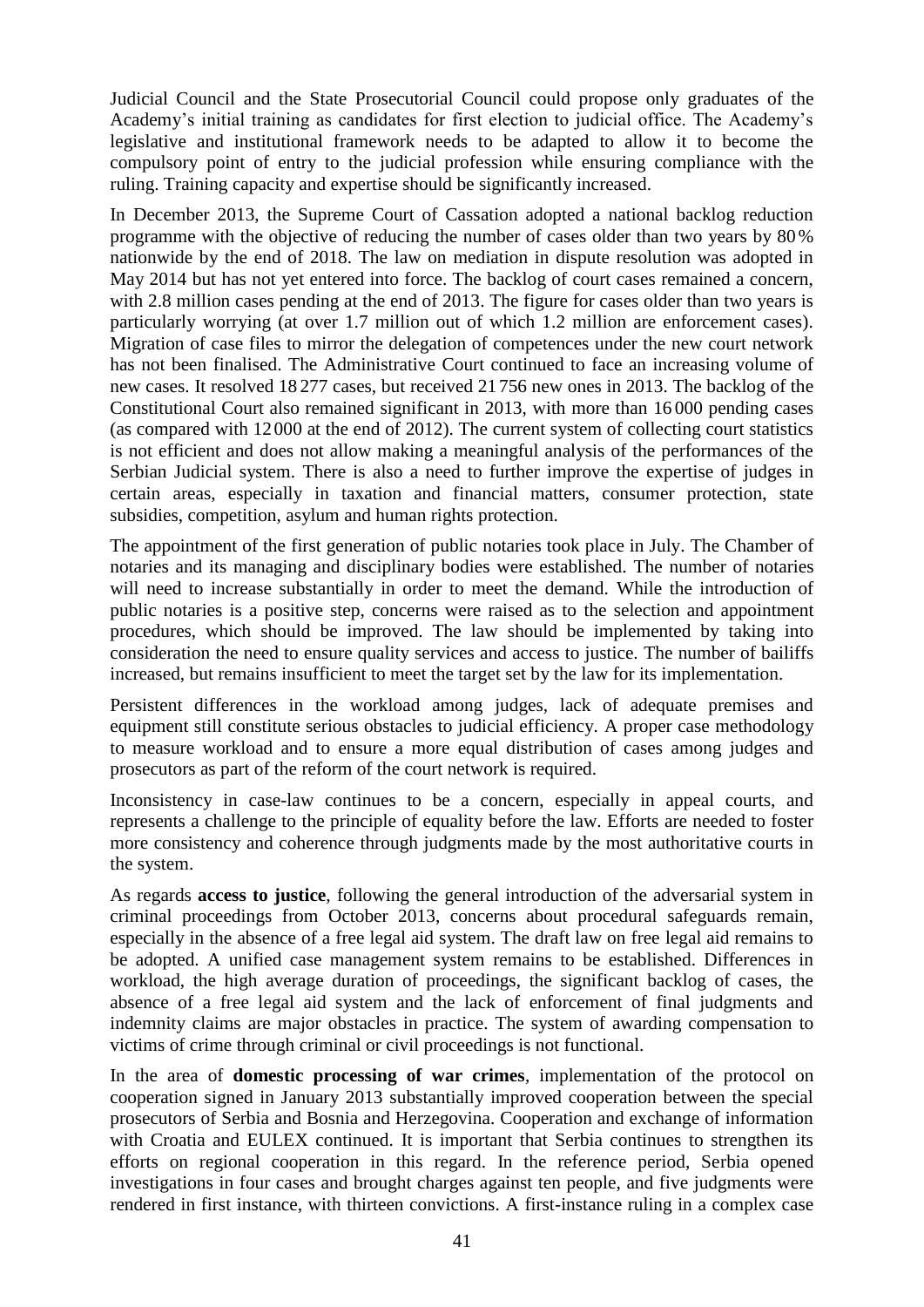of war crimes in Kosovo against Albanian civilians acknowledged for the first time the responsibility of members of the Yugoslav army, who were in the first instance sentenced to up to 20 years in prison. Despite consistent efforts by the war crimes jurisdictions, the number of investigations against high-level officers still remains low, and courts continued to pass lenient sentences in such cases. Only few victims of war crime have access to effective compensation under the current legal framework. Serious weaknesses in the witness protection system have not been addressed and assistance to victims has not improved. The Commissioner for Public Information denounced the practice of anonymising the names of convicted persons in judgments made available to the public. (*See Political criteria — Regional issues and international obligations.)*

#### *Anti-corruption policy*

Serbia further implemented the recommendations of the Council of Europe Group of States against Corruption (GRECO). Implementation of the strategy and action plan for 2013-2018 has yet to mirror the strong political impetus to fight corruption. Several measures have been delayed. An efficient mechanism for monitoring implementation of the anti-corruption strategy and action plan needs to be ensured. Adequate resources and human capacities for implementation of the Strategy and action plan need to be allocated. The new inter-ministerial coordination mechanism put in place in August and the appointment of a new State Secretary for the fight against corruption, in the Ministry of Justice and Public Administration, are positive initial steps but their impact on the ground remains to be assessed. Adequate capacity tools and resources need to be ensured to strengthen the Anti-Corruption Agency with a view to fulfilling its mandate. In addition, the agency should reflect on proactively enhancing its role as a key institution in the fight against corruption. This implies in particular developing and ensuring sound working conditions with the Ministry of Justice and other relevant institutions.

Almost half of the relevant authorities did not fulfil their obligation to report to the Anti-Corruption Agency on the implementation of the national strategy in their field of competence, without it being entitled to engage their responsibility. As a result, the agency's first report to parliament, in June, on the implementation of the strategy and action plan does not give a clear and comprehensive picture. Amendments to the legislation enabling the Agency to perform monitoring in accordance with the Strategy remain to be adopted. A mechanism to hold public bodies accountable while reporting on implementation of anticorruption measures needs to be introduced.

On the prevention side, the Anti-Corruption Agency received almost double the number of requests to investigate conflicts of interest compared to the previous year (1402 requests in 2013 compared to 872 in 2012); however very few cases were finalised. The Agency filed 56 misdemeanour requests, which is a substantial increase from the previous years when only 9 such requests were filed. There were 451 procedures begun in 2013 to check the property and revenues of public officials, of which the majority (252) referred to officials who had not submitted a report on their property and income by the deadline set by law. Serbian legislation in the area of conflict of interest (including provisions defining conflict of interest) needs to be amended to meet the European and international best practices to ensure all cases of conflict of interest are addressed and deterrent sanctions imposed. The agency stepped up asset declaration checks, and filed a total of 168 requests for misdemeanour proceedings relating to asset declarations in 2013, of which 142 were for failing to submit reports on time. It also filed nine criminal charges in 2013, and an additional 14 criminal charges in the first four months of 2014 out of which 9 due to reasonable suspicion that a public official did not report property or gave false information about the property, with an intention to conceal facts. Moreover, the problem of lack of dissuasiveness of sanctions needs to be addressed.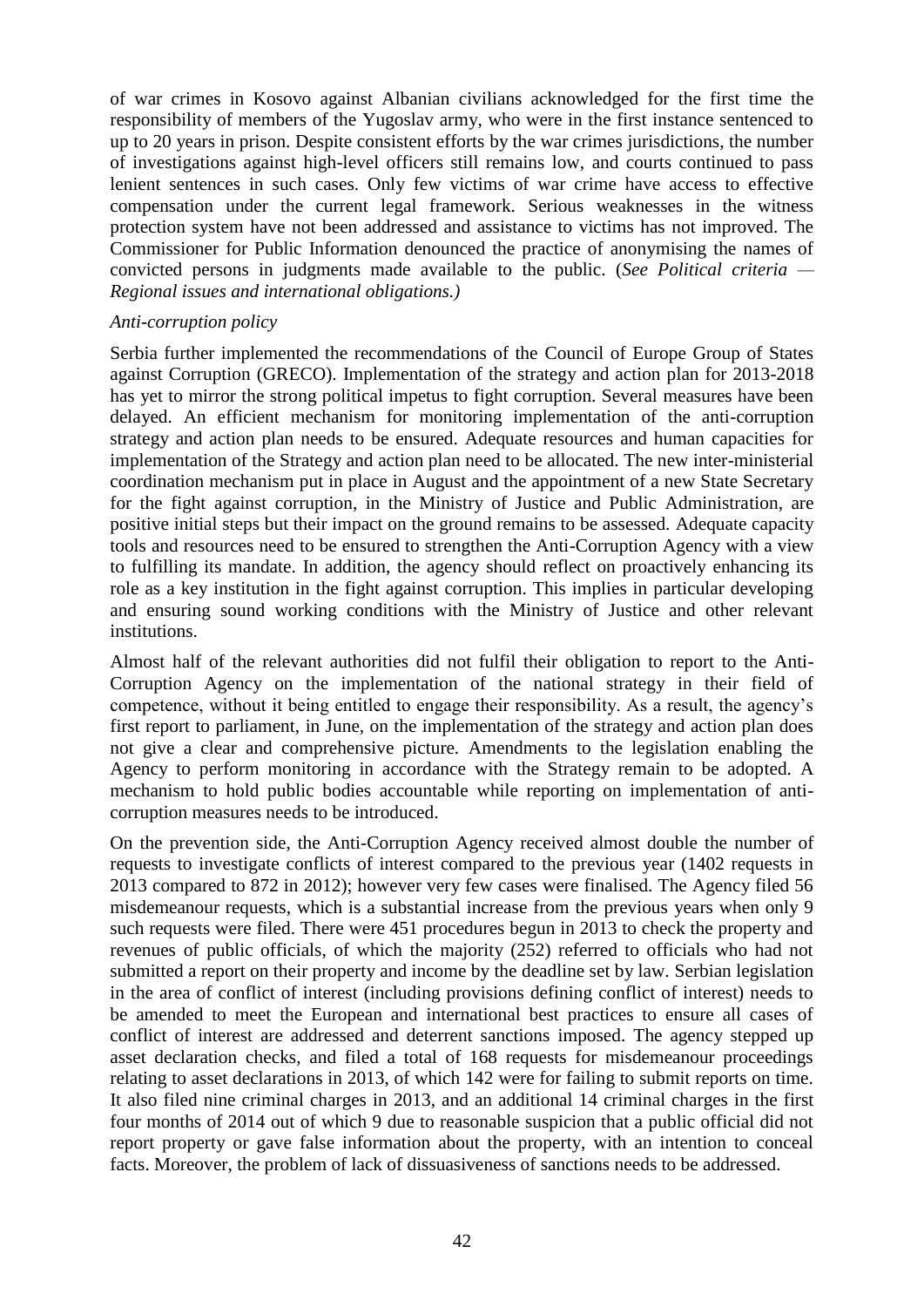The agency continued to monitor the funding of political activities, including funding for the early elections that took place in 2014. In 2013, the agency submitted 335 requests for misdemeanour proceedings, of which the majority (303 cases) related to the failure of political organisations to submit reports on expenses for the 2012 election campaign. In connection with these cases, only 28 judgments have been passed, of which 8 are final. In the first months of 2014, the agency issued 10 decisions pertaining to the loss of funds from public sources for political entities which were fined for misdemeanour under the Law on Financing Political Activities. In-depth verification of political parties financing needs to be carried out by the agency. A track record of enforcing asset declarations and checks on party funding still needs to be established. Cases of illicit wealth need to be addressed in line with the provisions of the action plan for the fight against corruption so as to make illicit enrichment a criminal offence. The OSCE/ODHIR recommendations on financing electoral campaigns need to be addressed.

The Anti-Corruption Agency stepped up risk analysis of draft legislation. Training and education activities in 2013 were fewer than previous year (only 417 people attended various educational programmes, as compared with 3 679 in 2012). Overall, the agency's capacity for collection and analysis of data needs to be improved and its access to relevant databases ensured.

The Anti-Corruption Council continued to be active in exposing and analysing cases of systemic corruption, in its advisory role to the government. However, its recommendations are insufficiently dealt with and followed up by the government and it is under resourced. This situation needs to be addressed. In addition, appointment of new Council members should be ensured.

Transparency of public procurement procedures has improved with the use of the upgraded public procurement portal. New requirements introduced by the Law on Public Procurement and the national strategy and action plan for the fight against corruption remain to be fully implemented. Comprehensive risk analyses for areas vulnerable to corruption such as health, construction, privatisation and education, justice and law enforcement are needed. Corruption in local level administration needs additional attention.

Civil society still plays a limited role in the implementation of the anti-corruption agenda. Effective whistle-blowing protection mechanisms have yet to be established. The government adopted a draft law in October 2014, which remains to be adopted by parliament. Internal control departments lack equipment, resources and human capacity. Independent supervision and capacity for early detection of wrongdoing and conflicts of interest in state-owned companies, privatisation procedures and public expenditure remain underdeveloped. The Commissioner for Free Access to Information of Public Importance and Personal Data Protection recorded an increase in the number of requests for access to data on public procurement, privatisation, concessions, public-private partnerships and other related procedures that have an impact on the budget. The legal framework needs to be strengthened to ensure adequate follow-up and effectiveness of the Commissioner's decisions.

In relation to law enforcement, the Prosecution for Organised Crime and Corruption has raised indictments against 168 persons in 2013, which is an increase from the 81 indictments raised in 2012. Leaks to the media about ongoing investigations, in breach of the presumption of innocence, are an issue of serious concern and should be investigated and processed in line with the law. The number of investigations launched in 2013 by the Special Prosecutor for Corruption and Organised Crime in high-level corruption cases remained about the same as last year (at 147 new investigations, compared with 140 in 2012). Final convictions remained rare and high-profile cases remained at risk of political interference. Further efforts are needed to establish a track record of investigations, prosecution and final convictions, in corruption cases, including high-level cases. Law enforcement bodies and prosecution need to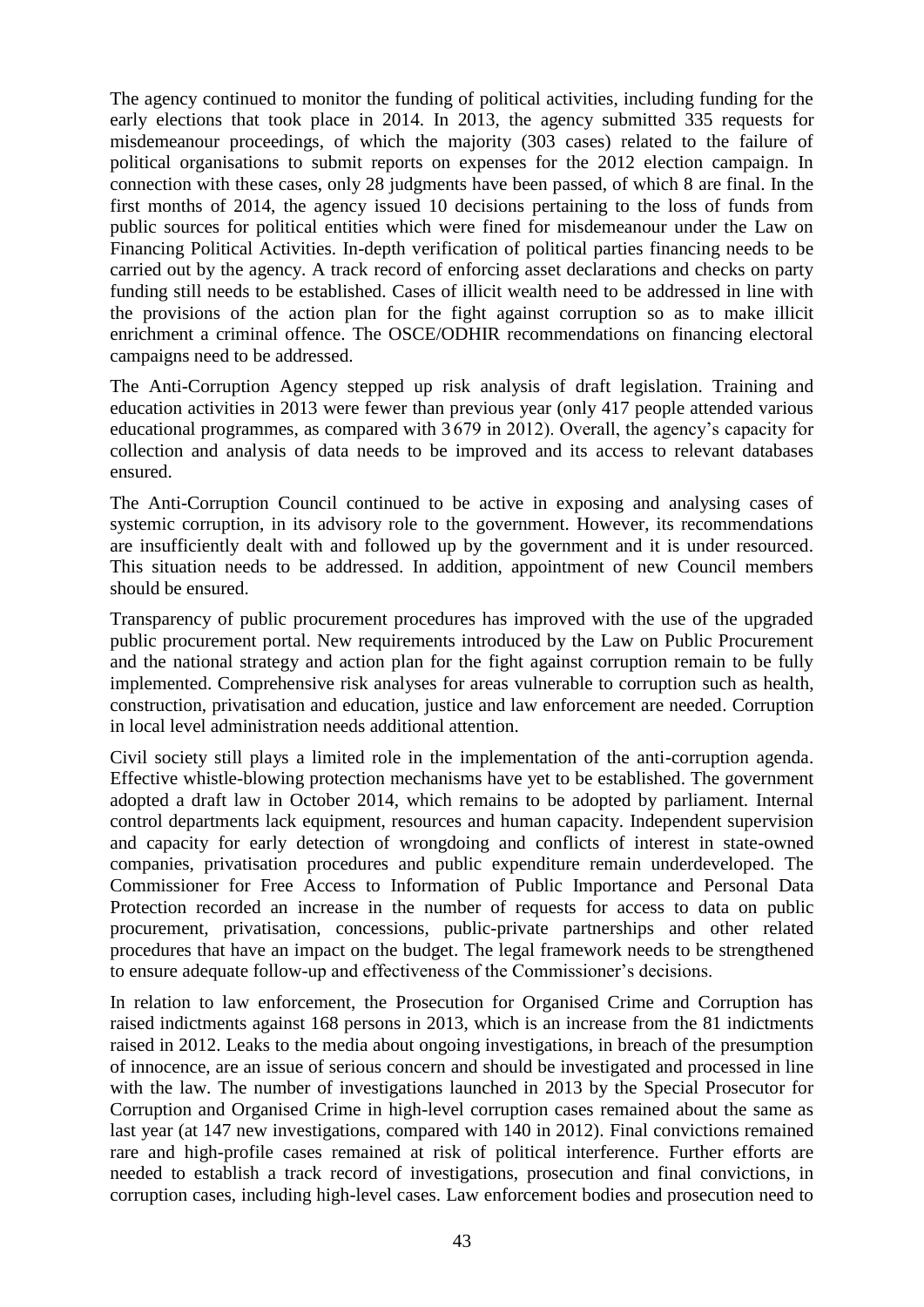become more proactive. Lack of internal capacity and expertise in financial investigations and asset recovery, together with a lack of technical equipment for special investigative measures, hamper the effectiveness of investigations. Interinstitutional cooperation between law enforcement agencies has improved to a certain extent, but needs to be developed further. The independence of all investigative and judicial bodies dealing with investigations into corruption needs to be strengthened.

Most cases formerly handled under Article 359 (abuse of office) of the criminal code were requalified under the new Article 234 (abuse of a position) applicable to private operators: out of the 2411 cases (involving 4 455 persons) that were processed under former Article 359 and that were re-qualified, 2 202 cases (involving 4 168 persons) were re-qualified under new Article 234. This illustrates a continuing tendency to overuse these offences in the context of business disputes, which is harmful to the business climate and legal certainty. The comprehensive review of the criminal code being conducted to ensure that corruption and economic crimes are precisely defined and can be effectively investigated and processed needs to be completed without delay. The criminal code needs further amendment in this respect.

#### *Fundamental rights*

Serbia has ratified all the main **international human rights instruments** and is on track with reporting to the UN human rights mechanisms. Nevertheless, implementation needs to be more consistent.

During the reporting period, the **European Court of Human Rights** delivered 29 judgments on 73 applications against Serbia. In 27 judgments the Court found that Serbia had violated the European Convention for the Protection of Human Rights and Fundamental Freedoms. The majority of judgments refer either to violation of the right to a fair trial due to the length of the procedure or to the non-enforcement of domestic judgments. As of September 2014, there were 4690 pending allocated applications before the Court regarding Serbia, and 110 cases pending before the Committee of Ministers in charge of supervising the execution of judgments. More attention needs to be paid to safeguarding procedural rights connected to arrest, detention and fair trial, in accordance with Serbia's obligations under the ECHR. Important developments have taken place at EU level strengthening procedural safeguards and victims' rights and to which Serbia will need to gradually align (including on rights, support and protection of victims, on translation and interpretation, on the right to information and on access to a lawyer), in addition to preparing for implementing the European protection orders in criminal and in civil matters upon accession.

In relation to the **promotion and enforcement of human rights**, the government's Office for Human and Minority Rights, but also relevant parliamentary committees, independent bodies and civil society organisations, have carried out various activities to promote respect for human rights, tolerance and anti-discrimination. The Office continued with training courses for legal practitioners, police officers and social workers on the rights of the LGBTI population. However, the implementation of relevant international instruments is still insufficient, particularly at the local level. The role and the position of the Office need to be strengthened. A national mechanism for monitoring the implementation of the UN Human Rights Bodies' recommendations, enabling an overview on recommendations still to be met, remains to be established.

As regards the **prevention of torture and ill-treatment**, the administrative capacity of the Ombudsman, acting as the national preventive mechanism against torture, needs to be strengthened. Penalties are not proportionate to the gravity of the crimes of ill-treatment and torture. Proper legal safeguards for prevention of torture and abuses in social institutions have yet to be adopted. The legislation on detention in police custody, the prevention of torture and the internal complaints system needs to be improved. The internal non-judicial mechanism for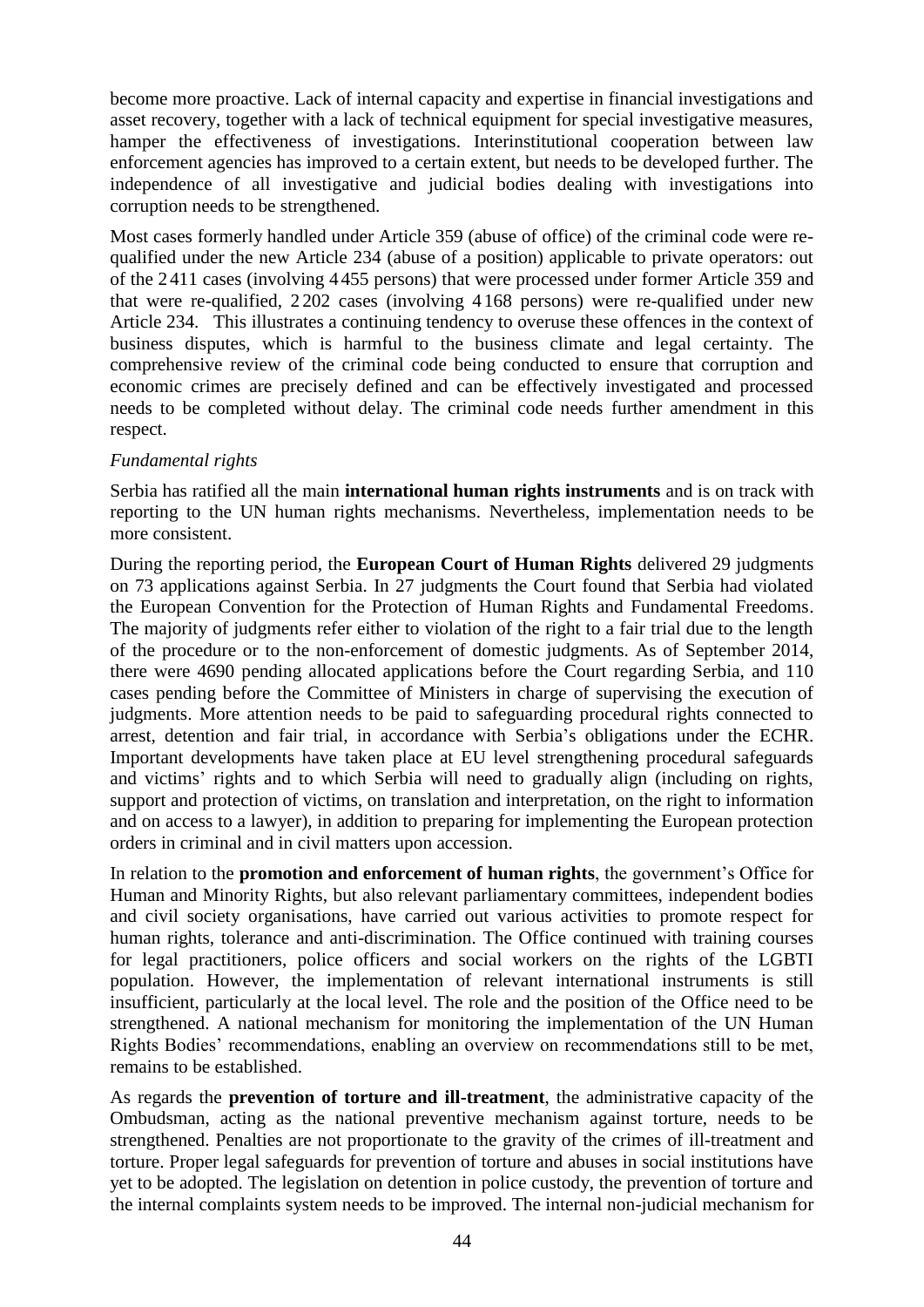reviewing complaints needs to be strengthened in order to be effective. There have been no positive developments in changing the unlawful practice of using district prison facilities for police detention.

Concerning the **prison system**, a new strategy and action plan for the further development of the correctional system 2013-2020, were adopted. New laws on enforcement of criminal sanctions and on alternative sanctions and measures are in force since September 2014. This should improve the level of protection of human rights in enforcement of sanctions. Pilot programmes for vocational training in three main prisons (Pozarevac, Nis and Sremska Mitrovica) were successfully conducted. The number of alternative sanctions, such as home imprisonment monitored by electronic tagging and community service orders, remains to be further increased. The probationary service network needs to be expanded. Serious overcrowding in maximum security wards, difficult access to treatment programmes and quality healthcare remain matters of concern.

Concerning **freedom of expression**, a package of three laws — the Law on Public Information and Media, the Law on Electronic Media and the Law on Public Service Broadcasting was adopted in August, following an inclusive consultation process with the active participation of media associations during the preparatory phase albeit under urgent procedure. The laws' adoption represents a significant positive development. Their implementation will be crucial for achieving the goals of the 2011 Serbian media strategy. The commission specially tasked to look into unresolved cases of murdered journalists from 1999 and 2001 has made progress in its work, with new details relating to one particular murder surfacing and three persons charged so far. The Regulatory Body for Electronic Media has stepped up activity related to content monitoring but its independence needs to be strengthened. Access to information of public interest is generally functional, although disclosure of some documents followed only after intense public pressure.

However, there are concerns about deteriorating conditions for the full exercise of freedom of expression in Serbia. More generally, there is a growing trend of self-censorship which, combined with undue influence on editorial policies, and a series of cases of intervention against websites, are detrimental to freedom of the media and adversely affect the development of professional and investigative journalism. In this respect, efforts are expected to identify and prosecute suspects of violations of internet freedoms. Pending the full implementation of the newly adopted legislative package, the Serbian media continued to operate in a blurred legal environment which delayed the state's withdrawal from media ownership, one of the cornerstones of the 2011 media strategy. Significant involvement of professional associations is necessary in regulating the position of journalists and ensuring their employment rights. The sustainability of public broadcasting services in minority languages, including sustainable financing of RTV, should be ensured. *See also Chapter 10: Information society and media.*

*Threats and violence* against journalists, including cases of physical assault at local level, still remain a concern. While some criminal charges were filed for incitement to ethnic, racial and religious hatred and intolerance, final convictions remain rare.

*Media campaigns* based on anonymous or leaked sources, detailing investigations, announcing arrests and quoting investigation documents undermine trust in judicial institutions, violate personal data laws and challenge the presumption of innocence. A track record of investigation and convictions in these cases has to be established. More generally, media owners and top editorial staff should pay more attention to abiding by professional standards, with support from the Press Council.

**Freedom of assembly and association** is in general upheld. 98 political parties, including 57 representing minorities, were registered as of April 2014. The holding of the pride parade without major incidents and the government's good preparatory work in this respect marked a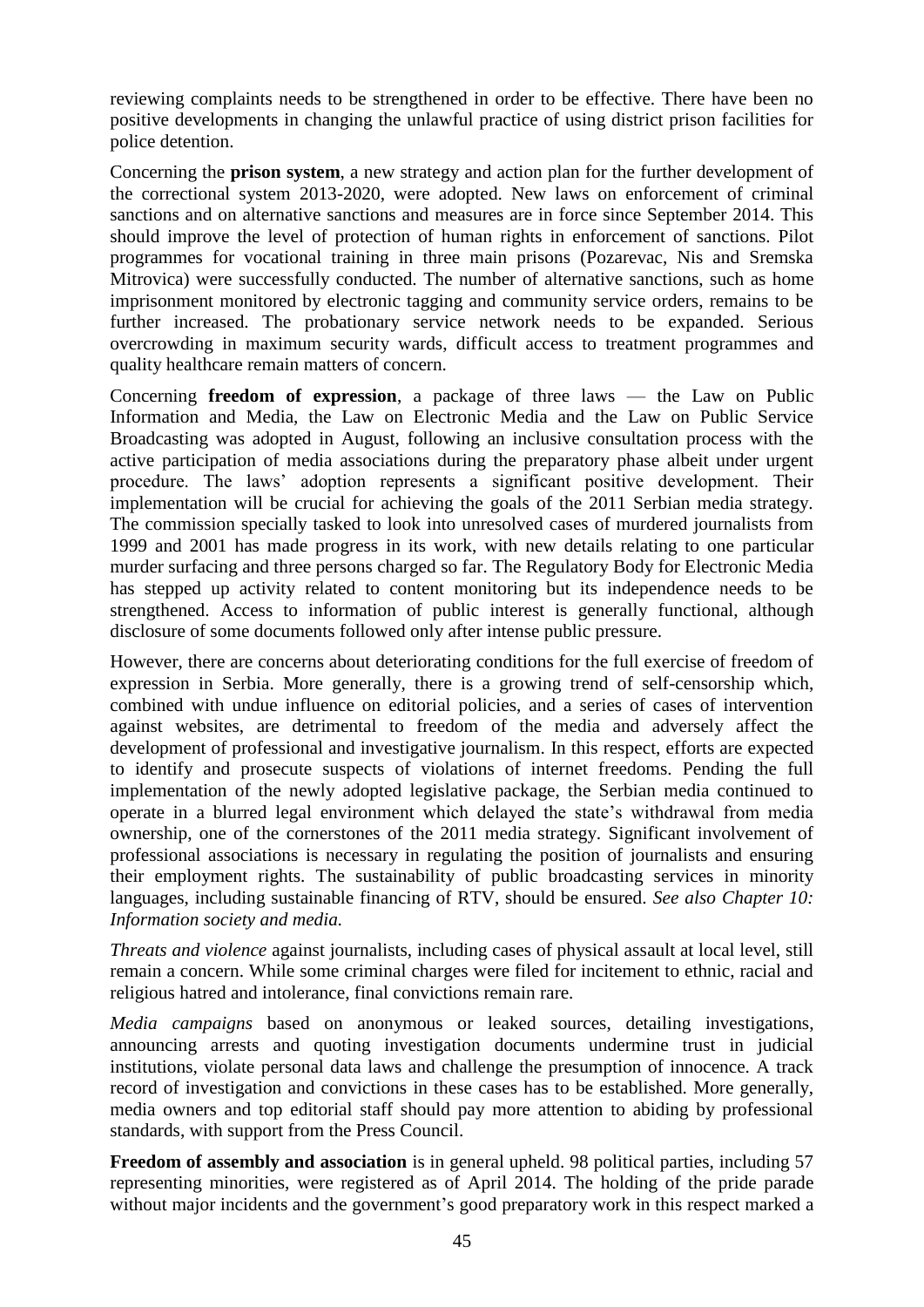substantial step towards the effective exercise of freedom of assembly. The activities of extreme right-wing organisations and violent groups of so-called sports fans continued to be a cause of concern. Public officials should publicly and more systematically condemn or react to threats, physical assaults and cases of incitement to violence and hate speech from extremist groups against non-governmental organisations (NGOs), prominent human rights defenders, journalists, bloggers or individual citizens. A track record of investigation and convictions has yet to be established. The public assembly law has yet to be fully aligned with the Constitution.

As regards **freedom of thought, conscience and religion**, in addition to seven communities recognised as traditional religious communities, several religious organisations have been registered. However, the lack of transparency and consistency in the registration process continues to be one of the main obstacles preventing some religious groups from exercising their rights. Some disputable provisions of the rulebook on the register of churches and religious communities may constitute a breach of the principle of state neutrality towards the internal affairs of religious communities. Access to church services in some minority languages is not fully guaranteed in practice.

Concerning **women's rights and gender equality**, parliament ratified in October 2013 the Council of Europe 'Istanbul Convention' on fighting violence against women. The catalogue of criminal offences has yet to be harmonised with the Convention. The Gender Equality Directorate in the Ministry of Labour, Employment and Social Policy has been transformed into a division within the Department for planning and development affairs. Adequate resources and better coordination of the national machinery for promotion of gender equality need to be ensured. An Action plan for the implementation of the national strategy for prevention and combating violence against women remains to be adopted. The number of women killed by their partners increased. Emergency protection orders are not issued promptly, no national women's helpline is in place; the number of shelters is insufficient and there are no centres for victims of sexual violence. The mechanisms for coordinating the collection and sharing of data between all relevant actors in the system need to be improved. Labour legislation needs to be fully implemented, particularly regarding the dismissal of pregnant women and women on maternity leave, sexual harassment and inequality in promotion and salaries.

In the area of **children's rights**, the governmental council of children in charge of monitoring children's rights was re-established in January 2014 and has met twice. An active role of this Council is expected as to bring effective progress in practice. Roma children and children with disabilities remain the most discriminated against, with Roma children still overrepresented in special schools, segregated classrooms and in the state care system. The legal limit of 50 children in residential care institutions is disregarded. Young Roma girls face specific risks to their right to sexual and reproductive health, such as marriage at a young age. Lack of resources is an obstacle to the inclusion of children with disabilities in mainstream schools at local level. Community-based services should be expanded and service delivery, bringing together health, education and social welfare, should be ensured. A new national strategy for the prevention of and protection from violence against children should be designed. Even though most juvenile offenders are not sentenced to closed institutions, alternative sanctions need to be improved and measures aimed at reintegrating juvenile offenders and reducing recidivism are rarely implemented in practice. Measures for the protection of children as victims in criminal cases are not properly implemented. International Labour Organisation's Worst Forms of Child Labour Convention (No 182) remains to be effectively implemented.

Regarding **socially vulnerable persons and/or persons with disabilities,** the system of social services is still largely institutionalised and community-based support services at local level remain very limited. People with disabilities face obstacles in their everyday activities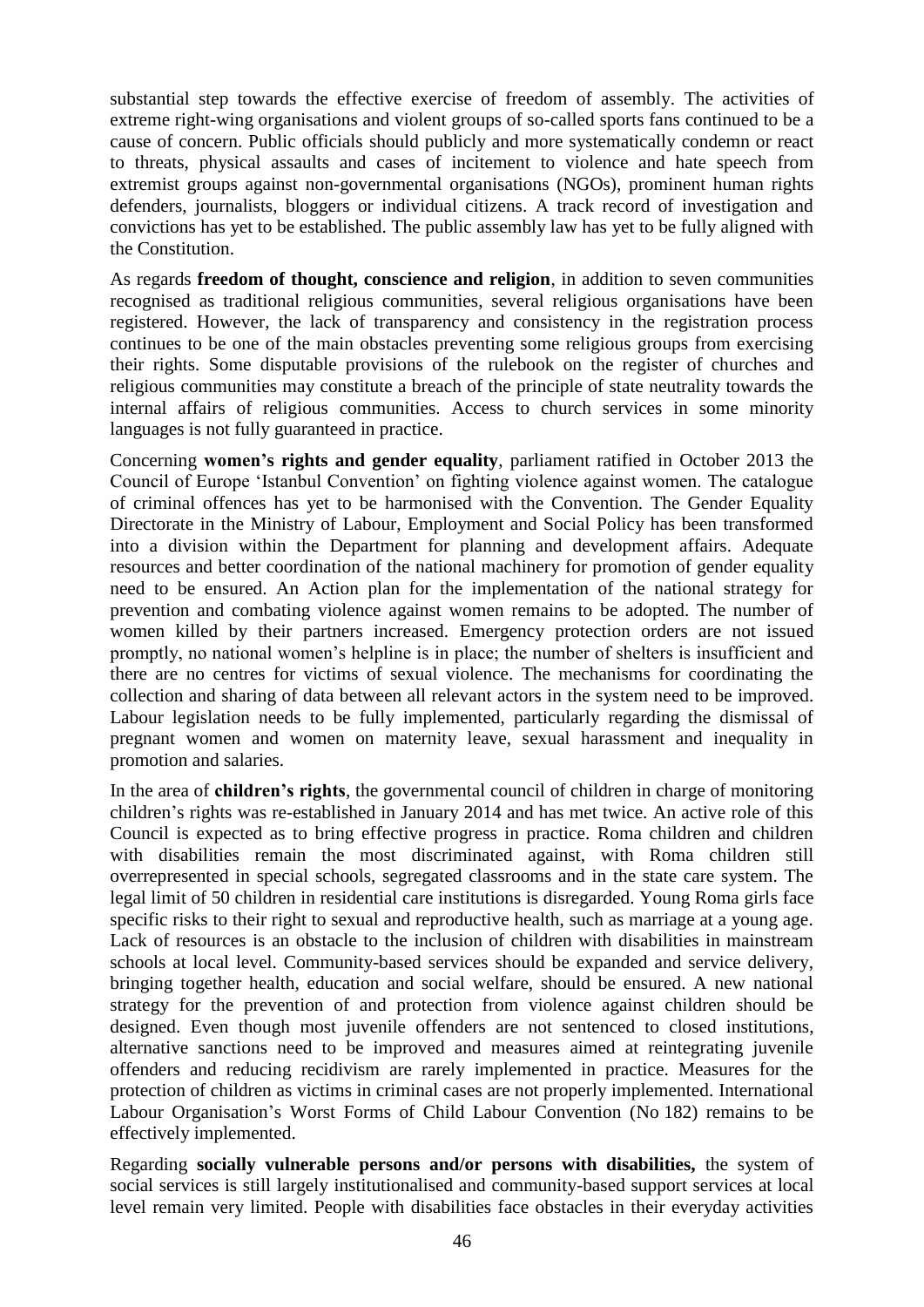due to lack of physical access to public transportation, public and private buildings and various services and products. Social inclusion of people with disabilities needs significant improvement, particularly with regard to employment, education and availability of community-based services. A law on the use of sign language has yet to be adopted. Placement and treatment of people with mental disabilities in institutions is still not regulated in accordance with international standards. Oversight of living conditions and of the way people are admitted to institutions needs to be strengthened. The procedure for depriving people with psychosocial and intellectual disabilities of their legal capacity and the related safeguards need to be aligned with international standards, as it leaves room for abuse.

Serbia's **anti-discrimination** legislation is generally in line with European standards on combating racism and racial discrimination. Further alignment is expected as regards several provisions such as the scope of exceptions from the principle of equal treatment, the definition of indirect discrimination and the obligation to ensure reasonable accommodation for employees with disabilities. An action plan for the implementation of the anti-discrimination strategy was adopted in October 2014. The Equality Protection Commissioner's office opened its first regional office in Novi Pazar and has continued to be active in raising awareness on discrimination. The Commissioner's office reported a rise in the number of complaints, partially due to better awareness of discrimination and of protection mechanisms among citizens, and increased confidence in the office's work. However, the Commissioner's office still lacks adequate premises and its capacity needs to be improved. Women and persons with disabilities remain discriminated against. The groups most discriminated against remain the Roma, sexual minorities and persons with HIV/AIDS, some of whom often face hate speech and threats. Hate-motivated offences are not always properly investigated, prosecuted and sanctioned. Further steps are needed to align with the EU equal opportunities *acquis*.

Awareness and protection of the rights of **lesbian, gay, bisexual, transgender and intersex** (**LGBTI)** persons have started to improve, but this needs to be sustained. The Ministry of Interior appointed a liaison officer for the LGBTI community, with whom dialogue improved. This contributed to the pride parade being held in Belgrade on 28 September without major incidents. Discriminatory statements in Serbian society still prevail, however. A continued and more visible political commitment to promoting a culture of respect and raising awareness is needed. Discrimination based on sexual orientation is still regularly reported in employment. LGBTI activists continue to be subject to threats and hate speech, and a track record of investigations and convictions where appropriate remains to be established.

**Labour and trade union rights** are guaranteed by the Constitution and broadly respected. The Labour Law from July 2014 only briefly addressed these rights. Alignment with the European Charter for Fundamental Rights and conventions of the International Labour Organisation need to be ensured when it comes to strikes, abolition of forced labour, right to organise collective bargaining and freedom of association, while a new Law on Trade Unions remains to be adopted. The procedures and criteria for determining the representativeness of social partners, notably trade unions, need to be agreed in a transparent way. The work of the Economic and Social Council is not systematic; its meetings are held at random and often delayed, while consultations on draft laws within the Council's remit remain sporadic. As a result, tripartite social dialogue came to a stalemate. At local level, there is no tripartite social dialogue.

With regard to **property rights**, the deadline for submission of claims under the Law on Restitution expired in March 2014. As a result, the total number of claims rose from 40 000 to about 75000, thus significantly increasing the workload of the Agency for Restitution. By mid-August, the agency had adopted 13 500 first-instance decisions. While most of them have been approved by the Ministry of Finance as the second instance decision body, a number of them — mainly on agricultural land and real estate of privatised companies — were overruled. Nevertheless, by this date about 3 500 ha of agricultural land and forest, almost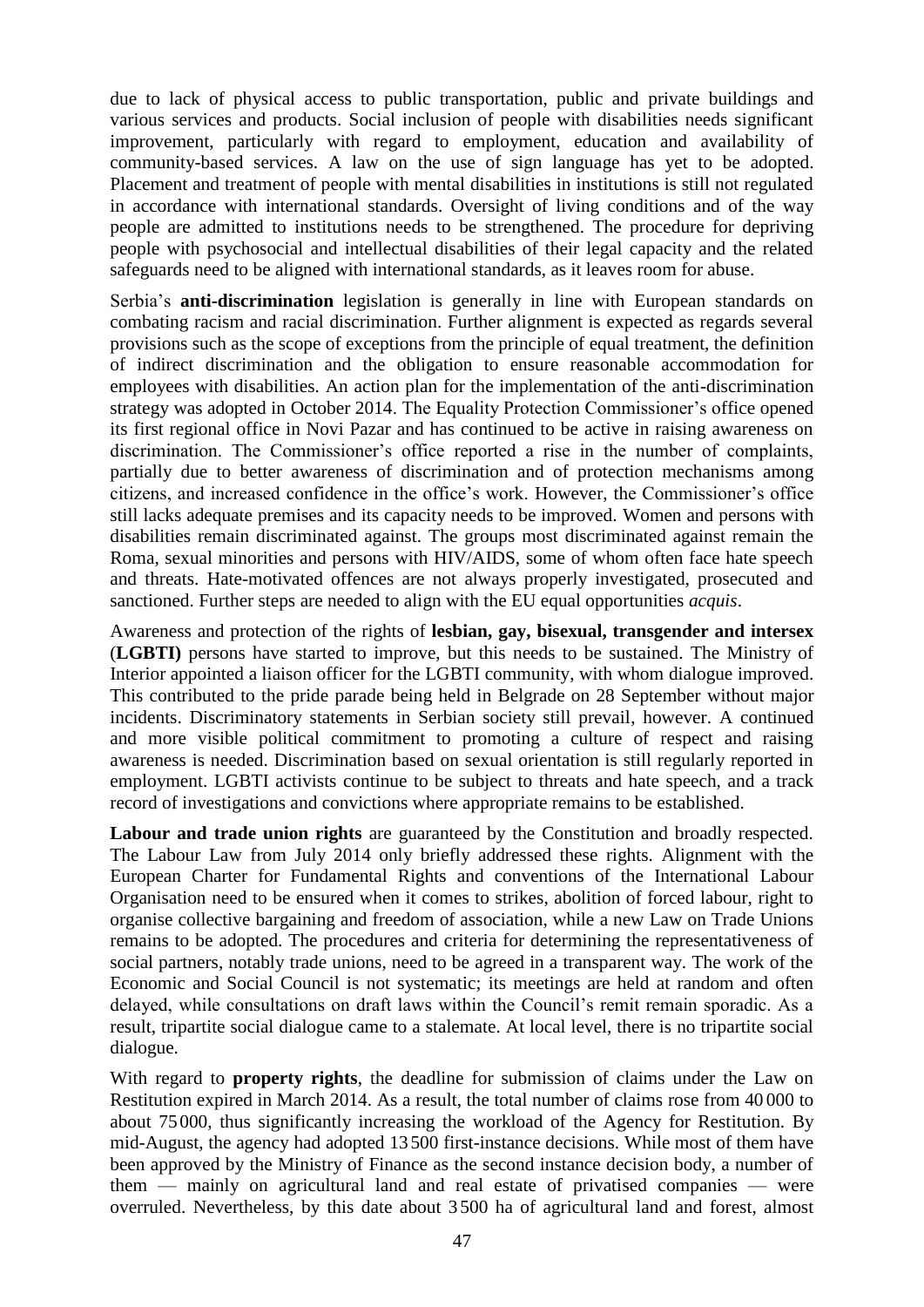2600 apartments and business premises and 580 ha of land for construction had been returned to the original owners. A working group mandated to draft a special law on the restitution of Holocaust-era Jewish property was set up in February, but has remained dormant so far.

The legal framework for the protection of **minorities** and cultural rights is in place and generally upheld, in line with the Framework Convention on National Minorities to which Serbia is party. Close cooperation between the Office for Human and Minority Rights and the National Minority Councils has been established. A traineeship programme offering opportunities in the state administration to members of underrepresented minorities has continued. The Third Opinion on Serbia of the Advisory Committee on the Implementation of the Framework Convention for the Protection of National Minorities was published in June. It assessed the overall legal framework in Serbia favourably, while pointing to the need for several improvements, particularly the need for Serbia to ensure a comprehensive and strategic approach to the integration of national minorities in Serbian society and several gaps in implementation that still need to be addressed. Amendments to the Law on National Minority Councils aimed at eliminating shortcomings in the electoral procedure were adopted in May and elections are scheduled for October. However, a comprehensive revision of the law remains to be carried out, in line with the Constitutional Court ruling of February. The Republican Council for Minorities is not functioning, and local councils for inter-ethnic relations remain under-used. Attention is needed to consistent implementation of the legislation throughout Serbia especially in the areas of education, the use of languages, and access to media and religious services in minority languages, whenever there is demand from minorities. This should not affect learning of the official language, which is an important factor in the social inclusion of minorities. National minorities' representation in public administration bodies, particularly at local level, remains to be improved overall. Serbia has been invited to adopt by the end of 2015 a dedicated action plan on the protection of national minorities throughout Serbia, including in the areas of education, use of minority languages, access to media and religious services in minority languages, and representation in public administration.

The Autonomous Province of *Vojvodina* continued to provide a high degree of protection for minorities and the inter-ethnic situation remained generally good, despite sporadic incidents. Measures to promote the learning of minority languages by police officers have been put in place. The 2013 annual report by the Provincial Ombudsman reported that 67 out of a total of 1253 (5.35%) complaints were related to minorities and of this number the majority, 30 complaints (44.78%), concerned official use of language and script.

Concerning the *municipalities of Presevo, Bujanovac and Medvedja,* after a first meeting in October with the Prime Minister and the chairman of the government's coordinating body on the implementation of a comprehensive programme of integration and economic recovery, local ethnic Albanian leaders decided in November to suspend their participation in these talks over disagreements about the new law on the court network. One ethnic Albanian party took part in the general elections in March, while the other parties boycotted them. New scholarships for university and high-school students were provided, as were investments in infrastructure and grants to local entrepreneurs. Members of the Albanian national community remain underrepresented in public employment. Further commitment from the government is needed to foster the area's economic development.

Regarding the *Sandzak* area, the situation continued to be stable for most of the reporting period but tensions arose in September. Classes in the Bosniak language started to be held in primary schools. The Bosniak community continues to be underrepresented in the local administration, judiciary and police. The issue of the election of the Bosniak national minority council remain unsolved but elections are scheduled for October 2014. The area remains one of the most underdeveloped and requires additional commitment from the central authorities to boost economic development.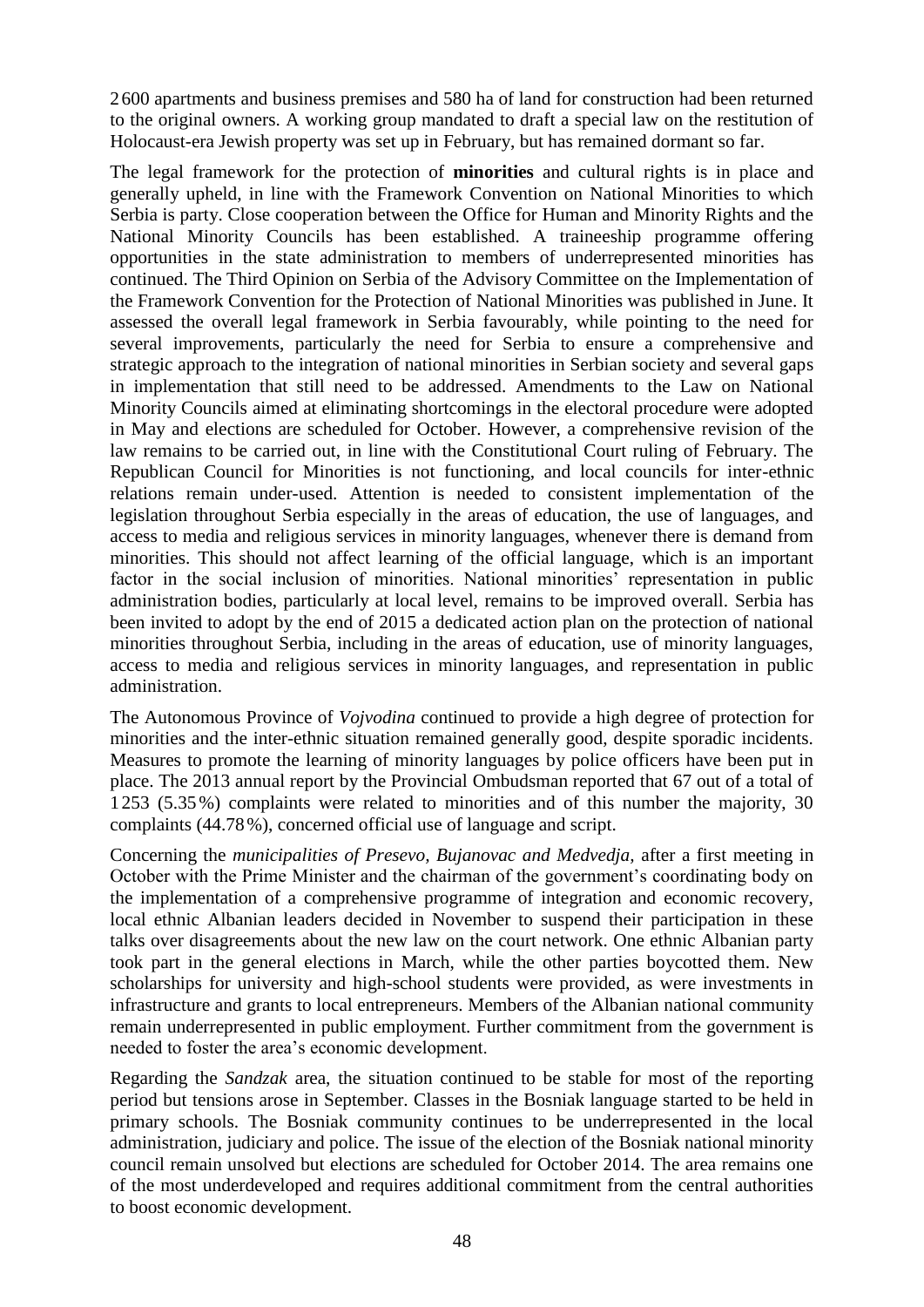The action plan for the national strategy to improve the status of the **Roma** in Serbia to 2015, adopted in June 2013, has started to be implemented. The new set of recommendations formulated during the June 2013 EU-Serbia seminar on Roma inclusion produced some positive results, and contributed to a broader awareness of the challenges. Legal provisions to register 'legally invisible persons' are being implemented and producing encouraging results. Support given to 170 teaching assistants and 75 health mediators continued to produce a further positive impact on the ground. Cooperation with EU-funded initiatives has improved: the multi-sectoral EU programme for Roma inclusion received full support from various relevant institutions, while cooperation with local authorities on providing housing and other forms of assistance has shown some progress. The appointment of the Minister of Labour and Social Affairs as a chairperson of the Council for the improvement of the Status of Roma is expected to strengthen government coordination, which needs improvement.

However, the Roma continued to face difficult living conditions. Those living in the many informal settlements across the country are subject to high levels of discrimination in access to social protection, health, employment and adequate housing, including basic sanitation, water and electricity. Compliance with international standards on forced evictions and relocations still needs to be ensured. The legal provision allowing social welfare centres to be used as a temporary address for registration purposes is implemented unevenly across the country. The school drop-out rate for Roma children remains high. Despite some improvements, the Roma population, and especially Roma women, remain the most discriminated against in the labour market. Roma women and children are still frequently subject to family violence, which often goes unreported. Governmental coordination, together with operational cooperation between the various ministries and bodies relevant for Roma inclusion, remain to be further improved. Adequate financial and human resources, together with better involvement by local authorities in implementing the Roma strategy, are needed.

According to UNHCR, there are around 43 763 **refugees** and 204049 **internally displaced persons** (IDPs) in Serbia. There are 14 remaining collective centres hosting 268 refugees and 901 IDPs. The programme to support municipalities that adopted local action plans to improve the situation of refugees and IDPs has continued, and the housing situation of displaced persons has improved somewhat. Local Councils for Migration Management and Durable Solutions have been set up in 129 municipalities, while 137 municipalities have adopted local action plans so far, including the allocation of specific municipal budget lines to implement the plans (in addition to the state budget and donors' funds). Nevertheless, the living conditions of many refugees and IDPs are still difficult. Many are unemployed and live in poverty. The Law on Permanent and Temporary Residence, which allows IDPs to apply for residence at social welfare centres, still needs to be implemented more consistently to allow IDPs without proper documentation to obtain basic rights.

As regards access to information and **protection of personal data**, the trend of increasing numbers of requests from citizens continued in 2013, with the public becoming better informed of their rights. The office of the Commissioner for Free Access to Information of Public Importance and Personal Data Protection should dispose adequate resources for the tasks of the Commissioner. The legal framework remains to be fully aligned with EU standards. Video surveillance, biometrics, the security of data on the internet, and the processing and protection of sensitive data, especially by some new professions such as bailiffs or notaries as well as direct marketing, must comply with EU data protection legislation. The power to acquire data from electronic communications in criminal cases remains to be brought in line with data protection rules. No progress was made in adopting the action plan to protect personal data.

#### *Conclusion*

Limited progress was made in the area of the judiciary and fundamental rights.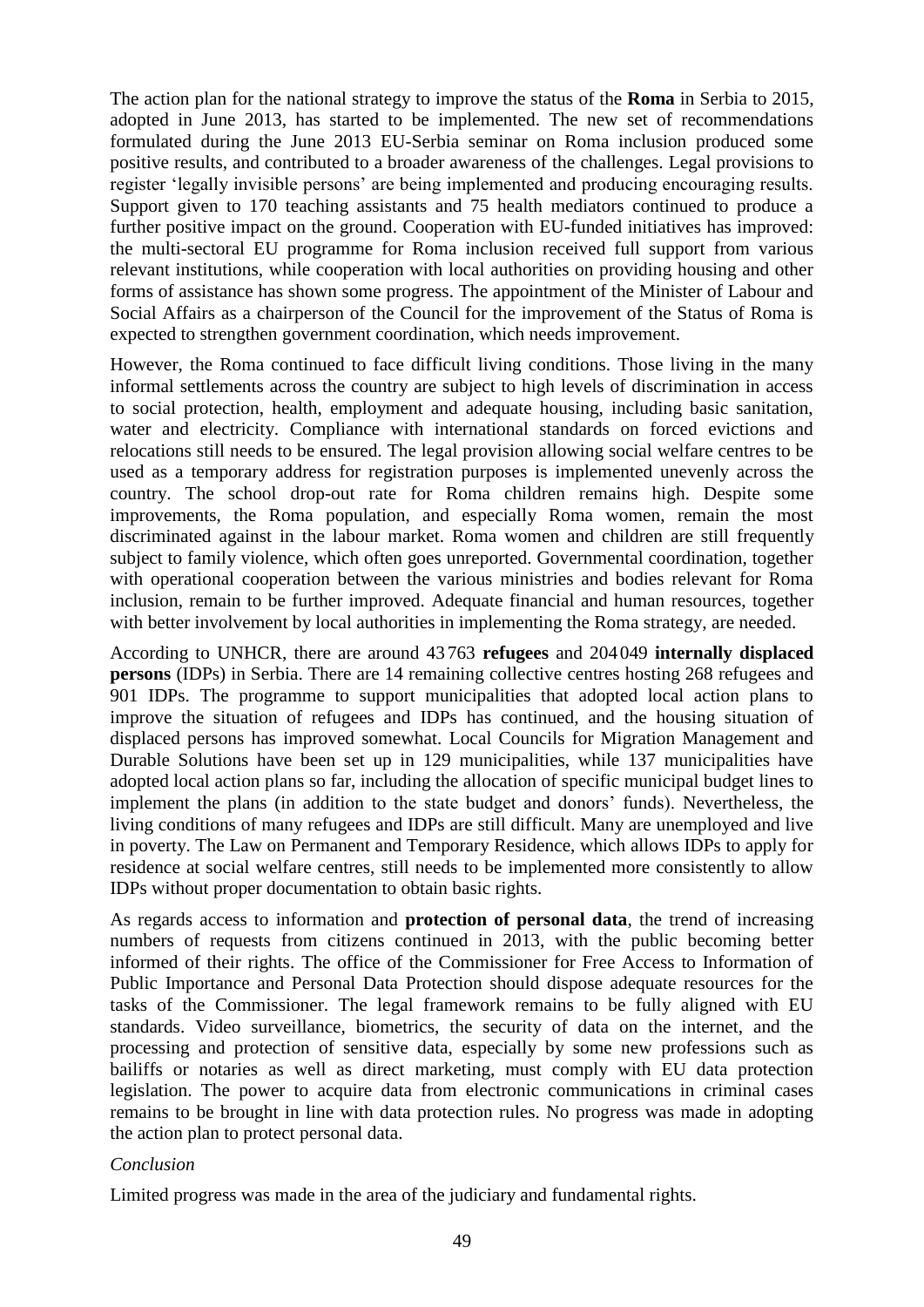As regards judicial reform, intensive legislative activities took place. Appraisal rules for judges and prosecutors were adopted. An important number of Court presidents were appointed on a permanent basis. The implementation of the notary system remains to be further assessed.

Implementation of the national judicial reform strategy is at an early stage and requires effective and reliable monitoring and coordination mechanisms. Significant efforts are needed to enhance the constitutional and legal framework for the independence, accountability, efficiency and quality of the judiciary. Clear measures conducive to a more predictable and sustainable judicial environment and career of magistrates remain to be adopted and fully enforced. The disciplinary system needs to be substantially reinforced.

Despite strong political impetus to fight corruption, corruption remains prevalent in many areas and continues to be a serious cause of concern. The implementation of the strategy on the fight against corruption has not yet yielded concrete results. The ratio of convictions remains low. Recent strengthening of institutional coordination and leadership, including the setting-up of a monitoring mechanism, has yet to produce effective results. Attention needs to be paid to providing the Anti-Corruption Agency and the Anti-Corruption Council with sufficient resources and to following up their recommendations. A sustainable solution is urgently needed for the excessive recourse to bringing cases for the offence of 'abuse of position' in the private sector through revision of the economic section of the criminal code. The legal framework for whistle-blower protection and conflicts of interest still needs to be amended. A track record of asset declarations and checks on party funding needs to be established.

Regarding fundamental rights, proactive steps have been taken to create an enabling environment that guarantees fundamental freedoms. The holding of the pride parade in Belgrade on 28 September without major incidents, following good preparatory work by the government, marked a substantial step towards the effective exercise of human rights in general and LGBTI rights in particular. An action plan for the implementation of the antidiscrimination strategy was adopted in October 2014. A new strategy for the correctional system has been adopted but further efforts remain necessary to improve conditions in the prison system. Three laws under the media strategy have been adopted with a view to improving the situation in the media sector. However, there are concerns about deteriorating conditions for the full exercise of freedom of expression. Public officials rarely condemn or publicly react to threats, physical assaults and cases of incitement to violence and hate speech from extremist groups against non-governmental organisations (NGOs), human rights defenders, journalists, bloggers or individual citizens. A track record of investigation and prosecution for these cases needs to be established. The legal framework for the protection of minorities is broadly in place but its consistent implementation across the country needs to be ensured, notably in the areas of education, the use of languages, and access to the media and to religious services in minority languages. The positive steps taken to improve the situation of the Roma need to be stepped up, particularly in education, housing and employment. The situation of refugees and IDPs needs to be further improved. The legal framework on data protection remains to be aligned with the EU *acquis*.

### <span id="page-50-0"></span>**4.24. Chapter 24: Justice, freedom and security**

Serbian authorities continued to be proactive overall with regard to fighting irregular **migration**. From September 2013 to February 2014, 108 criminal charges against 167 persons were filed for 114 criminal acts on illegal border crossing and trafficking in human beings. The number of detected cases of illegal entry into the EU through Serbia decreased from 13900 in 2012 to 8 500 in 2013. However, reception and accommodation capacity needs to be upgraded and adapted to increasing needs. Efforts are required to ensure that sufficient and well-trained staff can take up the challenges related to migratory pressure. Particular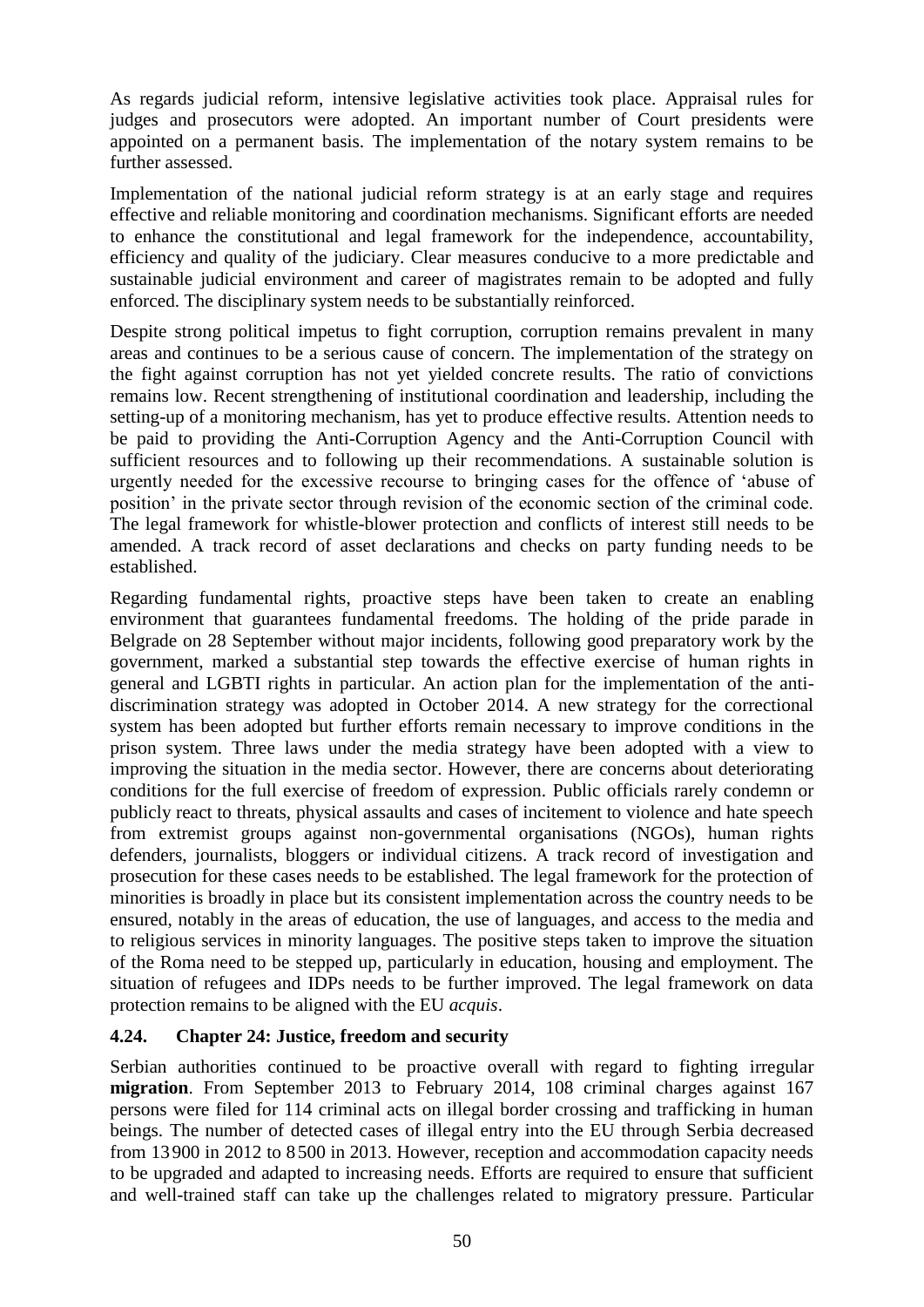attention should be given to the needs of minors and vulnerable groups. Better coordination is required among all institutions involved in tackling irregular migration, in particular at local level. Legislation on legal migration remains to be aligned with the *acquis.* 6239 persons were returned to Serbia from EU Member States in 2013 (6 282 in 2012). Readmission agreements were signed with Bosnia-Herzegovina and Montenegro.

In the area of **asylum**, the unified national database for checking the personal data and fingerprints of foreigners, including asylum-seekers, is established. Three temporary accommodation centres opened during winter. The decision of the government to open a third permanent asylum centre remains to be implemented. In 2013, Serbia faced over 5 000 applications (compared with 2 723 in 2012), of which only 153 were effectively handled by the asylum authorities, resulting in two people being granted subsidiary protection and two refugee status. Further substantial increases in the number of applicants in the first seven months of 2014 require urgently short term measures from the Serbian authorities for improving the processing of applications and accommodation capacity. A comprehensive reform of the asylum system is required, including sufficient and well-trained staff to handle an increasing number of applications, strengthening accommodation capacity, and, at the same time, rationalising the whole asylum procedure. The fact that applicants have no effective access to the asylum procedure and that, once submitted, their asylum applications are not effectively processed tends to encourage asylum applicants to see Serbia as a transit country for entering the EU illegally. The Asylum Office is still operating as the first-instance body on an ad hoc basis under the Border Police Directorate of the Ministry of Interior and remains to be established permanently in line with the 2007 Law on Asylum. Closer cooperation between the asylum bodies and the border police is necessary. The criteria of safe countries of origin and of safe third countries have yet to be fully aligned with the *acquis*. In the first half of the reporting period, in particular, there were allegations of illicit activities carried out within the Serbian asylum system, facilitated by organised criminal groups. The authorities should open an official enquiry on those issues. More generally, efforts are needed to prevent asylum centres from being targeted by organised crime groups involved in smuggling migrants.

As regards **visa policy**, Serbia has not yet established a unified Visa Information System to allow swift information exchange. The list of countries for which a visa is required, is not fully harmonised with the *acquis*.

As regards the implementation of the visa-free regime with the EU, following the entry into force in January 2014 of the visa waiver suspension mechanism, Serbia continued to take measures to address the phenomenon of unfounded asylum applications lodged by Serbian nationals in the EU and Schengen countries*.* Operational controls on tourist agencies and transport companies were stepped up, as were border control and surveillance. Nine criminal charges were filed against 11 persons for the criminal offence of facilitation of abuse of the visa-free regime. With more than 22 760 applications in 2013 (a 36% increase compared to 2012), Serbian nationals remained one of the largest groups of asylum applicants in the EU and Schengen associated countries. This trend was confirmed in August 2014 as applications from Serbia amounted to 10 529 out of 25 866 applications, e.g. an increase of 36 % since August 2013. In turn, the number of Serbian citizens finally granted asylum remained identical in 2013 compared to 2012 (310). The recognition rate of around 1% confirms the largely unfounded nature of these claims. Immediate actions by Serbia must be taken in the framework of the post-visa liberalisation monitoring mechanism to address asylum abuse through closer operational cooperation and information exchange with EU Member States and Schengen associated countries, carrying out investigations of facilitators of irregular migration, more effective border controls in line with fundamental rights, and information campaigns for travellers. More efforts are needed in the short term to address socioeconomic needs and in the longer run to sustainably improve social and economic inclusion of the most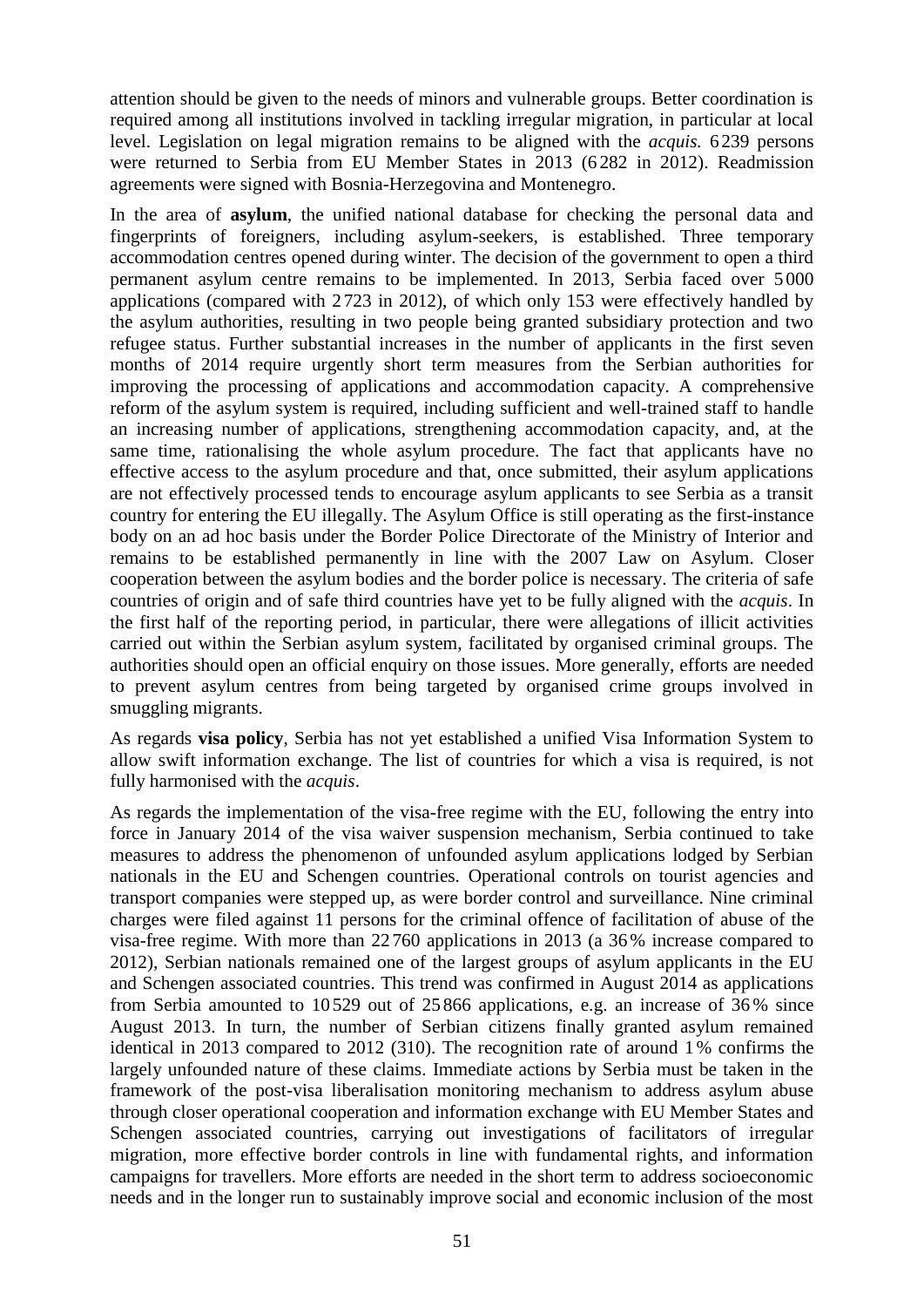vulnerable groups of the population most likely to migrate, in particular Roma and to ensure systematic funding of integration policies. The capacity and resources for integrating Serbian returnees from the EU are very limited. In September 2014, the German Parliament adopted amendments to the national asylum legislation for the inclusion of Serbia in the safe country of origin list.

As regards **external borders and Schengen**, infrastructure and equipment at border crossing points continued to be modernised with passport scanners, licence plate capture cameras, video surveillance and fingerprint scanners. A risk analysis system has yet to be established in order to enhance control of the borders. Inter-agency cooperation between the bodies operating at the borders needs to improve as there is a lack of coordination between border police, customs and phytosanitary services. The activities of the coordinating body for implementing the Integrated Border Management need to be strengthened. Serbia has cooperated actively with Frontex and in regional initiatives. Joint patrolling at the external borders with Croatia and Hungary has been agreed upon but is not yet implemented. Two new joint centres for border police cooperation were established in December in the former Yugoslav Republic of Macedonia and in March in Bosnia-Herzegovina (although in the latter case police officers have not yet been posted). The unimpeded cross-border traffic through unauthorised alternative crossing places — in particular with Bosnia and Herzegovina remains an issue that needs to be urgently addressed. All border crossing points need to be connected to the Interpol database and the smaller crossing points modernised. Overall, interconnectivity between the databases and biometric devices (in both directions) still needs to be improved to support the operations of the border police.

As part of the dialogue on the implementation of the IBM protocol, all six interim IBM BCPs with Serbia/Kosovo are operational and technical agreements on the exact locations and on draft layouts of the permanent IBM crossing points were reached. Since the entry into force in March 2013 of the 'Procedures on Mutual Legal Assistance' (annexed to the IBM Agreement), Kosovo has sent approximately 2 000 requests to Serbia, and received 1 100 responses. Serbia has sent approximately 180 requests to Kosovo, and of these, around 130 have been answered.

As regards **judicial cooperation in civil and criminal matters**, Serbia ratified the Fourth Additional Protocol to the European Convention on Extradition in November 2013, followed by the Hague Convention on the protection of children and cooperation in the area of international adoption in December. However, Serbia has not yet acceded to the 1996 Hague Convention on Child protection. Serbia needs to further strengthen its administrative capacity and to put in place the necessary infrastructure to reply promptly to requests for mutual legal assistance and, later on, to apply the principle of mutual recognition. This implies fostering direct cooperation between Serbian courts and courts from third countries and centralising the receipt of requests to courts for international judicial cooperation. Serbia participated in a joint investigative team for the first time in September 2013. Serbia does not yet have an cooperation agreement with EUROJUST as it needs first to amend its legislation on data protection.

In the field of **police cooperation and the fight against organised crime**, Serbia actively participated in regional police cooperation. A Regional Police Coordination Centre for Serbia, Bosnia-Herzegovina and Montenegro was opened in Trebinje (Bosnia and Herzegovina) in March 2014 to fight against all forms of trans-border crime but remains to be fully operational. In January 2014, Serbia signed an operational agreement with Europol which entered into force in June. Cooperation with CEPOL, the EU police academy, has increased: a fact-finding mission took place in March 2014 and Serbia participated for the first time in the CEPOL exchange programme. However, a working arrangement remains to be signed. Specialisation within the police was further developed with the creation of three new services for Crime Analysis; Terrorism and Extremism; and Drug Prevention, Addiction and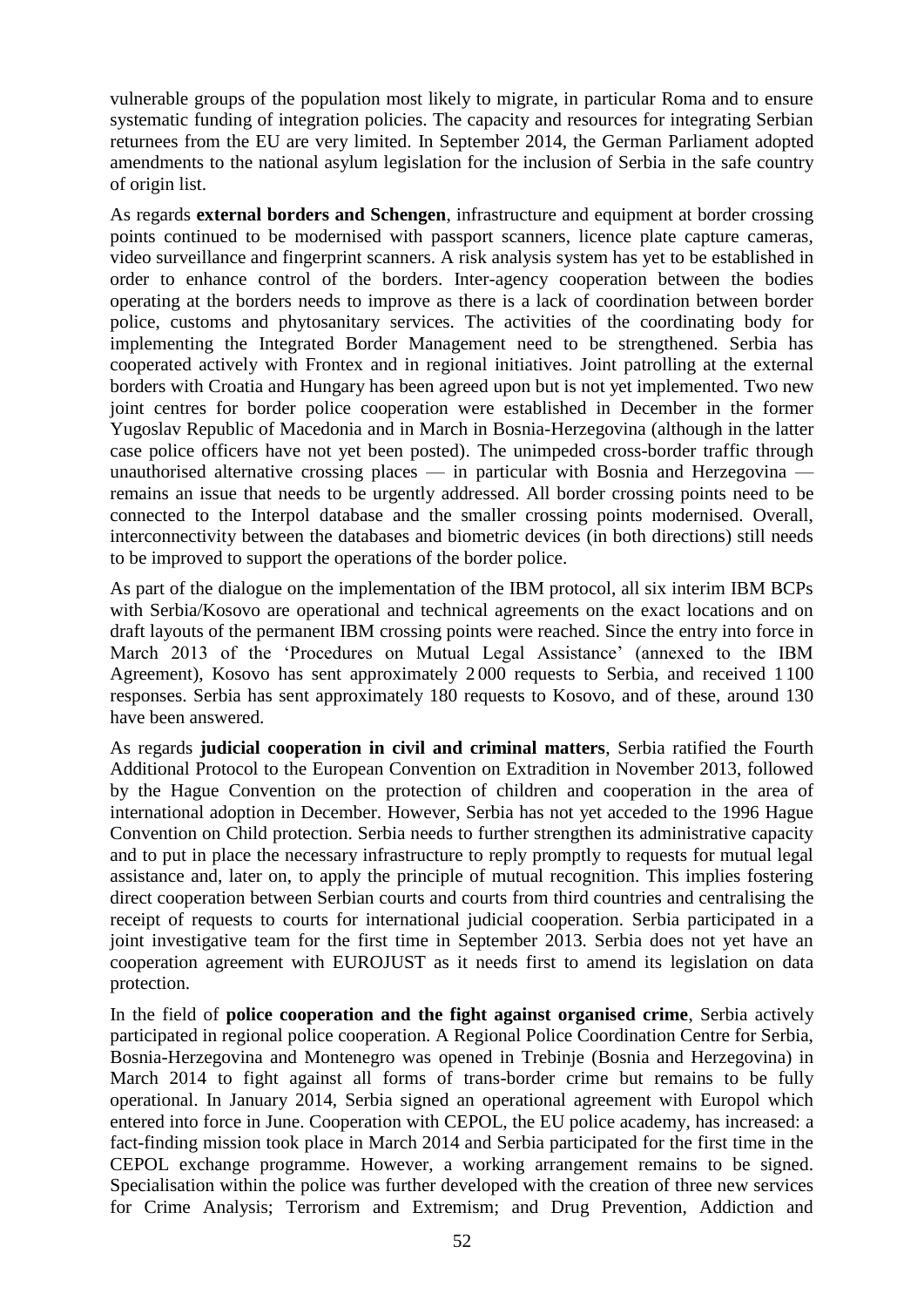Repression. But most positions still have to be filled and staff trained and equipped. No progress was made in building up capacity to carry out financial investigations in tandem with complex criminal investigations. Access of law enforcement agencies and prosecution services to relevant databases and inter-agency cooperation needs to be ensured. Serbia needs to develop and introduce a strategic threat assessment on organised crime in line with the EU SOCTA (Serious and Organised Crime Threat Assessment) methodology. Intelligence-led policing based on crime mapping and systematic use of threat assessments still needs to be developed. Final convictions and the effective dismantling of criminal organisations remain rare. The track record of proactive investigations and final convictions needs to be established. A central criminal intelligence system and harmonised statistical data remain to be established. An integrated IT system linking the police, the prosecution and the courts is needed for efficient case management. The police's dependence on the security and intelligence agencies to carry out certain special investigative measures in criminal investigations remains a matter of serious concern, in particular regarding interception of communications. Urgent measures are needed to align the legislation in this area. The witness protection unit still lacks qualified staff, equipment and premises. Human resources management in the Ministry of Interior**,** including merit-based recruitment and career advancement, specialised training and internal control, remain areas in need of improvement. An independent and robust external oversight mechanism for the police force is still missing. The Directorate that manages seized assets still lacks resources in terms of staff and capacity, including storage space. In 2013, the Directorate dealt with 16 court decisions on temporary seizure of assets; assets were returned in 13 of these cases. Further efforts are needed for full legislative and institutional alignment with the new *acquis* in this area.

In relation to *cybercrime*, police officers received training on conducting investigations at domestic level and in cooperation with other countries. Cooperation with the prosecution is also improving. The High-Tech Crime Unit is still understaffed and needs to strengthen its capabilities considering the wide range of complex criminal activity it is expected to investigate. Partnerships with the public and private sectors and academia remain to be concluded. Further specialised training, better coordination between institutions and adequate budgetary resources are needed.

The Administration for the Prevention of *Money Laundering* (APML) put further efforts into improving national and international cooperation on the investigation and processing of money laundering and related criminal offences while continuing with training events and awareness-raising.. Judiciary and law enforcement services need better expertise as well as systemic and specialised training to handle money laundering and financial crime cases more efficiently. Efforts to coordinate and harmonise criteria for keeping records and collecting statistics are needed with a view to establishing a track record. (*See also Chapter 4 — Free movement of capital.)*

In the field of *trafficking in human beings*, Serbia remains a country of origin, transit and destination for trafficking in human beings, for all forms of exploitation, in particular sexual and labour exploitation. New awareness-raising campaigns and training sessions for prosecutors were rolled out and should continue. The network of local anti-trafficking teams expanded and is in place in 17 locations. The draft anti-trafficking strategy 2013-2018 and action plan 2014-2015 are still pending adoption and a comprehensive, multi-disciplinary and victim-oriented approach remains to be developed in cooperation with NGOs. The Centre for Protection of Victims of Human Trafficking needs to strengthen its capacity to be fully operational. Victims need to be better identified and receive more assistance, support and protection. A shelter for victims of trafficking needs to be made operational. Police capacity to efficiently combat trafficking in human beings needs to be ensured, and enforcement to be improved. Training modules for the police, including the border police, regarding trafficking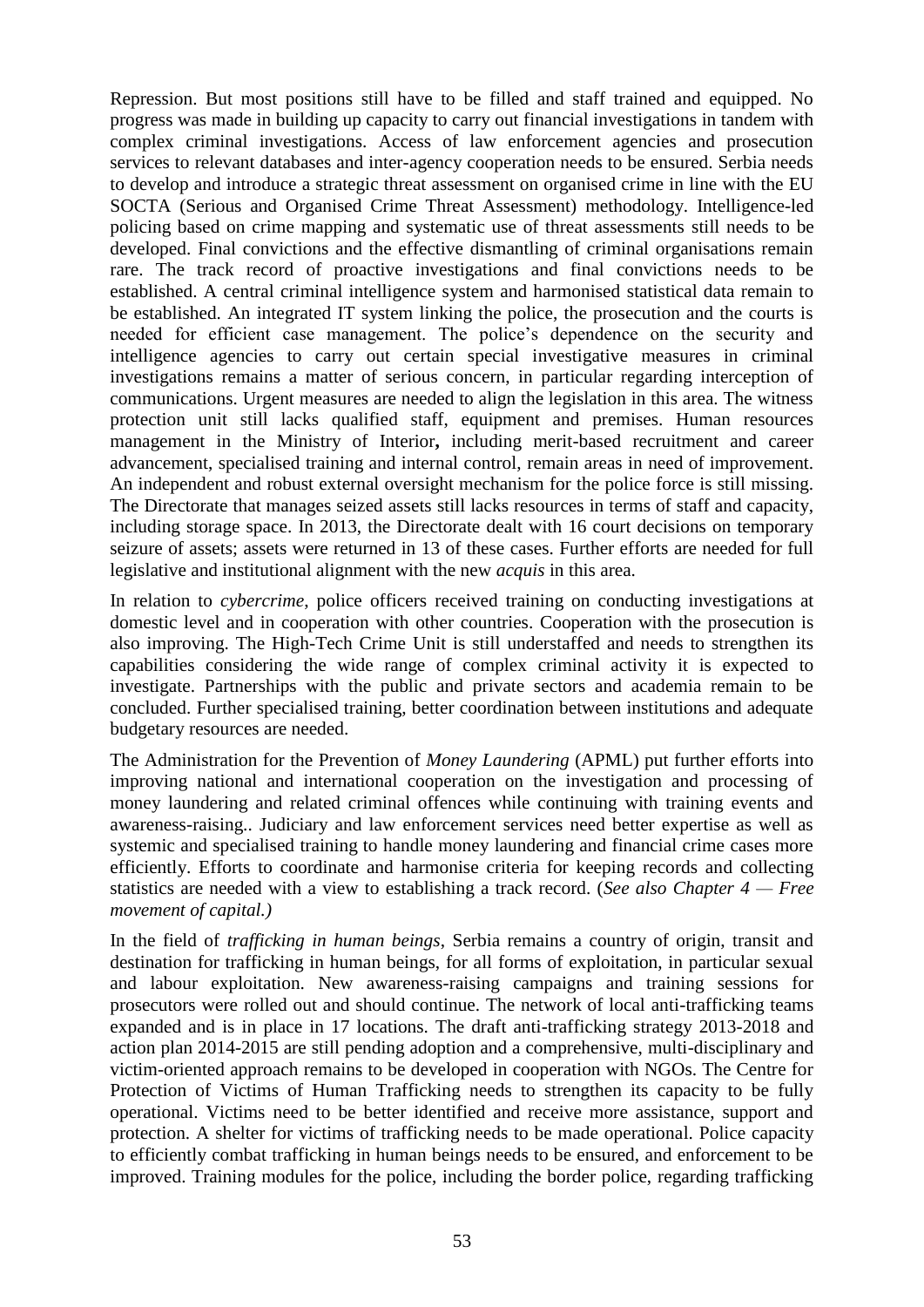in human beings need to be enhanced. The position of the National Coordinator should reflect a multi-disciplinary approach to the trafficking in human beings phenomenon.

Overall, organised crime remains a concern in Serbia. Fighting organised crime and corruption is fundamental to countering criminal infiltration of the political, legal and economic systems.

As regards the **fight against terrorism**, the police set up a new service in December 2013 with two departments: one for terrorism and other for extremism, but most positions still have to be filled. Criminal charges were pressed in the first ever case of terrorism. The draft strategy and action plan for the fight against terrorism still remain to be adopted, together with a new law on freezing assets that are the proceeds of terrorism. A national database and more efficient exchange of information are needed, as is better inter-agency cooperation. Serbia will need to step up its capacity to prevent radicalisation, including developing adequate measures to address the phenomenon of foreign fighters.

Good international and regional **cooperation in the field of drugs** led to the arrest of a suspected drug lord in March 2014 in cooperation with Montenegro. The new strategy 2014- 2021 is still under preparation. In January 2014, a new Service for Drug Prevention Addiction and Repression was created in the police but most positions still have to be filled. More work on drugs prevention for risk groups is needed. Treatment demand indicator software was developed. In April, a new department for the monitoring and prevention of misuse of psychoactive substances was established in the National Public Health Institute to serve as a national monitoring centre. In July, an inter-ministerial office in charge of coordinating the drug policy and overseeing the activities of the Ministries of Health and Interior was created. Good cooperation has continued between the national correspondent, also located since April in the National Public Health Institute, and the European Monitoring Centre for Drugs and Drug Addiction (EMCDDA). However, the operational capacity of police and customs needs to be stepped up. The accreditation process for the forensic institute of the Serbian police needs to be completed. A solid track record of drugs seizures remains to be established. Destruction of seized drugs resumed after a halt lasting several years but is not yet comprehensive and systematic. Secure storage of seized drugs prior to destruction is not yet ensured.

Concerning **customs cooperation** *(see also Chapter 29 — Customs union)*, Serbia's customs administration continues to cooperate with agencies from neighbouring countries and to take part in international activities concerning the fight against illegal trade in and smuggling of narcotics, oil and cigarettes. The investigative powers of the custom officers and the scope for exchanging data with other agencies at the border need to be broadened.

#### For measures against **counterfeiting of the euro**, see *Chapter 32 — Financial control.*

### *Conclusion*

Overall, Serbia made limited progress in the area of justice, freedom and security. Migration management and asylum policies need to be significantly and urgently strengthened and asylum procedures need to be streamlined. Further efforts are needed to tackle the phenomenon of unfounded asylum applications lodged by Serbia's nationals in the EU Member States. A risk analysis system has to be established in order to enhance control of the borders. Additional efforts are needed to increase the interagency cooperation between the services operating at the country's borders. Across the board, efforts are needed to align with the EU *acquis*, to increase efficiency, foster specialisation and ensure better operational cooperation between the judiciary, law enforcement and non-law-enforcement bodies. Serbia is actively involved in international and regional police and judicial cooperation, with good results. However, a track record of proactive investigations and final convictions needs to be established. Additional efforts are needed to systematically carry out financial investigations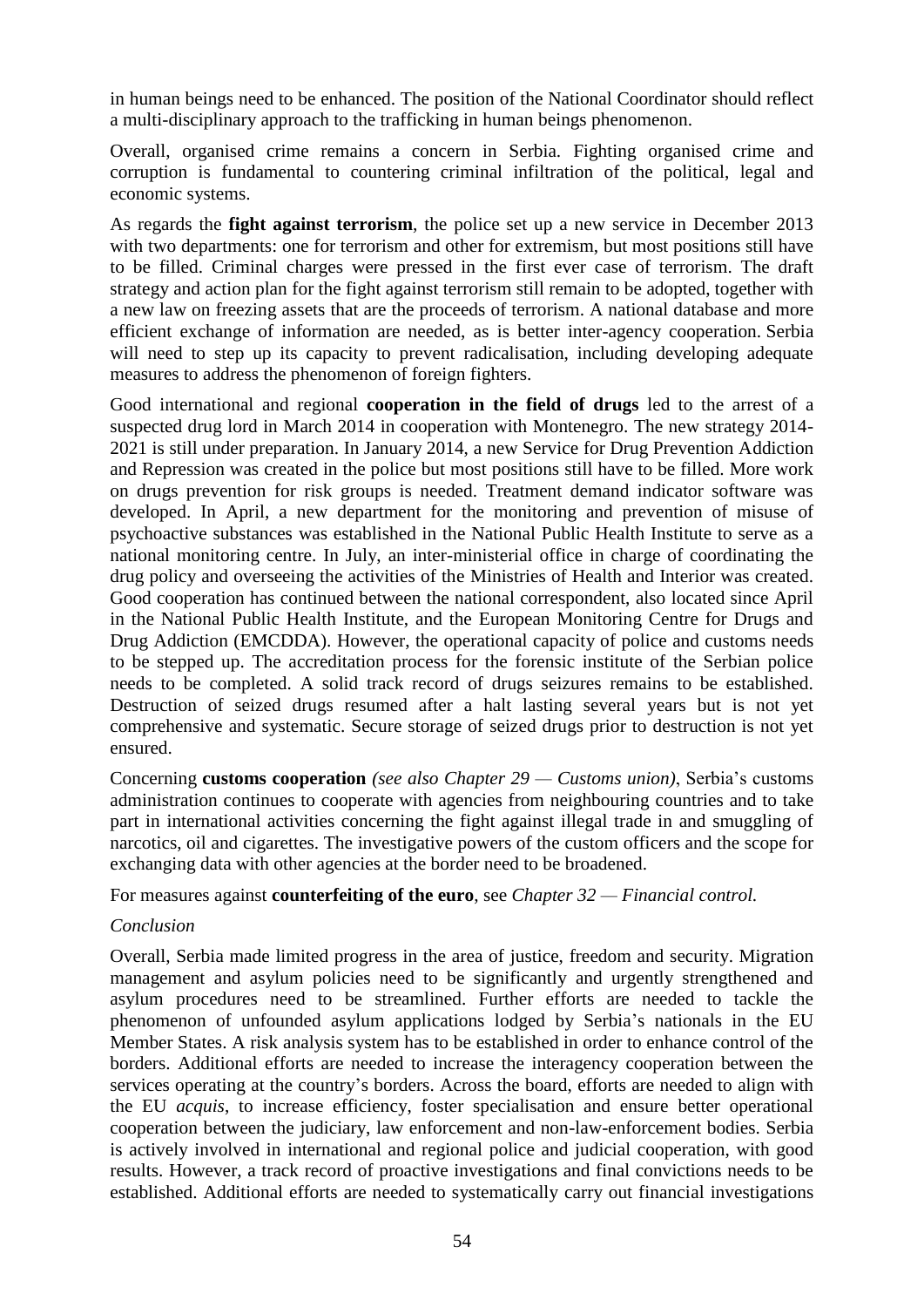in conjunction with complex criminal investigations. A strategic threat assessment on organised crime is needed.

### <span id="page-55-0"></span>**4.25. Chapter 25: Science and research**

The level of participation in the EU **framework programme** for research (FP7) is satisfactory and the overall success rate is around 15.3%, compared to the EU average of 21.6%. The agreement associating Serbia to the new EU research and innovation programme Horizon 2020 (covering 2014-2020) was signed on 1 July 2014, allowing for retro-active participation of entities from the country as from 1 January 2014. In June, Serbia notified a revised list of national contacts points and representatives in the programme committees.

With respect to the **European Research Area**, Serbia nominated its representative in the European Research Area Committee (ERAC). The action plan, implementing the Strategy on scientific and technological development for the period 2010-2015 was adopted in January 2014. The level of investment in research in 2013 remained broadly unchanged as in 2012, close to the national target of 1% of GDP. This is still substantially below the EU average of 2.07%.

Concerning measures for the **Innovation Union**, the Business Technology Incubator of Technical Faculties in Belgrade successfully continued to support start-up firms. While the Innovation Fund disbursed 53 grants to stimulate innovative companies in different sectors, further institutional support is needed to ensure the sustainability of this body. Serbia has been active in cooperating at regional level and co-signed the Western Balkans Regional R&D Strategy for Innovation adopted in October 2013.

### *Conclusion*

Some progress was made in the area of science and research. Further efforts are required in particular to increase the capacity at national level trough increased investment in research both from public and private sector. Good administrative capacity will also be necessary to ensure successful participation under Horizon 2020. Overall, preparations in the area of science and research are on track.

### <span id="page-55-1"></span>**4.26. Chapter 26: Education and culture**

In the field of **education, training and youth**, Serbia continued to participate successfully in the Tempus, Erasmus Mundus, and Youth in Action as well as in the centralised actions of the Lifelong Learning programme until 2013. In June, Serbia signed an agreement with the EU establishing its participation in the new Erasmus+ programme, allowing it to take part in policy support measures as well as in electronic platforms for virtual cooperation among schools and adult education providers. Preparations for the opening of a National Agency to manage the future full participation in Erasmus + have started. As a candidate country Serbia is expected to track statistics on the EU's five Education and Training indicators and make efforts to come closer to the benchmarks set for 2020.

Quality assurance in primary and secondary education is improving. The action plan to implement the strategy for the development of education up to 2020 has not yet been adopted. The reform of the VET system, which currently does not match labour market needs, is a major priority but little progress has been made. There is a need to rationalise the number of VET schools and mainstream more of the new, more labour market-relevant, VET pilot profiles.

The lack of an efficient system for recognition of diplomas represents a serious impediment to graduates for further schooling and employment. A new law on Higher Education was adopted in September. It regulates accreditation issues, access of EU citizens to higher education, recognition of foreign diplomas, as well as measures to improve transparency in the system. The law is establishing a registry of PhD theses, thus increasing transparency in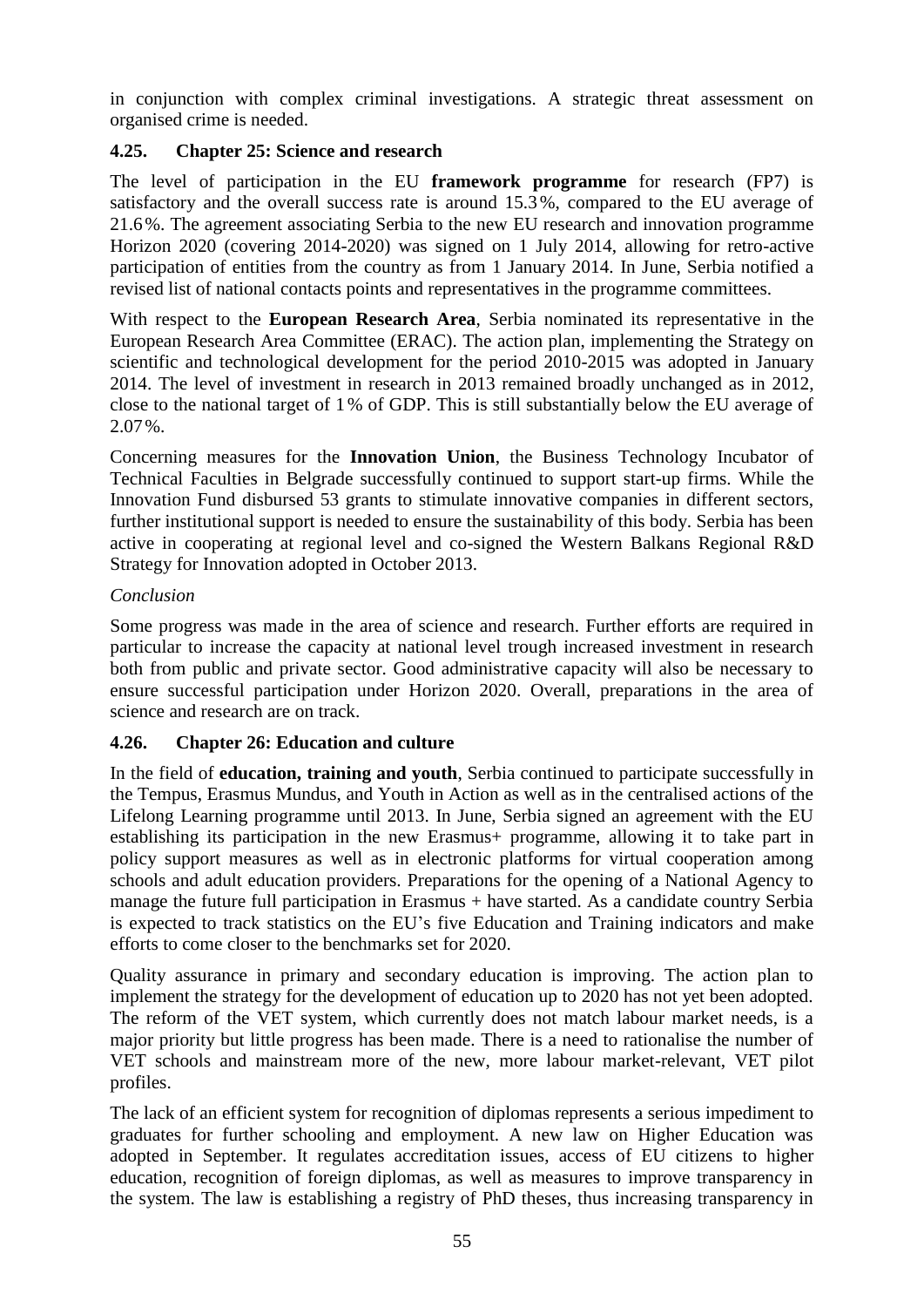the attainment of the highest university degrees in the country. Plans to reform the training of primary and secondary school teachers were presented in the 3rd Ministerial Meeting of the Western Balkans Platform on Education and Training.

In 2013, the Youth in Action programme involved an increased number of young people from Serbia in international youth activities such as youth exchanges and the European Voluntary Service and offered youth workers the opportunity to cooperate within training and networking activities.

Regarding **culture**, Serbia continued its successful participation in the Culture programme and signed an agreement to participate in the Culture strand of the new Creative Europe programme.

### *Conclusion*

Little progress was made in the area of education and culture and significant efforts are needed to improve the quality and efficiency of the education system. Participation in the relevant EU programmes in this area has continued successfully. Overall, preparations for aligning with EU standards are moderately advanced.

### <span id="page-56-0"></span>**4.27. Chapter 27: Environment and climate change**

In the area of the **environment,** there has been no further progress with regard to *horizontal legislation,* while improvements in environmental reporting continued. In 2013, 225 operators reported their data to the Serbian pollutant release and transfer register, out of 255 with reporting obligations. Additional efforts are required to improve reporting from the agricultural and mining operators. Serbia cooperates well with the European Environment Agency within the European Environment Information and Observation Network (EIONET), as evidenced by the level of completeness of data delivery. Public participation and consultation in the decision-making process need to be strengthened.

The annual update of *air quality* showed that seven of Serbia's eight urban agglomerations fall into air quality category III, exceeding the margin of tolerance of several pollutants. Air quality plans for Belgrade remain to be adopted and planning for the remaining urban agglomerations needs to be accelerated. Serbia has started work on a National Emission Reduction Plan (NERP) for its power sector, in order to achieve nationwide emission reduction.

In the area of *waste management*, preparations for new collection and disposal schemes covering 340000 people are ongoing. The collection rate of household waste has increased from 78% — 80%. A new regional waste management centre has been opened in Sremska-Mitrovica-Sabac covering a population of approximately 200 000. Serbia has now 7 EU compliant regional sanitary landfills. Other forms of waste management need to be developed in order to use landfilling only as a last resort. New investments in the area of waste should focus more on waste separation and recycling. Non-compliant landfills need to be closed more quickly and enforcement of waste legislation enhanced. Full alignment with the Waste Framework Directive remains to be achieved. A pipeline of priority infrastructure projects for waste management was worked out in May.

As regards *water quality*, the decree on limit values for priority and priority hazardous surface water pollutants was amended in February. The amended decree increases the number of priority substances to be monitored in line with the requirements of the Water Framework Directive. Significant investment is needed to modernise drinking water treatment capacity in all types of agglomerations. Strategic investment planning for water pollution abatement continues to be hampered by the lack of a national water protection strategy. The lack of a wastewater treatment plant in Belgrade limits the scope of investment in wastewater treatment of upstream urban agglomerations. There has meanwhile been no further expansion of the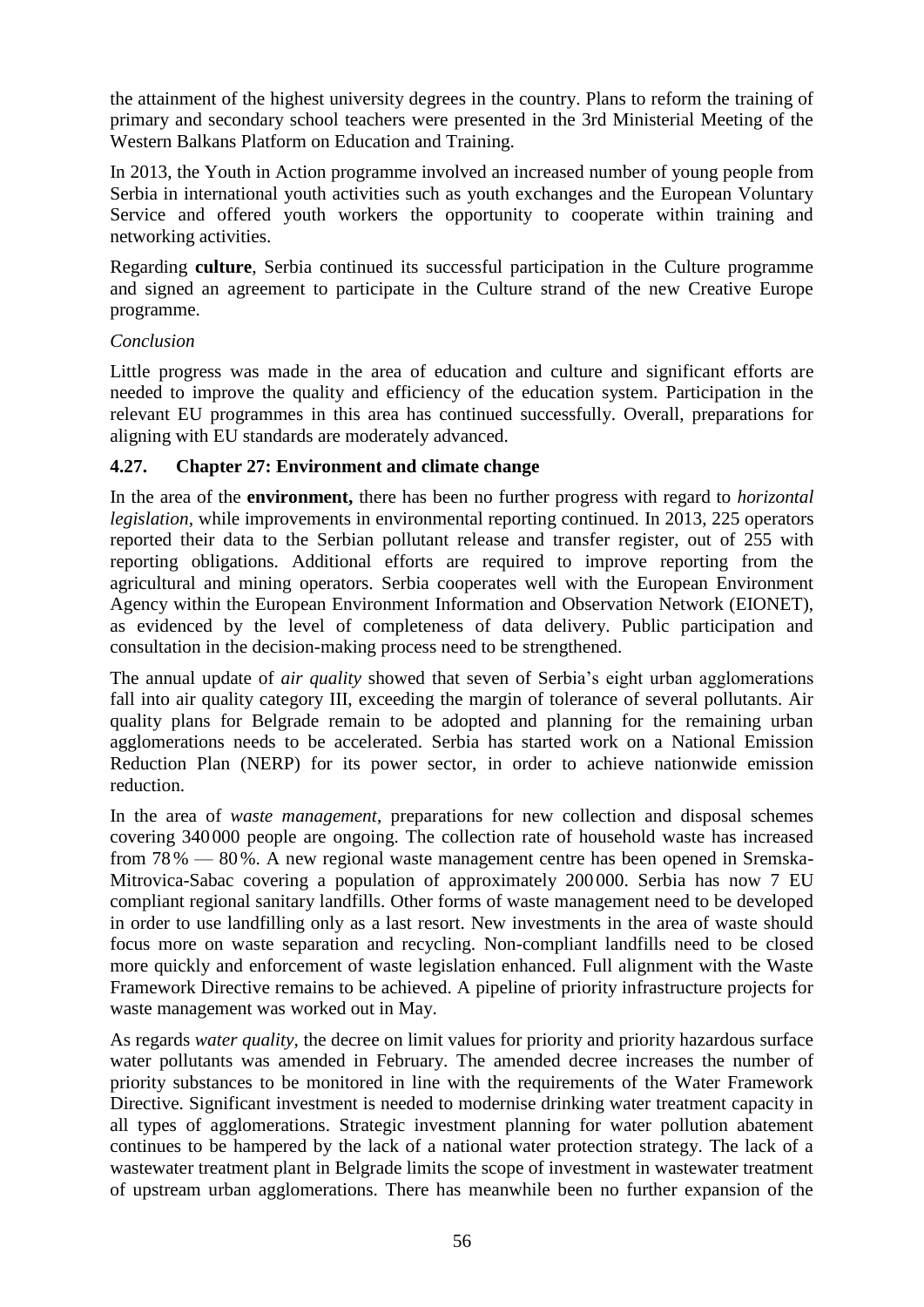monitoring network. The capacity of the Ministry of Agriculture's Water Directorate needs to be significantly enhanced to manage transposition and implementation of the vast body of EU water law. The extreme floods that took place in May call for swift improvements in flood prevention and water management systems and infrastructure. A pipeline of priority infrastructure projects for waste water management was worked out in May.

As regards *nature protection*, legislation implementing the Convention on International Trade in Endangered Species of Wild Fauna and Flora (CITES) has been updated to include protected species listings. Important seizures of illegally traded endangered species were made. The capacity of the CITES unit and that of enforcement agencies needs to be enhanced to keep up with the challenges of illegal wildlife trade. The institutional framework for designating and managing future Natura 2000 sites needs to be upgraded and adequately resourced.

As regards *industrial pollution and risk management,* 162 out of an estimated 185 integrated pollution prevention and control (IPPC) installations have submitted their requests for integrated permits. Ten permits have so far been issued compared to six in the previous reporting period. The capacity constraints of the competent department in the Ministry of Agriculture and Environmental Protection and the applicants' limited knowledge, in spite of training, explain slow progress in issuing permits. Serbia needs to address the EU legal requirement of either a fully integrated permitting process covering all areas or formal consultation between permitting authorities. Capacity constraints also hamper progress in implementing the legislation on prevention of chemicals accidents.

As regards *chemicals management*, the Law on Amendments to the Law on Prohibition of the Chemical Weapons and on their Destruction was adopted in November 2013. The newly formed department in the Ministry of Agriculture and Environmental Protection has taken over all the functions of the Chemicals Agency, which has closed. However, technical posts have been reduced by 30%. Further strengthening of administrative capacity is therefore necessary, especially in the field of risk assessment of biocidal products. Clear and nonoverlapping responsibilities for chemicals inspection remain to be assigned. In the area of *noise,* no developments can be reported.

In the area of **civil protection***,* disaster risk reduction and disaster management need to be treated as a matter of priority, particularly in the light of recent severe floods. In July 2014, the European Commission invited Serbia to join the EU Civil Protection Mechanism.

Regarding **climate change**, Serbia does not yet have a comprehensive countrywide climate policy and strategy. It should reflect on its climate and energy framework for 2030 in line with the expected EU 2030 policy framework on climate and energy. Serbia regularly associated itself with EU positions in international forums. While having previously associated itself with the Copenhagen Accord and having submitted an assessment of its mitigation potential to the United Nations Framework Convention on Climate Change (UNFCCC), the country has not yet put forward a commitment for mitigation by 2020. Serbia needs to put forward by the first quarter of 2015 its intended nationally determined contribution to the 2015 Climate Agreement, consistent with those of the EU and its Member States. Preparations for alignment with emissions trading legislation are advancing with the support of the IPA. An implementing law was adopted in December on reducing consumption of ozone-depleting substances, establishing a licensing and reporting system and a recovery and recycling scheme in accordance with the Montreal Protocol and relevant EU legislation. Legislation on fluorinated greenhouse gas management and on conditions for issuing licences to import and export such gases entered into force in January. Priority should be given to the establishment of a monitoring, reporting, and verification system for greenhouse gas emissions in line with EU Monitoring Mechanism legislation.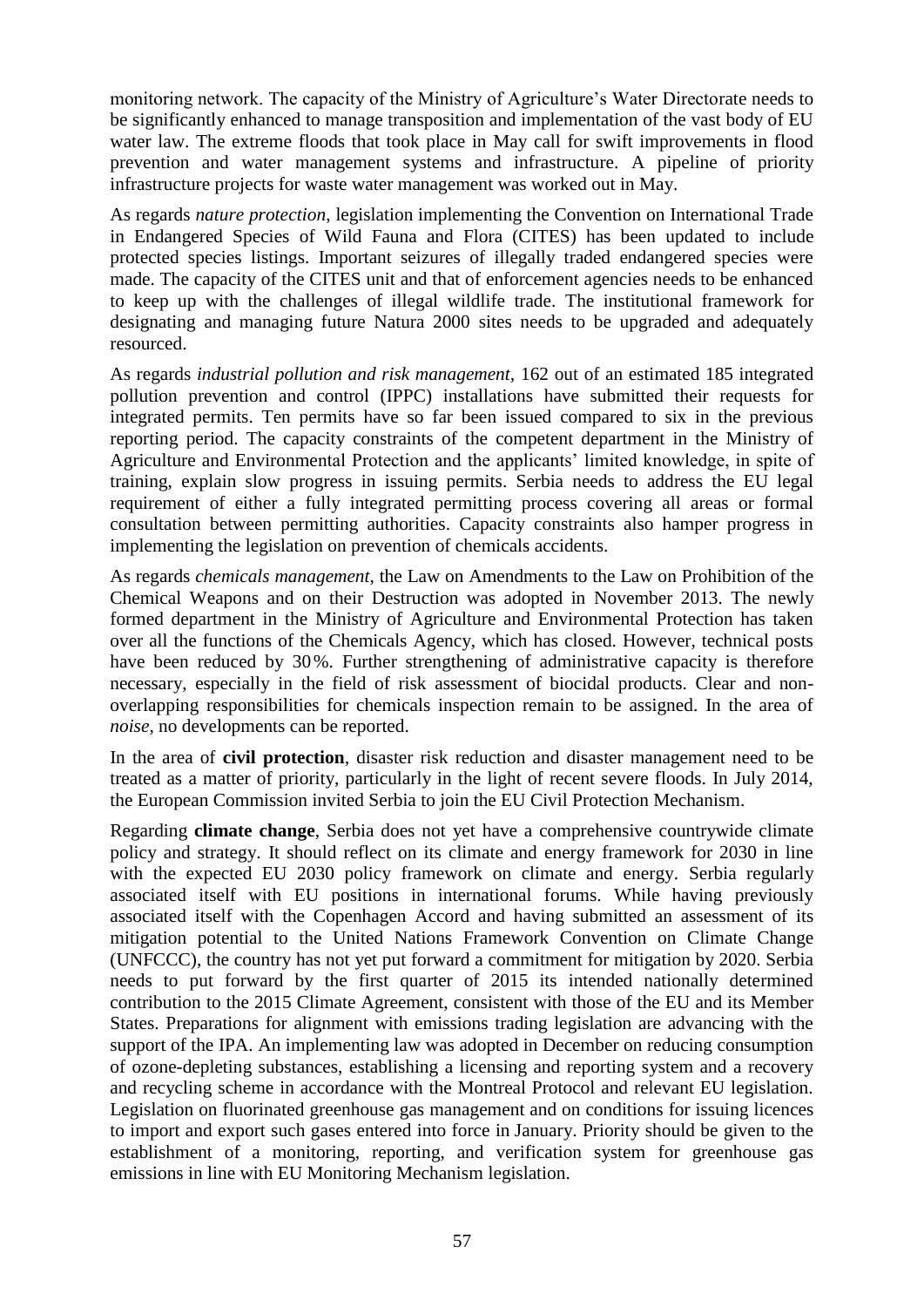Serbia continued to participate in the Environment and Climate Regional Accession Network (ECRAN) project. Following the reorganisation of the competent ministry, the establishment of an administrative structure on climate change with adequate human and financial resources and clearly defined responsibilities needs to be pursued. The interinstitutional cooperation and coordination mechanism needs to be improved and expand beyond steering certain bilateral cooperation projects.

### *Conclusion*

Little progress has been made in the areas of environment and climate change. Strategic planning, greater administrative capacity and substantial investments linked to strategic priorities are needed to further align with EU policies in areas of environment, climate action and civil protection. A pipeline of investment priorities was developed in May 2014. Efforts under way to strengthen inspection and enforcement need to be accompanied by the removal of inconsistencies and gaps in legislation that prevent effective enforcement. An effective and permanent financing system for environment and climate action is needed. The country needs to put forward by the first quarter of 2015 its intended contribution to the 2015 Climate Agreement. Overall, priorities in the fields of environment and climate change have started to be addressed.

### <span id="page-58-0"></span>**4.28. Chapter 28: Consumer and health protection**

In the area of **consumer protection**, as regards *horizontal aspects,* a new consumer protection law was adopted in June, further aligning with the EU consumer *acquis*, consolidating the State institutional framework for consumer protection policy, further empowering consumer organisations and introducing new mechanisms for enforcement and actual consumer redress. The National Consumer Complaint Register started operation in July. Currently it includes the Ministry of Trade, Tourism and Telecommunications and four consumer associations. Currently, there are 31 registered consumer protection organisations, of which five participate in the National Council for Consumer Protection. Cooperation between the line ministries and consumer organisations needs to be reinforced, as does cooperation between consumer protection organisations.

With regard to *product safety-related issues,* the Product Safety Council is operational and active. The new Law on Safety Items of General Use has not been adopted; this remains a precondition for the adoption of four specific rulebooks further aligning Serbian legislation with the *acquis* in the field of product safety.

In the field of *non-safety-related issues,* the law on the protection of users of financial services has to be further aligned with the *acquis*.

In the area of **public health**, the Law on healthcare and the Law on health insurance were amended in July. An e-Health Unit was established at the Ministry of Health to deal with information technology development and regulation in the sector. The overall financial sustainability of the sector remains seriously endangered by the poor financial situation of the public health fund.

In the area of *tobacco control,* amendments were made to the Law on Tobacco, focusing on measures against illicit tobacco trade and labelling of tobacco products, and on increasing the relevant fines. No progress was made in the preparation of a new strategy and action plan on Tobacco control.

In the area of *communicable diseases*, surveillance and response capacity, including microbiology laboratory capacity, remains limited and requires modernisation. Human resource management and organisational strengthening are required. More attention needs to be paid to effective and sustainable financing of disease-specific strategies, including the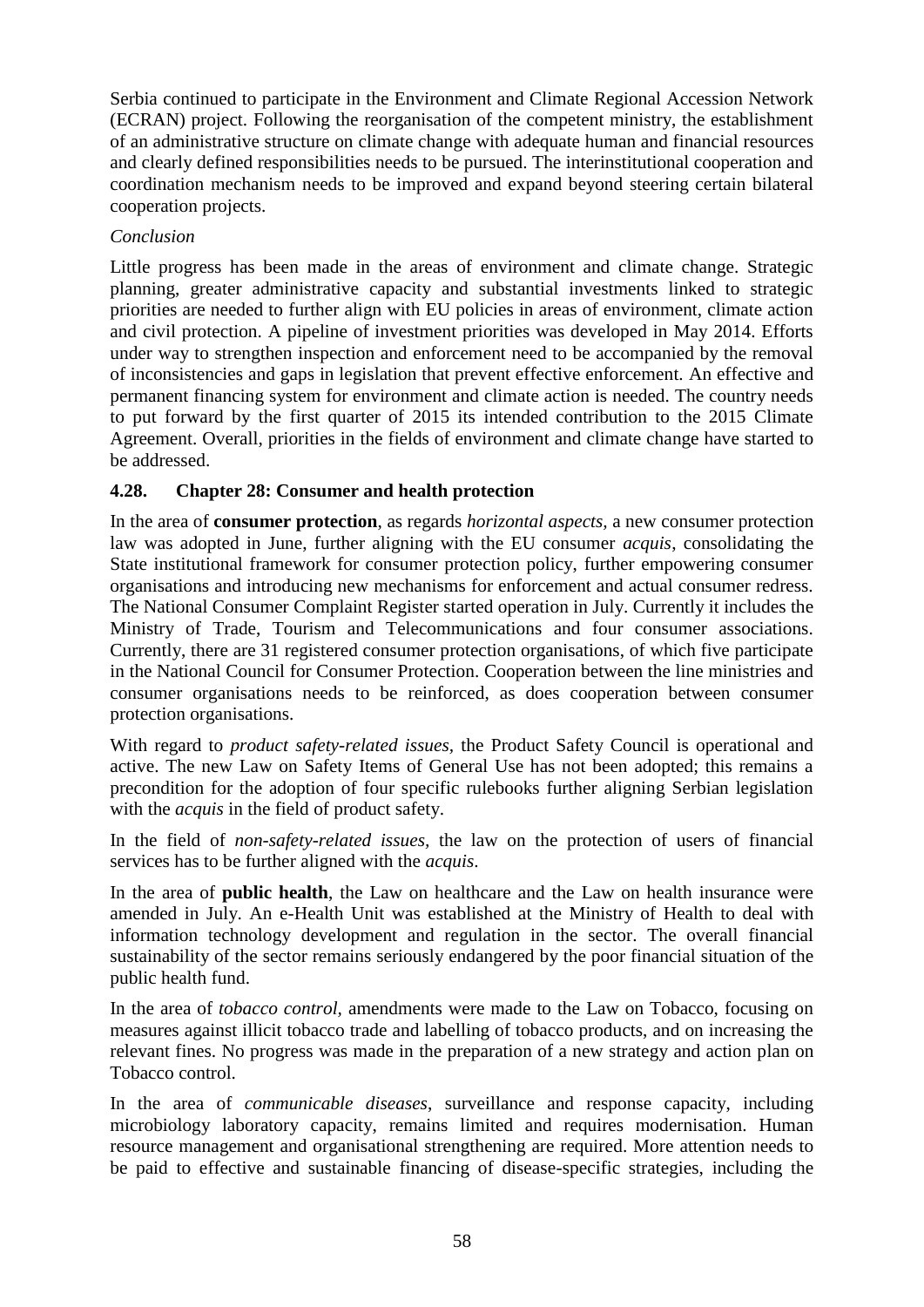national HIV/AIDS strategy and awareness-raising. Additional work is needed in particular on surveillance of antimicrobial resistance.

In the area of *blood, tissues, cells and organs,* further efforts are needed to align national legislation with the *acquis* and to implement the Law on Organ Transplantation. The administrative and technical capacity of the Directorate for Biomedicine needs further strengthening.

No new developments can be noted in the field of *patients' rights in cross-border healthcare*.

In the area of *pharmaceuticals*, in 2013 the status of privately owned pharmacies was aligned with that of state-owned ones. The Ministry of Health issued a tender for partnership with the Institute of Virology for the production and market supply of vaccines. The ministry also called for improved cooperation with pharmaceutical companies, many of which have not yet registered all the required medications in Serbia. A new reference laboratory for identification and testing of controlled psychoactive substances was opened in December 2013.

In the field of *mental health*, a by-law was passed in October 2013 on the conditions for using physical restraint and isolation of people with mental disorders being treated in psychiatric institutions. Community-based mental health services still remain to be developed following the recent adoption of a by-law regulating centres for such services in December 2013.

In the area of *drug abuse prevention,* no measures were taken in the national educational programme to curb the demand for illicit drugs in schools. As regards *cancer screenings*, full implementation of the national screening programme for colorectal and cervical cancers has yet to be achieved. The capacity of the national screening office remains very limited. Screening efforts are still fragmented and strongly rely on the capacity of different municipalities, not favouring equal access for all citizens. Efforts are needed to develop disease prevention strategies, such as to fight malnutrition and lack of physical activity, to improve citizens' health and provide affordable healthcare in the long run. In the field of *rare diseases*, more sustainable funding for treatment has been provided.

#### *Conclusion*

There has been some progress in the area of consumer and health protection. The new law on consumer protection has been adopted. The overall financial sustainability of the public health system needs to be strengthened. Overall, preparations in these areas remain moderately advanced.

### <span id="page-59-0"></span>**4.29. Chapter 29: Customs union**

As regards **customs legislation**, the customs tariff nomenclature was aligned with the 2014 EU Combined Nomenclature and the liberalisation schedule under the Stabilisation and Association Agreement implemented in November 2013. However, the Law on the Customs Service remains to be adopted. In the framework of CEFTA, since April 2014, Serbia, Albania, Montenegro and the former Yugoslav Republic of Macedonia started applying the regional Convention on Pan-Euro-Med Preferential Rules of Origin. The legislation on cash controls, cultural goods and duty relief on imports of new production equipment needs to be aligned with the *acquis*. Legislation on customs-related security initiatives and authorised economic operators remains to be implemented.

As regards **administrative and operational capacity**, the customs administration continued to strengthen its administrative capacity for effective enforcement of customs legislation. Integrity procedures for customs officials were applied by initiating 25 disciplinary procedures against 30 customs officers for serious violation of official duty and completing another 22 disciplinary procedures. The number of companies making use of simplified customs or approved exporter procedures increased. Work to establish a functioning interconnected IT system has started. Intelligence messages are exchanged with other state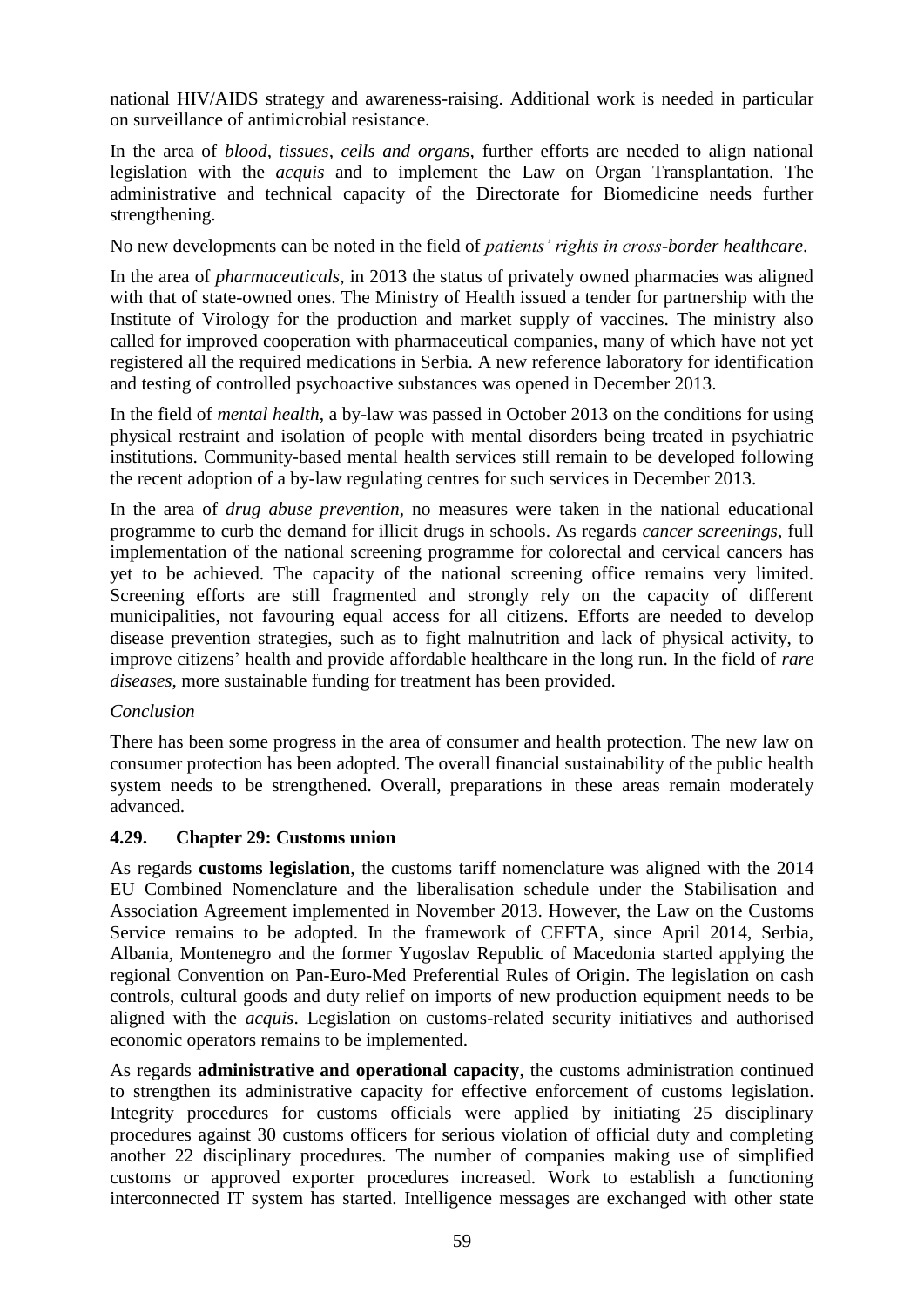bodies and international organisations. In 2013, around 65% of right holders used customs' web application to submit their requests for protection of intellectual property rights. A new centralised system for the management of bank guarantees has been established and the core IT system is being reorganised from a decentralised to a centralised system, enabling the implementation of the New Computerised Transit System (NCTS) upon accession to the Common Transit Convention, as planned for 1 June 2015. The customs declaration processing system needs to be upgraded and the customs laboratory further equipped. The administration improved communication with the public.

In June 2014, Serbia and Moldova signed an Agreement on Cooperation and Mutual Assistance.

In 2013, in technical dialogue between Serbia and Kosovo, the parties agreed to automatically exchange electronic pre-arrival data related to customs declarations for consignments intended to cross the administrative border/boundary line. The collection of customs duties started at the joint crossing points between Serbia and Kosovo in December 2013. As part of the dialogue on the implementation of the IBM protocol, all six interim IBM BCPs with Serbia/Kosovo are operational and technical agreements on the exact locations and on draft layouts of the permanent IBM crossing points were reached. However, the administrative border/boundary line between Kosovo and Serbia remains vulnerable to illicit activities.

#### *Conclusion*

There has been some progress in the area of the customs union. However, further efforts are needed to complete alignment in a number of key areas. The customs administration is steadily strengthening its administrative capacity, but further efforts are needed. The customs declaration processing system remains to be upgraded. Overall, preparations in the area of the customs union are on track.

#### <span id="page-60-0"></span>**4.30. Chapter 30: External relations**

In the area of the **common commercial policy**, the finalisation of Serbia's World Trade Organisation membership remains dependent on the adoption of a WTO-compliant law on genetically modified organisms, as requested by the United States, and on the completion of bilateral market access negotiations with some countries, most notably with Ukraine. Serbia's General Agreement on Trade in Services (GATS) schedule is almost aligned to the EU GATS schedule.

As regards administrative capacity, trade policy would benefit from formal coordination between various ministries responsible for regulations which affect trade in goods and services. This permanent coordination could include services responsible for technical and industrial standards, sanitary/phytosanitary controls, intellectual property rights and government procurement rules.

The Law on Trade in Dual-Use Goods, adopted in November 2013, further aligned procedures and controls with the relevant *acquis*. Two rulebooks were adopted later in February. They ensured further coherence with regard to the *acquis* on trade in dual-use goods. Serbia would benefit from joining some of the international bodies in charge of overseeing the national export control systems (the 'Multilateral Export Control Regimes').

As concerns **bilateral agreements with third countries**, Serbia is negotiating a free trade agreement (FTA) with Ukraine. The Serbian parliament ratified a bilateral investment treaty with Morocco in October 2013. A bilateral investment treaty with Canada was signed in September this year. No progress can be reported in the areas of **development policy** and **humanitarian aid**.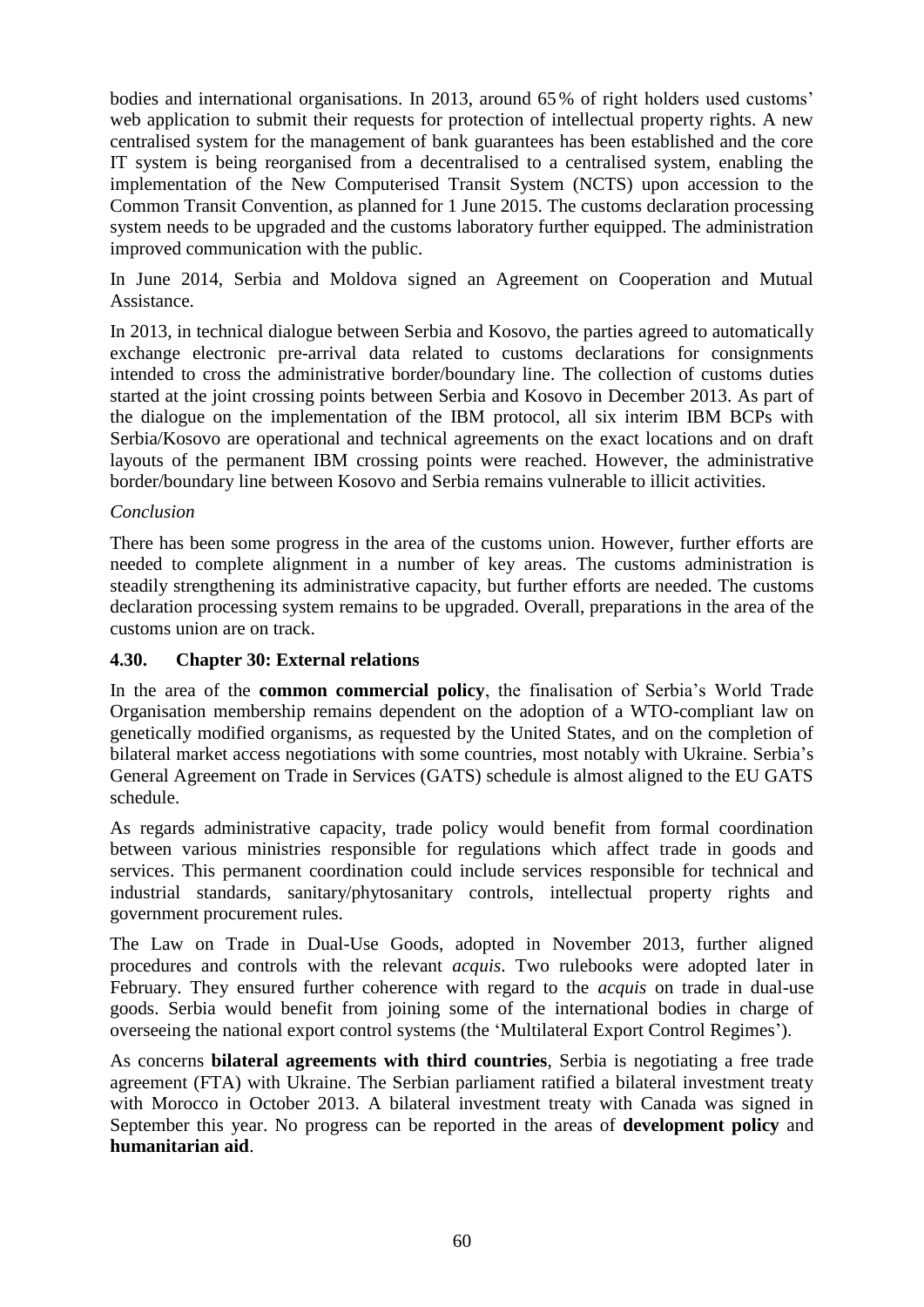### *Conclusion*

Limited progress has been made in the field of external relations. Preparations for accession to the WTO are well advanced but move slowly in the final phase. Overall, preparations in the area of external relations are moderately advanced.

### <span id="page-61-0"></span>**4.31. Chapter 31: Foreign, security and defence policy**

The regular **political dialogue** between the EU and Serbia on foreign and security policy continued. (For more information on relations with other enlargement countries and EU Member States, *see Political criteria — Regional issues and international obligations*).

Regarding the **common foreign and security policy (CFSP)**, Serbia aligned itself, when invited, with 28 out of 45 EU declarations and Council decisions (62% alignment compared to 89% during the reference period of the 2013 Progress Report). Serbia supported the sovereignty and territorial integrity of Ukraine in general terms but was absent at the vote of the UN General Assembly Resolution on the territorial integrity of Ukraine. Serbia did not align itself, when invited, with Council decisions introducing *restrictive measures* in the context of Russia's illegal annexation of Crimea and events in eastern Ukraine. The Serbian government gave reassurances that Serbia would not actively seek to take undue advantage of the situation arising from the introduction of the Russian embargo on imports of EU agricultural products in answer to the restrictive measures against Russia.

A law that would establish a system for tracking the implementation of restrictive measures still needs to be adopted. (As regards the International Criminal Court, *see Political criteria — Regional issues and international obligations*.)

Regarding *non-proliferation*, in October 2013 Serbia adopted a new law on dual-use goods, partially fulfilling the preconditions for joining the Wassenaar Arrangement on export controls for conventional arms and dual-use goods and technologies. Its 2008 application to join the Wassenaar Arrangement now remains dependent on the adoption of a new law on trade of arms and military equipment. The ratification of the Additional Protocol to the Nuclear Non-Proliferation Treaty is still pending. Serbia signed the UN Arms Trade Treaty in August 2013.

Serbia continued to engage actively in *cooperation with international organisations*. Serbia is preparing to take over the 2015 chairmanship of the OSCE.

Regarding the **common security and defence policy (CSDP)**, Serbia continued to participate in two EU *civil and military crisis management operations*, the EU NAVFOR-Atalanta operation and the EUTM Somalia operation, with respectively four and five members. In June, the parliament adopted a decision on the participation of the Serbian Army in multinational operations for 2014, including to EUTM Mali. The parliament also adopted a decision on the participation of the Serbian Army in the EUFOR RCA in September. In December 2013, Serbia signed an administrative agreement with the European Defence Agency enabling Serbia to participate in the agency's programmes.

### *Conclusion*

Serbia continued to participate in civil and military crisis management operations. The country's alignment with EU declarations and Council decisions in the field of foreign and security policy significantly declined compared to previous years and needs to be improved. Legislation on the tracking mechanism for the implementation of EU restrictive measures has yet to be adopted. Overall, preparations in this field are on track.

### <span id="page-61-1"></span>**4.32. Chapter 32: Financial control**

The new public administration reform strategy from January 2014 includes **public internal financial control** (PIFC) among its priorities. A new PIFC strategy and an action plan for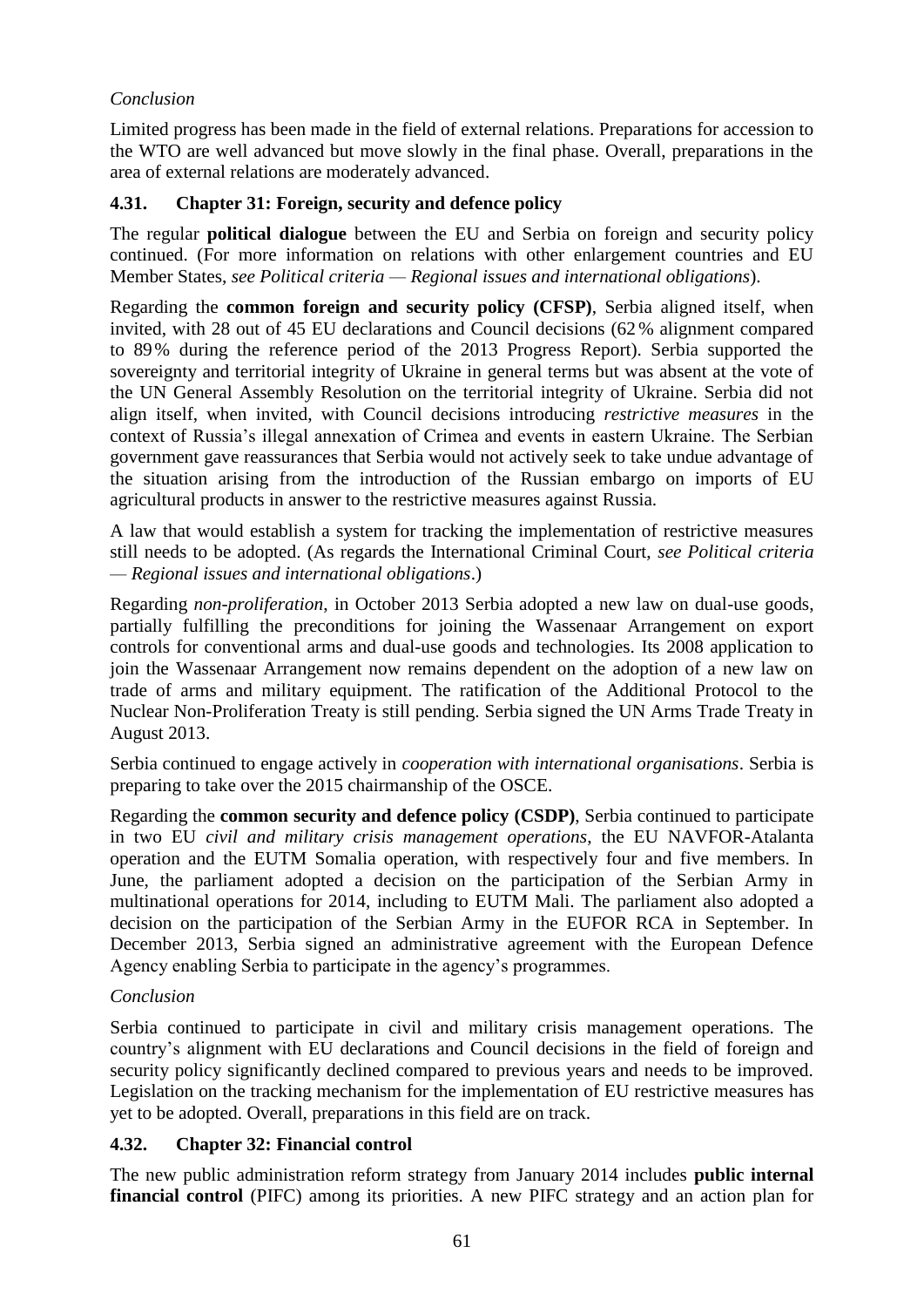2015-2019 are under preparation and PIFC is expected to be embedded in a wider framework for reform of public financial management. The Central Harmonisation Unit continued its training and mentoring activities, whereas it should start to focus more on policy development. Implementation of financial management and control is at an early stage and risk management is not applied systematically. Implementing legislation to better define managerial accountability still remains to be developed. Understanding of the managerial accountability principle and internal control standards at central and local levels and in publicly owned enterprises is still weak and needs to be further developed among senior managers. The centralised budget inspection function has yet to be developed and regulated in line with PIFC requirements.

In the area of **external audit**, the State Audit Institution (SAI) published its first performance audit report in June 2014. The 2013 audit programme was implemented on time, but audit capacity is still insufficient to ensure full audit coverage. The SAI currently has around 175 audit staff, compared with 372 planned audit posts. The SAI should be strengthened to provide for the institution's full operational and financial independence. In this context, the SAI's role in filing misdemeanour and/or criminal charges against individuals with the competent authority needs to be reconsidered. Audit manuals in line with the INTOSAI standards are being developed. Certification and systematic training of audit staff need to continue.

With regard to the **protection of the EU's financial interests,** a national anti-fraud coordination service (AFCOS), an independent unit under the direct authority of the Minister of Finance, was set up as a contact point for cooperation with the Commission in October 2013. While two out of three foreseen posts have been filled, the AFCOS has yet to become fully operational. It also lacks a comprehensive legal basis defining its tasks, responsibilities and cooperation arrangements with the Commission. The AFCOS network also has yet to be established.

With regard to **the protection of the euro against counterfeiting**, the National Bank of Serbia has administrative structures for technical analysis and classification of counterfeit money, including euro banknotes and coins. Serbia concluded an agreement on the handling of euro coins with the Commission in January and on the handling of euro banknotes with the European Central Bank in July. Serbia still needs to ratify the Geneva Convention for the suppression of counterfeiting currency as well as to ensure full legal alignment with the *acquis*.

### *Conclusion*

Some progress has been made in the area of financial control. Considerable efforts are needed with implementation of PIFC at all levels of the public administration. A new PIFC strategy and an action plan need to be developed for 2015-2019. In the area of the protection of the EU's financial interests, the national anti-fraud coordination service needs to become operational. Overall, preparations in this area are moderately advanced.

### <span id="page-62-0"></span>**4.33. Chapter 33: Financial and budgetary provisions**

There were no developments in the areas of **traditional own resources**, the **value added taxbased resource** and the **gross national income-based resource**. (*For developments in the underlying policy areas*, *see Chapters 16 — Taxation; 18 — Statistics; 29 — Customs union; and 32 —Financial control.)*

As regards **administrative infrastructure**, administrative capacity of the institutions in charge in the policy areas affecting the correcting application of the own resources rules needs to be further strengthened and developed. The coordinating agency necessary to ensure correct calculation, accounting, forecasting, collection, payment and control of own resources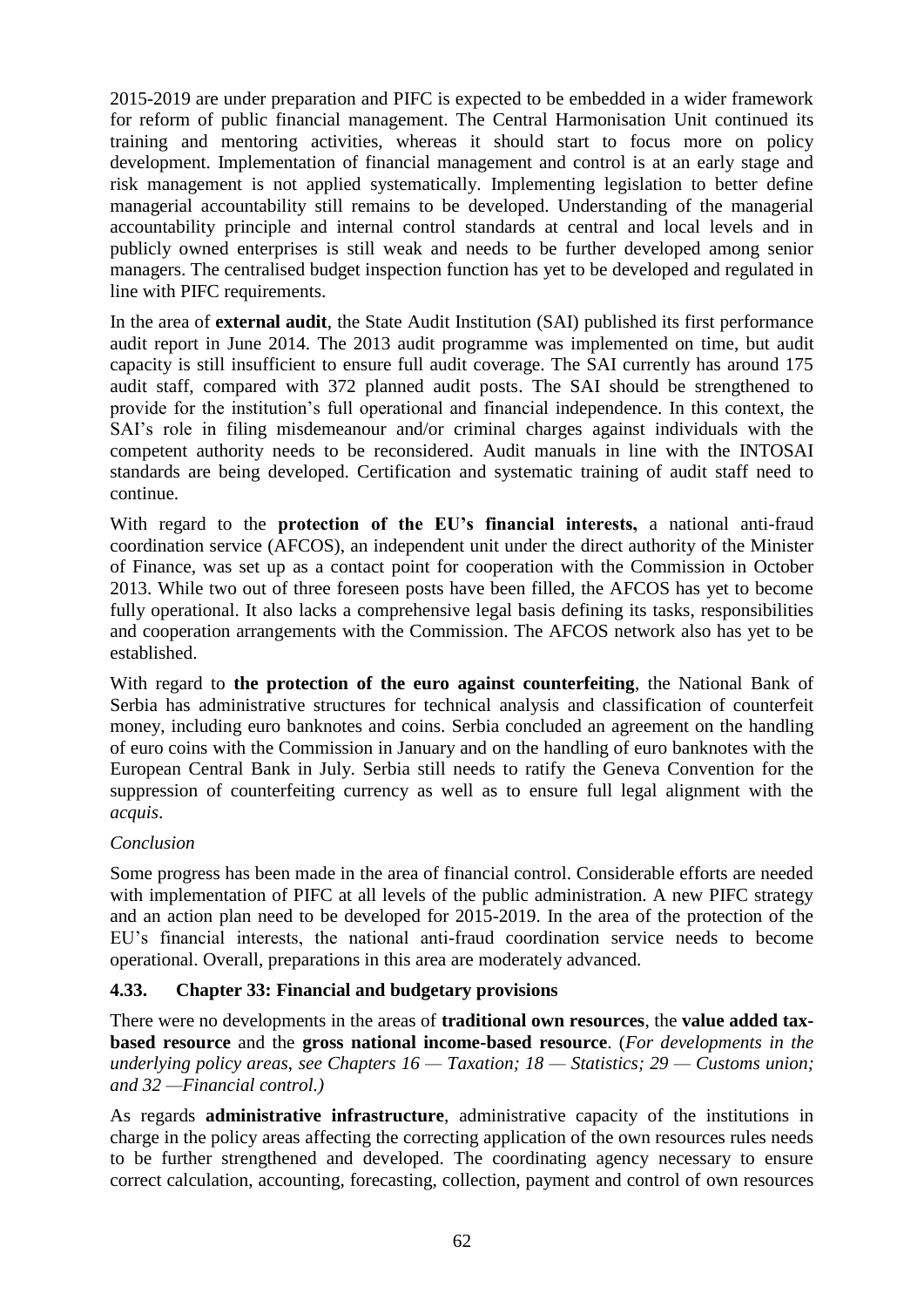still needs to be established. Instruments to fight and reduce tax evasion and fraud and to reduce the informal economy need to be further developed and strengthened.

#### *Conclusion*

No progress can be reported on financial and budgetary provisions. The coordinating body required under the own resources scheme still needs to be established. Overall, preparations in this area are at a very early stage.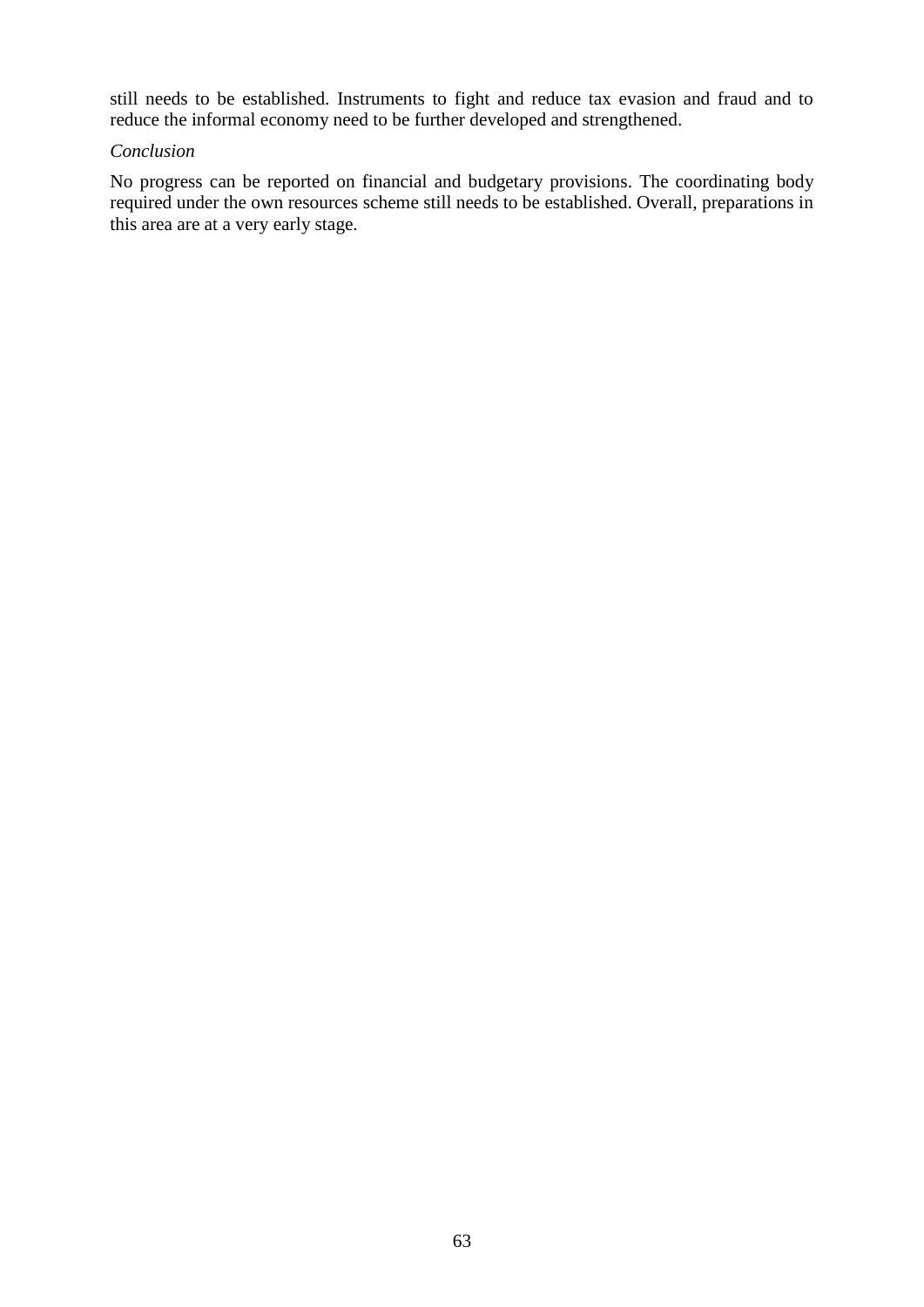#### **STATISTICAL ANNEX**

### <span id="page-64-0"></span>**STATISTICAL DATA**

**Serbia**

| <b>Basic data</b>                                                                |      | 2001                 | 2009                     | 2010                        | 2011                 | 2012                        | 2013                 |
|----------------------------------------------------------------------------------|------|----------------------|--------------------------|-----------------------------|----------------------|-----------------------------|----------------------|
| Population (thousand)                                                            |      | 7 5 0 5              | 7 3 3 5                  | 7 307                       | 7 2 7 6              | 7 2 1 7                     | 7 1 8 2              |
| Total area of the country (km <sup>2</sup> )                                     |      | 77 474               | 77 474                   | 77 474                      | 77 474               | 77 474                      | 77 474               |
|                                                                                  |      |                      |                          |                             |                      |                             |                      |
| <b>National accounts</b>                                                         |      | 2001                 | 2009                     | 2010                        | 2011                 | 2012                        | 2013                 |
| Gross domestic product (GDP) (million national                                   |      | 762 178              | 2720084                  | 2 881 891                   | 3 208 620            | 3 348 689                   | 3 618 167            |
| currency)                                                                        |      |                      |                          |                             |                      |                             | е                    |
| Gross domestic product (GDP) (million euro)                                      |      | 12819                | 28 952                   | 27 968                      | 31 472               | 29 601                      | 31 980e              |
| GDP (euro per capita)                                                            |      | 1708                 | 3 9 5 5                  | 3836                        | 4 3 5 1              | 4 1 1 2                     | 4 453e               |
| GDP (in Purchasing Power Standards (PPS) per                                     | 1)   |                      | 8 4 0 0                  | 8 500                       | 8 9 0 0              | 9 100                       |                      |
| capita)                                                                          |      |                      |                          |                             |                      |                             |                      |
| GDP (in Purchasing Power Standards (PPS) per                                     | 1)   | ÷                    | 36                       | 35                          | 36                   | 35                          | 36                   |
| capita), relative to the EU average (EU-28 = 100)                                |      |                      |                          |                             |                      |                             |                      |
| Real GDP growth rate: change on previous year of                                 |      | 5.3                  | $-3.5$                   | 1.0                         | 1.6                  | $-1.5$                      | 2.5e                 |
| GDP volume (%)                                                                   |      |                      |                          |                             |                      |                             | $\ddot{\phantom{a}}$ |
| Employment growth (national accounts data), relative<br>to the previous year (%) |      | 2.0                  | $\overline{\mathbb{Z}}$  | $\ddot{\phantom{a}}$        | $\ddot{\phantom{a}}$ | $\ddot{\phantom{a}}$        |                      |
| Labour productivity growth: growth in GDP (constant                              |      | 3.5                  | $\ddot{\phantom{a}}$     | $\ddot{\phantom{a}}$        | $\ddot{\phantom{a}}$ | $\ddot{\phantom{a}}$        |                      |
| prices) per person employed, relative to the previous                            |      |                      |                          |                             |                      |                             |                      |
| year $(\%)$                                                                      |      |                      |                          |                             |                      |                             |                      |
| Unit labour cost growth, relative to the previous year                           |      | t                    | $\ddot{\cdot}$           | $\ddot{\phantom{a}}$        | $\ddot{\phantom{a}}$ | ÷                           |                      |
| (%)                                                                              |      |                      |                          |                             |                      |                             |                      |
| **3 year change (T/T-3) in the nominal unit labour                               |      | ÷                    | $\overline{\phantom{a}}$ | $\ddot{\phantom{a}}$        | $\ddot{\phantom{a}}$ | ÷                           |                      |
| cost growth index $(2005 = 100)$                                                 |      |                      |                          |                             |                      |                             |                      |
| Labour productivity per person employed: GDP (in                                 |      | ÷                    | ÷                        | $\ddot{\phantom{a}}$        | ÷                    | $\ddot{\phantom{a}}$        |                      |
| PPS) per person employed relative to EU average                                  |      |                      |                          |                             |                      |                             |                      |
| $(EU-27 = 100)$                                                                  |      |                      |                          |                             |                      |                             |                      |
| Gross value added by main sectors                                                |      |                      |                          |                             |                      |                             |                      |
| Agriculture, forestry and fisheries (%)                                          | 2)   | 19.8                 | 9.6                      | 10.2                        | 10.9                 | 9.9                         | 11.4e                |
| Industry (%)                                                                     | 2)   | 25.1                 | 23.0                     | 23.2                        | 24.3                 | 24.5                        | 25.3e                |
| Construction (%)                                                                 | 2)   | 3.4                  | 4.9                      | 4.8                         | 5.0                  | 4.9                         | 3.3e                 |
| Services (%)                                                                     | 2)   | 53.5                 | 65.4                     | 65.0                        | 62.8                 | 63.4                        | 62.7e                |
| Final consumption expenditure, as a share of GDP                                 |      | 104.0                | 99.6                     | 99.8                        | 96.3                 | 96.9                        | 93.2e                |
| (%)                                                                              |      |                      |                          |                             |                      |                             |                      |
| Gross fixed capital formation, as a share of GDP (%)                             |      | 10.7                 | 18.8                     | 17.8                        | 18.5                 | 21.4                        | 20.5e                |
| Changes in inventories, as a share of GDP (%)                                    |      | 1.0                  | $-0.7$                   | $-0.5$                      | 1.7                  | $-0.4$                      | $-2.1e$              |
| Exports of goods and services, relative to GDP (%)                               |      | 25.6                 | 29.4                     | 36.0                        | 36.6                 | 40.3                        | 44.7e                |
| Imports of goods and services, relative to GDP (%)                               |      | 41.3                 | 47.1                     | 53.0                        | 53.0                 | 58.2                        | 56.4e                |
|                                                                                  |      |                      |                          |                             |                      |                             |                      |
| <b>Industry</b>                                                                  | Note | 2001                 | 2009                     | 2010                        | 2011                 | 2012                        | 2013                 |
| Industrial production volume index $(2010 = 100)$                                |      | 96.9                 | 98.8                     | 100.0                       | 102.5                | 100.2                       | 105.6                |
|                                                                                  |      |                      |                          |                             |                      |                             |                      |
| Inflation rate and house prices                                                  | Note | 2001                 | 2009                     | 2010                        | 2011                 | 2012                        | 2013                 |
| Consumer price index (CPI), change relative to the                               |      | 93.3                 | 8.4                      | 6.5                         | 11.0                 | 7.8                         | 7.8                  |
| previous year (%)                                                                |      |                      |                          |                             |                      |                             |                      |
| ** Annual change in the deflated house price index<br>$(2010 = 100)$             |      | $\ddot{\phantom{a}}$ | $\ddot{\phantom{a}}$     | $\mathcal{L}^{\mathcal{L}}$ | $\ddot{\phantom{a}}$ | $\mathcal{L}_{\mathcal{A}}$ | $\ddot{\phantom{a}}$ |
|                                                                                  |      |                      |                          |                             |                      |                             |                      |
| <b>Balance of payments</b>                                                       | Note | 2001                 | 2009                     | 2010                        | 2011                 | 2012                        | 2013                 |
| Balance of payments: current account total (million                              |      | 282                  | $-1910$                  | $-1887$                     | $-2870$              | $-3176$                     | $-1585$              |
| euro)                                                                            |      |                      |                          |                             |                      |                             |                      |
| Balance of payments current account: trade balance                               |      | $-2603$              | $-4946$                  | $-4581$                     | $-5318$              | $-5480$                     | $-3978$              |
| (million euro)                                                                   |      |                      |                          |                             |                      |                             |                      |
| Balance of payments current account: net services                                |      | 272                  | 21                       | 8                           | 163                  | 156                         | 334                  |
| (million euro)                                                                   |      |                      |                          |                             |                      |                             |                      |
| Balance of payments current account: net income                                  |      | $\overline{7}$       | $-502$                   | $-670$                      | $-758$               | $-799$                      | $-1095$              |
| (million euro)                                                                   |      |                      |                          |                             |                      |                             |                      |
| Balance of payments current account: net current                                 |      | 2 606                | 3518                     | 3 3 5 6                     | 3 0 4 3              | 2 9 4 7                     | 3 1 5 3              |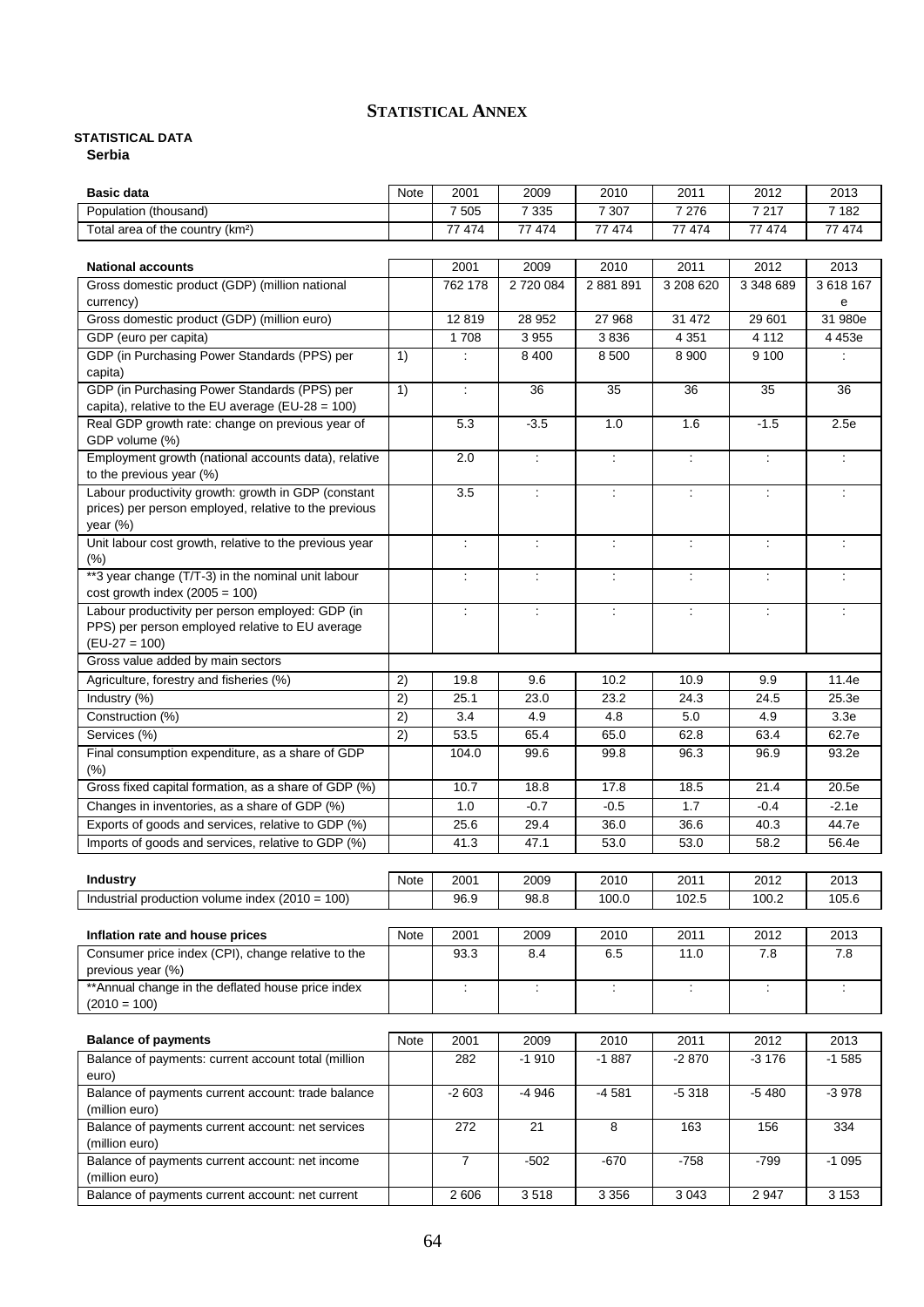| transfers (million euro)                                 |      |                          |                             |                             |                      |                      |                          |
|----------------------------------------------------------|------|--------------------------|-----------------------------|-----------------------------|----------------------|----------------------|--------------------------|
| of which government transfers (million euro)             |      | 652                      | 197                         | 193                         | 206                  | 151                  | 131                      |
| **3 year backward moving average of the current          |      | ÷                        | $-15.3$                     | $-11.6$                     | $-7.5$               | $-8.9$               | $-8.3$                   |
| account balance relative to GDP (%)                      |      |                          |                             |                             |                      |                      |                          |
| **Five year change in share of world exports of          |      | ÷                        | 52.1                        | 37.3                        | 21.3                 | $-2.4$               | 9.2                      |
| goods and services (%)                                   |      |                          |                             |                             |                      |                      |                          |
| Net inward foreign direct investment (FDI) (million      |      | 184.5                    | 1 3 7 2.5                   | 860.1                       | 1826.9               | 241.9                | 768.5                    |
| euro)                                                    |      |                          |                             |                             |                      |                      |                          |
| Foreign direct investment (FDI) abroad (million euro)    |      | 13.8                     | 37.6                        | 143.0                       | 122.0                | 42.3                 | 10.0                     |
| of which FDI of the reporting economy in the EU-28       |      | ÷                        | 27.7                        | 37.2                        | 100.2                | 22.3                 | 19.8                     |
| countries (million euro)                                 |      |                          |                             |                             |                      |                      |                          |
| Foreign direct investment (FDI) in the reporting         |      | 198.3                    | 1 4 1 0.1                   | 1 003.1                     | 1 948.9              | 284.1                | 778.5                    |
| economy (million euro)                                   |      |                          |                             |                             |                      |                      |                          |
| of which FDI of the EU-28 countries in the reporting     |      | $\overline{\phantom{a}}$ | 826.9                       | 820.9                       | 1710.3               | 96.4                 | 575.9                    |
| economy (million euro)                                   |      |                          |                             |                             |                      |                      |                          |
| **Net international investment position, relative to     |      | ÷                        | ÷                           | ÷                           | $\ddot{\phantom{a}}$ | ÷                    | 95.6                     |
| GDP (%)                                                  |      |                          |                             |                             |                      |                      |                          |
|                                                          |      |                          |                             |                             |                      |                      |                          |
| <b>Public finance</b>                                    | Note | 2001                     | 2009                        | 2010                        | 2011                 | 2012                 | 2013                     |
| General government deficit / surplus, relative to GDP    |      | ÷                        | $-4.5$                      | $-4.7$                      | $-4.9$               | $-6.4e$              | $-5.0$                   |
| (% )                                                     |      |                          |                             |                             |                      |                      |                          |
| General government gross debt relative to GDP (%)        |      | 104.8                    | 34.0                        | 43.5                        | 46.0                 | 59.0e                | 63.2                     |
|                                                          |      |                          |                             |                             |                      |                      |                          |
| <b>Financial indicators</b>                              | Note | 2001                     | 2009                        | 2010                        | 2011                 | 2012                 | 2013                     |
| Gross foreign debt of the whole economy, relative to     |      | 85.5                     | 77.7                        | 85.0                        | 76.7e                | 86.9                 | 80.8                     |
| GDP (%)                                                  |      |                          |                             |                             |                      |                      |                          |
| Gross foreign debt of the whole economy, relative to     |      | 407.3                    | 265.2                       | 236.2                       | 210.3                | 217.4                | 179.7                    |
| total exports (%)                                        |      |                          |                             |                             |                      |                      |                          |
| Money supply: M1 (banknotes, coins, overnight            | 3)   | 975                      | 2695                        | 2 4 0 1                     | 2807                 | 2715                 | 3 3 6 5                  |
| deposits, million euro)                                  |      |                          |                             |                             |                      |                      |                          |
| Money supply: M2 (M1 plus deposits with maturity up      | 4)   | 1 1 4 1                  | 4 5 5 5                     | 3891                        | 4 6 63               | 4 2 2 7              | 4746                     |
| to two years, million euro)                              |      |                          |                             |                             |                      |                      |                          |
| Money supply: M3 (M2 plus marketable instruments,        | 5)   | 2 101                    | 12 573                      | 12899                       | 14 339               | 14 4 38              | 14 880                   |
| million euro)                                            |      |                          |                             |                             |                      |                      |                          |
| Total credit by monetary financial institutions to       |      | 4866                     | 14 863                      | 17544                       | 18 995               | 19783                | 19 137                   |
| residents (consolidated) (million euro)                  |      |                          |                             |                             |                      |                      |                          |
| ** Annual change in financial sector liabilities (%)     | 6)   | ÷.                       | $\mathcal{L}_{\mathcal{C}}$ | $\mathcal{L}_{\mathcal{A}}$ | $\ddot{\phantom{a}}$ | $\ddot{\phantom{a}}$ | 0.5                      |
| ** Private credit flow, consolidated, relative to GDP    |      | ÷                        | $\ddot{\phantom{a}}$        | ÷                           | ÷                    | ÷                    | ÷                        |
| (% )                                                     |      |                          |                             |                             |                      |                      |                          |
| **Private debt, consolidated, relative to GDP (%)        |      | ÷                        | $\ddot{\phantom{a}}$        | $\ddot{\cdot}$              | ÷                    | ÷                    | $\overline{\phantom{a}}$ |
| Interest rates: day-to-day money rate, per annum (%)     |      |                          | 9.45                        | 12.02                       | 8.46                 | 9.81                 | 7.04                     |
| Lending interest rate (one year), per annum (%)          |      | 16.92                    | 12.00                       | 14.00                       | 12.25                | 13.75                | 12.00                    |
| Deposit interest rate (one year), per annum (%)          |      |                          | 7.00                        | 9.00                        | 7.25                 | 8.75                 | 7.00                     |
| euro exchange rates: average of period (1 euro =         | 7)   | 59.458                   | 93.952                      | 103.043                     | 101.95               | 113.128              | 113.137                  |
| national currency)                                       |      |                          |                             |                             |                      |                      |                          |
| Trade-weighted effective exchange rate index (2005       | 8)   | 78.6                     | 122.2                       | 115.4                       | 127.1                | 118.3                | 126.4                    |
| $= 100$                                                  |      |                          |                             |                             |                      |                      |                          |
| **3 year change (T/T-3) in the trade-weighted            |      | ÷.                       | $\mathcal{L}$               | $\mathcal{L}^{\mathcal{L}}$ | ÷                    | $\ddot{\phantom{a}}$ | ÷                        |
| effective exchange rate index, 42 countries (2005 =      |      |                          |                             |                             |                      |                      |                          |
| 100)                                                     |      |                          |                             |                             |                      |                      |                          |
| Value of reserve assets (including gold) (million euro)  |      | ÷,                       | 10 602                      | 10 002                      | 12 058               | 10 915               | 11 189                   |
|                                                          |      |                          |                             |                             |                      |                      |                          |
| <b>External trade in goods</b>                           | Note | 2001                     | 2009                        | 2010                        | 2011                 | 2012                 | 2013                     |
| Value of imports: all goods, all partners (million euro) |      | $\ddot{\phantom{a}}$     | 11 505                      | 12 623                      | 14 269               | 14 799               | 15 474                   |
| Value of exports: all goods, all partners (million euro) |      | Ì.                       | 5983                        | 7 3 8 8                     | 8 4 6 2              | 8836                 | 11 001                   |
| Trade balance: all goods, all partners (million euro)    |      | ÷                        | $-5522$                     | $-5235$                     | $-5806$              | $-5962$              | $-4473$                  |
| Terms of trade (export price index / import price        |      | 103                      | 116                         | 115                         | 119                  | 122                  | 122                      |
| index * 100) (number)                                    |      |                          |                             |                             |                      |                      |                          |
| Share of exports to EU-28 countries in value of total    |      | ÷                        | 57.0                        | 60.5                        | 61.6                 | 61.6                 | 62.7                     |
| exports (%)                                              |      |                          |                             |                             |                      |                      |                          |
| Share of imports from EU-28 countries in value of        |      | ÷                        | 59.4                        | 58.6                        | 58.0                 | 61.0                 | 61.9                     |
| total imports (%)                                        |      |                          |                             |                             |                      |                      |                          |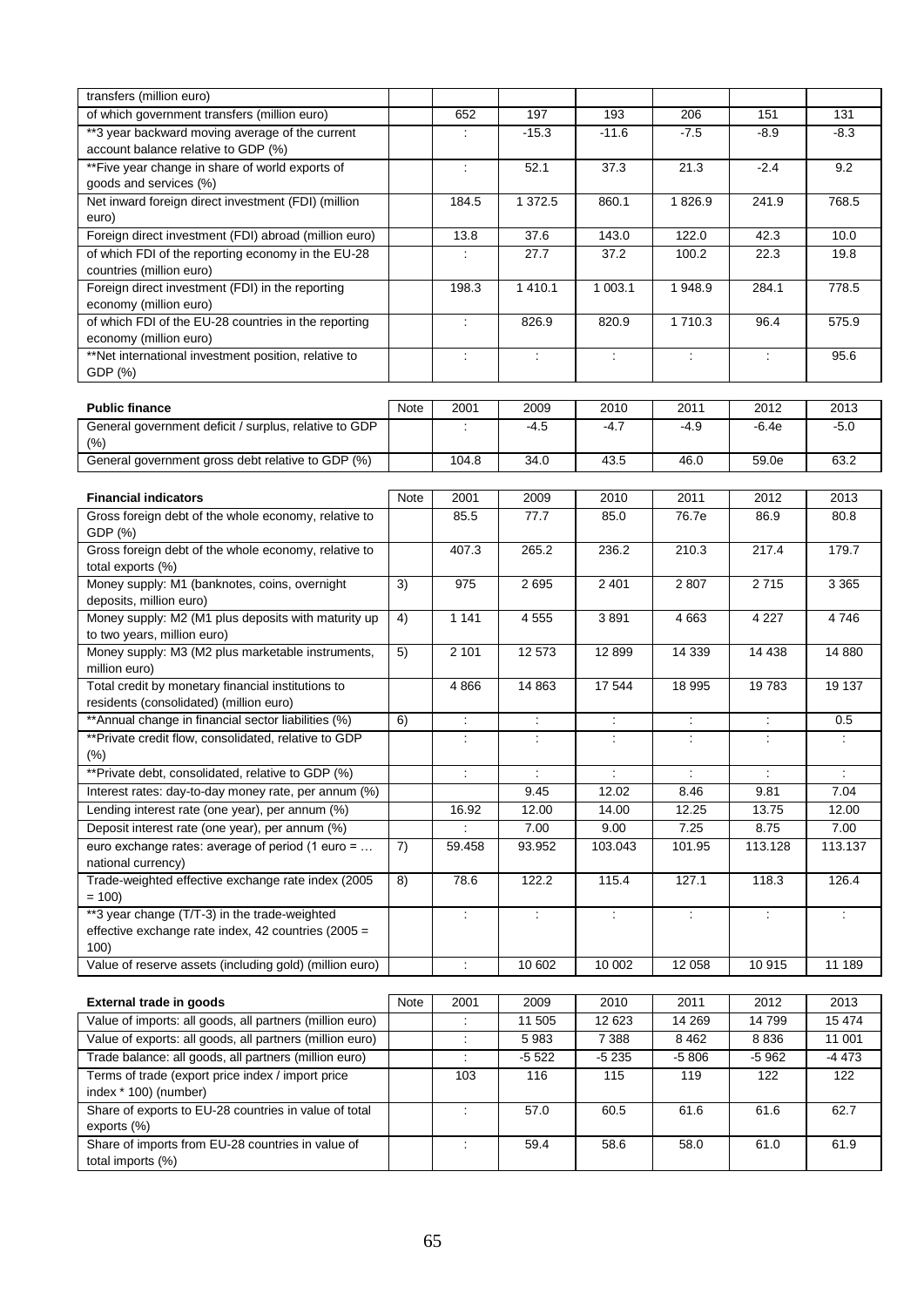| Demography                                           | Note | 2001                     | 2009                 | 2010        | 2011    | 2012       | 2013    |
|------------------------------------------------------|------|--------------------------|----------------------|-------------|---------|------------|---------|
| Crude rate of natural change of population (natural  |      | $-2.7$                   | $-4.6$               | $-4.8$      | $-5.1$  | $-4.9$     | $-4.8$  |
| growth rate): number of births minus deaths (per     |      |                          |                      |             |         |            |         |
| thousand inhabitants)                                |      |                          |                      |             |         |            |         |
| Infant mortality rate deaths of children under one   |      | 10.2                     | 7.0                  | 6.7         | 6.3     | 6.2        | 6.3     |
| year of age (per thousand live births)               |      |                          |                      |             |         |            |         |
| Life expectancy at birth: male (years)               |      | 69.6                     | 71.4                 | 71.4        | 71.6    | 72.2       | 72.5    |
| Life expectancy at birth: female (years)             |      | 75.0                     | 76.7                 | 76.6        | 76.8    | 77.3       | 77.7    |
|                                                      |      |                          |                      |             |         |            |         |
| Labour market                                        | Note | 2001                     | 2009                 | 2010        | 2011    | 2012       | 2013    |
| Economic activity rate for persons aged 20-64:       |      | $\ddot{\phantom{a}}$     | 65.2                 | 63.7        | 64.1    | 64.3       | 66.0    |
| proportion of the population aged 20-64 that is      |      |                          |                      |             |         |            |         |
| economically active (%)                              |      |                          |                      |             |         |            |         |
| *Employment rate for persons aged 20-64:             |      | $\ddot{\cdot}$           | 54.5                 | 51.2        | 49.2    | 48.9       | 51.2    |
| proportion of the population aged 20-64 that are in  |      |                          |                      |             |         |            |         |
| employment (%)                                       |      |                          |                      |             |         |            |         |
| Male employment rate for persons aged 20-64 (%)      |      | $\ddot{\cdot}$           | 63.0                 | 59.2        | 56.8    | 56.7       | 59.5    |
| Female employment rate for persons aged 20-64        |      | $\overline{\phantom{a}}$ | 46.4                 | 43.5        | 41.7    | 41.1       | 43.1    |
| $(\%)$                                               |      |                          |                      |             |         |            |         |
| Employment rate for persons aged 55-64: proportion   |      | 42.1                     | 35.4                 | 32.8        | 31.4    | 31.6       | 34.3    |
| of the population aged 55-64 that are in employment  |      |                          |                      |             |         |            |         |
| (%)                                                  |      |                          |                      |             |         |            |         |
| Employment by main sectors                           |      |                          |                      |             |         |            |         |
| Agriculture, forestry and fisheries (%)              |      | ÷                        | ÷                    | 22.3e       | 21.2e   | 21.0       | 21.3    |
| Industry (%)                                         |      | $\ddot{\phantom{a}}$     | $\ddot{\phantom{a}}$ | 21.0e       | 21.5e   | 21.3       | 21.1    |
| Construction (%)                                     |      |                          | ÷                    | 5.0e        | 5.3e    | 5.2        | 4.8     |
| Services (%)                                         |      | ÷                        | ÷                    | 51.7e       | 52.0e   | 52.6       | 52.9    |
| Unemployment rate: proportion of the labour force    |      | 12.2                     | 16.1                 | 19.2        | 23.0    | 23.9       | 22.1    |
| that is unemployed (%)                               |      |                          |                      |             |         |            |         |
| Male unemployment rate (%)                           |      | 10.5                     | 14.8                 | 18.4        | 22.4    | 23.2       | 20.8    |
| Female unemployment rate (%)                         |      | 14.8                     | 17.8                 | 20.2        | 23.7    | 24.9       | 23.8    |
| Youth unemployment rate: proportion of the labour    |      | 46.4                     | 41.6                 | 46.2        | 50.9    | 51.1       | 49.4    |
| force aged 15-24 that is unemployed (%)              |      |                          |                      |             |         |            |         |
| Long-term unemployment rate: proportion of the       |      | 9.0                      | 10.5                 | 13.3        | 16.9    | 18.6       | 16.8    |
| labour force that has been unemployed for 12         |      |                          |                      |             |         |            |         |
| months or more (%)                                   |      |                          |                      |             |         |            |         |
|                                                      |      |                          |                      |             |         |            |         |
| Social cohesion                                      | Note | 2001                     | 2009                 | 2010        | 2011    | 2012       | 2013    |
| Average nominal monthly wages and salaries           | 9)   | 8691                     | 44 147b              | 47 450      | 52 733  | 57 430     | 60 708  |
| (national currency)                                  |      |                          |                      |             |         |            |         |
| Index of real wages and salaries (index of nominal   | 9)   | 118.4                    | 275.6b               | 277.4       | 277.9   | 280.4      | 275.0   |
| wages and salaries divided by the inflation index)   |      |                          |                      |             |         |            |         |
| $(2000 = 100)$                                       |      |                          |                      |             |         |            |         |
| *Early leavers from education and training:          |      | $\overline{\phantom{a}}$ | 9.3                  | 8.2         | 8.5     | 8.1        | 8.7     |
| proportion of the population aged 18-24 with at most |      |                          |                      |             |         |            |         |
| lower secondary education who are not in further     |      |                          |                      |             |         |            |         |
| education or training (%)                            |      |                          |                      |             |         |            |         |
|                                                      |      |                          |                      |             |         |            |         |
| <b>Standard of living</b>                            | Note | 2001                     | 2009                 | 2010        | 2011    | 2012       | 2013    |
| Number of passenger cars relative to population size |      | 184.2                    | 223.2                | 214.3       | 230.5   | 239.2      | 246.5   |
| (number per thousand population)                     |      |                          |                      |             |         |            |         |
| Number of mobile phone subscriptions relative to     |      | 251.1                    | 1 3 5 1 . 3          | 1 3 5 7 . 0 | 1 399.4 | 1 2 6 1 .9 | 1 280.9 |
| population size (number per thousand population)     |      |                          |                      |             |         |            |         |
|                                                      |      |                          |                      |             |         |            |         |
| <b>Infrastructure</b>                                | Note | 2001                     | 2009                 | 2010        | 2011    | 2012       | 2013    |
| Density of railway network (lines in operation per   |      | 49.2                     | 49.3                 | 49.3        | 49.3    | 49.3       | 49.3    |
| thousand km <sup>2</sup> )                           |      |                          |                      |             |         |            | 606     |
| Length of motorways (kilometres)                     |      | 370                      | 495                  | 495         | 595     | 606        |         |
|                                                      |      |                          |                      |             |         |            |         |
| Innovation and research                              | Note | 2001                     | 2009                 | 2010        | 2011    | 2012       | 2013    |
| Public expenditure on education relative to GDP (%)  |      | 3.2                      | 5.0                  | 4.9         | 4.8     | 4.9        |         |
| *Gross domestic expenditure on R&D relative to       |      | ÷                        | 0.92                 | 0.79        | 0.77    | 0.96       |         |
| GDP (%)                                              |      |                          |                      |             |         |            |         |
| Percentage of households who have internet access    |      | $\mathcal{I}$            | 37.0                 | 39.0        | 41.2    | 47.5       | 55.8    |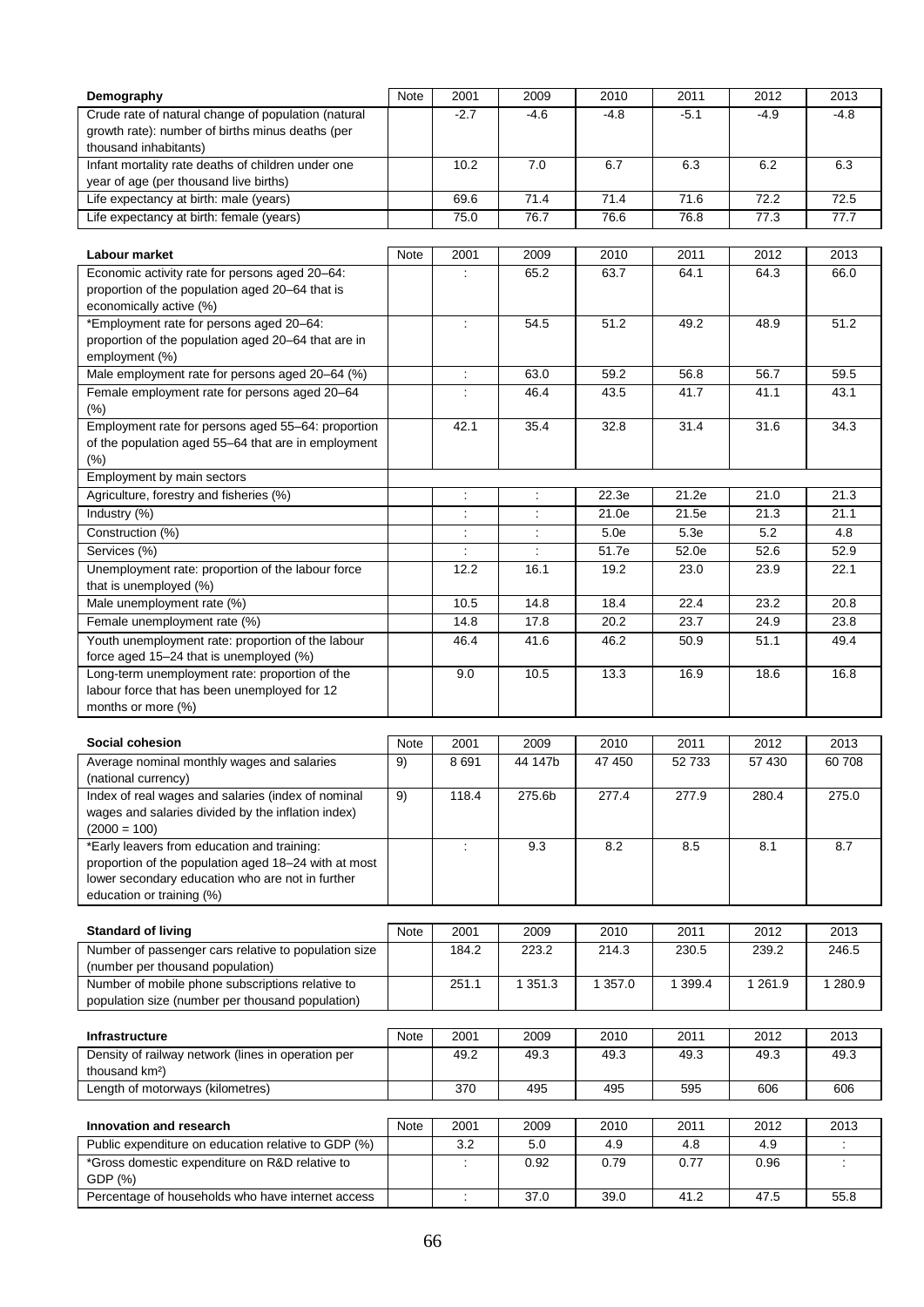| at home (%)                                                                 |                 |                      |                         |         |                      |         |                      |
|-----------------------------------------------------------------------------|-----------------|----------------------|-------------------------|---------|----------------------|---------|----------------------|
|                                                                             |                 |                      |                         |         |                      |         |                      |
| <b>Environment</b>                                                          | <b>Note</b>     | 2001                 | 2009                    | 2010    | 2011                 | 2012    | 2013                 |
| *Index of greenhouse gas emissions, $CO2$                                   |                 |                      |                         |         |                      |         |                      |
| equivalent $(1990 = 100)$                                                   |                 |                      |                         |         |                      |         |                      |
| Energy intensity of the economy (kg of oil equivalent                       |                 | $\ddot{\phantom{a}}$ | $\overline{\mathbb{R}}$ | ÷       | $\ddot{\phantom{a}}$ | ÷       | $\ddot{\phantom{a}}$ |
| per 1 000 euro GDP at 2000 constant prices)                                 |                 |                      |                         |         |                      |         |                      |
| Electricity generated from renewable sources relative                       |                 | 43.3                 | 28.6                    | 31.4    | 22.6                 | 24.8    | $\ddot{\phantom{a}}$ |
| to gross electricity consumption (%)                                        |                 |                      |                         |         |                      |         |                      |
| Road share of inland freight transport (based on                            |                 | 13.8                 | 23.6                    | 27.8    | 30.5                 | 44.8    | 43.1                 |
| tonne-km) (%)                                                               |                 |                      |                         |         |                      |         |                      |
|                                                                             |                 |                      |                         |         |                      |         |                      |
| <b>Energy</b>                                                               | <b>Note</b>     | 2001                 | 2009                    | 2010    | 2011                 | 2012    | 2013                 |
| Primary production of all energy products (thousand                         |                 |                      | 9487                    | 9876    | 10 504               | 10 10 5 |                      |
| TOE)                                                                        |                 |                      |                         |         |                      |         |                      |
| Primary production of crude oil (thousand TOE)                              |                 | ÷                    | 676                     | 929     | 1 1 1 1              | 1 2 2 4 | ÷                    |
| Primary production of hard coal and lignite (thousand                       |                 | $\ddot{\cdot}$       | 7 3 3 0                 | 7 2 2 6 | 7822                 | 7 2 7 6 |                      |
| TOE)                                                                        |                 |                      |                         |         |                      |         |                      |
| Primary production of natural gas (thousand TOE)                            |                 |                      | 232                     | 342     | 449                  | 472     |                      |
| Net imports of all energy products (thousand TOE)                           |                 | $\ddot{\phantom{a}}$ | 5 0 4 6                 | 6 3 2 0 | 5 0 48               | 4 1 7 9 | $\ddot{\cdot}$       |
| Gross inland energy consumption (thousand TOE)                              |                 | $\ddot{\phantom{a}}$ | 14 657                  | 15 093  | 15749                | 13 997  | $\ddot{\phantom{a}}$ |
| Electricity generation (thousand GWh)                                       |                 | 31.0                 | 37.9                    | 38.0    | 38.6                 | 36.8    |                      |
|                                                                             |                 |                      |                         |         |                      |         |                      |
| <b>Agriculture</b>                                                          | <b>Note</b>     | 2001                 | 2009                    | 2010    | 2011                 | 2012    | 2013                 |
| Agricultural production volume index of goods and                           |                 | 118.0                | 101.0                   | 99.4    | 100.9                | 82.3    | 121.7                |
| services (at producer prices) (previous year = 100)                         |                 |                      |                         |         |                      |         |                      |
| Utilised agricultural area (thousand hectares)                              |                 | 5 0 7 7              | 5 0 5 7                 | 5 0 5 2 | 5 0 5 6              | 5 0 5 2 | 5 0 6 9              |
|                                                                             |                 |                      |                         |         |                      |         |                      |
| Livestock numbers: live bovine animals (thousand                            |                 | 1 1 2 8              | 1 002b                  | 938     | 937                  | 921e    | 913                  |
| heads, end of period)<br>Livestock numbers: live swine (thousand heads, end |                 | 3587                 | 3631b                   | 3 4 8 9 | 3 2 8 7              | 3 139e  | 3 1 4 4              |
| of period)                                                                  |                 |                      |                         |         |                      |         |                      |
| Livestock numbers: live sheep and live goats                                |                 | 1612                 | 1647b                   | 1 604   | 1590                 | 1867e   | 1841                 |
| (thousand heads, end of period)                                             |                 |                      |                         |         |                      |         |                      |
|                                                                             | 10)             | 1 5 9 4              | 1 503                   | 1 4 8 6 | 1461                 | 1478e   | 1464                 |
| Production and utilisation of milk on the farm (total                       |                 |                      |                         |         |                      |         |                      |
| whole milk) (thousand tonnes)                                               | $\overline{11}$ | 9 0 0 1              | 9 1 1 1                 | 9 2 8 0 | 9 0 6 6              | 5 9 20  | 9 1 5 7              |
| Harvested crop production: cereals (including rice)<br>(thousand tonnes)    |                 |                      |                         |         |                      |         |                      |
| Harvested crop production: sugar beet (thousand                             |                 | 1806                 | 2798                    | 3 3 2 5 | 2822                 | 2 3 2 8 | 2983                 |
| tonnes)                                                                     |                 |                      |                         |         |                      |         |                      |
| Harvested crop production: vegetables (thousand                             |                 | 1 2 8 3              | 1 2 5 7                 | 1 3 1 4 | 1 3 0 5              | 1 0 5 4 | 1 2 4 2              |
| tonnes)                                                                     |                 |                      |                         |         |                      |         |                      |
|                                                                             |                 |                      |                         |         |                      |         |                      |

: = not available

 $b = b$ reak in series

 $e =$  estimated value

\* = Europe 2020 indicator

\*\* = Macroeconomic Imbalance Procedure (MIP) indicator

#### Footnotes:

- 1) Source: Eurostat's reference database (Eurobase).
- 2) The share of each activity is calculated as a percentage of gross value added after deducting FISIM; as a result the sum exceeds 100% by the amount of FISIM.
- 3) The money supply M1 consists of currency in circulation and funds in giro, current and other accounts belonging to the owners of money balances in banks' liabilities, including money balances in the accounts of local government bodies, i.e. accounts from which payments can be made without any restrictions.
- 4) The money supply M2, in addition to M1, includes other dinar deposits, both short-and long-term.
- 5) The money supply M3, in addition to M2, includes short-and long term foreign currency deposits (without the so-called frozen foreign currency savings).
- 6) The total financial sector liabilities are the sum of all liabilities of the following sectors: Central Bank, Banks, Other financial intermediaries' which include leasing companies, factoring/forfeiting companies. Insurance companies include insurance companies, agency for deposits insurance and national mortgage insurance corporations.
- 7) Arithmetic mean of official middle exchange rates of the dinar against the euro on working days.
- 8) Index of nominal effective exchange rate adjusted for the ratio of domestic consumer price index to the weighted sum of indices of consumer prices in the euro area and the United States. Calculation based on geometric average.
- 9) 2001: wages and salaries paid to employees of legal entities. 2009–13: wages and salaries paid to employees of legal entities